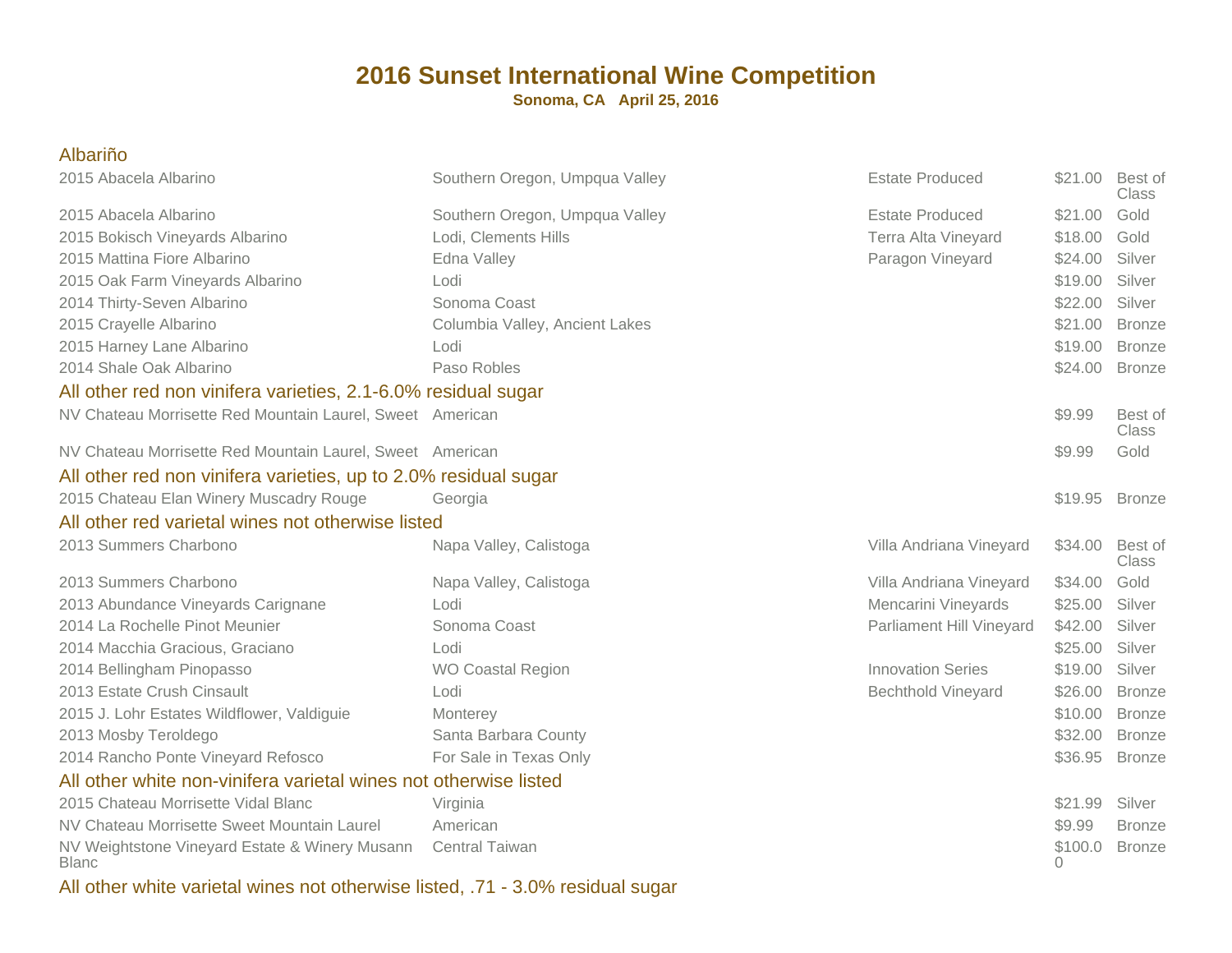| 2015 Abundance Mencarini Family Winery Bountiful Lodi<br>Blanc                  |                                                        |                        |                                            | \$16.00 Silver |                         |
|---------------------------------------------------------------------------------|--------------------------------------------------------|------------------------|--------------------------------------------|----------------|-------------------------|
| All other white varietal wines not otherwise listed, 0 - .7% residual sugar     |                                                        |                        |                                            |                |                         |
| 2015 Anne Amie Vineyards Cuvée A, Muller-Thurgau Yamhill-Carlton                |                                                        | <b>Estate Vineyard</b> |                                            | \$15.00        | Silver                  |
| 2014 Burbank Ranch Vineyard & Winery Little<br>Rascal, Arneis                   | Paso Robles (AVA)                                      | Estate                 |                                            | \$29.00        | <b>Bronze</b>           |
| 2015 Henry Estate Winery Muller-Thurgau                                         | Oregon, Willamette Valley, Eola-<br><b>Amity Hills</b> |                        |                                            | \$20.00        | <b>Bronze</b>           |
| 2015 Zeitgeist Trousseau Gris                                                   | <b>Russian River Valley</b>                            |                        | Fanucchi Wood Road<br>Vineyard             | \$26.00 Bronze |                         |
| All other white varietal wines not otherwise listed, 3.1% - 6-0% residual sugar |                                                        |                        |                                            |                |                         |
| 2015 Chateau Morrisette Petit Manseng                                           | Virginia                                               |                        |                                            | \$28.00 Silver |                         |
| Aperitifs, other than those labeled Vermouth                                    |                                                        |                        |                                            |                |                         |
| NV Jardesca Aperitiva                                                           | California                                             |                        |                                            | \$30.00 Bronze |                         |
| <b>Barbera</b>                                                                  |                                                        |                        |                                            |                |                         |
| 2014 Russian River Vineyards Barbera                                            | Sonoma County, Sonoma<br>Mountain                      |                        | Bird's Eye View Vineyard \$48.00           |                | Best of<br>Class        |
| 2013 Vina Moda Barbera                                                          | Sierra Foothills                                       |                        |                                            | \$36.00        | Best of<br><b>Class</b> |
| 2014 Russian River Vineyards Barbera                                            | Sonoma County, Sonoma<br>Mountain                      |                        | <b>Bird's Eye View Vineyard</b>            | \$48.00        | Gold                    |
| 2014 Terra d'Oro Barbera                                                        | <b>Amador County</b>                                   |                        |                                            | \$18.00        | Gold                    |
| 2012 Villa Vallecito Vineyards Barbera                                          | Sierra Foothills                                       | Reserve                | <b>Estate Grown</b>                        | \$38.00        | Gold                    |
| 2013 Vina Moda Barbera                                                          | Sierra Foothills                                       |                        |                                            | \$36.00        | Gold                    |
| 2013 Bella Grace Vineyards Barbera                                              | <b>Amador County</b>                                   | Reserve                |                                            | \$49.00        | Silver                  |
| 2013 Renwood Barbera                                                            | <b>Amador County</b>                                   |                        |                                            | \$29.99        | Silver                  |
| 2013 Borjon Reposado, Barbera                                                   | California, Amador County                              |                        |                                            | \$25.00        | Silver                  |
| 2013 Cardella Winery Barbera                                                    | California                                             |                        | Fattoria Cardella,<br>L'aquedotto Vineyard | \$17.00        | Silver                  |
| 2013 Guglielmo Barbera                                                          | Santa Clara Valley                                     | <b>Private Reserve</b> |                                            | \$25.00        | Silver                  |
| 2013 Imagery Estate Winery Barbera                                              | Sonoma County, Pine Mountain-<br>Cloverdale Peak       |                        | <b>Upper Ridge Vineyard</b>                | \$42.00        | Silver                  |
| 2013 Iron Hub Winery & Vineyards Barbera                                        | California, Shenandoah Valley                          |                        |                                            | \$29.00        | Silver                  |
| 2013 Lava Cap Barbera                                                           | El Dorado                                              | <b>Estate Bottled</b>  |                                            | \$25.00        | Silver                  |
| 2013 Roxo Barbera                                                               | Cienega Valley                                         | Metodo Portugues       | Calleri Vineyard                           | \$35.00        | Silver                  |
| 2013 Montevina Barbera                                                          | <b>Amador County</b>                                   |                        | <b>Skyland Ridge</b>                       | \$12.00        | Silver                  |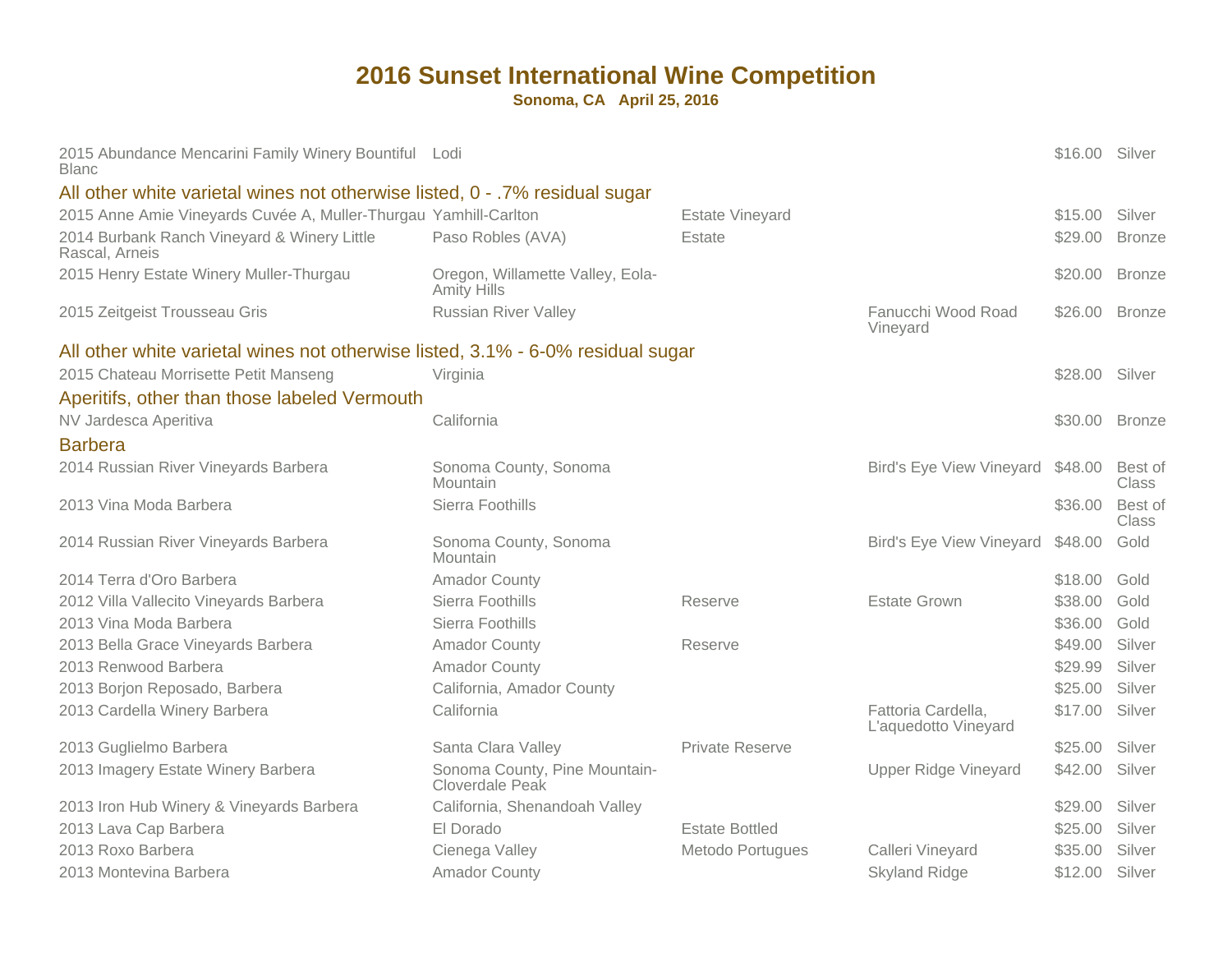| 2013 Wilderotter Vineyard Barbera                                                  | California, Shenandoah Valley<br>El Dorado | Estate              |                           | \$29.95<br>\$18.00 | Silver                         |
|------------------------------------------------------------------------------------|--------------------------------------------|---------------------|---------------------------|--------------------|--------------------------------|
| 2013 Boeger Barbera<br>2013 Castoro Cellars Barbera                                | Paso Robles                                | <b>Estate Grown</b> |                           | \$24.00            | <b>Bronze</b>                  |
| 2014 Macchia Delicious, Barbera                                                    | Lodi                                       |                     | Reserve                   | \$21.00            | <b>Bronze</b><br><b>Bronze</b> |
| 2014 Marchesi Vineyards Achille, Barbera                                           | Columbia Valley                            |                     |                           | \$30.00            | <b>Bronze</b>                  |
| 2013 Scott Harvey Barbera                                                          | <b>Amador County</b>                       |                     | <b>Mountain Selection</b> | \$24.00            | <b>Bronze</b>                  |
| 2013 Tuscandido Winery Barbera                                                     | South Coast                                | <b>Estate Grown</b> |                           | \$22.00            | <b>Bronze</b>                  |
| 2013 Villa Vallecito Vineyards Barbera                                             | Sierra Foothills                           | Reserve             | <b>Estate Grown</b>       | \$38.00            | <b>Bronze</b>                  |
|                                                                                    |                                            |                     |                           |                    |                                |
| Blanc de Blancs NV traditional grape varieties<br>NV Gloria Ferrer Blanc de Blancs |                                            |                     |                           |                    |                                |
|                                                                                    | Carneros                                   | Methode Champenoise |                           | \$22.00            | Best of<br>Class               |
| NV Gloria Ferrer Blanc de Blancs                                                   | Carneros                                   | Methode Champenoise |                           | \$22.00            | Gold                           |
| NV Windsor Vineyards Blanc de Blanc                                                | Sonoma County                              | Methode Champenoise |                           | \$30.00            | Gold                           |
| NV Gruet Family Sauvage, Zero Dosage, Blanc de<br><b>Blancs</b>                    | American                                   | Methode Champenoise |                           | \$18.00            | <b>Bronze</b>                  |
| NV Rack & Riddle Blanc de Blancs                                                   | North Coast                                | Methode Champenoise |                           | \$20.00            | <b>Bronze</b>                  |
| Blanc de Noirs NV other than traditional grape varieties                           |                                            |                     |                           |                    |                                |
| NV Korbel Blanc de Noirs                                                           | California                                 | Methode Champenoise |                           | \$13.99            | <b>Bronze</b>                  |
| <b>Blueberry</b>                                                                   |                                            |                     |                           |                    |                                |
| NV Whispering Oaks Winery Sensationally Sweet,<br>Blueberry                        | Florida                                    |                     |                           | \$14.99            | Silver                         |
| <b>Blush Blend</b>                                                                 |                                            |                     |                           |                    |                                |
| <b>NV Barefoot Pink Moscato</b>                                                    | California                                 |                     |                           | \$6.99             | <b>Bronze</b>                  |
| NV Henry Estate Winery Veraison                                                    | Umpqua Valley                              |                     |                           | \$20.00            | <b>Bronze</b>                  |
| <b>Blush Blend, non-vinifera varieties</b>                                         |                                            |                     |                           |                    |                                |
| 2015 Chateau Morrisette Vin Gris                                                   | Virginia                                   |                     |                           | \$18.99            | <b>Bronze</b>                  |
| Blush, Zinfandel, 3.1% and above residual sugar                                    |                                            |                     |                           |                    |                                |
| NV Barefoot White Zinfandel                                                        | California                                 |                     |                           | \$6.99             | Silver                         |
| NV Sutter Home Family Vineyards White Zinfandel                                    | California                                 |                     |                           | \$6.00             | <b>Bronze</b>                  |
| Brut NV other than traditional grape varieties, .51 - 1.5% rs                      |                                            |                     |                           |                    |                                |
| NV Gloria Ferrer Blanc de Noirs                                                    | Carneros                                   | Methode Champenoise |                           | \$22.00            | <b>Bronze</b>                  |
| Brut NV traditional grape varieties, .51 - 1.5% rs                                 |                                            |                     |                           |                    |                                |
| NV Gloria Ferrer Sonoma Brut                                                       | Sonoma County                              | Methode Champenoise |                           | \$22.00 Silver     |                                |
|                                                                                    |                                            |                     |                           |                    |                                |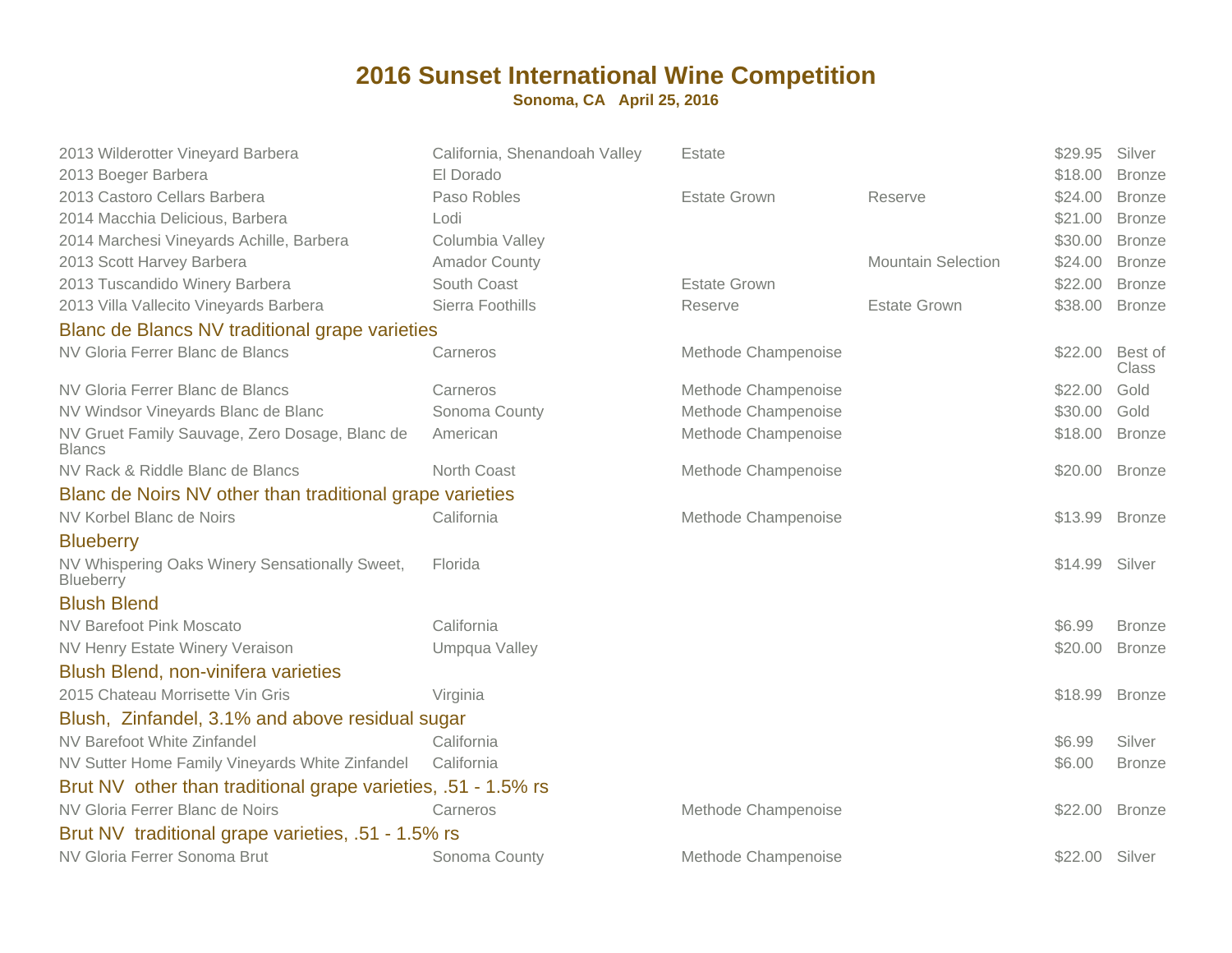| 2012 Korbel Natural                                                   | Sonoma County, Russian River<br>Valley | Methode Champenoise    |                                                         | \$15.99             | <b>Bronze</b>           |
|-----------------------------------------------------------------------|----------------------------------------|------------------------|---------------------------------------------------------|---------------------|-------------------------|
| Brut Rosé NV traditional varieties, .51 - 1.5% rs                     |                                        |                        |                                                         |                     |                         |
| NV Domaine Carneros by Taittinger Cuvee de la<br>Pompadour, Brut Rose | Carneros                               | Methode Champenoise    | Estate Grown, Produced<br>and Bottled                   | \$37.00             | Best of<br><b>Class</b> |
| NV Domaine Carneros by Taittinger Cuvee de la<br>Pompadour, Brut Rose | Carneros                               | Methode Champenoise    | Estate Grown, Produced<br>and Bottled                   | \$37.00             | Gold                    |
| Brut Rosé Vintage traditional grape varieties                         |                                        |                        |                                                         |                     |                         |
| 2012 Gloria Ferrer Brut Rose                                          | Carneros                               |                        | Late Disgorged                                          | \$45.00             | Best of<br>Class        |
| 2012 Gloria Ferrer Brut Rose                                          | Carneros                               |                        | Late Disgorged                                          | \$45.00             | Gold                    |
| 2013 Laetitia Brut Rose                                               | Arroyo Grande Valley                   | Methode Champenoise    |                                                         | \$30.00             | Silver                  |
| 2012 Balletto Brut Rose                                               | Sonoma County, Russian River<br>Valley | Methode Traditionnelle |                                                         | \$42.00             | <b>Bronze</b>           |
| Brut Vintage traditional grape varieties, .51 - 1.5% rs               |                                        |                        |                                                         |                     |                         |
| 2007 Gloria Ferrer Royal Cuvee, Brut                                  | Carneros                               |                        | Late Disgorged                                          | \$37.00             | Best of<br>Class        |
| 2011 Domaine Carneros by Taittinger Brut                              | Carneros                               | Methode Champenoise    | Estate Grown, Produced<br>and Bottled                   | \$33.00             | Gold                    |
| 2007 Gloria Ferrer Royal Cuvee, Brut                                  | Carneros                               |                        | Late Disgorged                                          | \$37.00             | Gold                    |
| 2004 Gloria Ferrer Cuvee                                              | Carneros                               |                        | Late Disgorged                                          | \$75.00             | Gold                    |
| 2011 Native Flora Cuvée Lussier, Brut<br><b>Cabernet Franc</b>        | Dundee Hills                           | Methode Champenoise    |                                                         | \$65.00             | <b>Bronze</b>           |
| 2013 Walla Walla Vintners Cabernet Franc                              | Columbia Valley                        |                        |                                                         | \$32.00             | Best of<br>Class        |
| 2013 Walla Walla Vintners Cabernet Franc                              | Columbia Valley                        |                        |                                                         | \$32.00             | Gold                    |
| 2012 Andis Cabernet Franc                                             | Sierra Foothills                       |                        |                                                         | \$28.00             | Silver                  |
| 2012 Lewis Grace Cabernet Franc                                       | El Dorado                              |                        |                                                         | \$28.00             | Silver                  |
| 2013 Oakville Ranch Robert's, Cabernet Franc                          | Napa Valley, Oakville                  |                        |                                                         | \$110.0<br>$\Omega$ | Silver                  |
| 2013 William Church Tres Bien, Cabernet Franc                         | Columbia Valley                        |                        |                                                         | \$36.00             | Silver                  |
| 2013 WineShop At Home Artisan 5, Masterpiece                          | North Coast                            |                        | 60% Lake County/25%<br>Sonoma County/15%<br>Napa County | \$67.00             | Silver                  |
| 2012 Calcagno Cellars Vin Tino Vino Rosso,<br><b>Cabernet Franc</b>   | Columbia Valley, Rattlesnake Hills     |                        |                                                         | \$57.00             | <b>Bronze</b>           |
| 2011 Cliff Creek Cellars Cabernet Franc                               | Southern Oregon                        |                        | Sams Valley Vineyard                                    | \$28.00             | <b>Bronze</b>           |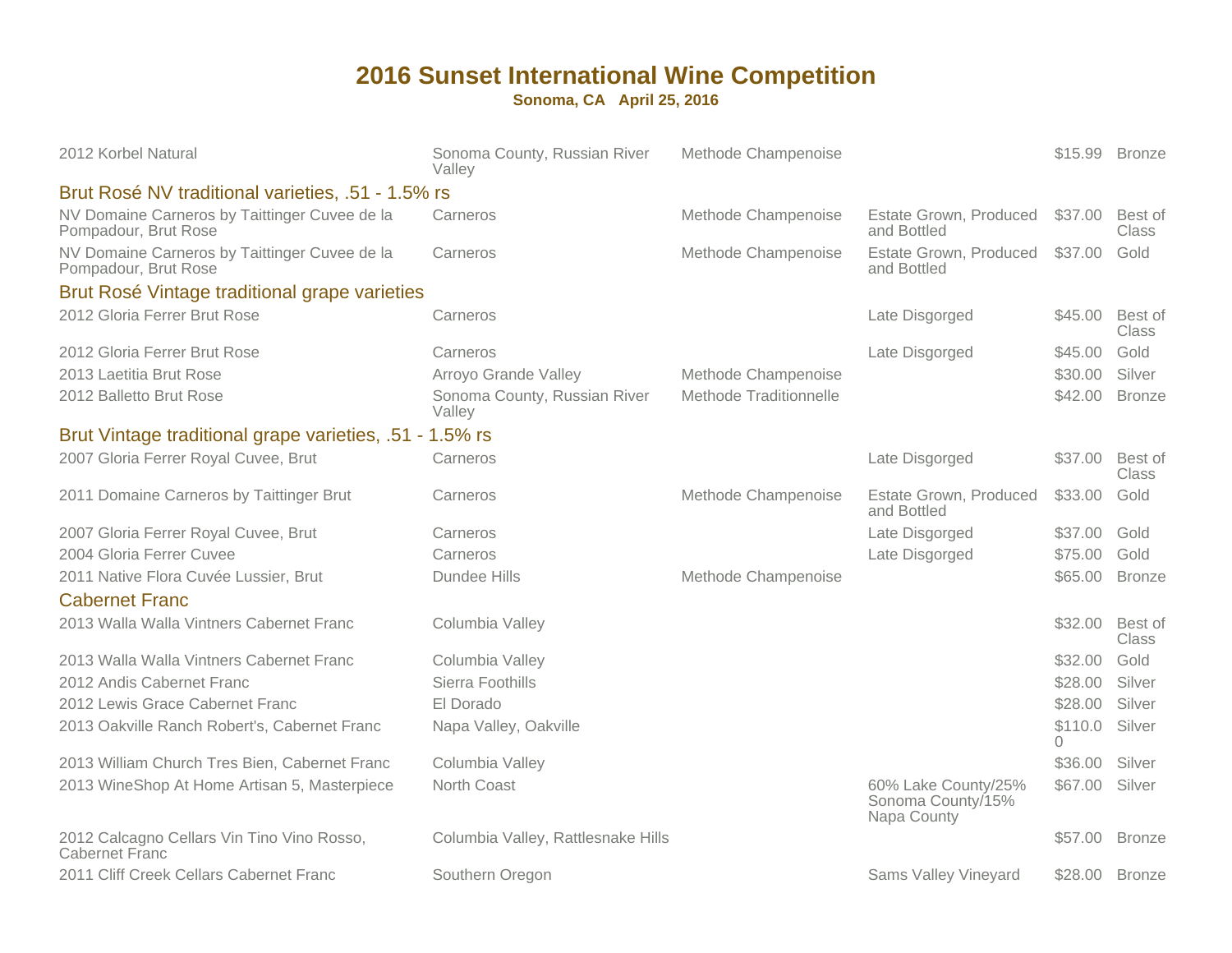| 2013 Ledger David Cabernet Franc<br>2014 Pearmund Cabernet Franc<br>2012 Spring Valley Vineyard Katherine Corkrum<br><b>Cabernet Franc</b> | Southern Oregon, Rogue Valley<br>Virginia, Fauquier County<br>Walla Walla Valley |                        | <b>Toll Gate Vineyard</b>               | \$29.00<br>\$25.00<br>\$50.00 | <b>Bronze</b><br><b>Bronze</b><br><b>Bronze</b> |
|--------------------------------------------------------------------------------------------------------------------------------------------|----------------------------------------------------------------------------------|------------------------|-----------------------------------------|-------------------------------|-------------------------------------------------|
| <b>Cabernet Sauvignon, Non Vintage</b>                                                                                                     |                                                                                  |                        |                                         |                               |                                                 |
| NV Pepperwood Grove Cabernet Sauvigon                                                                                                      | Chile, Valle Central                                                             |                        |                                         | \$7.99                        | <b>Bronze</b>                                   |
| Cabernet Sauvignon, Vintage 2007-2008                                                                                                      |                                                                                  |                        |                                         |                               |                                                 |
| 2008 Meadowlark Vineyards Cabernet Sauvignon                                                                                               | <b>Central Coast</b>                                                             |                        |                                         | \$19.99                       | <b>Bronze</b>                                   |
| Cabernet Sauvignon, Vintage 2009                                                                                                           |                                                                                  |                        |                                         |                               |                                                 |
| 2009 Saviez Vineyards Cabernet Sauvignon                                                                                                   | Napa Valley                                                                      | <b>Private Reserve</b> |                                         | \$75.00                       | Best of<br>Class                                |
| 2009 Saviez Vineyards Cabernet Sauvignon                                                                                                   | Napa Valley                                                                      | <b>Private Reserve</b> |                                         | \$75.00                       | Gold                                            |
| 2009 Almquist Family Vintners Cabernet Sauvignon                                                                                           | Washington, Wahluke Slope                                                        |                        | <b>Milbrandt Northridge</b><br>Vineyard | \$28.00                       | Silver                                          |
| 2009 Almquist Family Vintners Cabernet Sauvignon                                                                                           | California, Atlas Peak                                                           |                        | Krupp Stagecoach<br>Vineyard            | \$50.00                       | Silver                                          |
| Cabernet Sauvignon, Vintage 2010                                                                                                           |                                                                                  |                        |                                         |                               |                                                 |
| 2010 Four Sisters Ranch Cabernet Sauvignon                                                                                                 | Paso Robles                                                                      |                        |                                         | \$22.00                       | Silver                                          |
| 2010 House Family Vineyards Cabernet Sauvignon                                                                                             | Santa Cruz Mountains                                                             | <b>Estate Grown</b>    |                                         | \$54.00                       | Silver                                          |
| 2010 Retzlaff Cabernet Sauvignon 75%-Merlot 25%                                                                                            | California, Livermore Valley                                                     | <b>Estate Bottled</b>  |                                         | \$39.00                       | Silver                                          |
| 2010 Speedy Creek Cabernet Sauvignon                                                                                                       | Sonoma County, Knights Valley                                                    |                        |                                         | \$40.00                       | Silver                                          |
| Cabernet Sauvignon, Vintage 2011                                                                                                           |                                                                                  |                        |                                         |                               |                                                 |
| 2011 Summit Lake Vineyards Emily Kestrel,<br>Cabernet Sauvignon                                                                            | <b>Howell Mountain</b>                                                           |                        |                                         | \$65.00                       | Best of<br>Class                                |
| 2011 Summit Lake Vineyards Emily Kestrel,<br>Cabernet Sauvignon                                                                            | <b>Howell Mountain</b>                                                           |                        |                                         | \$65.00                       | Gold                                            |
| 2011 Retzlaff Cabernet Sauvignon                                                                                                           | California, Livermore Valley                                                     | <b>Estate Bottled</b>  |                                         | \$37.00                       | <b>Bronze</b>                                   |
| Cabernet Sauvignon, Vintage 2012                                                                                                           |                                                                                  |                        |                                         |                               |                                                 |
| 2012 Navigator Wines Cabernet Sauvignon                                                                                                    | Napa Valley, Oakville                                                            |                        | Captain's Private Reserve \$45.00       |                               | Best of<br>Class                                |
| 2012 Frank Family Vineyards Cabernet Sauvignon                                                                                             | Napa Valley                                                                      |                        |                                         | \$50.00                       | Best of<br><b>Class</b>                         |
| 2012 Columbia Crest Reserve Cabernet Sauvignon                                                                                             | Columbia Valley                                                                  |                        |                                         | \$45.00                       | Best of<br>Class                                |
| 2012 Navigator Wines Cabernet Sauvignon                                                                                                    | Napa Valley, Oakville                                                            |                        | Captain's Private Reserve \$45.00       |                               | Gold                                            |
| 2012 Capp Heritage Vineyards Cabernet Sauvignon                                                                                            | Napa Valley                                                                      |                        |                                         | \$48.00                       | Gold                                            |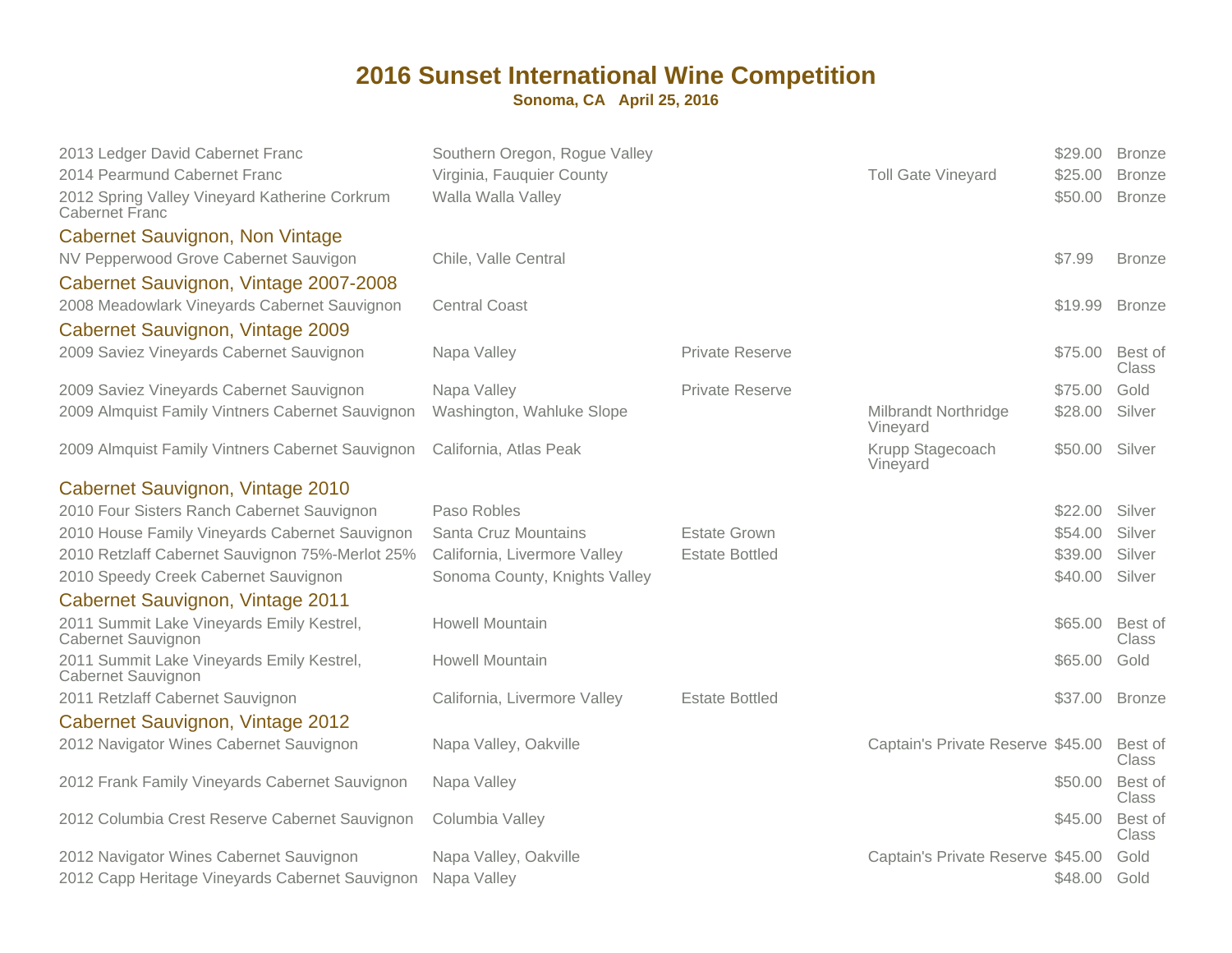| 2012 Corner 103 Cabernet Sauvignon<br>2012 Black Stallion Estate Winery Cabernet<br>Sauvignon | Sonoma County, Sonoma Valley<br>Napa Valley                 |                       | <b>Limited Release</b>           | \$55.00<br>\$75.00 | Gold<br>Gold |
|-----------------------------------------------------------------------------------------------|-------------------------------------------------------------|-----------------------|----------------------------------|--------------------|--------------|
| 2012 Robert Mondavi Winery BDX                                                                | Napa Valley, Oakville                                       |                       |                                  | \$65.00            | Gold         |
| 2012 Frank Family Vineyards Cabernet Sauvignon                                                | Napa Valley                                                 |                       |                                  | \$50.00            | Gold         |
| 2012 Giadomella Cabernet Sauvignon                                                            | Alexander Valley                                            |                       | E.Passalacqua Heritage<br>Estate | \$40.00            | Gold         |
| 2012 North by Northwest NxNW, Cabernet<br>Sauvignon                                           | Walla Walla Valley                                          |                       |                                  | \$55.00            | Gold         |
| 2012 Laurel Glen Vineyard Cabernet Sauvignon                                                  | Sonoma Mountain                                             | Estate                |                                  | \$75.00            | Gold         |
| 2012 Petrified Forest Vineyards Cabernet Sauvignon                                            | Sonoma County, Knights Valley                               |                       | <b>Totem Ridge</b>               | \$48.00            | Gold         |
| 2012 Prim Family Vineyard Cabernet Sauvignon                                                  | Napa Valley, Howell Mountain                                |                       |                                  | \$80.00            | Gold         |
| 2012 Rutherford Grove Winery and Vineyards<br>Cabernet Sauvignon                              | Napa Valley, Rutherford                                     | <b>Estate Bottled</b> |                                  | \$65.00            | Gold         |
| 2012 Columbia Crest Reserve Cabernet Sauvignon                                                | Columbia Valley                                             |                       |                                  | \$45.00            | Gold         |
| 2012 Vina Robles Suendero                                                                     | Paso Robles                                                 |                       |                                  | \$54.00            | Gold         |
| 2012 Clos Pegase Cabernet Sauvignon                                                           | Napa Valley                                                 | <b>Estate Bottled</b> |                                  | \$50.00            | Gold         |
| 2012 3 Corners Cabernet Sauvignon                                                             | California, Sonoma County, Moon<br><b>Mountain District</b> |                       |                                  | \$95.00            | Silver       |
| 2012 Alexander Valley Vineyards Cyrus                                                         | Alexander Valley                                            | <b>Estate Bottled</b> |                                  | \$65.00            | Silver       |
| 2012 Athair Cabernet Sauvignon                                                                | Napa Valley                                                 |                       | George III Vineyard              | \$100.0<br>0       | Silver       |
| 2012 Beauregard Cabernet Sauvignon                                                            | <b>Ben Lomond Mountain</b>                                  | <b>Estate Grown</b>   | Beauregard Ranch                 | \$65.00            | Silver       |
| 2012 Boatique Winery Cabernet Sauvignon                                                       | Lake County, Red Hills                                      |                       |                                  | \$40.00            | Silver       |
| 2012 Capp Heritage Vineyards Meritage                                                         | Napa Valley                                                 |                       |                                  | \$42.00            | Silver       |
| 2012 Cuda Ridge Wines Cabernet Sauvignon                                                      | Livermore Valley                                            |                       |                                  | \$38.00            | Silver       |
| 2012 Dane Cellars Cabernet Sauvignon                                                          | Sonoma County, Sonoma Valley                                |                       | Justi Creek Vineyard             | \$39.00            | Silver       |
| 2012 Dunham Cellars XVIII, Cabernet Sauvignon                                                 | Columbia Valley                                             |                       |                                  | \$45.00            | Silver       |
| 2012 Experience Cabernet Sauvignon                                                            | Napa Valley                                                 |                       |                                  | \$27.99            | Silver       |
| 2012 Robert Mondavi Winery Cabernet Sauvignon                                                 | Napa Valley, Oakville                                       |                       |                                  | \$55.00            | Silver       |
| 2012 Francis Ford Coppola Archimedes, Cabernet<br>Sauvignon                                   | Alexander Valley                                            |                       |                                  | \$75.00            | Silver       |
| 2012 Gard Cabernet Sauvignon                                                                  | Columbia Valley                                             |                       | Lawrence Vineyards               | \$35.00            | Silver       |
| 2012 Goldschmidt Vineyard Cabernet Sauvignon                                                  | Oakville                                                    |                       | Game Ranch                       | \$75.00            | Silver       |
| 2012 GrapeHeart Vineyards Cabernet Sauvignon                                                  | Suisun Valley                                               |                       |                                  | \$46.00            | Silver       |
| 2012 Huge Bear Cabernet Sauvignon                                                             | Sonoma County                                               |                       |                                  | \$55.00            | Silver       |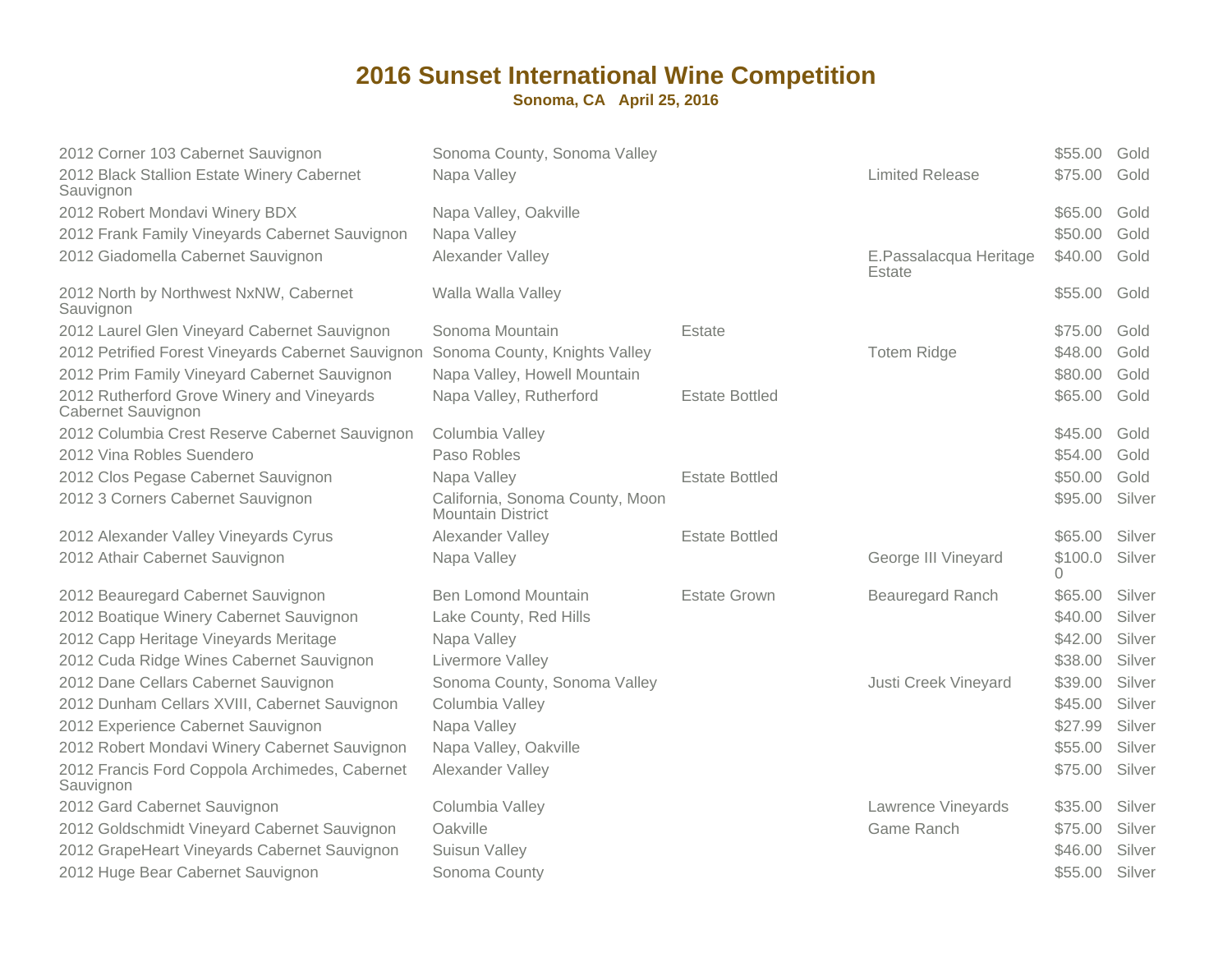| 2012 Cuvee, Pau                                                                              | Paso Robles                                     |                       |                                        | \$50.00 | Silver        |
|----------------------------------------------------------------------------------------------|-------------------------------------------------|-----------------------|----------------------------------------|---------|---------------|
| 2012 Jones of Washington Jacks Reserve, Cabernet Columbia Valley, Ancient Lakes<br>Sauvignon |                                                 |                       |                                        | \$25.00 | Silver        |
| 2012 Jordan Cabernet Sauvignon                                                               | Sonoma County, Alexander Valley                 |                       |                                        | \$53.00 | Silver        |
| 2012 Judd's Hill Cabernet Sauvignon                                                          | Napa Valley                                     |                       |                                        | \$55.00 | Silver        |
| 2012 Magnavino Cellars Cabernet Sauvignon                                                    | Lodi                                            |                       |                                        | \$32.00 | Silver        |
| 2012 O'Shaughnessy Cabernet Sauvignon                                                        | <b>Howell Mountain</b>                          |                       |                                        | \$90.00 | Silver        |
| 2012 Revelry Vintners D11, Cabernet Sauvignon                                                | Columbia Valley                                 |                       | Dionysus Vineyard, Block \$60.00<br>11 |         | Silver        |
| 2012 Pestoni Family Cabernet Sauvignon                                                       | Napa Valley, Howell Mountain                    |                       |                                        | \$85,00 | Silver        |
| 2012 Northstar Cabernet Sauvignon                                                            | Columbia Valley                                 |                       |                                        | \$40.00 | Silver        |
| 2012 Styring Shameless, Cabernet Sauvignon                                                   | Oregon, Columbia Valley AVA                     |                       |                                        | \$45.00 | Silver        |
| 2012 Terlato Family Vineyards Cabernet Sauvignon                                             | Napa Valley, Rutherford                         |                       |                                        | \$62.00 | Silver        |
| 2012 Dussek Cabernet Sauvignon                                                               | Columbia Valley                                 |                       |                                        | \$36.00 | Silver        |
| 2012 Trinchero Napa Valley Mario's Cabernet<br>Sauvignon                                     | Napa Valley                                     | <b>Estate Grown</b>   |                                        | \$50.00 | Silver        |
| 2012 Trinchero Napa Valley BRV Cabernet<br>Sauvignon                                         | Napa Valley                                     | <b>Estate Grown</b>   |                                        | \$80.00 | Silver        |
| 2012 V. Sattui Winery Cabernet Sauvignon                                                     | Napa Valley                                     |                       | Preston Vineyard                       | \$65.00 | Silver        |
| 2012 Villa Vallecito Vineyards Cabernet Sauvignon                                            | Sierra Foothills                                | Estate Grown          |                                        | \$30.00 | Silver        |
| 2012 Arbor Bench Vineyards Cabernet Sauvignon                                                | Sonoma County, Dry Creek Valley                 |                       |                                        | \$50.00 | <b>Bronze</b> |
| 2012 Castle Rock Winery Cabernet Sauvignon                                                   | Columbia Valley                                 |                       |                                        | \$11.99 | <b>Bronze</b> |
| 2012 Collier Falls Cabernet Sauvignon                                                        | Sonoma County, Dry Creek Valley                 |                       | <b>Hillside Estate</b>                 | \$45.00 | <b>Bronze</b> |
| 2012 Dry Creek Vineyard Cabernet Sauvignon                                                   | Dry Creek Valley                                |                       | Hillside & Benchland                   | \$25.00 | <b>Bronze</b> |
| 2012 Kukeri Cabernet Sauvignon                                                               | Napa Valley, Mount Veeder                       | Single Vineyard       | <b>Limited Production</b>              | \$89.00 | <b>Bronze</b> |
| 2012 Hooker Rugby Club, Old Boys, Cabernet<br>Sauvignon                                      | Napa Valley                                     |                       |                                        | \$46.00 | <b>Bronze</b> |
| 2012 Ledson Cabernet Sauvignon                                                               | Napa Valley                                     |                       |                                        | \$94.00 | <b>Bronze</b> |
| 2012 Maroon Cabernet Sauvignon                                                               | Napa Valley, Coombsville                        | Reserve               | Maroon Vineyard                        | \$80.00 | <b>Bronze</b> |
| 2012 Obelisco Estate BDX, Cabernet Sauvignon                                                 | <b>Red Mountain</b>                             | <b>Estate Grown</b>   | Obelisco Vineyard                      | \$50.00 | <b>Bronze</b> |
| 2012 Petroni Cabernet Sauvignon                                                              | Sonoma County, Moon Mountain<br><b>District</b> | <b>Estate Grown</b>   |                                        | \$75.00 | <b>Bronze</b> |
| 2012 Monticelli Brothers My Italian Cousin, Eugenio                                          | Napa Valley                                     |                       | <b>Ricchiuti Family Farms</b>          | \$60.00 | <b>Bronze</b> |
| 2012 Alder Ridge Cabernet Sauvignon                                                          | Horse Heaven Hills                              |                       |                                        | \$29.99 | <b>Bronze</b> |
| 2012 San Simeon Cabernet Sauvignon                                                           | Paso Robles                                     | <b>Estate Reserve</b> |                                        | \$25.00 | <b>Bronze</b> |
| 2012 Rutherford Ranch Cabernet Sauvignon                                                     | Napa Valley, Rutherford                         | <b>Estate Bottled</b> | Abela Vineyard                         | \$79.00 | <b>Bronze</b> |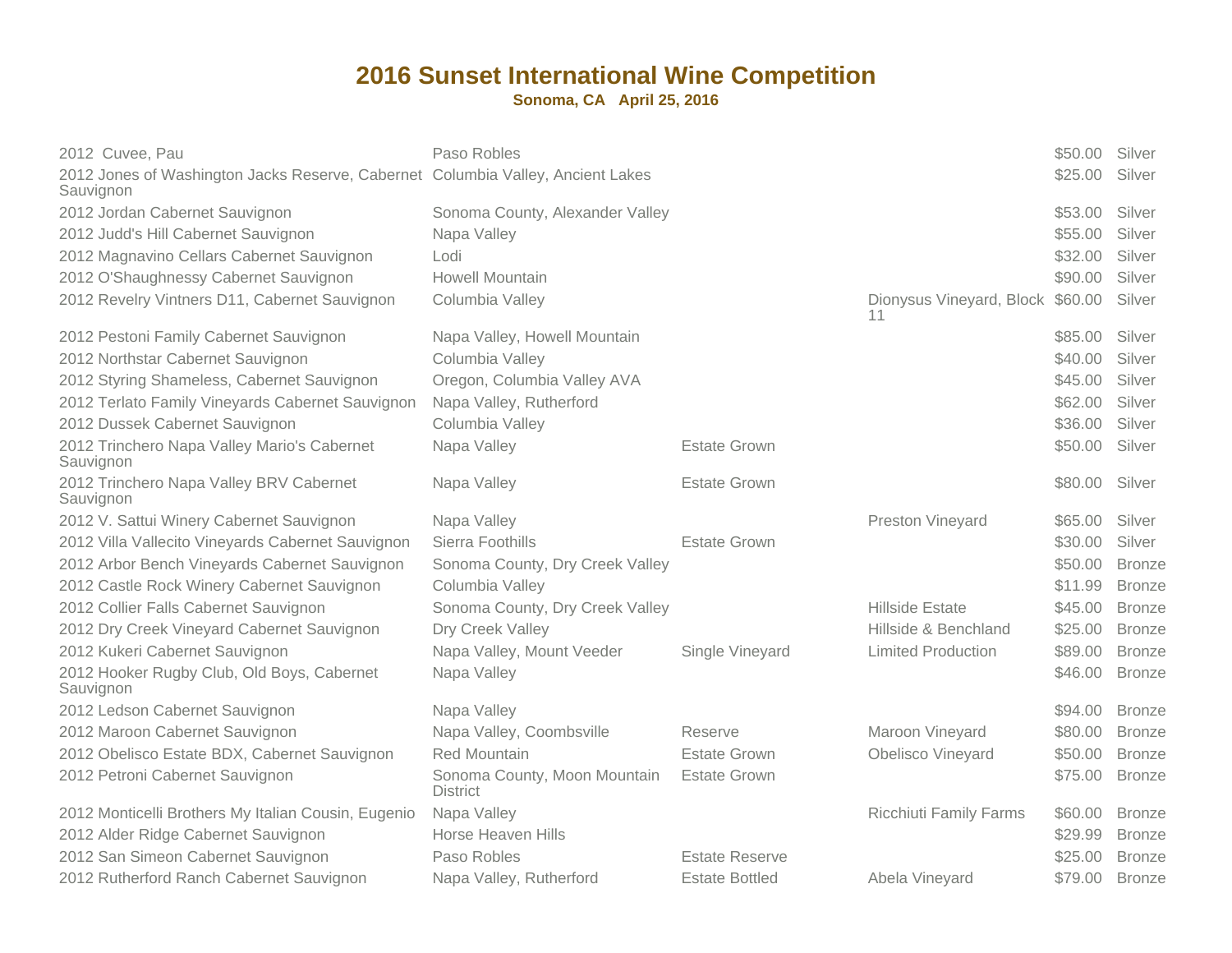| 2012 Schmidt Family Vineyards Cabernet Sauvignon Applegate Valley<br>2012 V. Sattui Winery Cabernet Sauvignon | Napa Valley                                          | Reserve               |                                                    | \$40.00<br>\$110.0<br>0 | <b>Bronze</b><br><b>Bronze</b> |
|---------------------------------------------------------------------------------------------------------------|------------------------------------------------------|-----------------------|----------------------------------------------------|-------------------------|--------------------------------|
| Cabernet Sauvignon, Vintage 2013                                                                              |                                                      |                       |                                                    |                         |                                |
| 2013 Trattore Farms Tf, Cabernet Sauvignon                                                                    | Napa Valley                                          |                       | Stagecoach Vineyard                                | \$75.00                 | Best of<br><b>Class</b>        |
| 2013 Amizetta Cabernet Sauvignon                                                                              | Napa Valley                                          |                       | <b>Terraced Hillside Estate</b>                    | \$75.00                 | Gold                           |
| 2013 BNA Wine Group Volunteer, Cabernet<br>Sauvignon                                                          | Napa Valley                                          |                       |                                                    | \$27.99                 | Gold                           |
| 2013 Castoro Cellars Cabernet Sauvignon                                                                       | Paso Robles                                          | <b>Estate Grown</b>   |                                                    | \$16.00                 | Gold                           |
| 2013 Davis Estates Cabernet Sauvignon                                                                         | Napa Valley                                          |                       |                                                    | \$60.00                 | Gold                           |
| 2013 Black Stallion Estate Winery Cabernet<br>Sauvignon                                                       | Napa Valley                                          |                       |                                                    | \$29.99                 | Gold                           |
| 2013 Louis M. Martini Cabernet Sauvignon                                                                      | Napa Valley                                          |                       |                                                    | \$34.00                 | Gold                           |
| 2013 Frei Brothers Reserve Cabernet Sauvignon                                                                 | Sonoma County, Alexander Valley                      |                       |                                                    | \$27.00                 | Gold                           |
| 2013 Louis M. Martini Cabernet Sauvignon                                                                      | Sonoma County, Alexander Valley                      |                       |                                                    | \$34.00                 | Gold                           |
| 2013 Goldschmidt Vineyards Katherine Goldschmidt, Alexander Valley<br>Cabernet Sauvignon                      |                                                      |                       | <b>Crazy Creek</b>                                 | \$21.99                 | Gold                           |
| 2013 J. Lohr Carol's Vineyard, Cabernet Sauvignon                                                             | Napa Valley, St. Helena                              |                       |                                                    | \$60.00                 | Gold                           |
| 2013 L'Ecole No 41 Cabernet Sauvignon                                                                         | Walla Walla Valley                                   |                       |                                                    | \$40.00                 | Gold                           |
| 2013 Laurel Glen Counterpoint, Cabernet Sauvignon                                                             | California, Sonoma Mountain                          |                       |                                                    | \$40.00                 | Gold                           |
| 2013 Mettler Family Vineyards Cabernet Sauvignon                                                              | Lodi                                                 | <b>Estate Grown</b>   |                                                    | \$24.99                 | Gold                           |
| 2013 Rodney Strong Cabernet Sauvignon                                                                         | Sonoma County                                        |                       |                                                    | \$20.00                 | Gold                           |
| 2013 Sea Bird Cabernet Sauvignon                                                                              | Napa Valley                                          |                       | <b>Broken Rock Vineyard</b>                        | \$44.99                 | Gold                           |
| 2013 Stag's Leap Wine Cellars ARTEMIS Cabernet<br>Sauvignon                                                   | Napa Valley                                          |                       |                                                    | \$60.00                 | Gold                           |
| 2013 Chateau Ste Michelle Canoe Ridge Estate<br>Cabernet Sauvignon                                            | <b>Horse Heaven Hills</b>                            |                       |                                                    | \$28.00                 | Gold                           |
| 2013 Summers Cabernet Sauvignon                                                                               | Napa Valley, Calistoga                               | <b>Estate Bottled</b> | Reserve                                            | \$65.00                 | Gold                           |
| 2013 Trattore Farms Tf, Cabernet Sauvignon                                                                    | Napa Valley                                          |                       | Stagecoach Vineyard                                | \$75.00                 | Gold                           |
| 2013 Obsidian Ridge Cabernet Sauvignon                                                                        | Lake County, Red Hills                               | <b>Estate Grown</b>   | Obsidian Ridge Vineyard                            | \$30.00                 | Gold                           |
| 2013 B.R. Cohn Cabernet Sauvignon                                                                             | Sonoma County, Sonoma Valley                         |                       | Olive Hill Estate<br>Vineyards                     | \$58.00                 | Gold                           |
| 2013 Whitehall Lane Winery & Vineyards Cabernet<br>Sauvignon                                                  | Napa Valley                                          |                       | Leonardini Estate                                  | \$85.00                 | Gold                           |
| 2013 Adelaida Cabernet Sauvignon                                                                              | California, Paso Robles, Adelaida<br><b>District</b> |                       | Viking Estate Vineyard,<br><b>Signature Series</b> | \$80.00                 | Silver                         |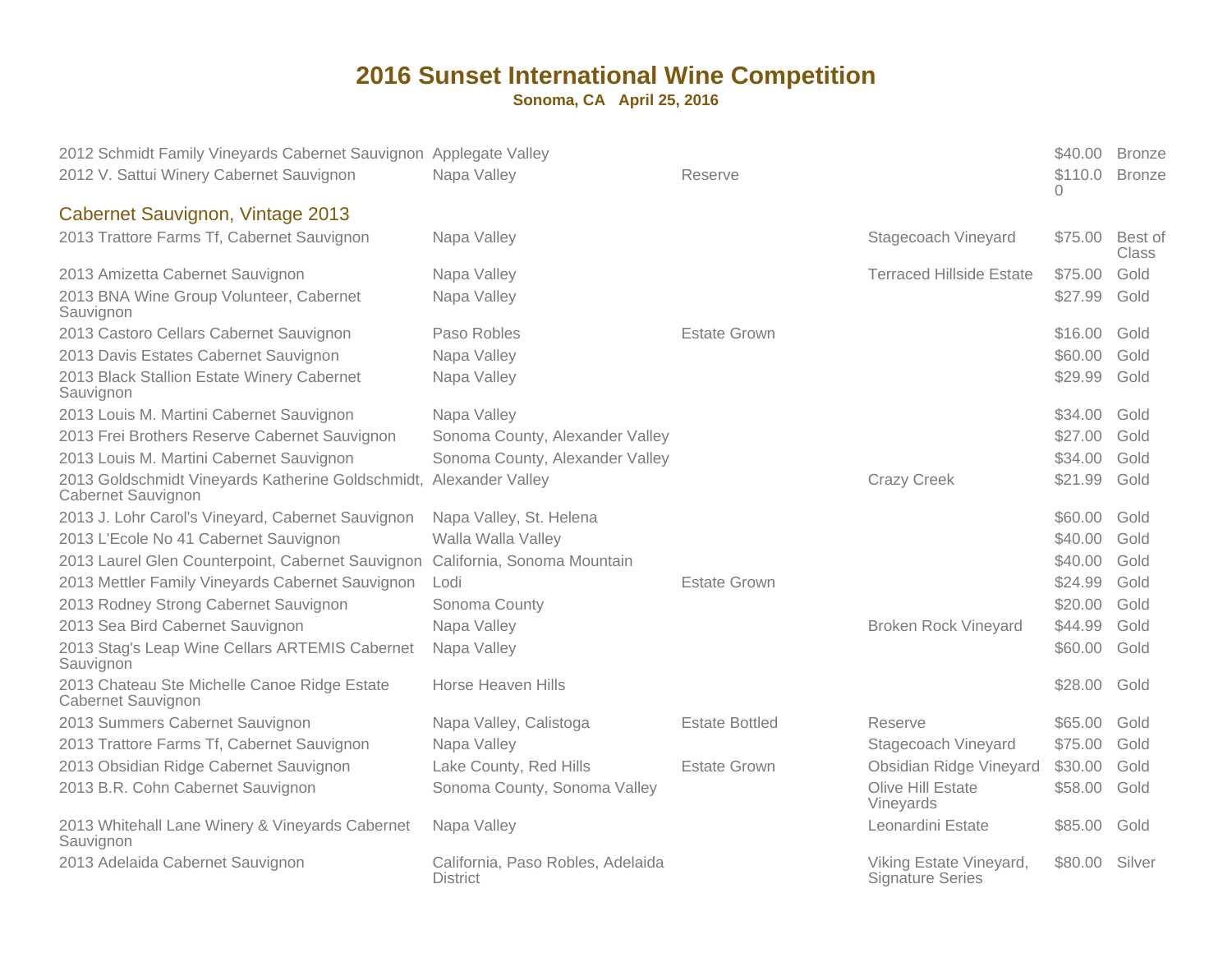| 2013 Camaraderie Cellars Cabernet Sauvignon               | Washington State, Columbia<br>Valley     | Reserve                               | Dionysius Vineyard                                      | \$40.00 | Silver |
|-----------------------------------------------------------|------------------------------------------|---------------------------------------|---------------------------------------------------------|---------|--------|
| 2013 Dusted Valley Cabernet Sauvignon                     | Columbia Valley                          |                                       |                                                         | \$42.00 | Silver |
| 2013 Eberle Cabernet Sauvignon                            | Paso Robles                              | <b>Estate Bottled</b>                 | <b>Eberle Estate Vineyard</b>                           | \$40.00 | Silver |
| 2013 Robert Mondavi Winery Cabernet Sauvignon             | Napa Valley                              |                                       |                                                         | \$28.00 | Silver |
| 2013 J. Bookwalter Protagonist                            | Washington State, Columbia<br>Valley AVA |                                       |                                                         | \$60.00 | Silver |
| 2013 La Honda Winery Cabernet Sauvignon                   | Santa Cruz Mountains                     |                                       | Salinian Block                                          | \$25.99 | Silver |
| 2013 Lawer Estates Cabernet Sauvignon                     | Napa Valley                              |                                       | Hillside Grown                                          | \$56.00 | Silver |
| 2013 Luna Vineyards Cabernet Sauvignon                    | Napa Valley                              |                                       |                                                         | \$60.00 | Silver |
| 2013 Midsummer Cellars Cabernet Sauvignon                 | Napa Valley                              |                                       | Canon Creek Vineyard                                    | \$75.00 | Silver |
| 2013 Naggiar Vineyards Cabernet Sauvignon                 | Sierra Foothills                         | Estate Grown, Produced<br>and Bottled |                                                         | \$26.00 | Silver |
| 2013 Waterbrook Cabernet Sauvignon                        | Columbia Valley                          | Reserve                               |                                                         | \$21.99 | Silver |
| 2013 Secret Cellars Cabernet Sauvignon                    | Paso Robles                              |                                       |                                                         | \$13.99 | Silver |
| 2013 Concoxion Cabernet Sauvignon                         | Paso Robles                              |                                       |                                                         | \$21.95 | Silver |
| 2013 Rodney Strong Estate Vineyards Cabernet<br>Sauvignon | Sonoma County, Knights Valley            |                                       |                                                         | \$35.00 | Silver |
| 2013 Rodney Strong Cabernet Sauvignon                     | Sonoma County, Alexander Valley Reserve  |                                       |                                                         | \$40.00 | Silver |
| 2013 14 Hands Winery The Reserve, Cabernet<br>Sauvignon   | <b>Horse Heaven Hills</b>                |                                       |                                                         | \$30.00 | Silver |
| 2013 Seven Falls Cellars Cabernet Sauvignon               | <b>Wahluke Slope</b>                     |                                       |                                                         | \$20.00 | Silver |
| 2013 Antica Cabernet Sauvignon                            | Napa Valley                              |                                       | <b>Antinori Family Estate</b>                           | \$55.00 | Silver |
| 2013 Conn Creek Cabernet Sauvignon                        | Napa Valley                              |                                       |                                                         | \$32.00 | Silver |
| 2013 Chateau Ste Michelle Cabernet Sauvignon              | Columbia Valley                          |                                       | <b>Cold Creek Vineyard</b>                              | \$30.00 | Silver |
| 2013 Summers Andriana's Cuvee, Cabernet<br>Sauvignon      | California                               |                                       | 65% Sonoma<br>County/19% Lake<br>County/16% Napa County | \$19.99 | Silver |
| 2013 Swiftwater Cellars Cabernet Sauvignon                | Horse Heaven Hills                       | <b>Estate Bottled</b>                 | Zephyr Ridge                                            | \$42.00 | Silver |
| 2013 Rutherford Hill Cabernet Sauvignon                   | Napa Valley                              |                                       |                                                         | \$49.99 | Silver |
| 2013 Hanna Cabernet Sauvignon                             | Alexander Valley                         |                                       | Red Ranch                                               | \$35.00 | Silver |
| 2013 Hess Select Cabernet Sauvignon                       | North Coast                              |                                       |                                                         | \$17.00 | Silver |
| 2013 Tin Barn Vineyards Cabernet Sauvignon                | Sonoma County, Sonoma Valley             |                                       |                                                         | \$36.00 | Silver |
| 2013 Together Wine Co. Cabernet Sauvignon                 | Napa Valley                              |                                       |                                                         | \$50.00 | Silver |
| 2013 Trefethen Family Vineyards Cabernet<br>Sauvignon     | Napa Valley, Oak Knoll District          |                                       |                                                         | \$60.00 | Silver |
| 2013 Folie à Deux Cabernet Sauvignon                      | Alexander Valley                         |                                       |                                                         | \$24.00 | Silver |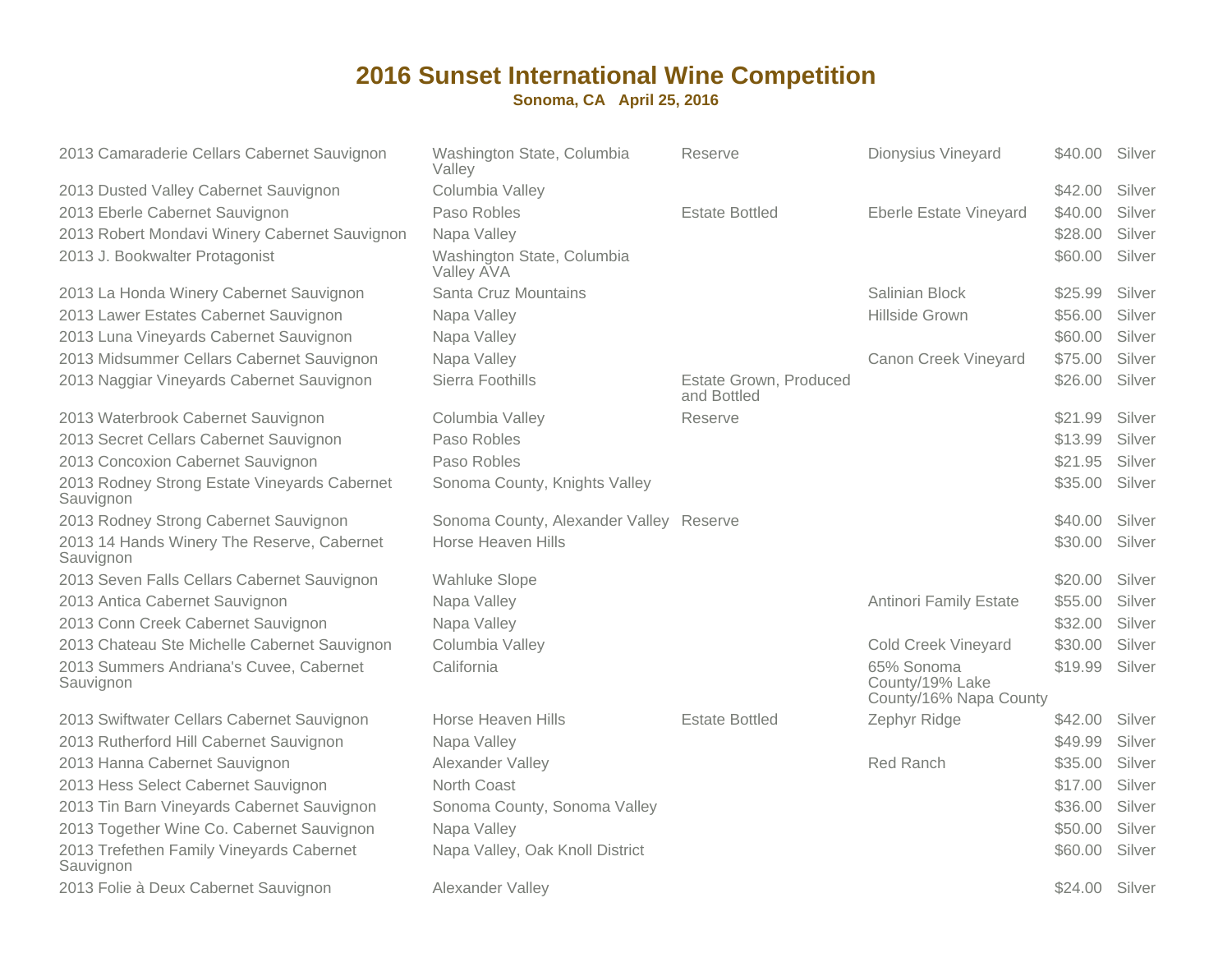| 2013 Vina Robles Cabernet Sauvignon<br>2013 Jaqk Cellars High Roller, Cabernet Sauvignon<br>2013 Girard Cabernet Sauvignon<br>2013 Swanson Vineyards Alexis, Cabernet<br>Sauvignon | Paso Robles<br>Paso Robles<br>Napa Valley<br>Napa Valley | Estate                 | <b>Mountain Cuvee</b>                                          | \$24.00<br>\$19.99<br>\$35.00<br>\$75.00 | Silver<br>Silver<br>Silver<br>Silver |
|------------------------------------------------------------------------------------------------------------------------------------------------------------------------------------|----------------------------------------------------------|------------------------|----------------------------------------------------------------|------------------------------------------|--------------------------------------|
| 2013 RouteStock Cabernet Sauvignon                                                                                                                                                 | Napa Valley                                              |                        |                                                                | \$22.00                                  | Silver                               |
| 2013 ZD Wines Cabernet Sauvignon                                                                                                                                                   | Napa Valley                                              |                        |                                                                | \$70.00                                  | Silver                               |
| 2013 Akrasia Cellars Cabernet Sauvignon                                                                                                                                            | Napa Valley, Rutherford                                  |                        | Line of Fire Vineyard                                          | \$62.00                                  | <b>Bronze</b>                        |
| 2013 Arbor Bench Vineyards Cabernet Sauvignon                                                                                                                                      | Sonoma County, Dry Creek Valley                          |                        |                                                                | \$50.00                                  | <b>Bronze</b>                        |
| 2013 Benziger Signaterra, Cabernet Sauvignon                                                                                                                                       | Sonoma Valley                                            |                        | Three Blocks, Demeter<br><b>Certified Biodynamic</b><br>Grapes | \$49.00                                  | <b>Bronze</b>                        |
| 2013 Calcagno Cellars Cabernet Sauvignon                                                                                                                                           | Columbia Valley                                          |                        | <b>Two Blondes Vineyard</b>                                    | \$60.00                                  | <b>Bronze</b>                        |
| 2013 Charles Krug Peter Mondavi Family Cabernet<br>Sauvignon                                                                                                                       | Napa Valley                                              | <b>Estate Grown</b>    |                                                                | \$30.00                                  | <b>Bronze</b>                        |
| 2013 Handcraft Cabernet Sauvignon                                                                                                                                                  | California                                               |                        | <b>Artisan Collection</b>                                      | \$11.99                                  | <b>Bronze</b>                        |
| 2013 Z. Alexander Brown Uncaged, Cabernet<br>Sauvignon                                                                                                                             | North Coast                                              |                        |                                                                | \$19.99                                  | <b>Bronze</b>                        |
| 2013 Noble Vines 337, Cabernet Sauvignon                                                                                                                                           | California, Lodi                                         |                        |                                                                | \$14.99                                  | <b>Bronze</b>                        |
| 2013 DeLille Cellars Four Flags, Cabernet<br>Sauvignon                                                                                                                             | <b>Red Mountain</b>                                      |                        |                                                                | \$69.00                                  | <b>Bronze</b>                        |
| 2013 Down By Law Cabernet Sauvignon                                                                                                                                                | California                                               |                        |                                                                | \$20.00                                  | <b>Bronze</b>                        |
| 2013 Columbia Winery-USE COLUMBIA Cabernet<br>Sauvignon                                                                                                                            | Washington, Columbia Valley                              |                        |                                                                | \$14.00                                  | <b>Bronze</b>                        |
| 2013 Franciscan Estate Cabernet Sauvignon                                                                                                                                          | Napa Valley                                              |                        |                                                                | \$28.00                                  | <b>Bronze</b>                        |
| 2013 Mount Veeder Winery Cabernet Sauvignon                                                                                                                                        | Napa Valley                                              |                        |                                                                | \$44.00                                  | <b>Bronze</b>                        |
| 2013 Frank Family Vineyards Cabernet Sauvignon                                                                                                                                     | Napa Valley                                              |                        |                                                                | \$50.00                                  | <b>Bronze</b>                        |
| 2013 Goldschmidt Vineyards Hilary Goldschmidt,<br>Cabernet Sauvignon                                                                                                               | Oakville                                                 |                        | <b>Charming Creek</b>                                          | \$30.00                                  | <b>Bronze</b>                        |
| 2013 Lewis Grace Cabernet Sauvignon                                                                                                                                                | El Dorado                                                | Estate                 |                                                                | \$28.00                                  | <b>Bronze</b>                        |
| 2013 Halter Ranch Cabernet Sauvignon                                                                                                                                               | Paso Robles, Adelaida District                           | <b>Estate Bottled</b>  |                                                                | \$35.00                                  | <b>Bronze</b>                        |
| 2013 Herzog Cabernet Sauvignon                                                                                                                                                     | Sonoma County, Alexander Valley                          | <b>Special Reserve</b> |                                                                | \$42.00                                  | <b>Bronze</b>                        |
| 2013 J. Bookwalter Foreshadow, Cabernet<br>Sauvignon                                                                                                                               | Washington State, Columbia<br>Valley AVA                 |                        |                                                                | \$40.00                                  | <b>Bronze</b>                        |
| 2013 J. Bookwalter Chapter 6                                                                                                                                                       | Washington State, Columbia<br>Valley AVA                 |                        |                                                                | \$100.0<br>Λ                             | <b>Bronze</b>                        |
| 2013 Le Vigne Winery Cabernet Sauvignon                                                                                                                                            | Paso Robles                                              |                        |                                                                | \$21.00                                  | <b>Bronze</b>                        |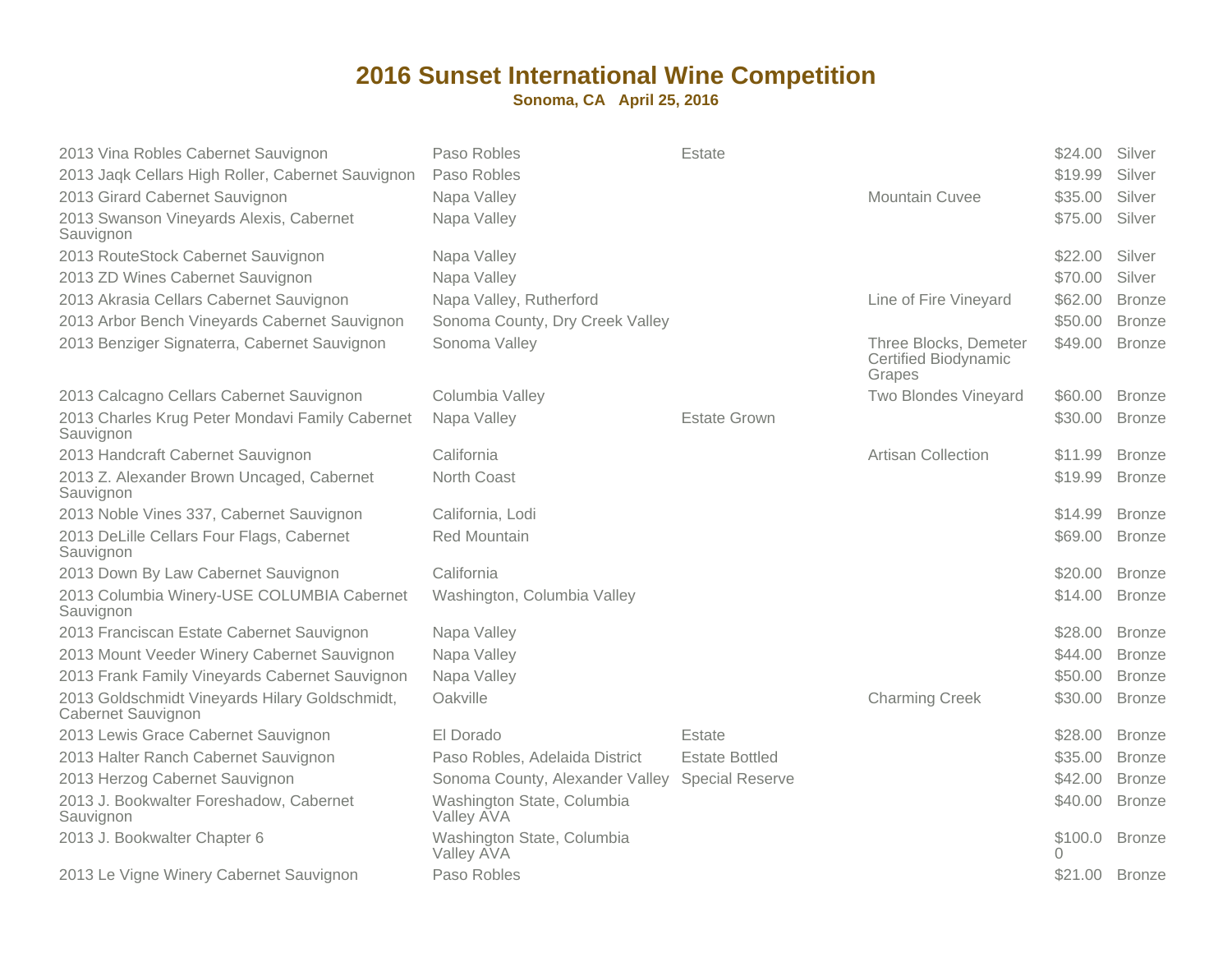| 2013 McWilliams Family Winemakers Cool Climate<br>Australia<br>\$14.99<br><b>Bronze</b><br>Cabernet Sauvignon<br>2013 Midsummer Cellars Cabernet Sauvignon<br>Napa Valley<br><b>Clark-Claudon Vineyard</b><br>\$65,00<br><b>Bronze</b> |  |
|----------------------------------------------------------------------------------------------------------------------------------------------------------------------------------------------------------------------------------------|--|
|                                                                                                                                                                                                                                        |  |
|                                                                                                                                                                                                                                        |  |
| 2013 Midsummer Cellars Cabernet Sauvignon<br>Napa Valley, St. Helena<br><b>Katz Family Vineyard</b><br>\$55.00<br><b>Bronze</b>                                                                                                        |  |
| California<br>2013 Tom Gore Vineyards Cabernet Sauvignon<br>\$15.00<br><b>Bronze</b>                                                                                                                                                   |  |
| 2013 Oakville Ranch Cabernet Sauvignon<br>\$85.00<br>Napa Valley, Oakville<br><b>Bronze</b>                                                                                                                                            |  |
| 2013 Monticelli Brothers My Italian Cousin, Eugenio<br>\$60.00<br><b>Bronze</b><br>Napa Valley                                                                                                                                         |  |
| 2013 Browne Family Vineyards Cabernet Sauvignon<br>Columbia Valley<br>\$34.99<br><b>Bronze</b>                                                                                                                                         |  |
| 2013 Avalon Cabernet Sauvignon<br>Napa Valley<br>\$17.99<br><b>Bronze</b>                                                                                                                                                              |  |
| Paso Robles<br>2013 Four Vines Cabernet Sauvignon<br>\$15.99<br><b>Bronze</b>                                                                                                                                                          |  |
| 2013 Rancho Sisquoc Cabernet Sauvignon<br>Santa Barbara County<br><b>Flood Family Vineyards</b><br>\$25.00<br><b>Bronze</b>                                                                                                            |  |
| 2013 Robert Karl Cellars Cabernet Sauvignon<br>Horse Heaven Hills<br>\$32.00<br><b>Bronze</b>                                                                                                                                          |  |
| 2013 Rodney Strong Estate Vineyards Cabernet<br>Sonoma County, Alexander Valley<br>\$28.00<br><b>Bronze</b><br>Sauvignon                                                                                                               |  |
| 2013 Col Solare Red<br><b>Red Mountain</b><br>\$75.00<br><b>Bronze</b>                                                                                                                                                                 |  |
| 2013 The Hess Collection Allomi, Cabernet<br>Napa Valley<br>\$30.00<br><b>Bronze</b><br>Sauvignon                                                                                                                                      |  |
| 2013 Dona Paula Cabernet Sauvignon<br>\$15.99<br>Argentina, Mendoza, Lujan de<br>Estate<br><b>Bronze</b><br>Cuyo                                                                                                                       |  |
| Sierra Foothills<br>2013 Villa Vallecito Vineyards Cabernet Sauvignon<br><b>Estate Grown</b><br>\$30.00<br><b>Bronze</b>                                                                                                               |  |
| 2013 Viansa Cabernet Sauvignon<br>Sonoma Valley<br>\$28.00<br><b>Bronze</b>                                                                                                                                                            |  |
| 2013 Whitehall Lane Winery & Vineyards Cabernet<br>Napa Valley<br>\$42.00<br><b>Bronze</b><br>Sauvignon                                                                                                                                |  |
| 2013 Broadside Cabernet Sauvignon<br>Paso Robles<br>Margarita Vineyard<br>\$19.99<br><b>Bronze</b>                                                                                                                                     |  |
| 2013 Woodward Canyon Artist Series #22, Cabernet Columbia Valley<br>\$59.00<br><b>Bronze</b><br>Sauvignon                                                                                                                              |  |
| Cabernet Sauvignon, Vintage 2014 or later                                                                                                                                                                                              |  |
| 2014 Columbia Crest H3 Cabernet Sauvignon<br>Horse Heaven Hills<br>\$15.00<br>Best of<br><b>Class</b>                                                                                                                                  |  |
| 2014 Barnard Griffin Cabernet Sauvignon<br>Gold<br>\$17.00<br>Columbia Valley                                                                                                                                                          |  |
| 2014 Buena Vista Cabernet Sauvignon<br>Sonoma County<br>\$28.99<br>Gold                                                                                                                                                                |  |
| 2014 Intrinsic Cabernet Sauvignon<br>Columbia Valley<br>\$22.00<br>Gold                                                                                                                                                                |  |
| 2014 Columbia Crest H3 Cabernet Sauvignon<br>Horse Heaven Hills<br>Gold<br>\$15.00                                                                                                                                                     |  |
| 2014 Chateau Elan Winery Cabernet Sauvignon<br>\$34.95<br>Silver<br>Reserve<br>American                                                                                                                                                |  |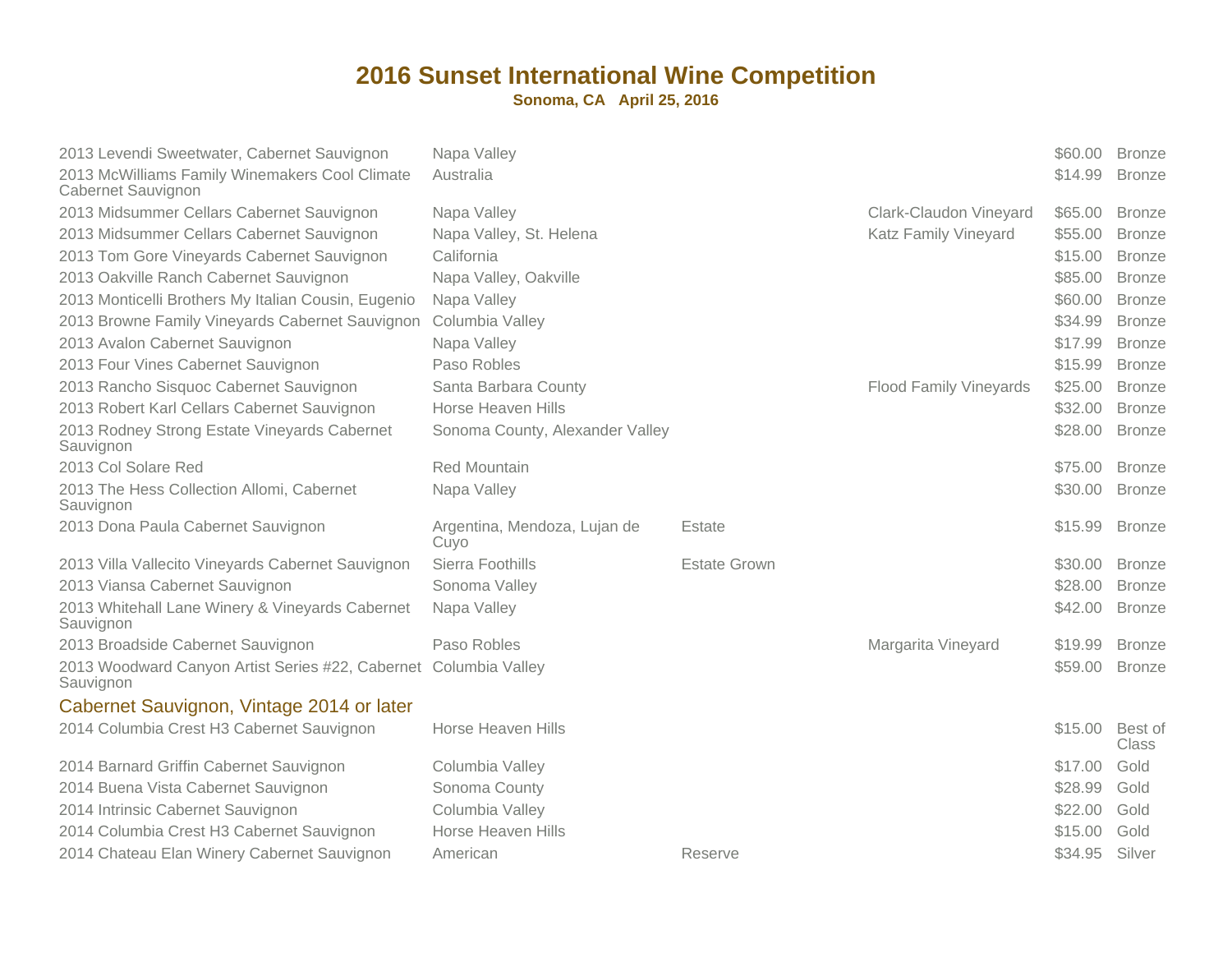| 2014 Concha y Toro Casillero del Diablo, Cabernet<br>Sauvignon                                 | Chile, Valle Central                    | Reserva               |                                                                                                       | \$11.00 | Silver        |
|------------------------------------------------------------------------------------------------|-----------------------------------------|-----------------------|-------------------------------------------------------------------------------------------------------|---------|---------------|
| 2014 Francis Coppola Diamond Collection, Black<br>Label, Claret, 1910 Type, Cabernet Sauvignon | California                              |                       |                                                                                                       | \$21.00 | Silver        |
| 2014 Jamieson Ranch Vineyards Double Lariat,<br>Cabernet Sauvignon                             | Napa Valley                             |                       | <b>Limited Production</b>                                                                             | \$55.00 | Silver        |
| 2014 Evans & Tate Breathing Space, Cabernet<br>Sauvignon                                       | Australia                               |                       |                                                                                                       | \$14.99 | Silver        |
| 2014 Drumheller Cabernet Sauvignon                                                             | Columbia Valley                         |                       |                                                                                                       | \$12.00 | Silver        |
| 2014 SuLei Cellars Cabernet Sauvignon                                                          | Walla Walla Valley                      |                       |                                                                                                       | \$38.00 | Silver        |
| 2014 Trentadue La Storia, Cabernet Sauvignon                                                   | Sonoma County                           |                       |                                                                                                       | \$36.00 | Silver        |
| 2014 Vindicated Cabernet Sauvignon                                                             | Napa Valley                             |                       | Lot $#6$                                                                                              | \$19.99 | Silver        |
| 2014 Windsor Vineyards Cabernet Sauvignon                                                      | Sonoma County                           |                       | <b>Private Reserve</b>                                                                                | \$24.00 | Silver        |
| 2014 Magistrate Cabernet Sauvignon                                                             | Sonoma County, Alexander Valley Reserve |                       |                                                                                                       | \$16.99 | Silver        |
| 2014 Challis Lane Cabernet Sauvignon                                                           | California                              |                       |                                                                                                       | \$9.95  | <b>Bronze</b> |
| 2014 BNA Wine Group Humble Pie, Cabernet<br>Sauvignon                                          | <b>Central Coast</b>                    |                       |                                                                                                       | \$14.99 | <b>Bronze</b> |
| 2014 Raymond Cabernet Sauvignon                                                                | North Coast                             |                       | <b>Family Classic</b>                                                                                 | \$19.99 | <b>Bronze</b> |
| 2014 Irony Cabernet Sauvignon                                                                  | North Coast                             |                       | <b>Small Lot Reserve</b>                                                                              | \$15.99 | <b>Bronze</b> |
| 2014 Gnarly Head Cabernet Sauvignon                                                            | California                              |                       |                                                                                                       | \$11.99 | <b>Bronze</b> |
| 2014 Don Sebastiani & Sons B Side, Cabernet<br>Sauvigon                                        | Napa Valley                             |                       |                                                                                                       | \$27.99 | <b>Bronze</b> |
| 2014 William Hill Estate Winery Cabernet Sauvignon                                             | North Coast                             |                       |                                                                                                       | \$17.00 | <b>Bronze</b> |
| 2014 The Original Dark Horse Cabernet Sauvignon                                                | California                              |                       |                                                                                                       | \$9.99  | <b>Bronze</b> |
| 2014 Bonterra Cabernet Sauvignon                                                               | California                              |                       | Made with Organic<br>Grapes, 64% Mendocino<br>County-24% Lake<br>County-12% San Luis<br>Obispo County | \$13.99 | <b>Bronze</b> |
| 2014 Francis Coppola Diamond Collection, Ivory<br>Label, Cabernet Sauvignon                    | California                              |                       |                                                                                                       | \$19.00 | <b>Bronze</b> |
| 2014 Francis Coppola Director's, Cabernet<br>Sauvignon                                         | Sonoma County                           |                       |                                                                                                       | \$21.00 | <b>Bronze</b> |
| 2014 Goose Ridge Vineyards G3, Cabernet<br>Sauvignon                                           | Columbia Valley                         | <b>Estate Bottled</b> |                                                                                                       | \$14.99 | <b>Bronze</b> |
| 2014 Cypress Vineyards Cabernet Sauvignon                                                      | <b>Central Coast</b>                    |                       |                                                                                                       | \$10.00 | <b>Bronze</b> |
| 2014 Jam Cabernet Sauvignon                                                                    | California                              |                       |                                                                                                       | \$19.99 | <b>Bronze</b> |
| 2014 Luna Vineyards Cabernet Sauvignon                                                         | Napa Valley                             |                       |                                                                                                       | \$65.00 | <b>Bronze</b> |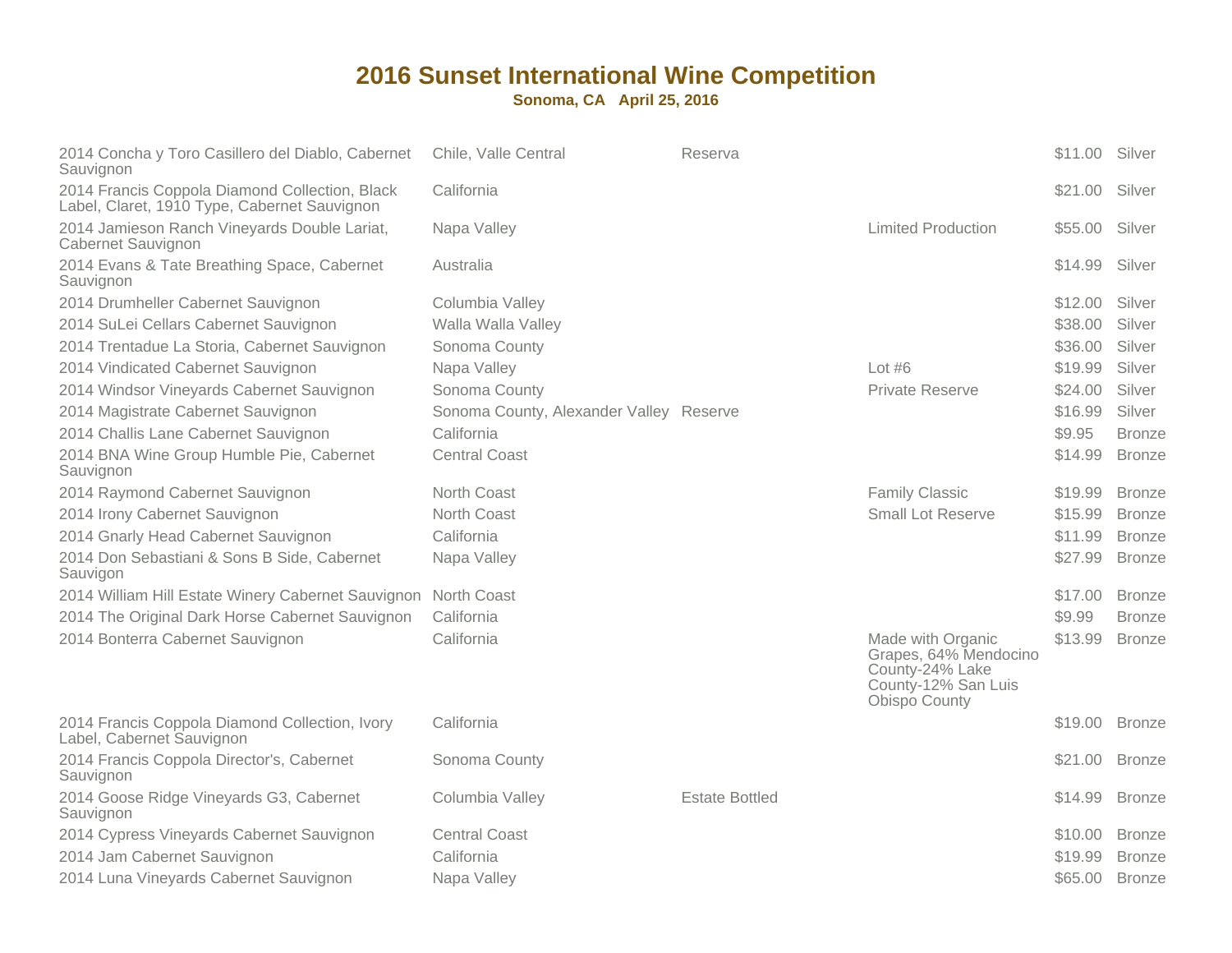| 2014 Robert Oatley Cabernet Sauvignon           | Margaret River                       |         |                                       | \$19.99 | <b>Bronze</b>           |
|-------------------------------------------------|--------------------------------------|---------|---------------------------------------|---------|-------------------------|
| 2014 Greystone Cellars Cabernet Sauvignon       | California                           |         |                                       | \$14.00 | <b>Bronze</b>           |
| 2014 The Federalist Cabernet Sauvignon          | Lodi                                 |         |                                       | \$17.76 | <b>Bronze</b>           |
| 2014 Cabernet Sauvignon                         | Paso Robles                          |         |                                       | \$14.99 | <b>Bronze</b>           |
| 2014 Cupcake Vineyards Cabernet Sauvignon       | <b>Central Coast</b>                 |         |                                       | \$11.99 | <b>Bronze</b>           |
| 2014 Dominant Seven Cabernet Sauvignon          | California                           |         |                                       | \$8.99  | <b>Bronze</b>           |
| 2014 Newman's Own Cabernet Sauvignon            | California                           |         |                                       | \$12.00 | <b>Bronze</b>           |
| 2014 Menage a Trois Cabernet Sauvignon          | California, North Coast              |         |                                       | \$14.00 | <b>Bronze</b>           |
| 2014 Lucinda & Millie Cabernet Sauvignon        | Mendocino County                     |         | Made With Organic<br>Grapes           | \$14.99 | <b>Bronze</b>           |
| 2014 Concrete Cabernet Sauvignon                | Lodi                                 |         | <b>Tank No. 209</b>                   | \$19.99 | <b>Bronze</b>           |
| 2014 B.R. Cohn Cabernet Sauvignon               | North Coast                          |         |                                       | \$25.00 | <b>Bronze</b>           |
| 2014 Cartlidge & Browne Cabernet Sauvignon      | California, North Coast              |         |                                       | \$12.99 | <b>Bronze</b>           |
| 2014 Cycles Gladiator Cabernet Sauvignon        | <b>Central Coast</b>                 |         |                                       | \$10.99 | <b>Bronze</b>           |
| <b>Cabernet Sauvignon-Syrah Blend</b>           |                                      |         |                                       |         |                         |
| 2013 DeLille Cellars Doyenne, Aix               | <b>Red Mountain</b>                  |         |                                       | \$42.00 | Best of<br><b>Class</b> |
| 2014 Peace Water Winery Grateful Red            | North Coast                          |         |                                       | \$30.00 | Best of<br><b>Class</b> |
| 2013 DeLille Cellars Doyenne, Aix               | <b>Red Mountain</b>                  |         |                                       | \$42.00 | Gold                    |
| 2014 Peace Water Winery Grateful Red            | North Coast                          |         |                                       | \$30.00 | Gold                    |
| 2014 Charles & Charles Cabernet Sauvignon-Syrah | Washington State, Columbia<br>Valley |         | Post No. 35 Blend                     | \$14.00 | <b>Bronze</b>           |
| 2013 William Church 2 Spires                    | Columbia Valley                      |         |                                       | \$38.00 | <b>Bronze</b>           |
| Carmenere                                       |                                      |         |                                       |         |                         |
| 2010 Almquist Family Vintners Carmenere         | Washington                           |         | Weinbau Vineyard,<br>Vintner's Select | \$30.00 | Silver                  |
| 2012 Vina Maipo Vitral, Carmenere               | Chile, Valle de Rapel                | Reserva |                                       | \$9.99  | <b>Bronze</b>           |
| <b>Champagne AOC Brut NV</b>                    |                                      |         |                                       |         |                         |
| NV Moët & Chandon Impérial, Brut                | Champagne AOC                        |         |                                       | \$41.00 | Best of<br><b>Class</b> |
| NV Moët & Chandon Impérial, Brut                | Champagne AOC                        |         |                                       | \$41.00 | Gold                    |
| Champagne AOC Brut Rosé NV, .51 - 1.5% rs       |                                      |         |                                       |         |                         |
| NV Moët & Chandon Rose Imperial, Brut           | Champagne AOC                        |         |                                       | \$55.00 | Silver                  |
|                                                 |                                      |         |                                       |         |                         |
| Champagne AOC Brut Rosé Vintage, .51 - 1.5% rs  |                                      |         |                                       |         |                         |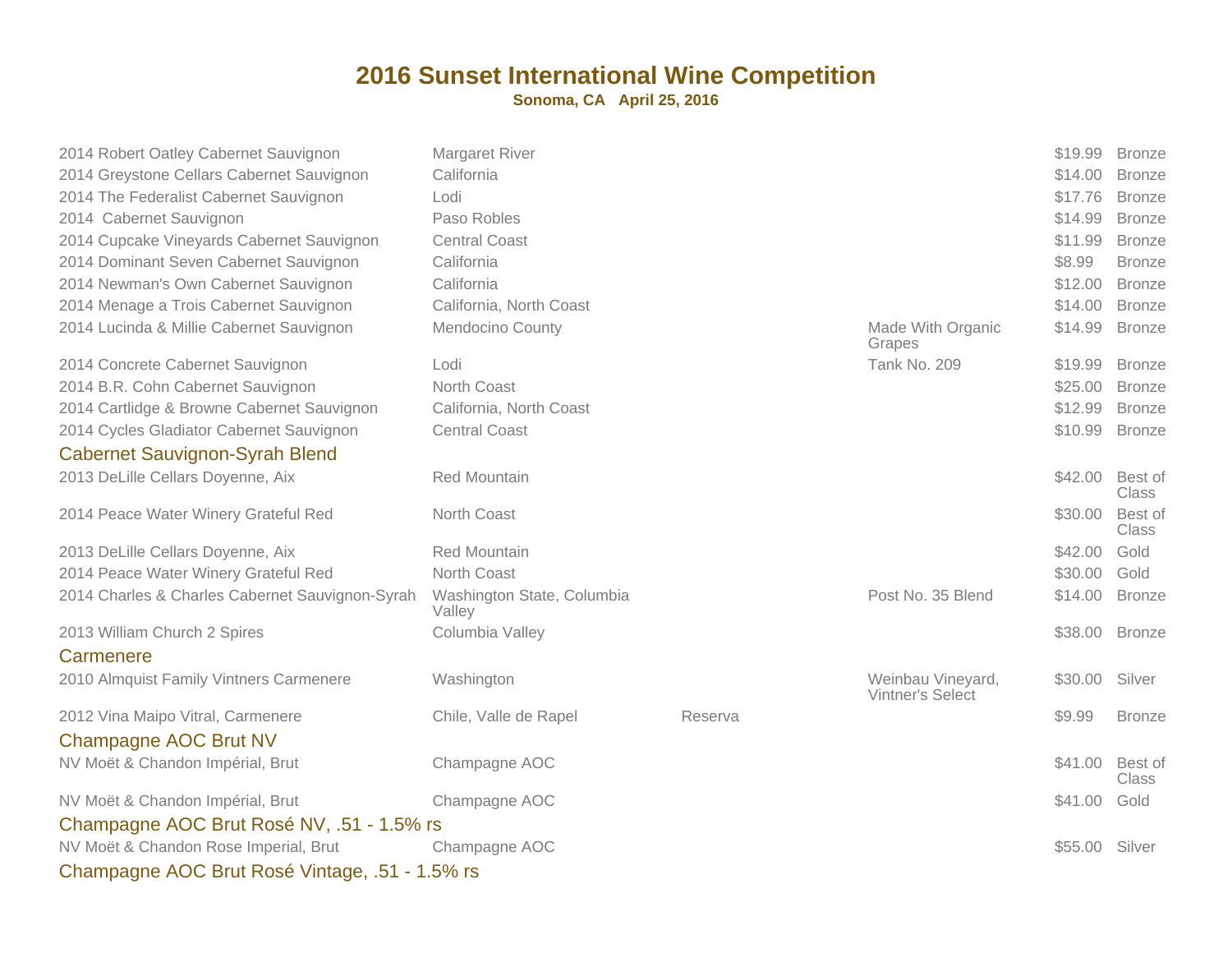| 2008 Moët & Chandon Grand Vintage Rose, Brut                                   | Champagne AOC                          |                                        |                             | \$89.99        | Silver                  |
|--------------------------------------------------------------------------------|----------------------------------------|----------------------------------------|-----------------------------|----------------|-------------------------|
| Champagne AOC Brut Vintage, .51 - 1.5% rs                                      |                                        |                                        |                             |                |                         |
| 2006 Moët & Chandon Grand Vintage, Brut                                        | Champagne AOC                          |                                        |                             | \$65.00 Silver |                         |
| Chardonnay, Late Harvest, 6.1% and above residual sugar                        |                                        |                                        |                             |                |                         |
| 2014 Lawer Estates Una, Late Harvest, Chardonnay Sonoma County, Knights Valley |                                        |                                        | Betsy's Vineyard            | \$36.00        | <b>Bronze</b>           |
| Chardonnay, Non Vintage                                                        |                                        |                                        |                             |                |                         |
| NV Pepperwood Grove Chardonnay                                                 | Chile, Valle Central                   |                                        |                             | \$7.99         | <b>Bronze</b>           |
| NV Vin Vault Chardonnay                                                        | California                             |                                        |                             | \$4.99         | <b>Bronze</b>           |
| NV The Naked Grape Chardonnay                                                  | California                             |                                        |                             | \$4.99         | <b>Bronze</b>           |
| NV Camelot Chardonnay                                                          | California                             |                                        |                             | \$8.00         | <b>Bronze</b>           |
| NV Sutter Home Family Vineyards Chardonnay                                     | California                             |                                        |                             | \$6.00         | <b>Bronze</b>           |
| Chardonnay, Unoaked                                                            |                                        |                                        |                             |                |                         |
| 2014 Wildstock Chardonnay                                                      | Oregon                                 |                                        |                             | \$20.00        | Best of<br><b>Class</b> |
| 2014 Kim Crawford Unoaked Chardonnay                                           | New Zealand, East Coast                |                                        |                             | \$16.99        | Gold                    |
| 2014 Wildstock Chardonnay                                                      | Oregon                                 |                                        |                             | \$20.00        | Gold                    |
| 2014 A to Z Chardonnay                                                         | Oregon                                 | Unoaked                                |                             | \$14.00        | Silver                  |
| 2015 Balletto Teresa's Unoaked Chardonnay                                      | Sonoma County, Russian River<br>Valley | Estate Grown, Estate<br><b>Bottled</b> |                             | \$20.00        | Silver                  |
| 2014 Cru Chardonnay                                                            | Arroyo Seco                            | Unoaked                                |                             | \$17.00        | Silver                  |
| 2015 Apaltagua Reserva Chardonnay                                              | Chile, Casablanca Valley               | Unoaked                                | <b>Estate Grown</b>         | \$13.00        | Silver                  |
| 2014 Pellegrini Chardonnay                                                     | Sonoma County, Russian River<br>Valley | Unoaked                                |                             | \$20.00        | Silver                  |
| 2014 Four Vines Naked, Chardonnay                                              | Santa Barbara County                   | Unoaked                                |                             | \$11.99        | Silver                  |
| 2014 Rubin Vineyards and Winery Pamela's,<br>Chardonnay                        | Sonoma County                          | Unoaked                                |                             | \$16.00        | Silver                  |
| 2015 Stoller Family Estate Chardonnay                                          | Dundee Hills                           |                                        |                             | \$25.00        | Silver                  |
| 2014 Joel Gott Chardonnay                                                      | California                             | Unoaked                                |                             | \$16.00        | Silver                  |
| 2014 Seaglass Chardonnay                                                       | Santa Barbara County                   | Unoaked                                |                             | \$12.00        | Silver                  |
| 2014 Toad Hollow Vineyards Chardonnay                                          | <b>Mendocino County</b>                | Unoaked                                | <b>Francine's Selection</b> | \$14.99        | Silver                  |
| 2014 Sonoma Collection District 3, Growers Reserve Sonoma Coast<br>Chardonnay  |                                        |                                        |                             | \$14.99        | Silver                  |
| 2014 Smoking Loon Steelbird, Unoaked Chardonnay California                     |                                        |                                        |                             | \$8.99         | <b>Bronze</b>           |
| 2014 Rubin Vineyards and Winery Pam's Un-Oaked Sonoma County<br>Chardonnay     |                                        |                                        |                             | \$15.00        | <b>Bronze</b>           |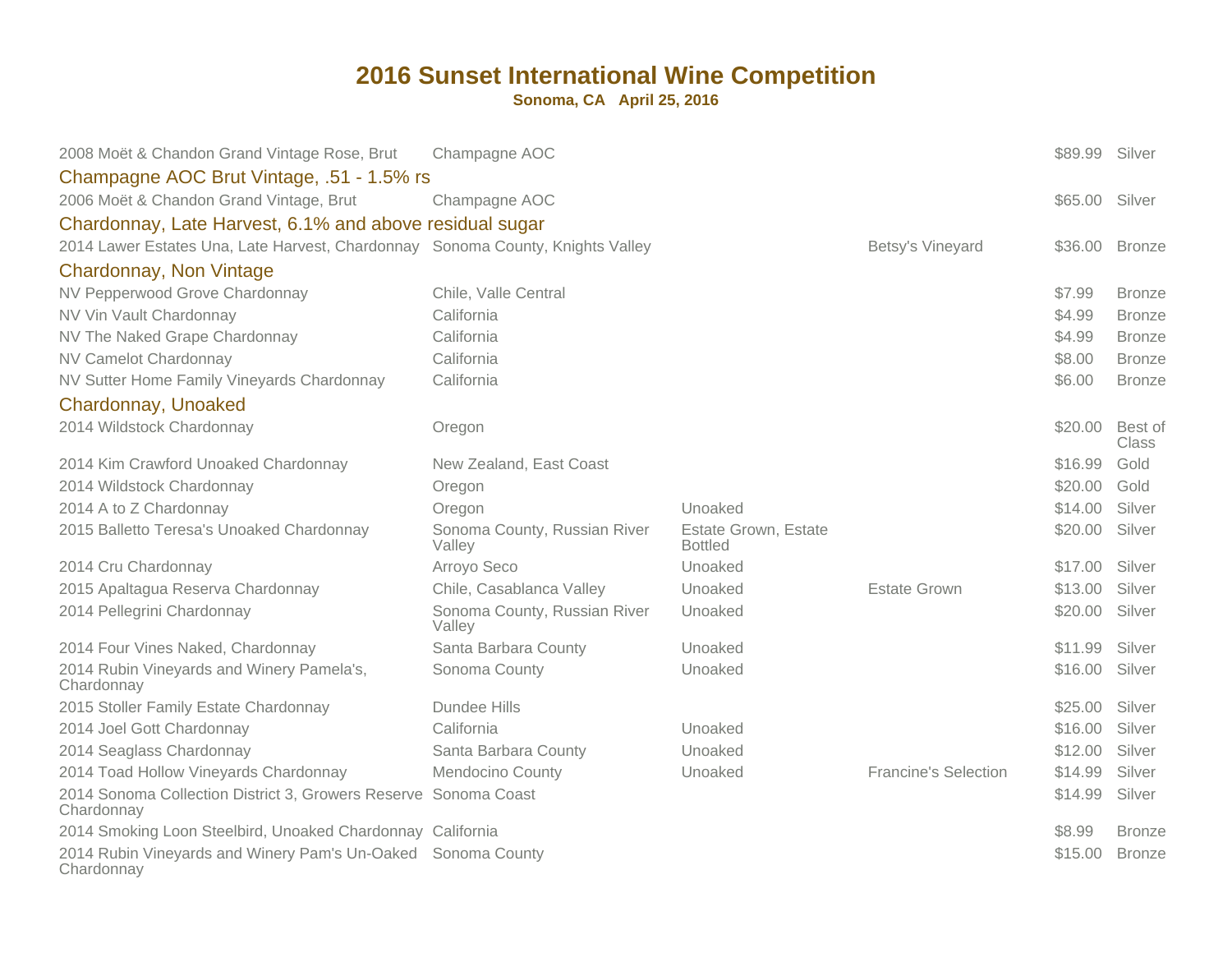| 2014 Folie à Deux Chardonnay                                                                                                                                                                                          | Sonoma County, Russian River<br>Valley                                                                                                 | Unoaked                | <b>Limited Release</b>                        |                                                                     | \$18.00 Bronze                                         |
|-----------------------------------------------------------------------------------------------------------------------------------------------------------------------------------------------------------------------|----------------------------------------------------------------------------------------------------------------------------------------|------------------------|-----------------------------------------------|---------------------------------------------------------------------|--------------------------------------------------------|
| Chardonnay, Vintage 2012<br>2012 House Family Vineyards Chardonnay<br>2012 Priam Vineyards Barrel Select Chardonnay<br>2012 Trapiche Broquel, Chardonnay<br>Chardonnay, Vintage 2013                                  | Santa Cruz Mountains<br>New London County<br>Argentina, Mendoza                                                                        | <b>Estate Grown</b>    |                                               | \$45.00<br>\$25.00<br>\$16.99                                       | Silver<br>Silver<br><b>Bronze</b>                      |
| 2013 WindRacer Chardonnay                                                                                                                                                                                             | <b>Russian River Valley</b>                                                                                                            |                        |                                               | \$40.00                                                             | Best of<br><b>Class</b>                                |
| 2013 DeLoach Vineyards OFS, Chardonnay<br>2013 Dutton-Goldfield Chardonnay                                                                                                                                            | <b>Russian River Valley</b><br>Russian River Valley, Green Valley                                                                      |                        | Dutton Ranch, Walker Hill \$50.00<br>Vineyard | \$32.00                                                             | Gold<br>Gold                                           |
| 2013 Sanctuary Chardonnay<br>2013 Gary Farrell Chardonnay                                                                                                                                                             | <b>Russian River Valley</b><br>Sonoma County, Russian River<br>Valley                                                                  |                        | <b>Russian River Selection</b>                | \$35.00<br>\$35.00                                                  | Gold<br>Gold                                           |
| 2013 La Rochelle Recherche Reserve, Chardonnay                                                                                                                                                                        | Anderson Valley                                                                                                                        |                        | Ferrington Vineyard,<br>Robert Young Clone    | \$65.00                                                             | Gold                                                   |
| 2013 Rubin Vineyards and Winery Ron Rubin,<br>Chardonnay                                                                                                                                                              | <b>Russian River Valley</b>                                                                                                            |                        |                                               | \$20.00                                                             | Gold                                                   |
| 2013 Russian River Vineyards Chardonnay                                                                                                                                                                               | Sonoma County, Russian River<br>Valley                                                                                                 |                        |                                               | \$38.00                                                             | Gold                                                   |
| 2013 WindRacer Chardonnay<br>2013 Thirty-Seven Chardonnay                                                                                                                                                             | <b>Russian River Valley</b><br>Sonoma Coast                                                                                            |                        |                                               | \$40.00<br>\$36.00                                                  | Gold<br>Gold                                           |
| 2013 Clos Pegase Chardonnay<br>2013 Miner Chardonnay<br>2013 Benziger Family Winery Chardonnay<br>2013 Calstar Cellars Chardonnay<br>2013 Clos Pepe Estate Chardonnay<br>2013 Domaine Verdant Enchanteuse, Chardonnay | Napa Valley, Carneros<br>Napa Valley<br>Sonoma County<br>Sonoma County, Sonoma Coast<br>Sta, Rita Hills<br>Oregon, Yamhill-Carlton AVA | <b>Estate Grown</b>    | Mitsuko's Vineyard                            | \$30.00<br>\$30.00<br>\$16.00<br>\$28.50<br>\$34.00<br>\$100.0<br>0 | Gold<br>Silver<br>Silver<br>Silver<br>Silver<br>Silver |
| 2013 Grgich Hills Estate Chardonnay<br>2013 Handley Chardonnay                                                                                                                                                        | Napa Valley<br>Anderson Valley                                                                                                         | <b>Estate Grown</b>    | <b>Estate Vineyard</b>                        | \$43.00<br>\$25.00                                                  | Silver<br>Silver                                       |
| 2013 Herzog Chardonnay                                                                                                                                                                                                | Sonoma County, Russian River<br>Valley                                                                                                 | <b>Special Reserve</b> |                                               | \$40.00                                                             | Silver                                                 |
| 2013 Husch Chardonnay<br>2013 Jamieson Ranch Vineyards Light Horse,<br>Chardonnay                                                                                                                                     | Mendocino<br>California                                                                                                                | <b>Estate Bottled</b>  | <b>Special Reserve</b>                        | \$26.00<br>\$14.99                                                  | Silver<br>Silver                                       |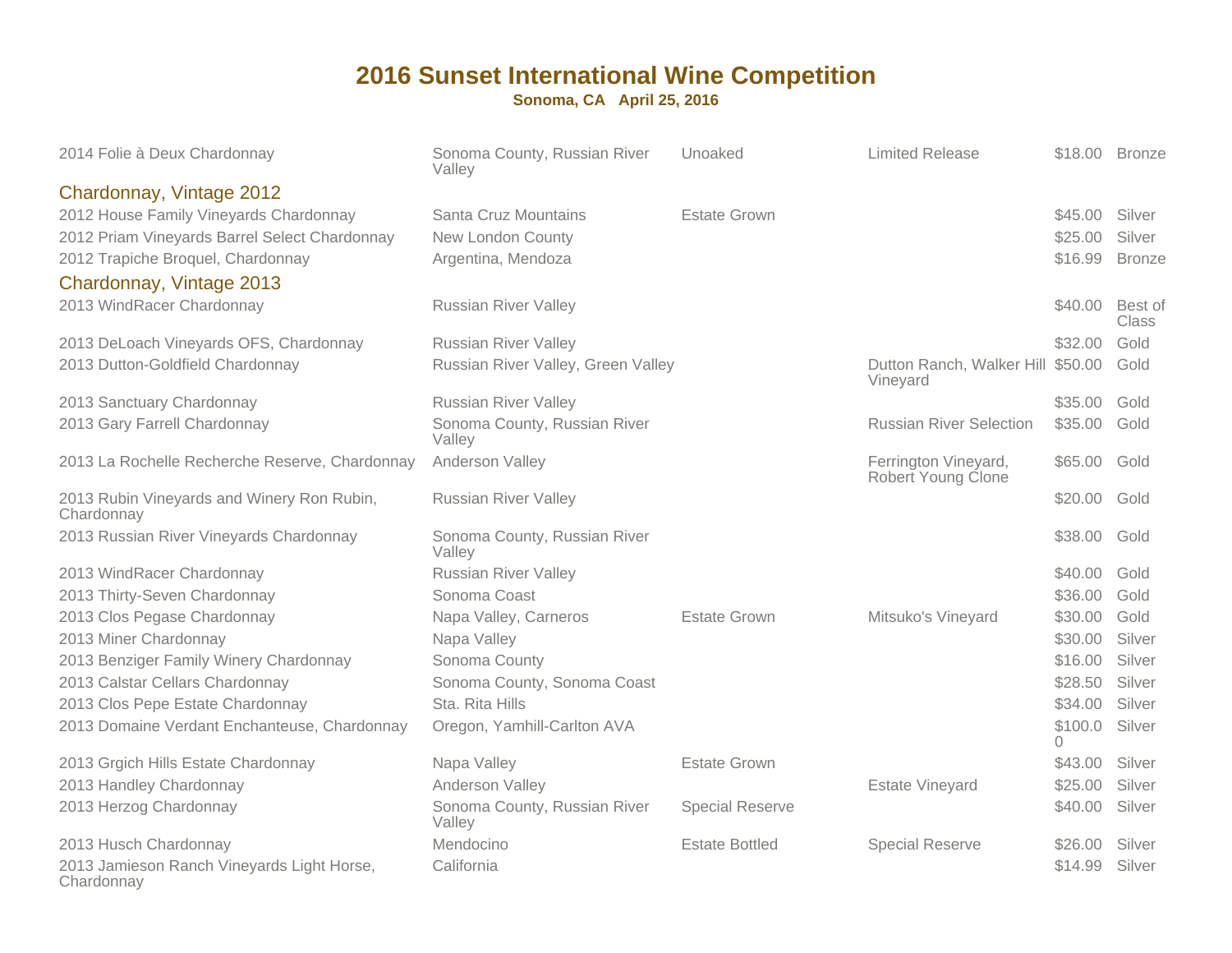| 2013 Pearmund Chardonnay                         | Virginia, Fauquier County                                 | Old Vine               | Meriwether Vineyard                                         | \$25.00         | Silver        |
|--------------------------------------------------|-----------------------------------------------------------|------------------------|-------------------------------------------------------------|-----------------|---------------|
| 2013 Red Car Chardonnay                          | Sonoma Coast                                              |                        | Ritchie Vineyard                                            | \$58.00         | Silver        |
| 2013 Sonoma-Cutrer The Cutrer, Chardonnay        | California, Sonoma County,<br><b>Russian River Valley</b> | <b>Estate Bottled</b>  |                                                             | \$34.00         | Silver        |
| 2013 Jaqk Cellars High Roller, Chardonnay        | Sonoma County, Sonoma Coast                               |                        |                                                             | \$19.99         | Silver        |
| 2013 Chehalem Ian's Reserve Chardonnay           | Oregon, Willamette Valley                                 |                        | <b>Corral Creek/Stoller</b>                                 | \$40.00         | <b>Bronze</b> |
| 2013 Cholame Vineyard Chardonnay                 | Santa Barbara County                                      |                        |                                                             | \$32.00         | <b>Bronze</b> |
| 2013 Coruce Vineyards and Winery Chardonnay      | Antelope Valley of the California<br><b>High Desert</b>   |                        |                                                             | \$23.95         | <b>Bronze</b> |
| 2013 William Hill Estate Winery Chardonnay       | North Coast                                               |                        |                                                             | \$17.00         | <b>Bronze</b> |
| 2013 Souverain Chardonnay                        | California                                                |                        |                                                             | \$13.00         | <b>Bronze</b> |
| 2013 Gallo Signature Series Chardonnay           | Sonoma County, Russian River<br>Valley                    |                        |                                                             | \$33.00         | <b>Bronze</b> |
| 2013 E16 Chardonnay                              | <b>Russian River Valley</b>                               |                        | Bacigalupi Vineyard                                         | \$42.00         | <b>Bronze</b> |
| 2013 Mattina Fiore Chardonnay                    | Santa Maria Valley                                        |                        | Murmur Vineyard                                             | \$40.00         | <b>Bronze</b> |
| 2013 RoxyAnn Chardonnay                          | Southern Oregon, Rogue Valley                             | Estate Grown & Bottled |                                                             | \$26.00         | <b>Bronze</b> |
| 2013 Ryan Cochrane Chardonnay                    | Santa Maria Valley                                        |                        | Solomon Hills Vineyard                                      | \$34.00         | <b>Bronze</b> |
| 2013 Seven of Hearts Chardonnay                  | Oregon, Willamette Valley                                 |                        |                                                             | \$24.00         | <b>Bronze</b> |
| 2013 Slo Down Wines Broken Dreams, Chardonnay    | California                                                |                        |                                                             | \$18.00         | <b>Bronze</b> |
| 2013 J. Wilkes Chardonnay                        | Santa Maria Valley                                        |                        |                                                             | \$21.99         | <b>Bronze</b> |
| Chardonnay, Vintage 2014 or later                |                                                           |                        |                                                             |                 |               |
| 2014 Hughes Family Vineyards Chardonnay          | Sonoma Mountain                                           |                        |                                                             | \$40.00 Best of | <b>Class</b>  |
| 2014 Beauregard Chardonnay                       | <b>Ben Lomond Mountain</b>                                | <b>Estate Grown</b>    | <b>Beauregard Ranch</b>                                     | \$55.00         | Gold          |
| 2014 Beauregard Chardonnay                       | <b>Ben Lomond Mountain</b>                                | <b>Estate Grown</b>    | <b>Bald Mountain Vineyard</b>                               | \$45.00         | Gold          |
| 2014 Bouchaine Bacchus Collection, Chardonnay    | Napa Valley, Carneros                                     | <b>Estate Vineyard</b> | Chene d'Argent                                              | \$30.00         | Gold          |
| 2014 Estancia Chardonnay                         | Monterey County                                           |                        |                                                             | \$12.00         | Gold          |
| 2015 Dancin Chaine, Chardonnay                   | Southern Oregon                                           |                        |                                                             | \$29.00         | Gold          |
| 2014 Davis Estates Hungry Blonde, Chardonnay     | Napa Valley, Carneros                                     |                        |                                                             | \$30.00         | Gold          |
| 2014 Dutcher Crossing Chardonnay                 | <b>Russian River</b>                                      |                        | Chenoweth Vineyard                                          | \$36.00         | Gold          |
| 2014 MacMurray Estate Vineyards Chardonnay       | Sonoma County, Russian River<br>Valley                    |                        |                                                             | \$20.00         | Gold          |
| 2014 Ernest The Bombardier, Chardonnay           | <b>Russian River Valley</b>                               |                        | 75% Black Emerald, 25% \$47.00<br><b>Green Valley Ranch</b> |                 | Gold          |
| 2014 Franciscan Estate Chardonnay                | Napa Valley                                               |                        |                                                             | \$18.00         | Gold          |
| 2014 Francis Ford Coppola Director's, Chardonnay | Sonoma County                                             |                        |                                                             | \$17.00 Gold    |               |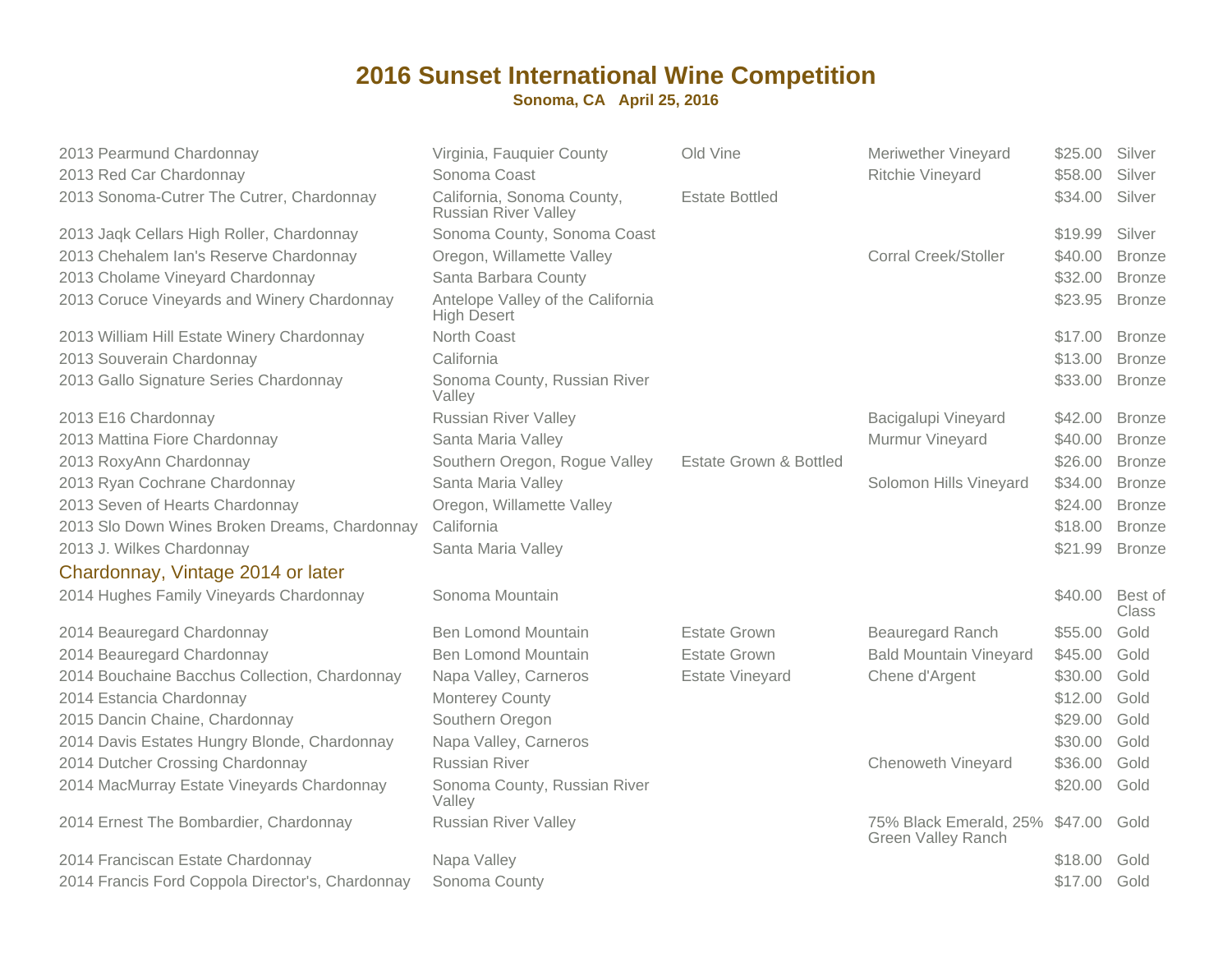| 2014 Graton Ridge Cellars Chardonnay                            | Sonoma County, Russian River<br>Valley                    |                     |                                       | \$34.00 Gold            |        |
|-----------------------------------------------------------------|-----------------------------------------------------------|---------------------|---------------------------------------|-------------------------|--------|
| 2014 Hughes Family Vineyards Chardonnay                         | Sonoma Mountain                                           |                     |                                       | \$40.00                 | Gold   |
| 2014 Lynmar Estate Chardonnay                                   | <b>Russian River Valley</b>                               |                     |                                       | \$35.00                 | Gold   |
| 2014 McKahn Family Cellars Chardonnay                           | Sonoma County, Knights Valley                             |                     |                                       | \$27.00                 | Gold   |
| 2014 Raeburn Chardonnay                                         | <b>Russian River Valley</b>                               |                     |                                       | \$19.99                 | Gold   |
| 2014 Rancho Sisquoc Chardonnay                                  | Santa Barbara County                                      |                     | <b>Flood Family Vineyards</b>         | \$3,480. Gold<br>$00\,$ |        |
| 2014 Rodney Strong Chardonnay                                   | Sonoma County                                             |                     |                                       | \$17.00                 | Gold   |
| 2014 Scott Family Estate Chardonnay                             | Monterey, Arroyo Seco                                     |                     | Dijon Clone                           | \$25.00                 | Gold   |
| 2014 Trione Vineyards & Winery Chardonnay                       | California, Sonoma County,<br><b>Russian River Valley</b> |                     | <b>River Road Ranch</b>               | \$36.00                 | Gold   |
| 2014 Bridge 1904 Chardonnay                                     | Napa Valley                                               |                     |                                       | \$28.00                 | Gold   |
| 2014 La Chertosa Old World Wines Chardonnay                     | Sonoma County, Sonoma Valley                              | Reserve             |                                       | \$25.00                 | Gold   |
| 2014 American Pioneer Wine Growers Virginia Dare,<br>Chardonnay | Sonoma County, Russian River<br>Valley                    |                     |                                       | \$25.00                 | Gold   |
| 2014 White Oak Vineyards & Winery Chardonnay                    | <b>Russian River Valley</b>                               | <b>Estate Grown</b> |                                       | \$26.00                 | Gold   |
| 2014 Anam Cara Cellars Chardonnay                               | Oregon, Chehalem Mountains                                |                     | Nicholas Estate                       | \$22.00                 | Silver |
| 2014 Athair Chardonnay                                          | Sonoma Coast                                              |                     | Sangiacomo Vineyard                   | \$32.00                 | Silver |
| 2014 Fleur Chardonnay                                           | Carneros                                                  |                     |                                       | \$18.00                 | Silver |
| 2014 Cazadero Winery Chardonnay                                 | Sonoma County, Fort Ross-<br>Seaview                      |                     | <b>Parmeter Vineyard</b>              | \$34.95                 | Silver |
| 2014 Effort Chardonnay                                          | Edna Valley                                               |                     |                                       | \$22.00                 | Silver |
| 2014 Charles Krug Peter Mondavi Family<br>Chardonnay            | Napa Valley, Carneros                                     |                     |                                       | \$21.00                 | Silver |
| 2014 The Dreaming Tree Chardonnay                               | California                                                |                     |                                       | \$14.99                 | Silver |
| 2014 Davis Estates Chardonnay                                   | Napa Valley                                               |                     | <b>Limited Production</b>             | \$40.00                 | Silver |
| 2014 Black Stallion Estate Winery Chardonnay                    | Napa Valley                                               |                     |                                       | \$18.99                 | Silver |
| 2014 Black Stallion Estate Winery Chardonnay                    | Napa Valley, Los Carneros                                 |                     | Poseidon Vineyard,<br>Limited Release | \$35.00                 | Silver |
| 2014 Gnarly Head Chardonnay                                     | California                                                |                     |                                       | \$9.99                  | Silver |
| 2014 Dry Creek Vineyard Chardonnay                              | <b>Russian River Valley</b>                               |                     | DCV Estate Block 10                   | \$30.00                 | Silver |
| 2014 Frei Brothers Reserve Chardonnay                           | Sonoma County, Russian River<br>Valley                    |                     |                                       | \$20.00                 | Silver |
| 2014 Columbia Chardonnay                                        | Washington, Columbia Valley                               |                     |                                       | \$14.00                 | Silver |
| 2014 Edna Valley Vineyard Chardonnay                            | <b>Central Coast</b>                                      |                     |                                       | \$15.00                 | Silver |
| 2014 J Vineyards Chardonnay                                     | <b>Russian River Valley</b>                               | Estate Grown        |                                       | \$28.00                 | Silver |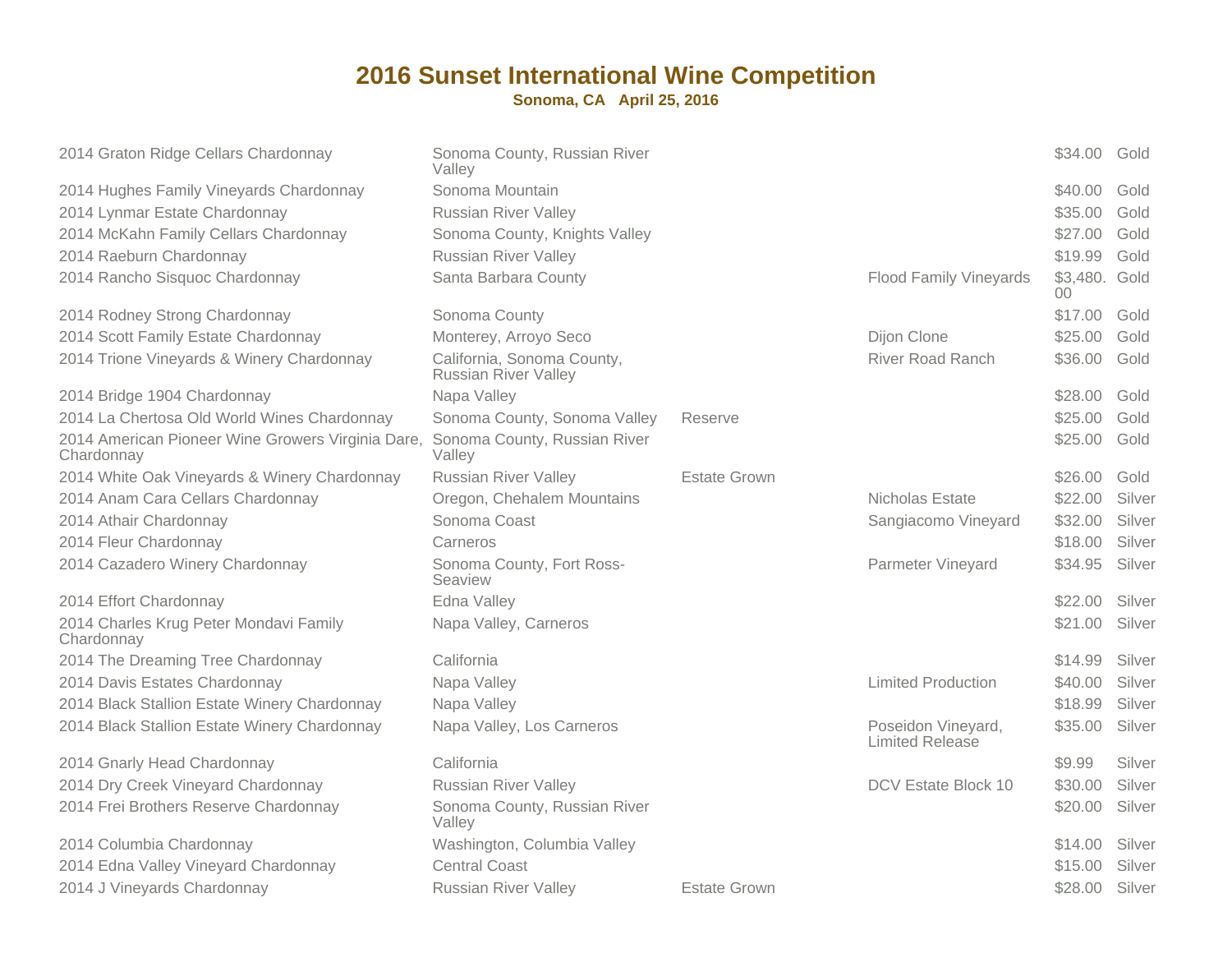| 2015 Eberle Chardonnay                                                             | Paso Robles                            | Estate                  | Eberle Estate Vineyard               | \$22.00 | Silver |
|------------------------------------------------------------------------------------|----------------------------------------|-------------------------|--------------------------------------|---------|--------|
| 2014 Ernest The Farmer, Chardonnay                                                 | Sonoma Coast                           |                         | <b>Green Valley Ranch</b>            | \$48.00 | Silver |
| 2014 Jekel Vineyards Gravelstone, Chardonnay                                       | Monterey, Arroyo Seco                  |                         |                                      | \$18.00 | Silver |
| 2014 Franciscan Estate Cuvee Sauvage,<br>Chardonnay                                | Napa Valley, Carneros                  |                         |                                      | \$40.00 | Silver |
| 2014 Wild Horse Winery & Vineyards Chardonnay                                      | <b>Central Coast</b>                   |                         |                                      | \$14.99 | Silver |
| 2015 Francis Ford Coppola Winery Rosso & Bianco,<br>Chardonnay                     | California                             |                         |                                      | \$11.00 | Silver |
| 2014 Francis Ford Coppola Director's Cut,<br>Chardonnay                            | Sonoma County, Russian River<br>Valley |                         |                                      | \$21.00 | Silver |
| 2014 Francis Ford Coppola Diamond Collection,<br>Black Label, Pavilion, Chardonnay | Santa Lucia Highlands                  |                         |                                      | \$20.00 | Silver |
| 2014 Frank Family Vineyards Chardonnay                                             | Carneros                               |                         |                                      | \$35.00 | Silver |
| 2014 Giadomella Joan's Reserve, Chardonnay                                         | <b>Russian River Valley</b>            |                         | E. Passalacqua Heritage<br>Estate    | \$30.00 | Silver |
| 2014 Goose Ridge Vineyards Stonecap, Chardonnay Columbia Valley                    |                                        | <b>Estate Grown</b>     |                                      | \$7.99  | Silver |
| 2014 Prix Chardonnay                                                               | Napa Valley, Oak Knoll District        | Reserve                 |                                      | \$36.00 | Silver |
| 2014 Harney Lane Chardonnay                                                        | Lodi                                   |                         |                                      | \$24.00 | Silver |
| 2014 Husch Chardonnay                                                              | Mendocino                              | <b>Estate Bottled</b>   |                                      | \$15.00 | Silver |
| 2014 Knudsen Vineyards Chardonnay                                                  | Willamette Valley, Dundee Hills        |                         |                                      | \$45.00 | Silver |
| 2014 La Rochelle Recherche Reserve, Chadonnay                                      | Sonoma County, Sonoma Valley           | <b>Estate Vineyard</b>  | Hays Estate Vineyard,<br>Wente Clone | \$65.00 | Silver |
| 2014 Sand Point Family Vineyards Chardonnay                                        | Lodi                                   |                         |                                      | \$12.99 | Silver |
| 2015 LangeTwins Family Winery and Vineyards<br>Chardonnay                          | Clarksburg                             | <b>Estate Grown</b>     |                                      | \$15.00 | Silver |
| 2014 Ledson Chardonnay                                                             | Sonoma County, Russian River<br>Valley |                         |                                      | \$40.00 | Silver |
| 2014 Evans & Tate Butterball, Chardonnay                                           | Australia                              |                         |                                      | \$12.99 | Silver |
| 2015 McWilliam's Hanwood Estate Chardonnay                                         | South Eastern Australia                |                         |                                      | \$12.99 | Silver |
| 2014 Milbrandt Vineyards Traditions, Chardonnay                                    | Washington, Columbia Valley            |                         |                                      | \$21.99 | Silver |
| 2014 True Myth Chardonnay                                                          | Edna Valley                            |                         | Paragon Vineyard                     | \$18.00 | Silver |
| 2014 Austerity Chardonnay                                                          | Arroyo Seco                            |                         |                                      | \$17.00 | Silver |
| 2014 Harken Chardonnay                                                             | California                             | <b>Barrel Fermented</b> |                                      | \$15.00 | Silver |
| 2014 Oakville Ranch Chardonnay                                                     | Napa Valley, Oakville                  |                         |                                      | \$50.00 | Silver |
| 2014 Omero Cellars Chardonnay                                                      | Willamette Valley                      |                         |                                      | \$25.00 | Silver |
| 2014 Lost Dog Lane Chardonnay                                                      | California                             |                         |                                      | \$18.99 | Silver |
| 2014 Browne Family Vineyards Chardonnay                                            | Columbia Valley                        |                         |                                      | \$25.00 | Silver |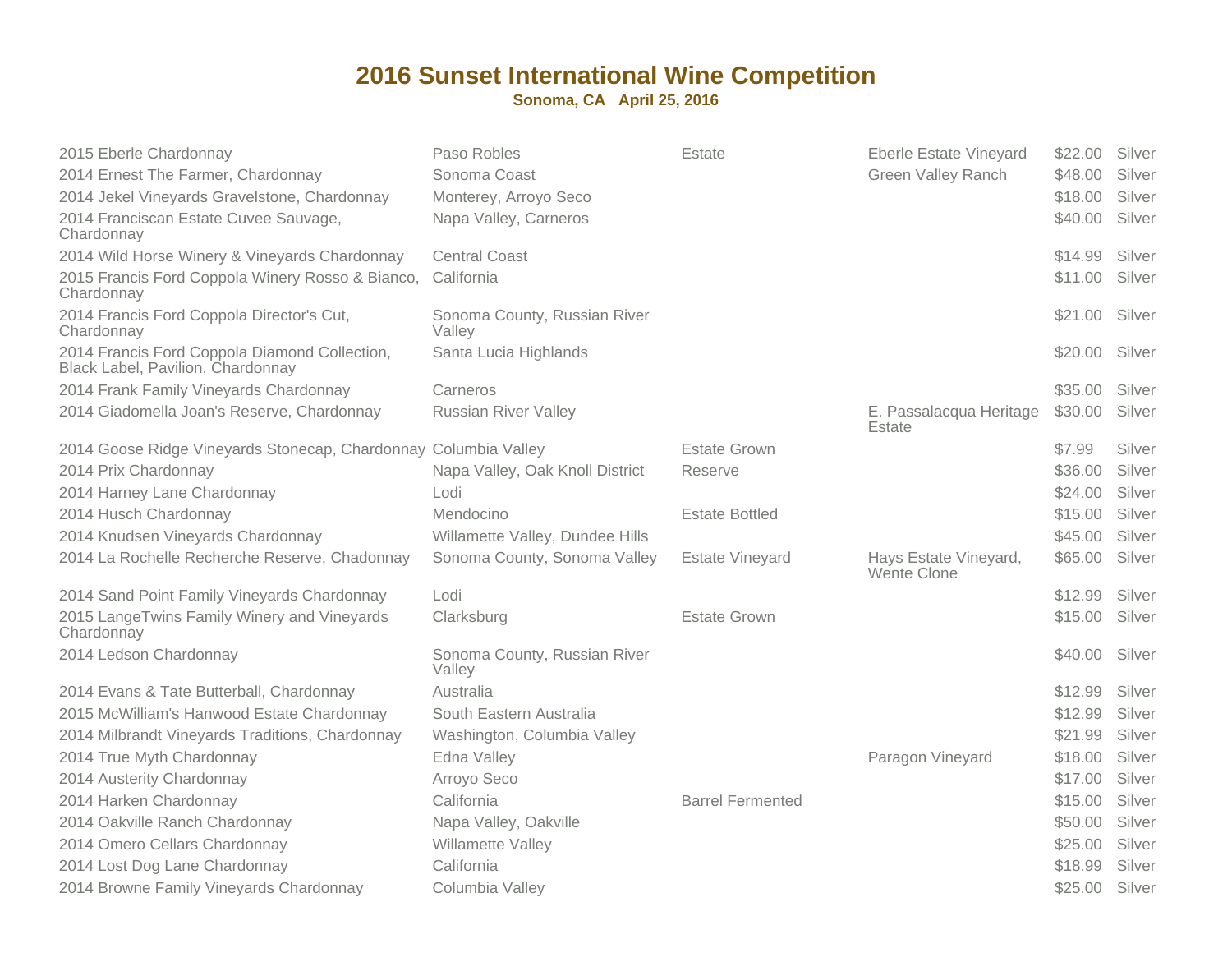| 2014 Robert James Wines Ocel, Chardonnay<br>2014 Rodney Strong Estate Vineyards Chardonnay<br>2014 River Road Family Series, Mills Cuvee,<br>Chardonnay | <b>Russian River Valley</b><br>Sonoma County, Chalk Hill<br>Sonoma County, Russian River<br>Valley, Green Valley | Unfiltered            |                                                                      | \$60.00<br>\$22.00<br>\$25.00 | Silver<br>Silver<br>Silver |
|---------------------------------------------------------------------------------------------------------------------------------------------------------|------------------------------------------------------------------------------------------------------------------|-----------------------|----------------------------------------------------------------------|-------------------------------|----------------------------|
| 2014 Scott Family Estate Chardonnay                                                                                                                     | Napa Valley, Carneros                                                                                            |                       |                                                                      | \$36.00                       | Silver                     |
| 2014 Sea Bird Chardonnay                                                                                                                                | Sonoma Coast                                                                                                     |                       | Sangiacomo Roberts<br>Road                                           | \$24.99                       | Silver                     |
| 2014 Sequoia Grove Chardonnay                                                                                                                           | Napa Valley                                                                                                      |                       |                                                                      | \$28.00                       | Silver                     |
| 2014 Sonoma-Cutrer Chardonnay                                                                                                                           | California, Sonoma County,<br>Sonoma Coast                                                                       |                       | Grower-Vintner                                                       | \$23.00                       | Silver                     |
| 2014 Antica Napa Valley Chardonnay                                                                                                                      | Napa Valley, Atlas Peak District                                                                                 |                       |                                                                      | \$55.00                       | Silver                     |
| 2014 Talley Vineyards Chardonnay                                                                                                                        | Arroyo Grande Valley                                                                                             | <b>Estate Bottled</b> |                                                                      | \$27.00                       | Silver                     |
| 2014 Terlato Family Vineyards Chardonnay                                                                                                                | Sonoma County, Russian River<br>Valley                                                                           |                       |                                                                      | \$29.99                       | Silver                     |
| 2014 Rutherford Hill Chardonnay                                                                                                                         | Napa Valley                                                                                                      |                       |                                                                      | \$24.99                       | Silver                     |
| 2014 It's A Headsnapper Chardonnay                                                                                                                      | Sonoma County                                                                                                    |                       |                                                                      | \$11.99                       | Silver                     |
| 2014 Chloe Chardonnay                                                                                                                                   | California, Sonoma County                                                                                        |                       |                                                                      | \$16.99                       | Silver                     |
| 2014 10Span Chardonnay                                                                                                                                  | <b>Central Coast</b>                                                                                             |                       |                                                                      | \$7.00                        | Silver                     |
| 2014 Chardonnay                                                                                                                                         | <b>Monterey County</b>                                                                                           |                       |                                                                      | \$14.99                       | Silver                     |
| 2014 Cupcake Vineyards Chardonnay                                                                                                                       | Monterey County                                                                                                  |                       |                                                                      | \$11.99                       | Silver                     |
| 2014 Thirty-Seven Chardonnay                                                                                                                            | Sonoma Coast                                                                                                     |                       |                                                                      | \$24.00                       | Silver                     |
| 2014 Trefethen Family Vineyards Chardonnay                                                                                                              | Napa Valley, Oak Knoll District                                                                                  |                       |                                                                      | \$36.00                       | Silver                     |
| 2014 Charles & Charles Chardonnay                                                                                                                       | Washington State, Columbia<br>Valley                                                                             |                       |                                                                      | \$14.00                       | Silver                     |
| 2015 Dona Paula Los Cardos, Chardonnay                                                                                                                  | Argentina, Mendoza                                                                                               |                       |                                                                      | \$9.99                        | Silver                     |
| 2014 Napa Cellars Chardonnay                                                                                                                            | Napa Valley                                                                                                      |                       |                                                                      | \$22.00                       | Silver                     |
| 2014 Newman's Own Chardonnay                                                                                                                            | California                                                                                                       |                       |                                                                      | \$12.00                       | Silver                     |
| 2014 V. Sattui Winery Chardonnay                                                                                                                        | Napa Valley, Los Carneros                                                                                        |                       |                                                                      | \$38.00                       | Silver                     |
| 2014 Swanson Vineyards Chardonnay                                                                                                                       | Napa Valley                                                                                                      |                       |                                                                      | \$45.00                       | Silver                     |
| 2014 Thistledown Great Escape, Chardonnay                                                                                                               | Adelaide Hills                                                                                                   |                       |                                                                      | \$26.00                       | Silver                     |
| 2014 Cycles Gladiator Chardonnay                                                                                                                        | <b>Central Coast</b>                                                                                             |                       |                                                                      | \$10.99                       | Silver                     |
| 2014 Alexander Valley Vineyards Chardonnay                                                                                                              | Sonoma County, Alexander Valley Estate Grown & Bottled                                                           |                       | <b>Wetzel Family Estate</b>                                          | \$18.00                       | <b>Bronze</b>              |
| 2014 Benziger Signaterra, West Rows Chardonnay                                                                                                          | Carneros                                                                                                         |                       | Sangiacomo Vineyard,<br>Made with Organically<br><b>Grown Grapes</b> | \$32.00                       | <b>Bronze</b>              |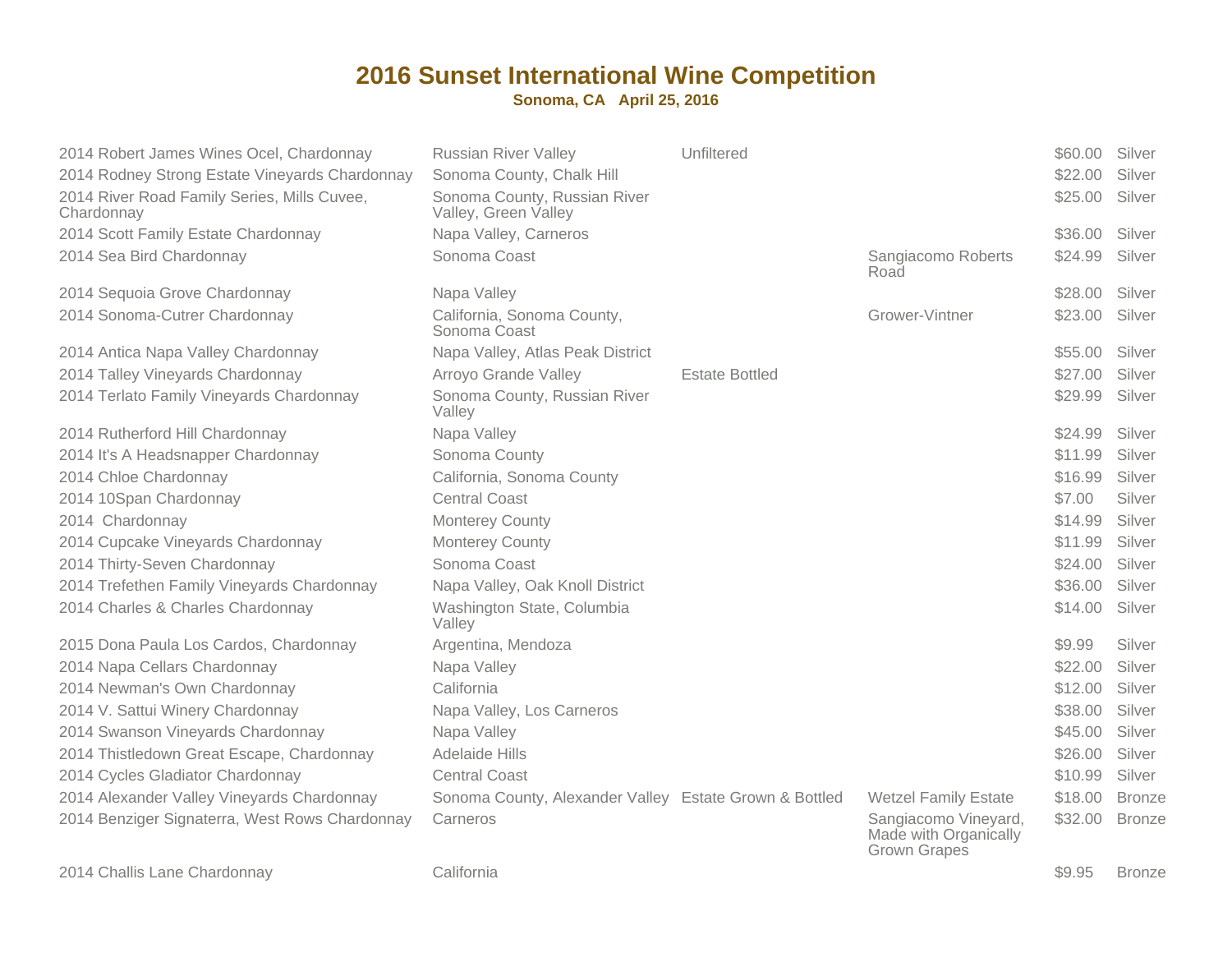| 2014 Carneros Ranch Chardonnay                                 | Carneros                               |                         |                                     | \$24.00 | <b>Bronze</b> |
|----------------------------------------------------------------|----------------------------------------|-------------------------|-------------------------------------|---------|---------------|
| 2014 Castle Rock Winery Chardonnay                             | Columbia Valley                        |                         |                                     | \$9.99  | <b>Bronze</b> |
| 2015 Fossil Point Chardonnay                                   | Edna Valley                            |                         |                                     | \$14.00 | <b>Bronze</b> |
| 2014 D & L Carinalli Vineyards Chardonnay                      | Sonoma County, Russian River<br>Valley | Estate                  |                                     | \$20.00 | <b>Bronze</b> |
| 2014 Del Rio Vineyards Chardonnay                              | Oregon, Rogue Valley                   | <b>Estate Grown</b>     |                                     | \$20.00 | <b>Bronze</b> |
| 2014 Noble Vines 446 Chardonnay                                | California, Monterey, San Bernabe      |                         |                                     | \$12.99 | <b>Bronze</b> |
| 2014 Smoking Loon Chardonnay                                   | California                             |                         |                                     | \$8.99  | <b>Bronze</b> |
| 2014 Custard Chardonnay                                        | Sonoma Valley                          |                         |                                     | \$21.99 | <b>Bronze</b> |
| 2014 Talbott Kali Hart, Chardonnay                             | Monterey                               | <b>Estate Grown</b>     |                                     | \$20.00 | <b>Bronze</b> |
| 2014 Fathers & Daughters Chardonnay                            | Anderson Valley                        |                         | Ferrington Vineyard                 | \$28.00 | <b>Bronze</b> |
| 2015 Vina Maipo Vitral, Chardonnay                             | Chile                                  | Reserva                 |                                     | \$9.99  | <b>Bronze</b> |
| 2014 Francis Ford Coppola Votre Sante,<br>Chardonnay           | California                             |                         | Cuvee du Patron                     | \$14.00 | <b>Bronze</b> |
| 2014 Gloria Ferrer Chardonnay                                  | Carneros                               | <b>Estate Grown</b>     |                                     | \$28.00 | <b>Bronze</b> |
| 2014 Harmony Cellars Chardonnay                                | <b>Central Coast</b>                   |                         |                                     | \$21.00 | <b>Bronze</b> |
| 2014 Houdini Chardonnay                                        | Napa Valley                            |                         | Dean Block                          | \$24.95 | <b>Bronze</b> |
| 2014 Little Lakes Chardonnay                                   | <b>Russian River Valley</b>            |                         |                                     | \$14.95 | <b>Bronze</b> |
| 2014 Irvine Family Vineyards Chardonnay                        | Oregon                                 |                         |                                     | \$29.00 | <b>Bronze</b> |
| 2015 Cypress Vineyards Chardonnay                              | <b>Central Coast</b>                   |                         |                                     | \$10.00 | <b>Bronze</b> |
| 2014 J. Lohr Arroyo Vista, Chardonnay                          | Monterey, Arroyo Seco                  |                         |                                     | \$25.00 | <b>Bronze</b> |
| 2014 J. Lohr Estates Riverstone, Chardonnay                    | Monterey, Arroyo Seco                  |                         |                                     | \$14.00 | <b>Bronze</b> |
| 2014 October Night, Chardonnay                                 | Monterey, Arroyo Seco                  |                         |                                     | \$25.00 | <b>Bronze</b> |
| 2014 Jones of Washington Chardonnay                            | <b>Wahluke Slope</b>                   | <b>Estate Vineyards</b> |                                     | \$14.00 | <b>Bronze</b> |
| 2014 The Seeker Chardonnay                                     | California, Central Coast              |                         |                                     | \$13.99 | <b>Bronze</b> |
| 2014 La Rochelle Recherche Reserve, Chardonnay                 | <b>Russian River Valley</b>            |                         | Bacigalupi Vineyard,<br>Wente Clone | \$65.00 | <b>Bronze</b> |
| 2014 Langetwins Winery and Vineyards Caricature,<br>Chardonnay | Lodi                                   |                         |                                     | \$15.00 | <b>Bronze</b> |
| 2014 Le Vigne Winery Chardonnay                                | <b>Central Coast</b>                   |                         |                                     | \$18.00 | <b>Bronze</b> |
| 2014 Lumos Chardonnay                                          | Oregon, Willamette Valley              |                         | Wren Vineyard                       | \$35.00 | <b>Bronze</b> |
| 2014 Luna Vineyards Chardonnay                                 | Napa Valley                            |                         |                                     | \$45.00 | <b>Bronze</b> |
| 2015 McManis Family Vineyards Chardonnay                       | California, River Junction             |                         |                                     | \$9.99  | <b>Bronze</b> |
| 2014 Milbrandt Vineyards The Estates, Chardonnay               | Columbia Valley, Ancient Lakes         |                         | Evergreen Vineyard                  | \$21.99 | <b>Bronze</b> |
| 2014 Tom Gore Vineyards Chardonnay                             | California                             |                         |                                     | \$15.00 | <b>Bronze</b> |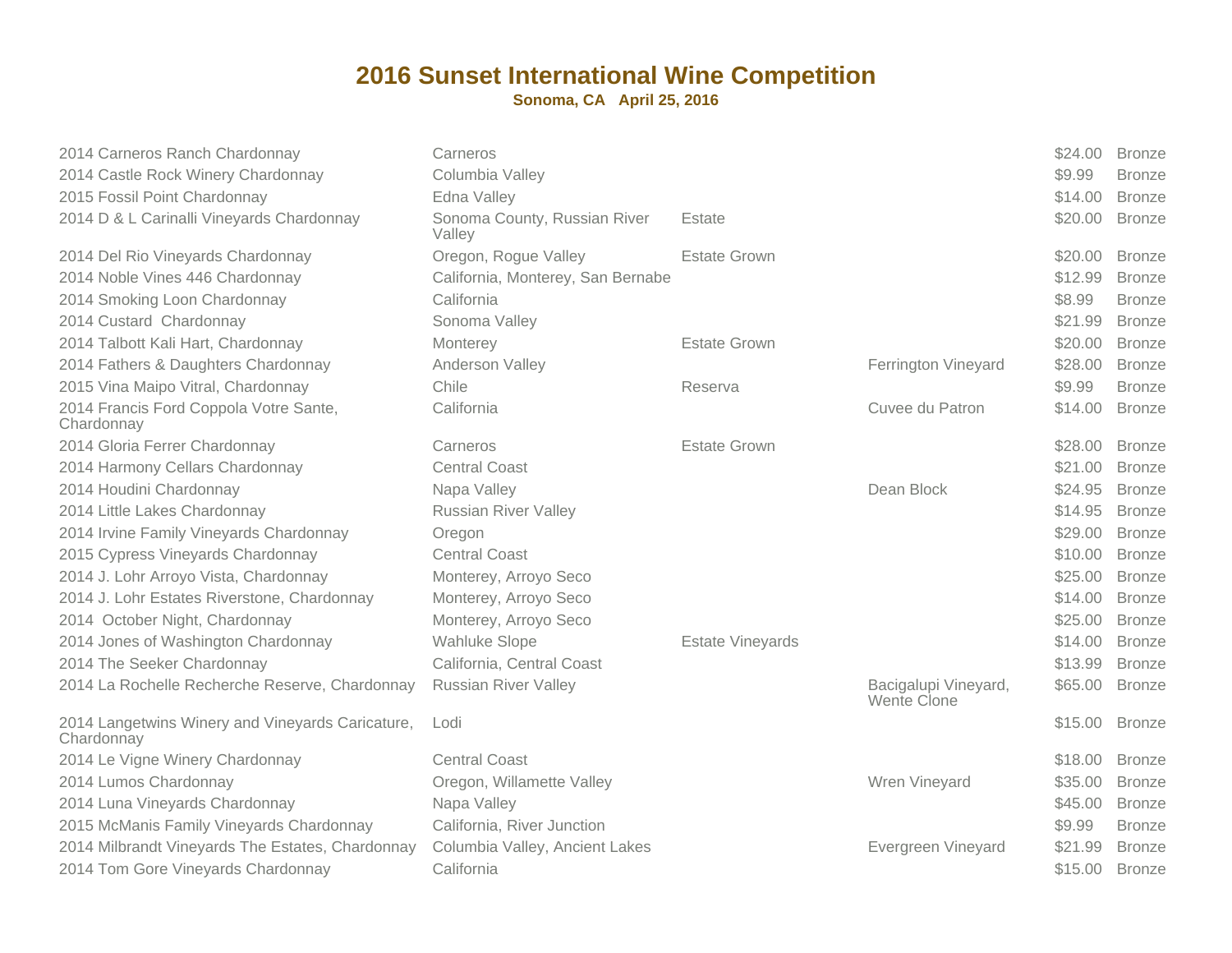| 2014 Baileyana Firepeak, Chardonnay                         | Edna Valley                            |                       |                         | \$28.00 | <b>Bronze</b> |
|-------------------------------------------------------------|----------------------------------------|-----------------------|-------------------------|---------|---------------|
| 2014 Backhouse Chardonnay                                   | California                             |                       |                         | \$8.00  | <b>Bronze</b> |
| 2014 Redtree Chardonnay                                     | California                             |                       |                         | \$9.00  | <b>Bronze</b> |
| 2015 Oak Mountain Winery Chardonnay                         | Temecula Valley                        |                       |                         | \$24.00 | <b>Bronze</b> |
| 2014 Muddy Boot Chardonnay                                  | California                             |                       |                         | \$12.99 | <b>Bronze</b> |
| 2014 Willowbrook Chardonnay                                 | California                             |                       |                         | \$18.00 | <b>Bronze</b> |
| 2014 Alexander-Smith Chardonnay                             | Santa Lucia Highlands                  |                       |                         | \$45.00 | <b>Bronze</b> |
| 2014 Paraiso Chardonnay                                     | Monterey                               | Estate                |                         | \$20.00 | <b>Bronze</b> |
| 2014 Parmeson Chardonnay                                    | <b>Russian River Valley</b>            |                       | Josephine Hill Vineyard | \$35.00 | <b>Bronze</b> |
| 2014 Pellegrini Olivet Lane Vineyard, Chardonnay            | Sonoma County, Russian River<br>Valley | <b>Estate Bottled</b> |                         | \$45.00 | <b>Bronze</b> |
| 2014 Petroni Chardonnay                                     | Moon Mountain District                 | <b>Estate Grown</b>   |                         | \$36.00 | <b>Bronze</b> |
| 2014 Philo Ridge Vineyards Chardonnay                       | Mendocino                              |                       | Haiku Ranch             | \$19.00 | <b>Bronze</b> |
| 2014 Waterbrook Chardonnay                                  | Columbia Valley                        |                       |                         | \$11.99 | <b>Bronze</b> |
| 2014 Canoe Ridge Vineyard The Expedition,<br>Chardonnay     | Horse Heaven Hills                     |                       |                         | \$14.99 | <b>Bronze</b> |
| 2014 Avalon Chardonnay                                      | California                             |                       |                         | \$12.99 | <b>Bronze</b> |
| 2014 Cinnabar Chardonnay                                    | Monterey                               |                       |                         | \$20.00 | <b>Bronze</b> |
| 2014 Sbragia Family Vineyards Home Ranch,<br>Chardonnay     | Sonoma County, Dry Creek Valley        |                       |                         | \$30.00 | <b>Bronze</b> |
| 2014 St. Francis Chardonnay                                 | Sonoma County                          |                       |                         | \$14.95 | <b>Bronze</b> |
| 2015 Esk Valley Chardonnay                                  | Hawkes Bay                             |                       |                         | \$17.00 | <b>Bronze</b> |
| 2014 Chateau Ste Michelle Cold Creek Vineyard<br>Chardonnay | Columbia Valley                        |                       |                         | \$22.00 | <b>Bronze</b> |
| 2014 Drum Heller Chardonnay                                 | Columbia Valley                        |                       |                         | \$12.00 | <b>Bronze</b> |
| 2014 Erath Willakia Vineyard Chardonnay                     | Eola-Amity Hills                       |                       |                         | \$35.00 | <b>Bronze</b> |
| 2014 Jack's House Chardonnay                                | California                             |                       |                         | \$15.99 | <b>Bronze</b> |
| 2014 Greystone Cellars Chardonnay                           | California                             |                       |                         | \$14.00 | <b>Bronze</b> |
| 2014 Lucas Chardonnay                                       | Lodi                                   | Estate                |                         | \$35.00 | <b>Bronze</b> |
| 2014 Firefly Ridge Chardonnay                               | <b>Central Coast</b>                   |                       |                         | \$9.99  | <b>Bronze</b> |
| 2014 Trapiche Oak Cask, Chardonnay                          | Argentina, Mendoza                     |                       |                         | \$13.99 | <b>Bronze</b> |
| 2014 Poseidon Vineyard Chardonnay                           | Napa Valley, Carneros                  | <b>Estate Grown</b>   |                         | \$26.00 | <b>Bronze</b> |
| 2014 Taken Wine Co. Complicated, Chardonnay                 | Sonoma Coast                           |                       |                         | \$18.00 | <b>Bronze</b> |
| 2014 Montevina Chardonnay                                   | California                             |                       | Omira Hills             | \$10.00 | <b>Bronze</b> |
| 2014 V. Sattui Winery Chardonnay                            | Napa Valley                            |                       | Carsi Vineyard          | \$38.00 | <b>Bronze</b> |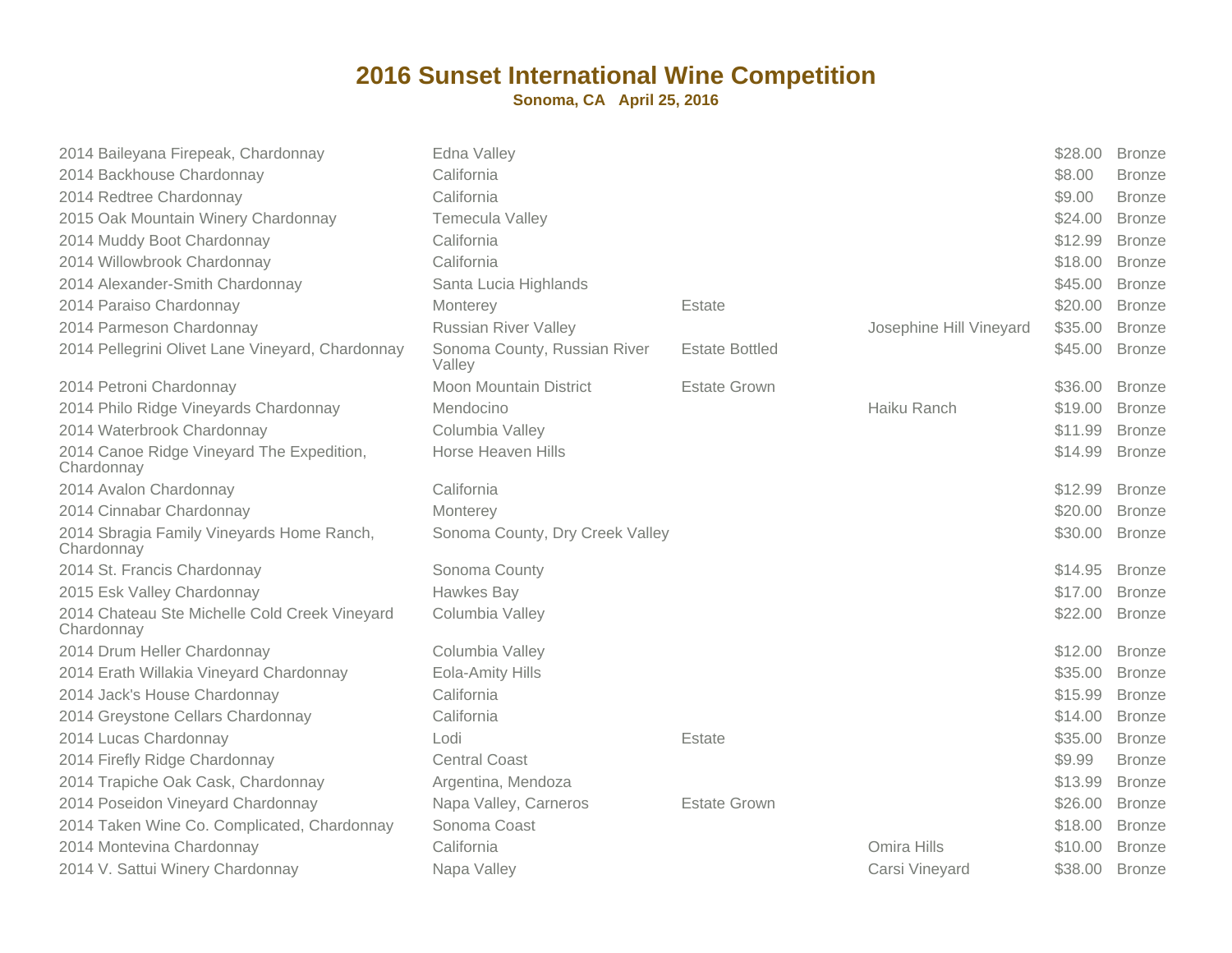| 2014 Lucinda & Millie Chardonnay                                 | <b>Mendocino County</b>  |         | Made with Organic<br>Grapes                                           | \$14.99 | <b>Bronze</b>           |
|------------------------------------------------------------------|--------------------------|---------|-----------------------------------------------------------------------|---------|-------------------------|
| 2014 Sonoma Coast Vineyards Chardonnay                           | Sonoma Coast             |         | Gold Ridge Hills,<br>Petersen Vineyard<br>43%/Antonio Mountain<br>57% | \$29.99 | <b>Bronze</b>           |
| 2014 Viansa Chardonnay                                           | Sonoma Valley            | Reserve |                                                                       | \$20.00 | <b>Bronze</b>           |
| 2014 Broadside Wild Ferment, Chardonnay                          | <b>Central Coast</b>     |         |                                                                       | \$14.99 | <b>Bronze</b>           |
| 2014 Hedgeline Vineyards Chardonnay                              | Washington               |         |                                                                       | \$8.99  | <b>Bronze</b>           |
| <b>Chianti Classico DOCG Red</b>                                 |                          |         |                                                                       |         |                         |
| 2012 Castello D'Albola                                           | Chianti Classico DOCG    |         |                                                                       | \$14.99 | Best of<br><b>Class</b> |
| 2012 Castello D'Albola                                           | Chianti Classico DOCG    |         |                                                                       | \$14.99 | Gold                    |
| <b>Chianti Classico Riserva DOCG Red</b>                         |                          |         |                                                                       |         |                         |
| 2012 Ruffino Reserva Ducale                                      | Chianti Classico DOCG    |         |                                                                       | \$24.99 | Silver                  |
| 2012 Banfi                                                       | Chianti Classico DOCG    | Reserva |                                                                       | \$19.00 | <b>Bronze</b>           |
| <b>Chianti DOCG</b>                                              |                          |         |                                                                       |         |                         |
| 2014 Caposaldo                                                   | Chianti DOCG             |         |                                                                       | \$10.99 | <b>Bronze</b>           |
| 2014 Ruffino                                                     | Chianti DOCG             |         |                                                                       | \$9.99  | <b>Bronze</b>           |
| 2014 Bertoli                                                     | Chianti DOCG             |         |                                                                       | \$24.99 | <b>Bronze</b>           |
| Chocolate flavored fruit wine                                    |                          |         |                                                                       |         |                         |
| NV Whispering Oaks Winery Cha Cha Chocolate,<br><b>Blueberry</b> | Florida                  |         | with Natural Flavors                                                  | \$16.99 | Silver                  |
| Cremant AOC Brut Rosé NV, .51 - 1.5% rs                          |                          |         |                                                                       |         |                         |
| NV JCB By Jean-Charles Boisset No 69, Burgundy<br>Rose Brut      | Crémant de Bourgogne AOC |         |                                                                       | \$25.00 | <b>Bronze</b>           |
| NV Jaillance Cuvee de l'Abbaye, Brut Rosé                        | Cremant de Bordeaux AOC  |         |                                                                       | \$14.99 | <b>Bronze</b>           |
| delle Venezie IGT White                                          |                          |         |                                                                       |         |                         |
| 2015 Santa Cristina Pinot Grigio                                 | delle Venezie IGT        |         |                                                                       | \$12.00 | Silver                  |
| 2014 Caposaldo Pinot Grigio                                      | delle Venezie IGT        |         |                                                                       | \$10.99 | <b>Bronze</b>           |
| 2014 Ruffino Lumina, Pinot Grigio                                | delle Venezie IGT        |         |                                                                       | \$9.99  | <b>Bronze</b>           |
| 2015 Cupcake Vineyards Pinot Grigio                              | delle Venezie IGT        |         |                                                                       | \$11.99 | <b>Bronze</b>           |
| Demi-Sec - Charmat                                               |                          |         |                                                                       |         |                         |
| NV Barefoot Bubbly Moscato Spumante                              | California               |         |                                                                       | \$9.99  | Best of<br>Class        |
| NV Barefoot Bubbly Moscato Spumante                              | California               |         |                                                                       | \$9.99  | Gold                    |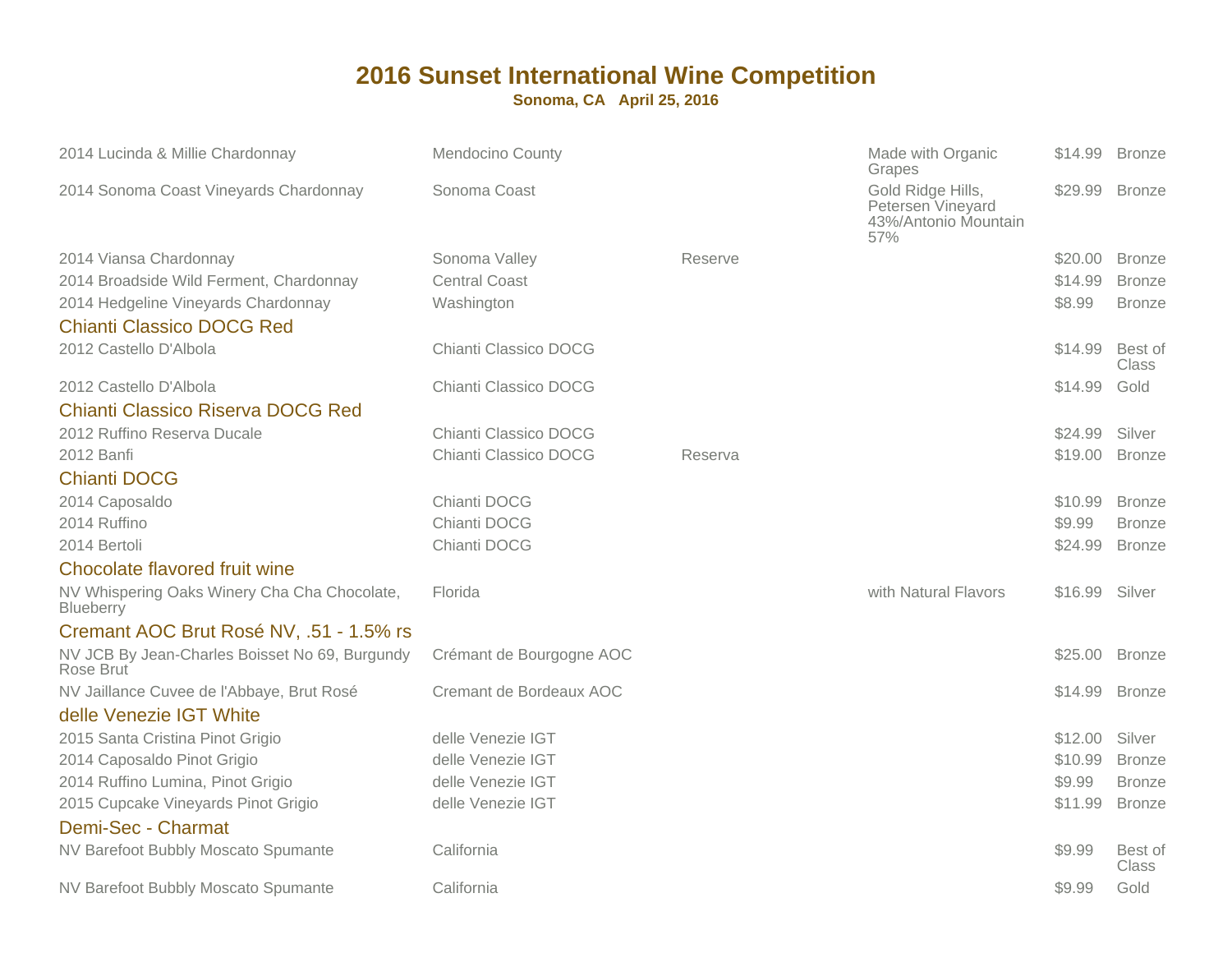**Sonoma, CA April 25, 2016**

#### Demi-Sec NV other than traditional grape varieties, 3.51 - 5.0% rs

| <b>NV Korbel Sweet Cuvee</b>                                      | California                           | Methode Champenoise   |                             | \$13.99 | Best of<br>Class        |
|-------------------------------------------------------------------|--------------------------------------|-----------------------|-----------------------------|---------|-------------------------|
| <b>NV Korbel Sweet Cuvee</b><br><b>Dolcetto</b>                   | California                           | Methode Champenoise   |                             | \$13.99 | Gold                    |
| 2011 August Ridge Dolcetto                                        | Santa Maria Valley                   |                       |                             |         | \$27.00 Bronze          |
| Dry Red Table Wine Blends, up to and including 1.0 residual sugar |                                      |                       |                             |         |                         |
| 2011 Hughes Family Vineyards Eight Block Red                      | Sonoma Valley                        |                       |                             | \$60.00 | Best of<br><b>Class</b> |
| 2011 Hughes Family Vineyards Eight Block Red                      | Sonoma Valley                        |                       |                             | \$60.00 | Gold                    |
| 2013 LXV Lover's Spell                                            | Paso Robles                          |                       |                             | \$55.00 | Gold                    |
| 2013 Columbia Crest H3 Les Chevaux Red Blend                      | <b>Horse Heaven Hills</b>            |                       |                             | \$15.00 | Gold                    |
| 2014 Thirty-Seven Tolay                                           | Sonoma Coast                         |                       |                             | \$24.00 | Gold                    |
| 2013 Together Wine Co. Proprietary Red                            | Napa Valley                          |                       |                             | \$43.00 | Gold                    |
| 2014 Alexander Valley Vineyards Homestead Red                     | Sonoma County, Alexander Valley      |                       | <b>Wetzel Family Estate</b> | \$20.00 | Silver                  |
| 2010 Almquist Family Garagiste Rosso                              | Washington                           |                       |                             | \$15.00 | Silver                  |
| 2013 Amelia Wynn Giovanni                                         | Washington State, Columbia<br>Valley |                       |                             | \$34.00 | Silver                  |
| 2014 Cliff Creek Cellars Red Red                                  | Southern Oregon                      |                       |                             | \$16.00 | Silver                  |
| 2014 Ravenswood Besieged                                          | Sonoma County                        |                       | <b>Limited Release</b>      | \$15.00 | Silver                  |
| 2014 Corvus Cuvee                                                 | Red Mountain                         |                       |                             | \$25.00 | Silver                  |
| 2014 Alamos Red Blend                                             | Argentina, Mendoza                   |                       |                             | \$13.00 | Silver                  |
| 2013 Goose Ridge Vineyards G3, Red                                | Columbia Valley                      | <b>Estate Bottled</b> |                             | \$14.99 | Silver                  |
| 2013 Halter Ranch Grenache-Mourvedre-Syrah-<br>Tannat, CDP        | Paso Robles, Adelaida District       | <b>Estate Bottled</b> |                             | \$32.00 | Silver                  |
| 2014 Jamieson Ranch Vineyards Whiplash Red                        | California                           |                       |                             | \$14.99 | Silver                  |
| 2013 La Honda Winery Exponent, Xy                                 | Santa Cruz Mountains                 |                       |                             | \$24.00 | Silver                  |
| 2012 Magnavino Cellars Tuscan Romance                             | Lodi                                 |                       |                             | \$29.00 | Silver                  |
| 2013 Roxo Red                                                     | Paso Robles                          | Metodo Portugues      |                             | \$35.00 | Silver                  |
| NV Tanner Vineyards and Winery The Mineshaft<br>Dark Red Blend    | <b>Calaveras County</b>              |                       |                             | \$42.00 | Silver                  |
| 2013 Markham Vineyards Cellar 1879 Blend                          | Napa Valley                          |                       |                             | \$26.99 | Silver                  |
| 2014 Trattore Farms Tf, Stone Soup                                | Sonoma County, Dry Creek Valley      |                       |                             | \$55.00 | Silver                  |
| 2012 Trattore Tractor Red                                         | Sonoma County, Dry Creek Valley      |                       |                             | \$28.00 | Silver                  |
| 2014 Cosentino Winery The Dark                                    | Lodi                                 |                       |                             | \$15.00 | Silver                  |
|                                                                   |                                      |                       |                             |         |                         |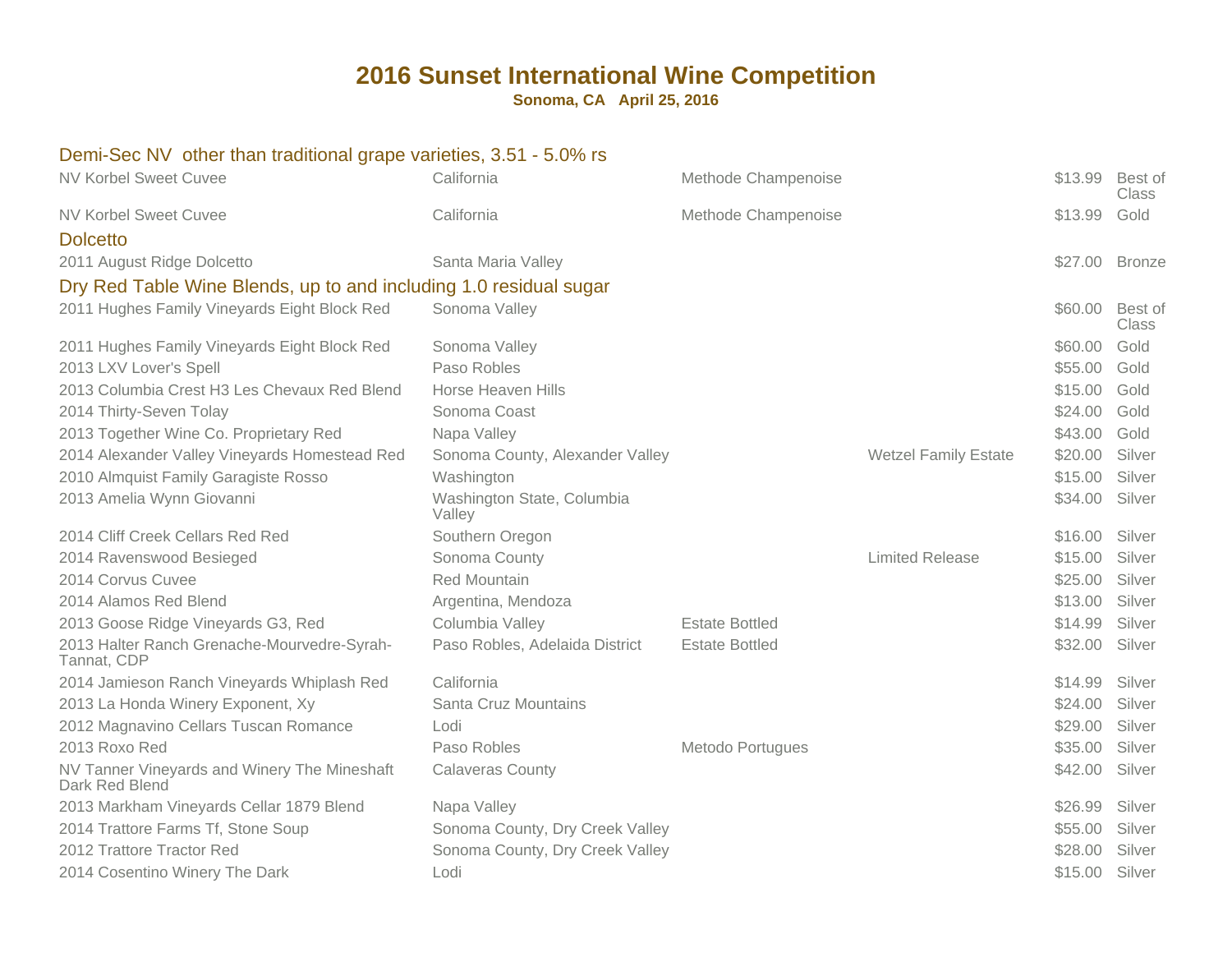| 2013 Whitehall Lane Winery & Vineyards Tre Leoni<br>2014 Chronic Cellars Sofa King Bueno | Napa Valley<br>Paso Robles  |                                   |                          | \$25.00 Silver<br>\$19.99 | Silver        |
|------------------------------------------------------------------------------------------|-----------------------------|-----------------------------------|--------------------------|---------------------------|---------------|
| NV Artiste II Giardino                                                                   | Santa Barbara County        |                                   |                          | \$45.00                   | <b>Bronze</b> |
| 2014 R Collection by Raymond Field Blend                                                 | California                  |                                   | Lot No. 5                | \$15.00                   | <b>Bronze</b> |
| 2013 Buena Vista Winery The Sheriff of Buena Vista                                       | California, Sonoma County   |                                   |                          | \$40.00                   | <b>Bronze</b> |
| 2014 Anemoi Notus, 50% Petit Verdot-50% Syrah                                            | <b>Grand Valley</b>         |                                   |                          | \$49.95                   | <b>Bronze</b> |
| 2014 Chateau Elan Winery Mameli                                                          | American                    |                                   |                          | \$49.99                   | <b>Bronze</b> |
| 2015 Laissez Faire Red Table Wine                                                        | Idaho                       |                                   |                          | \$16.00                   | <b>Bronze</b> |
| NV Columbia Composition Red                                                              | Washington, Columbia Valley |                                   |                          | \$14.00                   | <b>Bronze</b> |
| 2013 Red Rock Winery Winemakers Blend                                                    | California                  | Reserve                           |                          | \$10.00                   | <b>Bronze</b> |
| 2014 Eberle Cotes-du-Robles 39% Mourvedre/31%<br>Grenache/21% Syrah/9% Durif             | Paso Robles                 |                                   |                          | \$26.00                   | <b>Bronze</b> |
| 2012 Experience Red                                                                      | Napa Valley                 |                                   |                          | \$27.99                   | <b>Bronze</b> |
| 2013 Flying Leap Vineyards Head Over Heels                                               | Arizona                     |                                   |                          | \$43.29                   | <b>Bronze</b> |
| 2014 Francis Ford Coppola Diamond Collection,<br>Scarlet Label, Diamond Red              | California                  |                                   |                          | \$18.00                   | <b>Bronze</b> |
| 2013 Francis Ford Coppola Pitagora, Red                                                  | Sonoma County               |                                   |                          | \$38.00                   | <b>Bronze</b> |
| 2013 Francis Ford Coppola Director's Cut, Cinema                                         | Sonoma County               |                                   |                          | \$40.00                   | <b>Bronze</b> |
| 2013 Gard Don Isidro                                                                     | Columbia Valley             |                                   | Lawrence Vineyards       | \$22.00                   | <b>Bronze</b> |
| 2014 Herzog Camouflage                                                                   | California                  |                                   | <b>Limited Edition</b>   | \$25.00                   | <b>Bronze</b> |
| 2014 Husch Heritage                                                                      | Mendocino                   | <b>Estate Bottled</b>             | Garzini Ranch, Old Vines | \$30.00                   | <b>Bronze</b> |
| 2013 North by Northwest Red Blend                                                        | Columbia Valley             |                                   |                          | \$15.00                   | <b>Bronze</b> |
| 2013 Luna Vineyards Canto, Super Tuscan                                                  | Napa Valley                 |                                   |                          | \$70.00                   | <b>Bronze</b> |
| 2014 Marchesi Vineyards Solimano                                                         | Columbia Valley             |                                   |                          | \$34.00                   | <b>Bronze</b> |
| 2013 Naggiar Vineyards Mistero                                                           | Sierra Foothills            | <b>Estate Grown</b>               |                          | \$24.00                   | <b>Bronze</b> |
| 2013 Oakville Ranch Field Blend                                                          | Napa Valley, Oakville       |                                   |                          | \$55.00                   | <b>Bronze</b> |
| 2012 Peachy Canyon Winery Cirque du Vin                                                  | Paso Robles                 |                                   |                          | \$19.00                   | <b>Bronze</b> |
| 2013 Browne Family Vineyards Tribute, Red                                                | Columbia Valley             |                                   |                          | \$29.99                   | <b>Bronze</b> |
| 2013 Cinnabar Mercury Rising                                                             | California                  |                                   |                          | \$22.00                   | <b>Bronze</b> |
| 2013 RoxyAnn Winery Honor Barn Red                                                       | Rogue Valley                | <b>Estate Grown &amp; Bottled</b> | Single Vineyard          | \$18.00                   | <b>Bronze</b> |
| 2013 Seven Oxen Estate Wines Cassidy                                                     | Paso Robles                 |                                   |                          | \$38.00                   | <b>Bronze</b> |
| 2014 Seven Daughters Rich Red                                                            | California                  |                                   | Winemaker's Blend        | \$14.99                   | <b>Bronze</b> |
| 2012 Insomnia Red Blend                                                                  | California                  |                                   |                          | \$9.99                    | <b>Bronze</b> |
| 2012 The Hess Collection 19 Block Mountain Cuvee                                         | Napa Valley, Mount Veeder   |                                   |                          | \$38.00                   | <b>Bronze</b> |
| 2015 Insurrection Red Blend                                                              | South Eastern Australia     |                                   |                          | \$16.99                   | <b>Bronze</b> |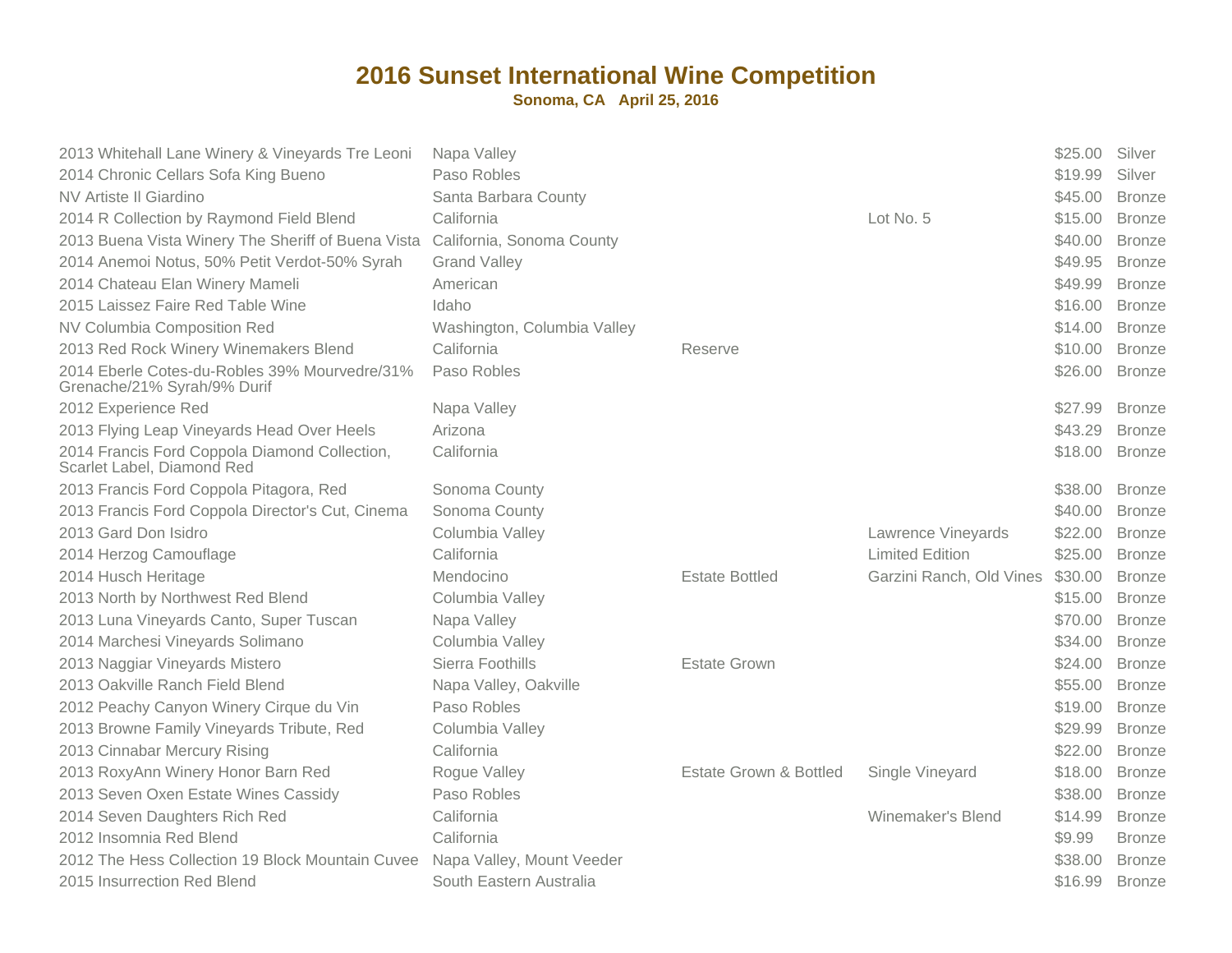| 2013 Trentadue La Storia, Cuvee 32                                   | Sonoma County, Alexander Valley Estate Bottled |                     | \$36.00 | <b>Bronze</b>           |
|----------------------------------------------------------------------|------------------------------------------------|---------------------|---------|-------------------------|
| 2014 Dominant Seven Red                                              | California                                     |                     | \$8.99  | <b>Bronze</b>           |
| 2013 Tudal Family Winery Cuvée                                       | Napa Valley                                    |                     | \$28.00 | <b>Bronze</b>           |
| 2013 Vina Moda Vinas, 71% Petite Sirah-16%<br>Primitivo-13% Grenache | Sierra Foothills                               |                     | \$36.00 | <b>Bronze</b>           |
| 2014 American Pioneer Wine Growers Maniteo, Red Sonoma County        |                                                |                     | \$18.00 | <b>Bronze</b>           |
| 2014 American Pioneer Wine Growers The Lost<br>Colony, Red           | Sonoma County, Dry Creek Valley                |                     | \$18.00 | <b>Bronze</b>           |
| Dry White Non-Vinifera Table Wine Blends, 0 - .7% residual sugar     |                                                |                     |         |                         |
| 2015 Rock Wall Wine Company Rock Hound White                         | California                                     |                     | \$16.00 | Silver                  |
| 2015 Jolo Vineyards Golden Hallows                                   | <b>Yadkin Valley</b>                           |                     | \$25.00 | <b>Bronze</b>           |
| Dry White Table Wine Blends, 0 - .7% residual sugar                  |                                                |                     |         |                         |
| 2015 Ascension Cellars Silver                                        | California, Paso Robles                        |                     | \$32.00 | Best of<br><b>Class</b> |
| 2015 Ascension Cellars Silver                                        | California, Paso Robles                        |                     | \$32.00 | Gold                    |
| 2015 Pomar Junction Cotes De Pomar, Blanc                            | Paso Robles                                    |                     | \$34.00 | Silver                  |
| 2014 Peltier Winery Preeminence                                      | Lodi                                           | <b>Estate Grown</b> | \$27.00 | Silver                  |
| 2014 Seven Daughters Winemaker's Blend, Crisp<br>White               | California                                     |                     | \$14.99 | Silver                  |
| 2013 Brassfield Estate Winery Serenity Reserve                       | <b>High Valley</b>                             |                     | \$22.00 | <b>Bronze</b>           |
| 2015 Macchia Ludicrous, White                                        | California                                     |                     | \$25.00 | <b>Bronze</b>           |
| 2014 The Prisoner Wine Company Blindfold, White                      | California                                     |                     | \$30.00 | <b>Bronze</b>           |
| 2014 Folie à Deux Menage a Trois White                               | California                                     |                     | \$10.00 | <b>Bronze</b>           |
| 2014 Sea Monster Eclectic White                                      | <b>Central Coast</b>                           |                     | \$14.99 | <b>Bronze</b>           |
| Extra Dry NV other than traditional grape varieties, 1.51 - 2.5% rs  |                                                |                     |         |                         |
| NV Gloria Ferrer Va de Vi                                            | Sonoma County                                  | Methode Champenoise | \$22.00 | <b>Bronze</b>           |
| <b>Flavored Sparkling White</b>                                      |                                                |                     |         |                         |
| NV Weibel Family Vineyards & Winery Almond,<br>Demi-Sec              | American                                       |                     | \$12.00 | Best of<br><b>Class</b> |
| NV Weibel Family Vineyards & Winery Almond,<br>Demi-Sec              | American                                       |                     | \$12.00 | Gold                    |
| NV Barefoot Bubbly Berry Fusion                                      | No Appellation                                 |                     | \$9.99  | Silver                  |
| NV Barefoot Bubbly Tropical Fusion                                   | No Appellation                                 |                     | \$9.99  | <b>Bronze</b>           |
| NV Barefoot Bubbly Peach Fusion                                      | No Appellation                                 |                     | \$9.99  | <b>Bronze</b>           |
| NV Weibel Family Vineyards & Winery Peach<br>Mango, Demi-Sec         | American                                       |                     | \$12.00 | <b>Bronze</b>           |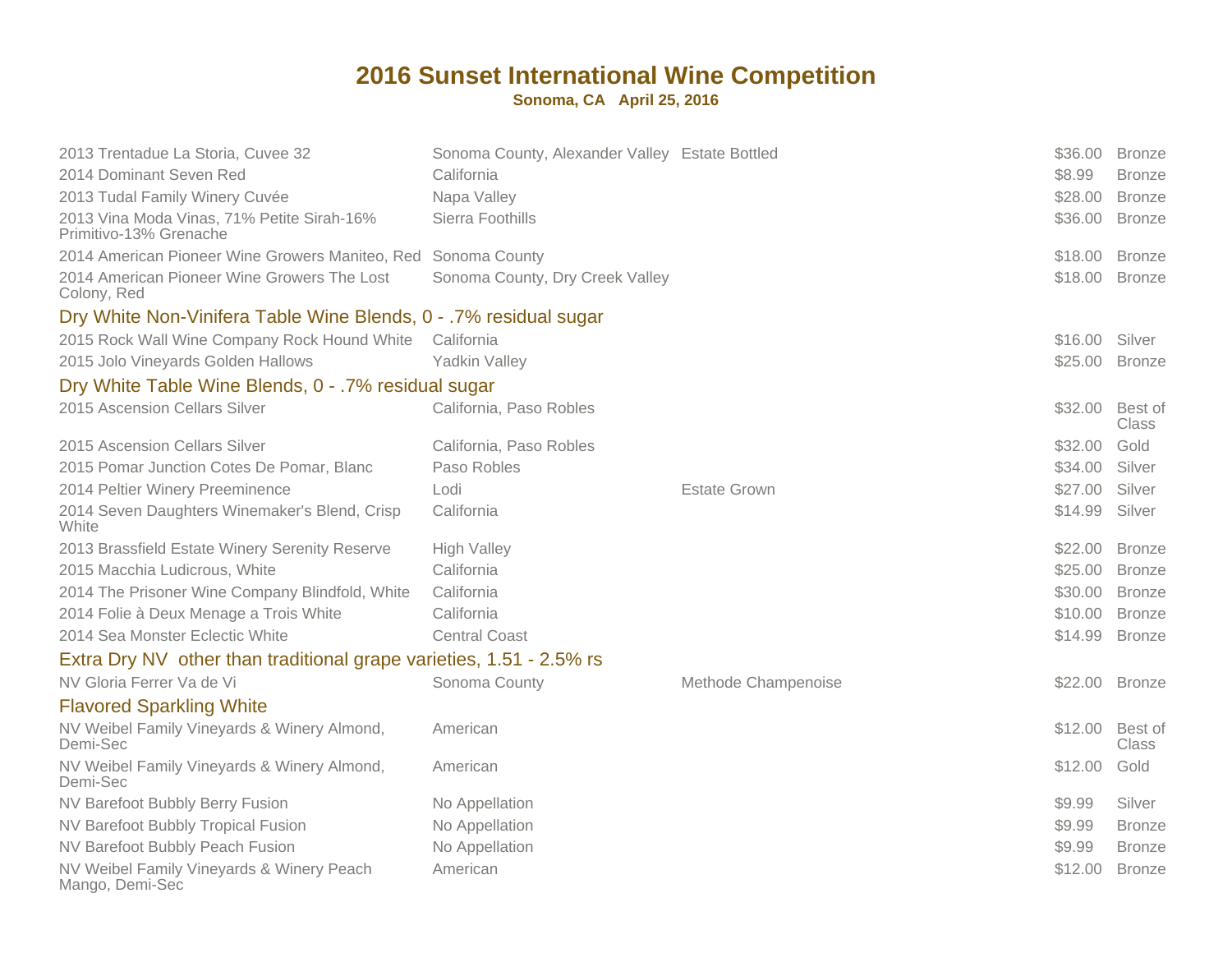**Sonoma, CA April 25, 2016**

#### France AOC Red

| Saint Chinian AOC                                               | Mis en Bouteille a la<br>Propriete |                                               | \$14.99        | Best of<br>Class |
|-----------------------------------------------------------------|------------------------------------|-----------------------------------------------|----------------|------------------|
| Saint Chinian AOC                                               | Mis en Bouteille a la<br>Propriete |                                               | \$14.99        | Gold             |
| Saint-Chinian Roquebrun AOC                                     | Mis en Bouteille a la<br>Propriete |                                               | \$22.99        | Gold             |
| Côtes du Rhône AOC                                              | Reserve                            |                                               | \$9.99         | Silver           |
| Côtes du Rhône Villages AOC                                     |                                    |                                               | \$17.99        | Silver           |
|                                                                 |                                    |                                               |                |                  |
| Côtes de Provence AOP                                           |                                    |                                               | \$24.99        | Best of<br>Class |
| Côtes du Rhône AOC                                              | Reserve                            |                                               | \$9.99         | Gold             |
| Côtes de Provence AOP                                           |                                    |                                               | \$24.99        | Gold             |
| Côtes de Provence AOC                                           |                                    |                                               | \$24.99        | Silver           |
| Côtes de Provence AOC                                           |                                    |                                               | \$17.99        | <b>Bronze</b>    |
|                                                                 |                                    |                                               |                |                  |
| 2014 Georges Vigouroux Maison Gourmand, Rouge Comte Tolosan IGP |                                    |                                               | \$17.99        | <b>Bronze</b>    |
|                                                                 |                                    |                                               |                |                  |
| Pays d'Oc IGP                                                   |                                    |                                               | \$10.99 Silver |                  |
|                                                                 |                                    |                                               |                |                  |
| France                                                          |                                    |                                               | \$13.99        | Silver           |
|                                                                 |                                    |                                               |                |                  |
| American                                                        |                                    |                                               | \$10.00 Silver |                  |
|                                                                 |                                    |                                               |                |                  |
|                                                                 |                                    | Qualitatswein                                 | \$13.99        | <b>Bronze</b>    |
|                                                                 |                                    |                                               |                |                  |
| Monterey County                                                 |                                    |                                               | \$9.99         | Best of<br>Class |
| <b>Monterey County</b>                                          |                                    |                                               | \$9.99         | Gold             |
| California                                                      |                                    |                                               | \$6.00         | <b>Bronze</b>    |
|                                                                 |                                    |                                               |                |                  |
|                                                                 |                                    | Dutton Ranch, Green<br><b>Valley Vineyard</b> | \$30.00        | Silver           |
| San Luis Obispo County                                          | Estate                             |                                               | \$25.00 Silver |                  |
|                                                                 | Germany, Mosel                     | Russian River Valley, Green Valley            |                |                  |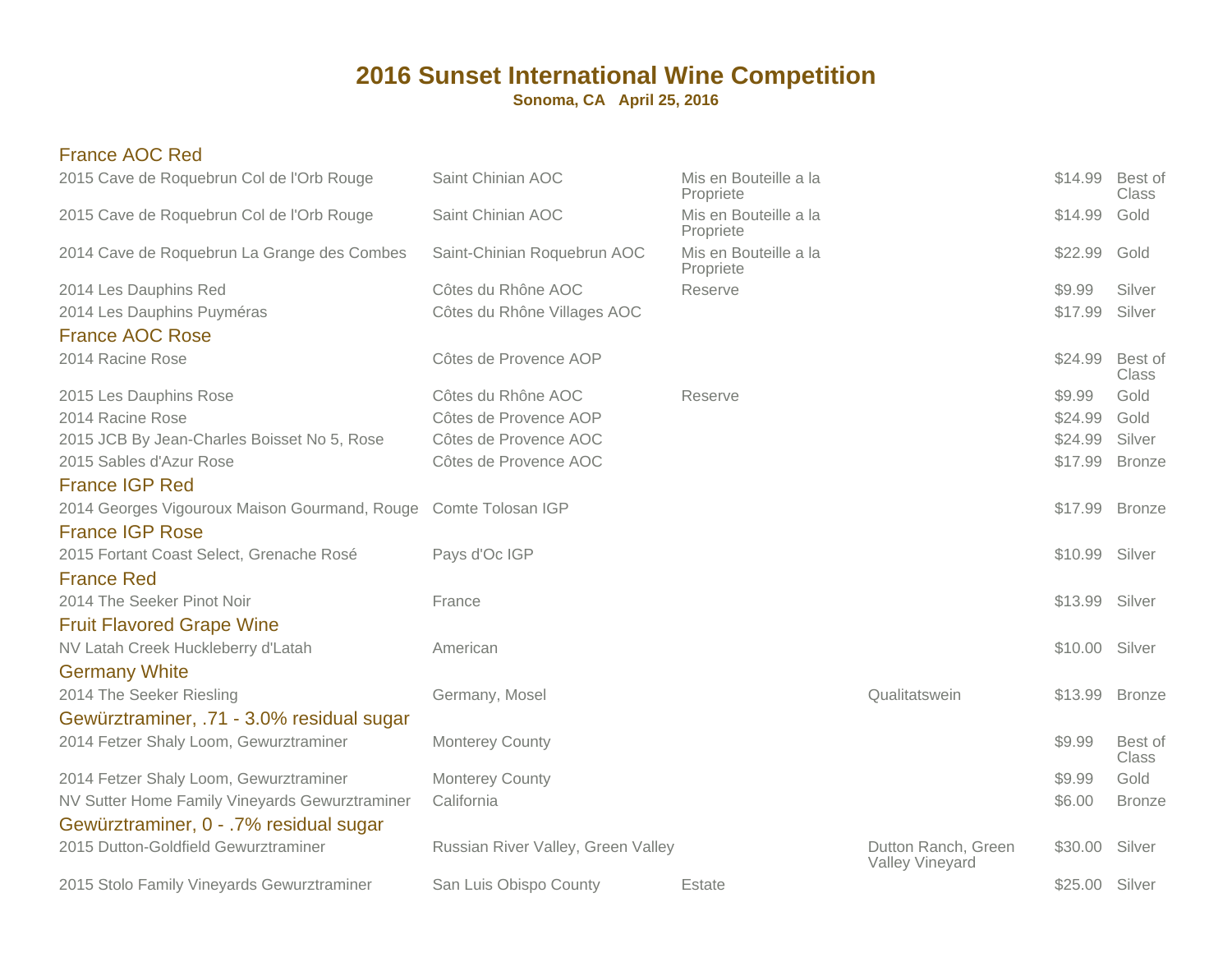| \$26.00<br>Sonoma Coast<br><b>Best of</b><br><b>Class</b><br>Paso Robles<br>\$36.00<br>Gold<br>Grenache<br>Sonoma Coast<br>\$26.00<br>Gold<br>Silver<br>Sonoma Valley<br>Mathis Vineyards<br>\$34.00<br><b>Mounts Family Vineyards</b><br>Silver<br>Dry Creek Valley<br>\$34.00<br>Murmur Vineyard<br>Santa Maria Valley<br>\$60.00<br>Silver<br>Sierra Foothills<br>\$34.00<br>Silver<br><b>Estate Grown</b><br>Sierra Foothills<br>Silver<br>\$40.00<br>Sonoma County, Bennett Valley<br>\$28.00<br><b>Bronze</b><br>Paso Robles<br>\$28.00<br><b>Bronze</b><br>Barossa Valley<br>Single Vineyard<br>Old Vine<br>\$26.00<br><b>Bronze</b><br>Lodi<br>\$24.00<br>Best of<br>Class<br>\$24.00<br>Gold<br>2015 Acquiesce Winery & Vineyards Grenache<br>Lodi<br>Silver<br>Paso Robles, Adelaida District<br><b>Estate Bottled</b><br>\$28.00<br>Lake County<br>\$24.00<br>Madder Lake Vineyards<br><b>Bronze</b><br>Paso Robles<br>\$22.00<br><b>Bronze</b><br><b>Gruner Veltliner</b><br><b>Estate Grown and</b><br>Oregon, Umpqua Valley<br>\$29.00<br>Best of<br>Produced<br>Class<br>Estate Grown and<br>Oregon, Umpqua Valley<br>\$29.00<br>Gold<br>Produced<br><b>Estate Grown</b><br>California, Clarksburg<br>\$11.99<br><b>Bronze</b><br>Hard cider (traditional)<br>\$5.99<br>Best of<br>Oregon<br>Class<br>Gold<br>\$5.99<br>Oregon<br>\$6.00<br>Silver<br>Oregon<br>\$6.95<br>Washington<br><b>Bronze</b><br>\$6.00<br>Oregon<br><b>Bronze</b> | 2014 Lula Gewurztraminer                                               | Mendocino |  | \$20.00 Bronze |  |
|-----------------------------------------------------------------------------------------------------------------------------------------------------------------------------------------------------------------------------------------------------------------------------------------------------------------------------------------------------------------------------------------------------------------------------------------------------------------------------------------------------------------------------------------------------------------------------------------------------------------------------------------------------------------------------------------------------------------------------------------------------------------------------------------------------------------------------------------------------------------------------------------------------------------------------------------------------------------------------------------------------------------------------------------------------------------------------------------------------------------------------------------------------------------------------------------------------------------------------------------------------------------------------------------------------------------------------------------------------------------------------------------------------------------------------------------------------------|------------------------------------------------------------------------|-----------|--|----------------|--|
|                                                                                                                                                                                                                                                                                                                                                                                                                                                                                                                                                                                                                                                                                                                                                                                                                                                                                                                                                                                                                                                                                                                                                                                                                                                                                                                                                                                                                                                           | Grenache                                                               |           |  |                |  |
|                                                                                                                                                                                                                                                                                                                                                                                                                                                                                                                                                                                                                                                                                                                                                                                                                                                                                                                                                                                                                                                                                                                                                                                                                                                                                                                                                                                                                                                           | 2014 Thirty-Seven Grenache                                             |           |  |                |  |
|                                                                                                                                                                                                                                                                                                                                                                                                                                                                                                                                                                                                                                                                                                                                                                                                                                                                                                                                                                                                                                                                                                                                                                                                                                                                                                                                                                                                                                                           | 2013 Grey Wolf Vineyards and Cellars Instinctual,                      |           |  |                |  |
|                                                                                                                                                                                                                                                                                                                                                                                                                                                                                                                                                                                                                                                                                                                                                                                                                                                                                                                                                                                                                                                                                                                                                                                                                                                                                                                                                                                                                                                           | 2014 Thirty-Seven Grenache                                             |           |  |                |  |
|                                                                                                                                                                                                                                                                                                                                                                                                                                                                                                                                                                                                                                                                                                                                                                                                                                                                                                                                                                                                                                                                                                                                                                                                                                                                                                                                                                                                                                                           | 2014 C R Graybehl Grenache                                             |           |  |                |  |
|                                                                                                                                                                                                                                                                                                                                                                                                                                                                                                                                                                                                                                                                                                                                                                                                                                                                                                                                                                                                                                                                                                                                                                                                                                                                                                                                                                                                                                                           | 2014 C R Graybehl Grenache                                             |           |  |                |  |
|                                                                                                                                                                                                                                                                                                                                                                                                                                                                                                                                                                                                                                                                                                                                                                                                                                                                                                                                                                                                                                                                                                                                                                                                                                                                                                                                                                                                                                                           | 2013 Mattina Fiore Grenache                                            |           |  |                |  |
|                                                                                                                                                                                                                                                                                                                                                                                                                                                                                                                                                                                                                                                                                                                                                                                                                                                                                                                                                                                                                                                                                                                                                                                                                                                                                                                                                                                                                                                           | 2013 Villa Vallecito Vineyards Grenache                                |           |  |                |  |
|                                                                                                                                                                                                                                                                                                                                                                                                                                                                                                                                                                                                                                                                                                                                                                                                                                                                                                                                                                                                                                                                                                                                                                                                                                                                                                                                                                                                                                                           | 2013 Vina Moda Grenache                                                |           |  |                |  |
|                                                                                                                                                                                                                                                                                                                                                                                                                                                                                                                                                                                                                                                                                                                                                                                                                                                                                                                                                                                                                                                                                                                                                                                                                                                                                                                                                                                                                                                           | 2013 Meadowcroft Grenache                                              |           |  |                |  |
|                                                                                                                                                                                                                                                                                                                                                                                                                                                                                                                                                                                                                                                                                                                                                                                                                                                                                                                                                                                                                                                                                                                                                                                                                                                                                                                                                                                                                                                           | 2012 Record Family Wines Randy's Red                                   |           |  |                |  |
|                                                                                                                                                                                                                                                                                                                                                                                                                                                                                                                                                                                                                                                                                                                                                                                                                                                                                                                                                                                                                                                                                                                                                                                                                                                                                                                                                                                                                                                           | 2014 Thistledown Thorny Devil, Grenache                                |           |  |                |  |
|                                                                                                                                                                                                                                                                                                                                                                                                                                                                                                                                                                                                                                                                                                                                                                                                                                                                                                                                                                                                                                                                                                                                                                                                                                                                                                                                                                                                                                                           | <b>Grenache Blanc</b>                                                  |           |  |                |  |
|                                                                                                                                                                                                                                                                                                                                                                                                                                                                                                                                                                                                                                                                                                                                                                                                                                                                                                                                                                                                                                                                                                                                                                                                                                                                                                                                                                                                                                                           | 2015 Acquiesce Winery & Vineyards Grenache<br><b>Blanc</b>             |           |  |                |  |
|                                                                                                                                                                                                                                                                                                                                                                                                                                                                                                                                                                                                                                                                                                                                                                                                                                                                                                                                                                                                                                                                                                                                                                                                                                                                                                                                                                                                                                                           | <b>Blanc</b>                                                           |           |  |                |  |
|                                                                                                                                                                                                                                                                                                                                                                                                                                                                                                                                                                                                                                                                                                                                                                                                                                                                                                                                                                                                                                                                                                                                                                                                                                                                                                                                                                                                                                                           | 2014 Halter Ranch Grenache Blanc                                       |           |  |                |  |
|                                                                                                                                                                                                                                                                                                                                                                                                                                                                                                                                                                                                                                                                                                                                                                                                                                                                                                                                                                                                                                                                                                                                                                                                                                                                                                                                                                                                                                                           | 2014 C R Graybehl Grenache Blanc                                       |           |  |                |  |
|                                                                                                                                                                                                                                                                                                                                                                                                                                                                                                                                                                                                                                                                                                                                                                                                                                                                                                                                                                                                                                                                                                                                                                                                                                                                                                                                                                                                                                                           | 2012 Clavo Oracle, Grenache Blanc                                      |           |  |                |  |
|                                                                                                                                                                                                                                                                                                                                                                                                                                                                                                                                                                                                                                                                                                                                                                                                                                                                                                                                                                                                                                                                                                                                                                                                                                                                                                                                                                                                                                                           |                                                                        |           |  |                |  |
|                                                                                                                                                                                                                                                                                                                                                                                                                                                                                                                                                                                                                                                                                                                                                                                                                                                                                                                                                                                                                                                                                                                                                                                                                                                                                                                                                                                                                                                           | 2014 Reustle Prayer Rock Vineyards Smaragd,<br><b>Gruner Veltliner</b> |           |  |                |  |
|                                                                                                                                                                                                                                                                                                                                                                                                                                                                                                                                                                                                                                                                                                                                                                                                                                                                                                                                                                                                                                                                                                                                                                                                                                                                                                                                                                                                                                                           | 2014 Reustle Prayer Rock Vineyards Smaragd,<br><b>Gruner Veltliner</b> |           |  |                |  |
|                                                                                                                                                                                                                                                                                                                                                                                                                                                                                                                                                                                                                                                                                                                                                                                                                                                                                                                                                                                                                                                                                                                                                                                                                                                                                                                                                                                                                                                           | 2015 Dancing Coyote Grüner Veltliner                                   |           |  |                |  |
|                                                                                                                                                                                                                                                                                                                                                                                                                                                                                                                                                                                                                                                                                                                                                                                                                                                                                                                                                                                                                                                                                                                                                                                                                                                                                                                                                                                                                                                           |                                                                        |           |  |                |  |
|                                                                                                                                                                                                                                                                                                                                                                                                                                                                                                                                                                                                                                                                                                                                                                                                                                                                                                                                                                                                                                                                                                                                                                                                                                                                                                                                                                                                                                                           | 2014 Wandering Aengus Bloom, Cider                                     |           |  |                |  |
|                                                                                                                                                                                                                                                                                                                                                                                                                                                                                                                                                                                                                                                                                                                                                                                                                                                                                                                                                                                                                                                                                                                                                                                                                                                                                                                                                                                                                                                           | 2014 Wandering Aengus Bloom, Cider                                     |           |  |                |  |
|                                                                                                                                                                                                                                                                                                                                                                                                                                                                                                                                                                                                                                                                                                                                                                                                                                                                                                                                                                                                                                                                                                                                                                                                                                                                                                                                                                                                                                                           | NV Portland Cider Company Sorta Sweet                                  |           |  |                |  |
|                                                                                                                                                                                                                                                                                                                                                                                                                                                                                                                                                                                                                                                                                                                                                                                                                                                                                                                                                                                                                                                                                                                                                                                                                                                                                                                                                                                                                                                           | NV Locust Cider Wabi Sabi Hard Cider                                   |           |  |                |  |
|                                                                                                                                                                                                                                                                                                                                                                                                                                                                                                                                                                                                                                                                                                                                                                                                                                                                                                                                                                                                                                                                                                                                                                                                                                                                                                                                                                                                                                                           | NV Portland Cider Company Kinda Dry                                    |           |  |                |  |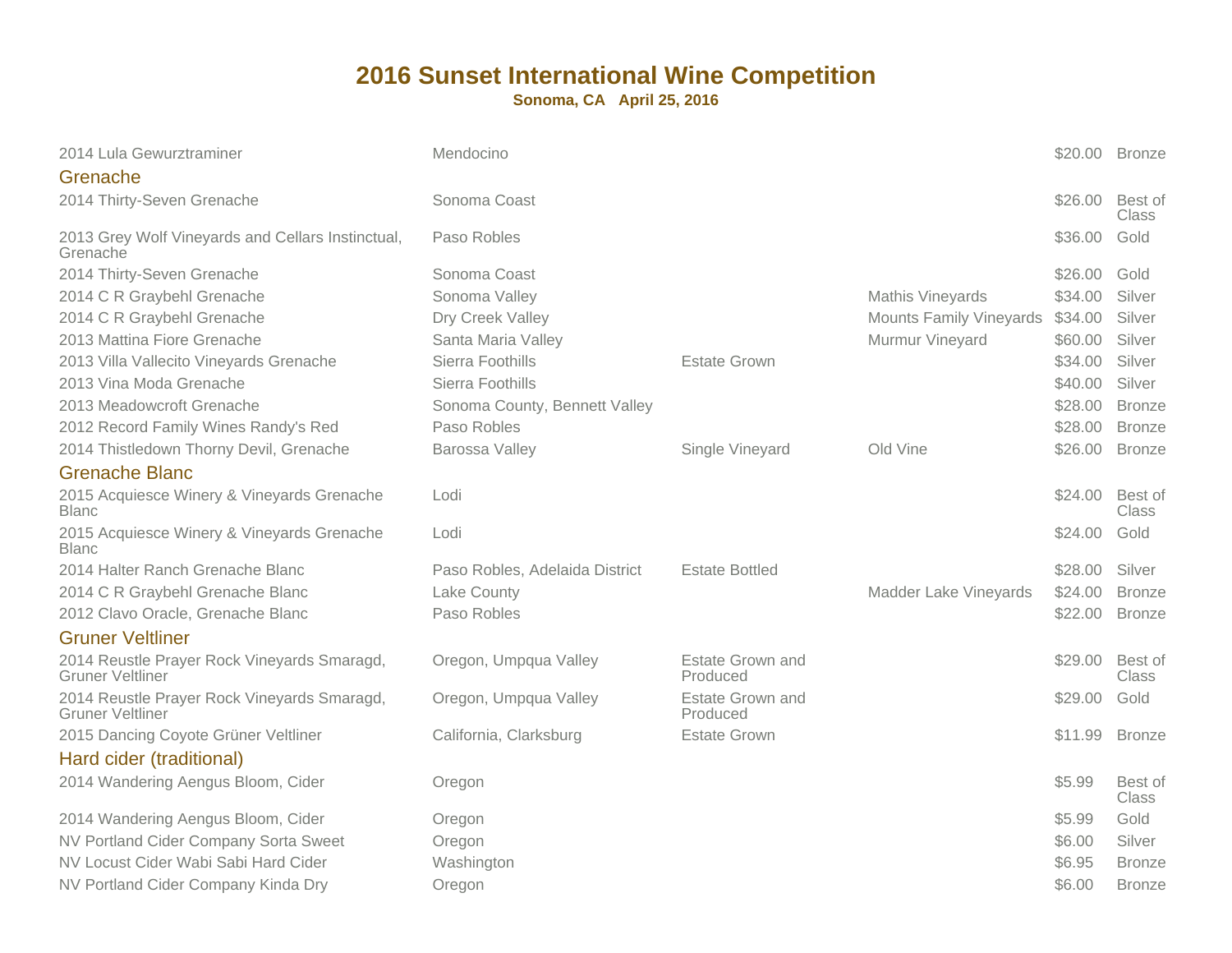| NV Portland Cider Company Pearfect<br>NV Portland Cider Company Hop'rageous<br><b>Hungary White</b> | Oregon<br>Oregon                   |                       |                  | \$6.00<br>\$6.00 | <b>Bronze</b><br><b>Bronze</b> |
|-----------------------------------------------------------------------------------------------------|------------------------------------|-----------------------|------------------|------------------|--------------------------------|
| 2013 Barta Furmint Szamorodni                                                                       | Tokaji PDO                         |                       | Oreg Kiraly Dulo | \$47.00          | Best of<br>Class               |
| 2014 Béres Furmint, Dry                                                                             | Tokaji PDO                         |                       |                  | \$19.00          | Gold                           |
| 2013 Barta Furmint Szamorodni                                                                       | Tokaji PDO                         |                       | Oreg Kiraly Dulo | \$47.00          | Gold                           |
| 2013 St. Donát Marga, Marl Furmint                                                                  | Balatonfured-Csopak PDO            |                       |                  | \$25.00          | <b>Bronze</b>                  |
| 2014 Gróf Degenfeld Furmint                                                                         | Tokaj                              |                       | Zomborka         | \$24.00          | <b>Bronze</b>                  |
| 2012 Moonvalley Wines Hold and Hollo, Dry                                                           | Tokaj                              |                       |                  | \$20.00          | <b>Bronze</b>                  |
| 2012 Basilicus Once Upon A Time, Szamorodni<br>Sweet                                                | Tokaj                              |                       |                  | \$33.00          | <b>Bronze</b>                  |
| 2011 Béres Furmint, Dry                                                                             | Tokaj                              |                       | Locse            | \$25.00          | <b>Bronze</b>                  |
| 2013 Gróf Degenfeld Furmint, Off-Dry                                                                | Tokaji PDO                         |                       |                  | \$18.00          | <b>Bronze</b>                  |
| 2013 Holdvölgy Vision, Dry Selection                                                                | Tokaji PDO                         |                       |                  | \$24.00          | <b>Bronze</b>                  |
| 2013 Kvaszinger Furmint                                                                             | Tokaji PDO                         | Estate                |                  | \$22.00          | <b>Bronze</b>                  |
| 2012 Erzsebet Pince Furmint, Dry                                                                    | Tokaji PDO                         | Estate                |                  | \$21.00          | <b>Bronze</b>                  |
| <b>Italy DOC Red</b>                                                                                |                                    |                       |                  |                  |                                |
| 2014 Allegrini                                                                                      | Valpolicella Classico DOC          |                       |                  | \$85.00          | Best of<br>Class               |
| 2014 Allegrini                                                                                      | Valpolicella Classico DOC          |                       |                  | \$85.00          | Gold                           |
| 2013 Feudo Principi di Butera Nero D'Avola                                                          | Sicilia DOC                        | <b>Estate Bottled</b> |                  | \$16.99          | Silver                         |
| 2014 Cantus                                                                                         | Montepulciano d'Abruzzo DOC        |                       |                  | \$29.99          | <b>Bronze</b>                  |
| <b>Italy DOC White</b>                                                                              |                                    |                       |                  |                  |                                |
| 2015 Terlato Vineyards Pinot Grigio                                                                 | Colli Orientali del Friuli DOC     | <b>Estate Bottled</b> |                  | \$24.99          | <b>Bronze</b>                  |
| 2014 Feudo Principi di Butera Insolia                                                               | Sicilia DOC                        | <b>Estate Bottled</b> |                  | \$16.99          | <b>Bronze</b>                  |
| <b>Italy DOCG Red</b>                                                                               |                                    |                       |                  |                  |                                |
| 2011 Castello Banfi                                                                                 | <b>Brunello Di Montalcino DOCG</b> |                       |                  | \$79.99          | Best of<br>Class               |
| 2011 Castello Banfi<br><b>Italy DOCG Sparkling Red</b>                                              | <b>Brunello Di Montalcino DOCG</b> |                       |                  | \$79.99          | Gold                           |
| 2015 Banfi Rosa Regale, Dolce<br><b>Italy DOCG White</b>                                            | Brachetto d'Acqui DOCG             |                       |                  | \$20.00 Bronze   |                                |
| 2014 Banfi Principessa Gavia                                                                        | Gavi DOCG                          |                       |                  | \$14.99          | Silver                         |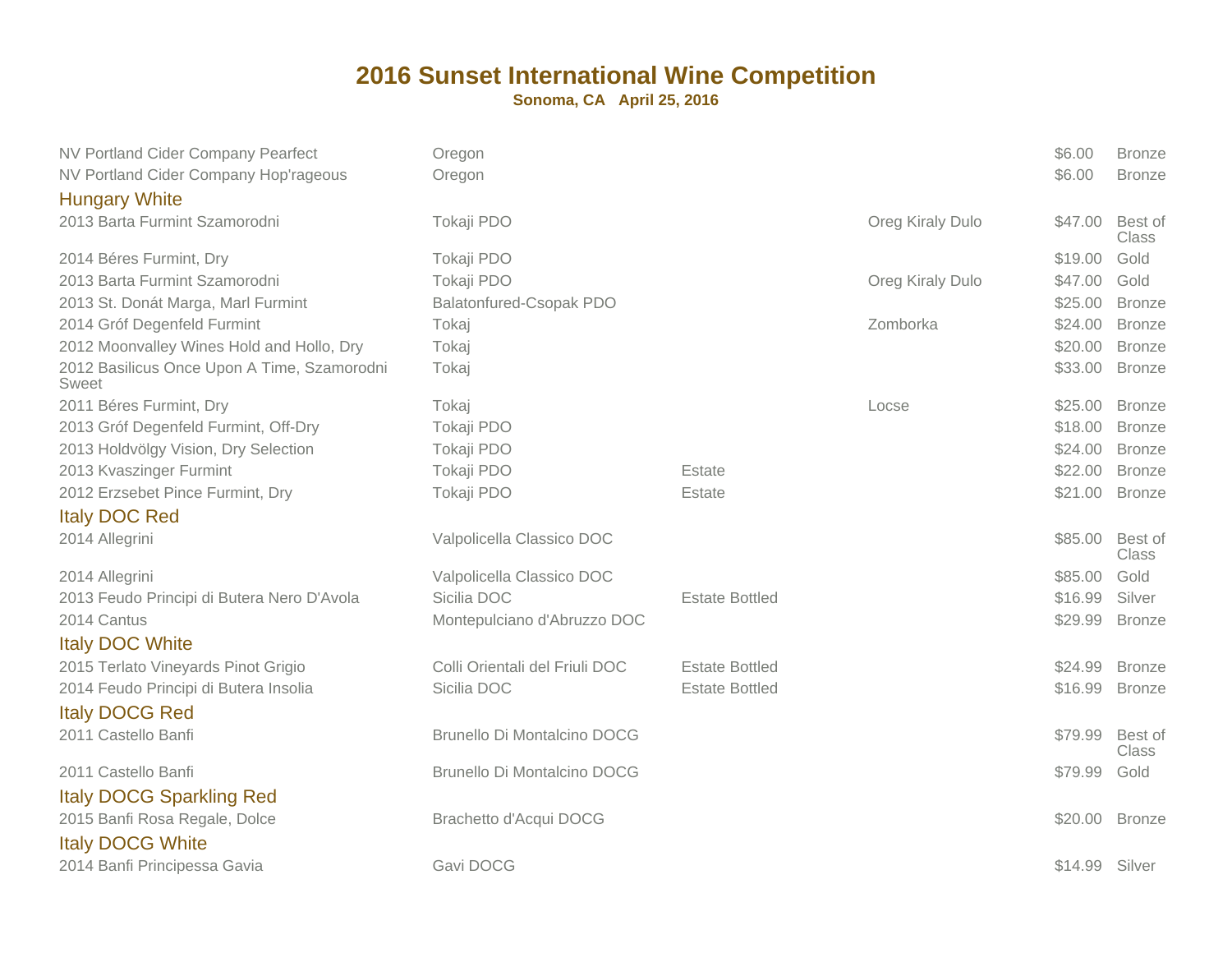| <b>Italy IGT White</b>                       |                                         |                       |                           |                |                  |
|----------------------------------------------|-----------------------------------------|-----------------------|---------------------------|----------------|------------------|
| 2015 Luna Nuda Pinot Grigio                  | Vigneti delle Dolomiti IGT              |                       |                           | \$15.99        | Silver           |
| 2015 Seven Daughters Moscato                 | Veneto IGT                              |                       |                           | \$14.99        | Silver           |
| 2014 Banfi Centine White                     | Toscana IGT                             |                       |                           | \$12.00        | <b>Bronze</b>    |
| 2014 Castello Banfi San Angelo, Pinot Grigio | Toscana IGT                             |                       |                           | \$19.00        | <b>Bronze</b>    |
| 2014 Bertoli Vermentino                      | Toscana IGT                             |                       |                           | \$19.99        | <b>Bronze</b>    |
| <b>Italy IGT Red</b>                         |                                         |                       |                           |                |                  |
| 2012 Allegrini Palazzo Della Torre           | Veronese IGT                            |                       |                           | \$23.00        | <b>Bronze</b>    |
| 2013 Taken Wine Co. Available Red            | Puglia IGT                              |                       |                           | \$13.00        | <b>Bronze</b>    |
| 2014 Bertoli Primitivo                       | Puglia IGT                              |                       |                           | \$22.99        | <b>Bronze</b>    |
| 2014 Masseria Altemura Sasseo, Primitivo     | Salento IGT                             | <b>Estate Bottled</b> |                           | \$16.99        | <b>Bronze</b>    |
| <b>Italy Red</b>                             |                                         |                       |                           |                |                  |
| NV Bertoli Rosso                             | Italy                                   |                       |                           | \$17.99        | Silver           |
| <b>Italy White</b>                           |                                         |                       |                           |                |                  |
| NV Bertoli Bianco                            | Italy                                   |                       |                           | \$17.99        | <b>Bronze</b>    |
| Makgeolli, Flavored                          |                                         |                       |                           |                |                  |
| NV Kooksoondang Rice, Makgeolli, Banana      | South Korea                             |                       |                           | \$2.99         | <b>Bronze</b>    |
| <b>Malbec</b>                                |                                         |                       |                           |                |                  |
| 2013 Trapiche Broquel, Malbec                | Argentina, Mendoza                      |                       |                           | \$16.99        | Best of<br>Class |
| 2013 Trapiche Broquel, Malbec                | Argentina, Mendoza                      |                       |                           | \$16.99        | Gold             |
| 2012 Arbor Bench Vineyards Malbec            | Sonoma County, Dry Creek Valley         |                       |                           | \$30.00        | Silver           |
| 2013 Arbor Bench Vineyards Malbec            | Sonoma County, Dry Creek Valley         |                       |                           | \$30.00        | Silver           |
| 2013 Boatique Winery Malbec                  | Lake County, Red Hills                  |                       |                           | \$35.00        | Silver           |
| 2013 Cuda Ridge Wines Malbec                 | Livermore Valley                        |                       |                           | \$32.00        | Silver           |
| 2013 Midsummer Cellars Malbec                | Sonoma, Knights Valley                  |                       |                           | \$35.00        | Silver           |
| 2014 Bodega Tamari Malbec                    | Argentina, Mendoza                      | Reserva               |                           | \$14.99        | Silver           |
| 2013 Colomé Malbec                           | Argentina, Salta                        | Estate                |                           | \$30.00        | Silver           |
| 2014 Trapiche Oak Cask, Malbec               | Argentina, Mendoza                      |                       |                           | \$13.99        | Silver           |
| 2013 Hudson Shah Malbec                      | Wahluke Slope                           |                       |                           | \$20.00        | Silver           |
| 2014 Dona Paula Malbec                       | Argentina, Mendoza, Valle de Uco Estate |                       |                           | \$15.99        | Silver           |
| NV Sutter Home Family Vineyards Malbec       | Argentina                               |                       |                           | \$6.00         | Silver           |
| 2014 Tall Dark Stranger Malbec               | Argentina, Mendoza                      |                       | <b>Limited Production</b> | \$15.00        | Silver           |
| 2009 Arbor Bench Vineyards Malbec            | Sonoma County, Dry Creek Valley         |                       |                           | \$30.00 Bronze |                  |
|                                              |                                         |                       |                           |                |                  |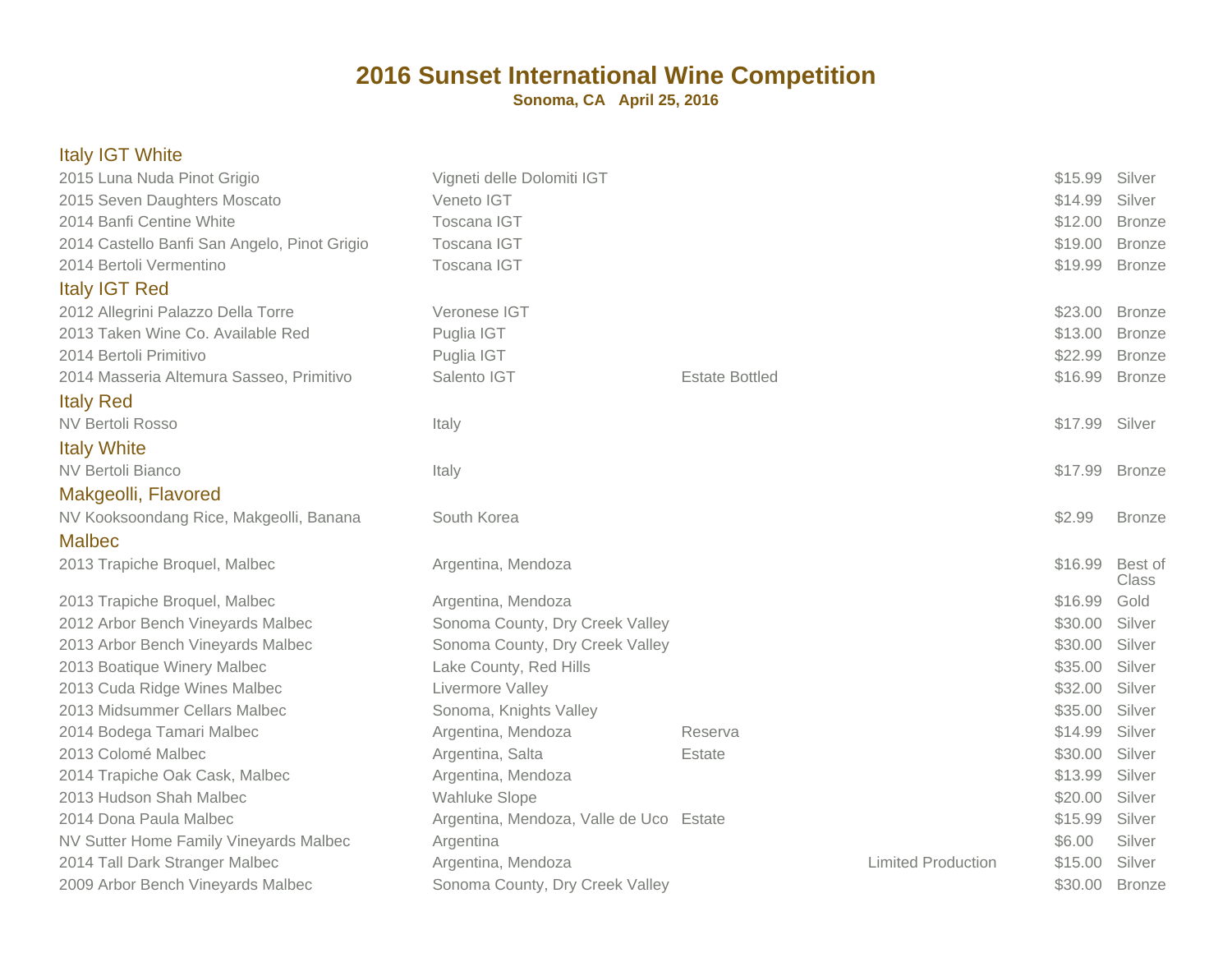| 2010 Arbor Bench Vineyards Malbec                          | Sonoma County, Dry Creek Valley                  |              |                               | \$30.00 | <b>Bronze</b>    |
|------------------------------------------------------------|--------------------------------------------------|--------------|-------------------------------|---------|------------------|
| 2013 Recuerdo Malbec                                       | Argentina, Mendoza, Uco Valley                   |              |                               | \$16.00 | <b>Bronze</b>    |
| 2014 Gnarly Head Malbec                                    | Argentina, Mendoza                               |              |                               | \$11.99 | <b>Bronze</b>    |
| 2014 Handcraft Artisan Collection Malbec                   | California                                       |              |                               | \$11.99 | <b>Bronze</b>    |
| 2015 Don Miguel Gascon Malbec                              | Argentina, Mendoza                               |              |                               | \$15.00 | <b>Bronze</b>    |
| 2014 Alamos Malbec                                         | Argentina, Mendoza                               |              |                               | \$13.00 | <b>Bronze</b>    |
| 2013 Concha y Toro Serie Riberas, Malbec                   | Chile, D.O. Marchigue                            | Gran Reserva | Ribera del Tinguiririca       | \$17.00 | <b>Bronze</b>    |
| 2014 Trivento Malbec                                       | Argentina, Mendoza                               | Reserve      |                               | \$12.00 | <b>Bronze</b>    |
| 2012 Harbinger Malbec                                      | Wahluke Slope                                    |              |                               | \$26.00 | <b>Bronze</b>    |
| 2013 Imagery Estate Winery Malbec                          | Sonoma County, Pine Mountain-<br>Cloverdale Peak |              | <b>Upper Ridge Vineyard</b>   | \$45.00 | <b>Bronze</b>    |
| 2014 The Seeker Malbec                                     | Argentina, Mendoza                               |              |                               | \$13.99 | <b>Bronze</b>    |
| 2012 Latah Creek Malbec                                    | <b>Wahluke Slope</b>                             |              | Alice Vineyards               | \$16.00 | <b>Bronze</b>    |
| 2013 Milbrandt Vineyards The Estates, Malbec               | Washington, Wahluke Slope                        |              |                               | \$25.99 | <b>Bronze</b>    |
| 2013 Waterbrook Malbec                                     | Columbia Valley                                  | Reserve      |                               | \$21.99 | <b>Bronze</b>    |
| 2013 Rancho Sisquoc Malbec                                 | Santa Barbara County                             |              | <b>Flood Family Vineyards</b> | \$30.00 | <b>Bronze</b>    |
| 2013 Rolling Bay Winery Malbec                             | Snipes Mountain                                  |              | <b>Upland Vineyard</b>        | \$35.00 | <b>Bronze</b>    |
| NV Silver Springs Winery LLC Don Giovanni Wines,<br>Malbec | <b>New York State</b>                            |              |                               | \$32.00 | <b>Bronze</b>    |
| 2013 Bodega Cuarto Dominio Chento, Malbec                  | Argentina, Mendoza                               |              | Vineyard Selection            | \$23.99 | <b>Bronze</b>    |
| 2014 Amalaya Malbec                                        | Argentina, Salta                                 |              |                               | \$16.00 | <b>Bronze</b>    |
| 2015 It's A Headsnapper Malbec                             | Argentina, Mendoza                               |              |                               | \$15.00 | <b>Bronze</b>    |
| 2013 Thirty-Seven Malbec                                   | Sonoma Coast                                     |              |                               | \$46.00 | <b>Bronze</b>    |
| 2013 Menage a Trois Malbec                                 | Argentina, Mendoza                               |              |                               | \$14.00 | <b>Bronze</b>    |
| 2014 La Posta Pizzella, Malbec                             | Argentina, Mendoza                               |              |                               | \$18.00 | <b>Bronze</b>    |
| 2013 Mendel Wines Lunta, Malbec                            | Mendoza                                          |              |                               | \$22.00 | <b>Bronze</b>    |
| 2013 William Church Malbec                                 | Columbia Valley                                  |              | <b>Gamache Vineyards</b>      | \$40.00 | <b>Bronze</b>    |
| <b>Marsanne</b>                                            |                                                  |              |                               |         |                  |
| 2014 Toca Madera Winery Marsanne                           | Madera                                           |              | <b>Limited Release</b>        | \$35.00 | <b>Bronze</b>    |
| <b>Merlot, Non Vintage</b>                                 |                                                  |              |                               |         |                  |
| <b>NV Barefoot Merlot</b>                                  | California                                       |              |                               | \$6.99  | Best of<br>Class |
| <b>NV Barefoot Merlot</b>                                  | California                                       |              |                               | \$6.99  | Gold             |
| NV Pepperwood Grove Merlot                                 | Chile, Valle Central                             |              |                               | \$7.99  | <b>Bronze</b>    |
| NV Gallo Family Vineyards Merlot                           | California                                       |              |                               | \$4.99  | <b>Bronze</b>    |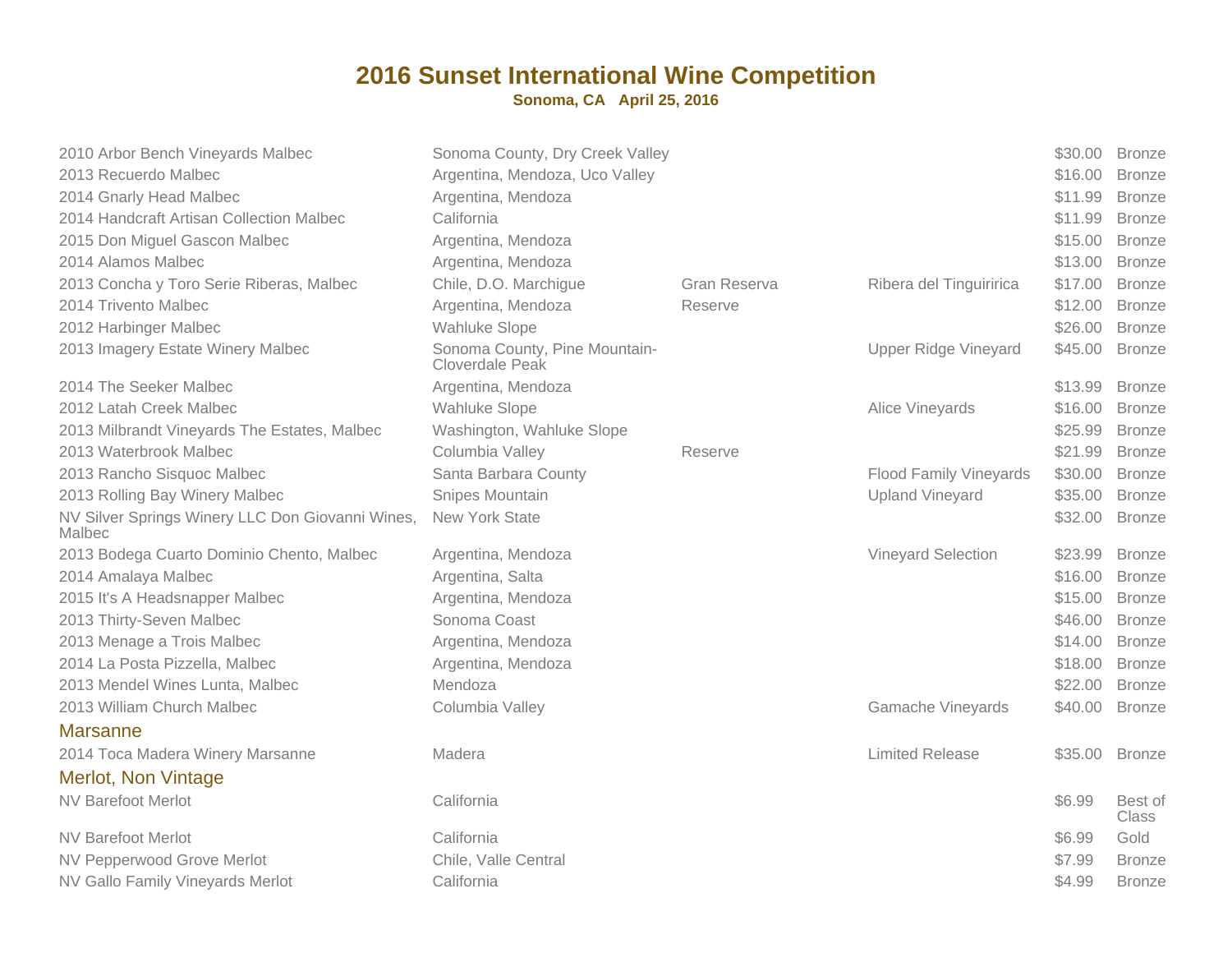| <b>NV Vin Vault Merlot</b><br>NV The Naked Grape Merlot<br><b>NV Camelot Merlot</b><br><b>NV Flipflop Wines Merlot</b> | California<br>California<br>California<br>California |                          |                        | \$4.99<br>\$4.99<br>\$8.00<br>\$12.00 | <b>Bronze</b><br><b>Bronze</b><br><b>Bronze</b><br><b>Bronze</b> |
|------------------------------------------------------------------------------------------------------------------------|------------------------------------------------------|--------------------------|------------------------|---------------------------------------|------------------------------------------------------------------|
| <b>NV Bandit Merlot</b><br>Merlot, Vintage 2010 or earlier                                                             | California                                           |                          |                        | \$9.99                                | <b>Bronze</b>                                                    |
| 2010 Sonoris The Source, Merlot                                                                                        | Columbia Valley                                      |                          |                        | \$30.00                               | Silver                                                           |
| Merlot, Vintage 2011                                                                                                   |                                                      |                          |                        |                                       |                                                                  |
| 2011 Capp Heritage Vineyards Merlot                                                                                    | Napa Valley                                          |                          |                        | \$36.00                               | Silver                                                           |
| 2011 Maddalena Merlot                                                                                                  | Paso Robles                                          | <b>Estate Reserve</b>    |                        | \$16.00                               | Silver                                                           |
| 2011 Cliff Creek Cellars Merlot                                                                                        | Southern Oregon                                      |                          | Sams Valley Vineyard   | \$22.00                               | <b>Bronze</b>                                                    |
| Merlot, Vintage 2012                                                                                                   |                                                      |                          |                        |                                       |                                                                  |
| 2012 Idle Cellars Merlot                                                                                               | Sonoma Valley                                        |                          | Los Chamizal Vineyard  | \$28.00                               | Silver                                                           |
| 2012 Northstar Merlot                                                                                                  | Columbia Valley                                      |                          |                        | \$41.00                               | Silver                                                           |
| 2012 J. Lohr Cuvee Pom                                                                                                 | Paso Robles                                          |                          |                        | \$50.00                               | <b>Bronze</b>                                                    |
| 2012 Judd's Hill Merlot                                                                                                | Napa Valley                                          |                          | Swig Vineyard          | \$40.00                               | <b>Bronze</b>                                                    |
| 2012 Petrified Forest Vineyards Merlot                                                                                 | Sonoma County, Knights Valley                        |                          | <b>Totem Ridge</b>     | \$36.00                               | <b>Bronze</b>                                                    |
| 2012 Pestoni Family Merlot                                                                                             | Napa Valley, Howell Mountain                         |                          |                        | \$60.00                               | <b>Bronze</b>                                                    |
| 2012 Northstar Premier Merlot                                                                                          | Columbia Valley                                      |                          |                        | \$85.00                               | <b>Bronze</b>                                                    |
| Merlot, Vintage 2013                                                                                                   |                                                      |                          |                        |                                       |                                                                  |
| 2013 Black Stallion Estate Winery Merlot                                                                               | Napa Valley                                          |                          | <b>Limited Release</b> | \$40.00                               | Best of<br>Class                                                 |
| 2013 Raymond Merlot                                                                                                    | Napa Valley                                          | <b>Reserve Selection</b> |                        | \$24.00                               | Gold                                                             |
| 2013 Black Stallion Estate Winery Merlot                                                                               | Napa Valley                                          |                          | <b>Limited Release</b> | \$40.00                               | Gold                                                             |
| 2013 St. Francis Merlot                                                                                                | Sonoma Valley                                        |                          | <b>Behler Vineyard</b> | \$45.00                               | Gold                                                             |
| 2013 Ballentine Vineyards Merlot                                                                                       | Napa Valley, St. Helena                              | <b>Estate Grown</b>      |                        | \$32.00                               | Silver                                                           |
| 2013 Imagery Estate Winery Merlot                                                                                      | Sonoma County, Sonoma Valley                         | <b>Estate Grown</b>      |                        | \$65.00                               | Silver                                                           |
| 2013 Matanzas Creek Winery Merlot                                                                                      | Sonoma County                                        |                          |                        | \$28.00                               | Silver                                                           |
| 2013 Markham Vineyards Merlot                                                                                          | Napa Valley                                          |                          |                        | \$26.99                               | Silver                                                           |
| 2013 Clos Pegase Merlot                                                                                                | Napa Valley, Carneros                                | <b>Estate Bottled</b>    | Mitsuko's Vineyard     | \$40.00                               | Silver                                                           |
| 2013 Walla Walla Vintners Merlot                                                                                       | Walla Walla Valley                                   |                          |                        | \$30.00                               | Silver                                                           |
| 2013 Woodward Canyon Merlot                                                                                            | Columbia Valley                                      |                          |                        | \$52.00                               | Silver                                                           |
| 2013 Benziger Family Winery Merlot                                                                                     | Sonoma County                                        |                          |                        | \$19.00                               | <b>Bronze</b>                                                    |
| 2013 Franciscan Estate Merlot                                                                                          | Napa Valley                                          |                          |                        | \$23.00                               | <b>Bronze</b>                                                    |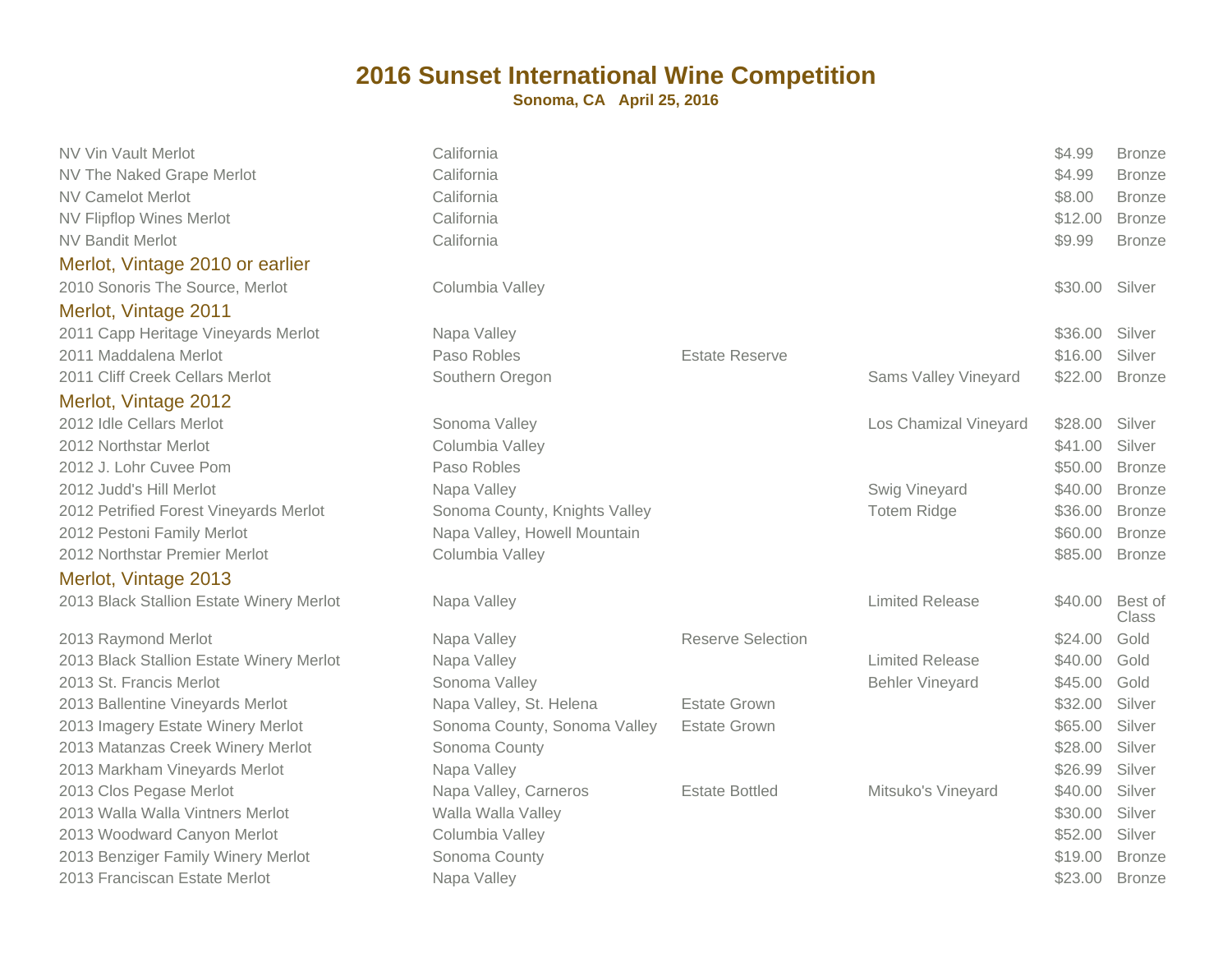| 2013 J. Bookwalter Foreshadow, Merlot                                      | Washington State, Columbia<br>Valley AVA       |                                              |                                                            |         | \$40.00 Bronze |
|----------------------------------------------------------------------------|------------------------------------------------|----------------------------------------------|------------------------------------------------------------|---------|----------------|
| 2013 L'Ecole No 41 Merlot                                                  | Walla Walla Valley                             | <b>Estate Grown</b>                          | Seven Hills Vineyard 50% \$37.00<br>/Ferguson Vineyard 50% |         | <b>Bronze</b>  |
| 2013 Rancho Sisquoc Merlot                                                 | Santa Barbara County                           |                                              | <b>Flood Family Vineyards</b>                              | \$20.00 | <b>Bronze</b>  |
| Merlot, Vintage 2014 or later                                              |                                                |                                              |                                                            |         |                |
| 2014 The Original Dark Horse Merlot                                        | California                                     |                                              |                                                            | \$9.99  | Silver         |
| 2014 Columbia Merlot                                                       | Washington, Columbia Valley                    |                                              |                                                            | \$14.00 | Silver         |
| 2014 Milbrandt Vineyards Traditions, Merlot                                | Washington, Columbia Valley                    |                                              |                                                            | \$16.99 | Silver         |
| 2014 Drum Heller Merlot                                                    | Columbia Valley                                |                                              |                                                            | \$12.00 | Silver         |
| 2014 Boeger Merlot                                                         | El Dorado                                      |                                              |                                                            | \$18.00 | <b>Bronze</b>  |
| 2014 Francis Ford Coppola Diamond Collection,<br><b>Blue Label, Merlot</b> | California                                     |                                              |                                                            | \$18.00 | <b>Bronze</b>  |
| 2014 Goose Ridge Vineyards Stonecap, Merlot                                | Columbia Valley                                | <b>Estate Grown</b>                          |                                                            | \$7.99  | <b>Bronze</b>  |
| 2014 Steeplechase Merlot                                                   | North Coast                                    |                                              | <b>Select Cuvee</b>                                        | \$15.95 | <b>Bronze</b>  |
| 2014 Cupcake Vineyards Merlot                                              | <b>Central Coast</b>                           |                                              |                                                            | \$11.99 | <b>Bronze</b>  |
| 2014 Trentadue La Storia, Merlot                                           | Sonoma County, Alexander Valley Estate Bottled |                                              | Block 500                                                  | \$34.00 | <b>Bronze</b>  |
| 2014 Cartlidge & Browne Merlot                                             | California, North Coast                        |                                              |                                                            | \$12.99 | <b>Bronze</b>  |
| 2014 Cycles Gladiator Merlot                                               | <b>Central Coast</b>                           |                                              |                                                            | \$10.99 | <b>Bronze</b>  |
| Montepulciano grape (not appellation)                                      |                                                |                                              |                                                            |         |                |
| 2011 Gianelli Vineyards Montepulciano                                      | <b>Tuolumne County</b>                         |                                              |                                                            | \$28.00 | Silver         |
| 2014 Avanguardia Montepulciano                                             | Nevada County, Sierra Foothills                |                                              | <b>Varietal Selection Series</b>                           | \$22.00 | <b>Bronze</b>  |
| 2014 Rock Wall Wine Company Montepulciano                                  | <b>Contra Costa County</b>                     |                                              | Isabella Francesca<br>Vineyard                             | \$25.00 | <b>Bronze</b>  |
| <b>Moscato D'Asti DOCG</b>                                                 |                                                |                                              |                                                            |         |                |
| 2015 Cupcake Vineyards                                                     | Moscato d'Asti DOCG                            |                                              |                                                            | \$14.99 | <b>Bronze</b>  |
| Mourvedre/Monastrell                                                       |                                                |                                              |                                                            |         |                |
| 2013 Coyote Canyon Winery H/H Estates, Robert<br>Andrews, Mourvedre        | Horse Heaven Hills                             | Reserve                                      | Coyote Canyon Vineyard                                     | \$38.00 | Silver         |
| 2014 J. Lohr Gesture, Mourvedre                                            | Paso Robles                                    |                                              | <b>Limited Release</b>                                     | \$30.00 | Silver         |
| 2013 Seven Oxen Estate Wines Mourvedre                                     | Paso Robles                                    |                                              |                                                            | \$38.00 | Silver         |
| 2013 Anaba Mourvedre                                                       | Sonoma Valley                                  |                                              | Landa Vineyard                                             | \$34.00 | <b>Bronze</b>  |
| 2014 Westwood Estate Mourvedre                                             | Sonoma County, Sonoma Valley                   |                                              | Annadel Gap Vineyard                                       | \$48.00 | <b>Bronze</b>  |
| 2013 Rideau Estate Mourvedre                                               | Santa Ynez Valley                              | <b>Estate Produced and</b><br><b>Bottled</b> |                                                            | \$70.00 | <b>Bronze</b>  |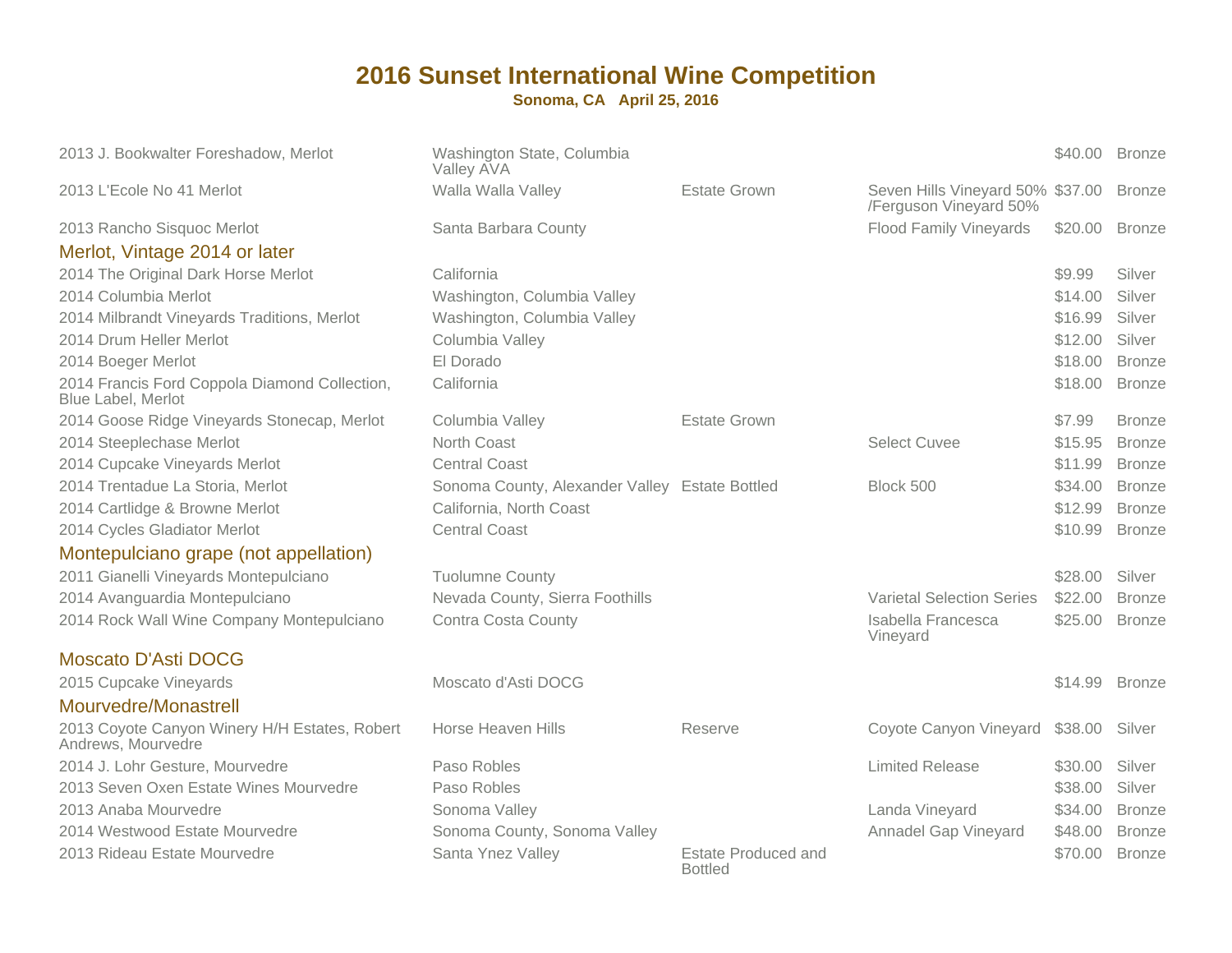| Muscat, .71 - 3.0% residual sugar                                 |                                                  |                        |                |                         |
|-------------------------------------------------------------------|--------------------------------------------------|------------------------|----------------|-------------------------|
| 2015 Abacela Muscat                                               | Southern Oregon, Umpqua Valley                   | <b>Estate Produced</b> |                | \$18.00 Bronze          |
| Muscat, 0 - .7% residual sugar                                    |                                                  |                        |                |                         |
| 2013 Fresno State Winery Muscat Canelli                           | <b>Fresno County</b>                             | Fresno State Vineyards | \$12.95        | <b>Bronze</b>           |
| Muscat, 3.1% and above residual sugar                             |                                                  |                        |                |                         |
| 2015 New Clairvaux Vineyard Aimee, Moscato                        | Napa Valley                                      |                        | \$18.00        | Best of<br>Class        |
| 2015 New Clairvaux Vineyard Aimee, Moscato                        | Napa Valley                                      |                        | \$18.00        | Gold                    |
| 2015 Mirassou Winery Moscato                                      | California                                       |                        | \$12.00        | Silver                  |
| <b>NV Barefoot Moscato</b>                                        | California                                       |                        | \$6.99         | Silver                  |
| NV Gallo Family Vineyards Moscato                                 | California                                       |                        | \$4.99         | Silver                  |
| 2015 Eberle Muscat Canelli                                        | Paso Robles                                      | <b>Estate Vineyard</b> | \$20.00        | Silver                  |
| 2014 Menage a Trois Moscato                                       | California                                       |                        | \$12.00        | Silver                  |
| NV Sutter Home Family Vineyards Moscato                           | California                                       |                        | \$6.00         | Silver                  |
| NV The Naked Grape Moscato                                        | California                                       |                        | \$4.99         | <b>Bronze</b>           |
| 2014 Moravia Wines Moscato                                        | <b>Fresno County</b>                             |                        | \$13.50        | <b>Bronze</b>           |
| 2014 Allegro Moscato                                              | California                                       |                        | \$12.00        | <b>Bronze</b>           |
| <b>Muscat, Black/Red Fortified</b>                                |                                                  |                        |                |                         |
| 2014 Quady Winery Elysium, Black Muscat Dessert                   | California                                       |                        | \$24.99 Bronze |                         |
| <b>Muscat, Orange Fortified</b>                                   |                                                  |                        |                |                         |
| 2014 Quady Winery Essensia, Orange Muscat<br><b>Sweet Dessert</b> | California                                       |                        | \$24.99        | Best of<br><b>Class</b> |
| 2014 Quady Winery Essensia, Orange Muscat<br><b>Sweet Dessert</b> | California                                       |                        | \$24.99        | Gold                    |
| <b>Other Fruit Wines</b>                                          |                                                  |                        |                |                         |
| NV Ulupalakua Vineyards Maui Blanc, Pineapple                     | Hawaii                                           |                        | \$14.00        | Silver                  |
| NV Staehly Farm Winery Orchard Cherry Wine                        | Connecticut                                      |                        | \$14.99        | <b>Bronze</b>           |
| <b>Petit Verdot</b>                                               |                                                  |                        |                |                         |
| 2012 Shale Oak Petit Verdot                                       | Paso Robles                                      |                        | \$38.00        | Best of<br>Class        |
| 2012 Shale Oak Petit Verdot                                       | Paso Robles                                      |                        | \$38.00        | Gold                    |
| 2014 Brecon Estate Petite Verdot                                  | California, Paso Robles,<br><b>Templeton Gap</b> |                        | \$56.00        | Silver                  |
| 2013 Flying Leap Vineyards Petit Verdot                           | Arizona, Cochise County                          |                        | \$36.17        | Silver                  |
| 2012 Ledson Petit Verdot                                          | Napa Valley                                      |                        | \$60.00        | Silver                  |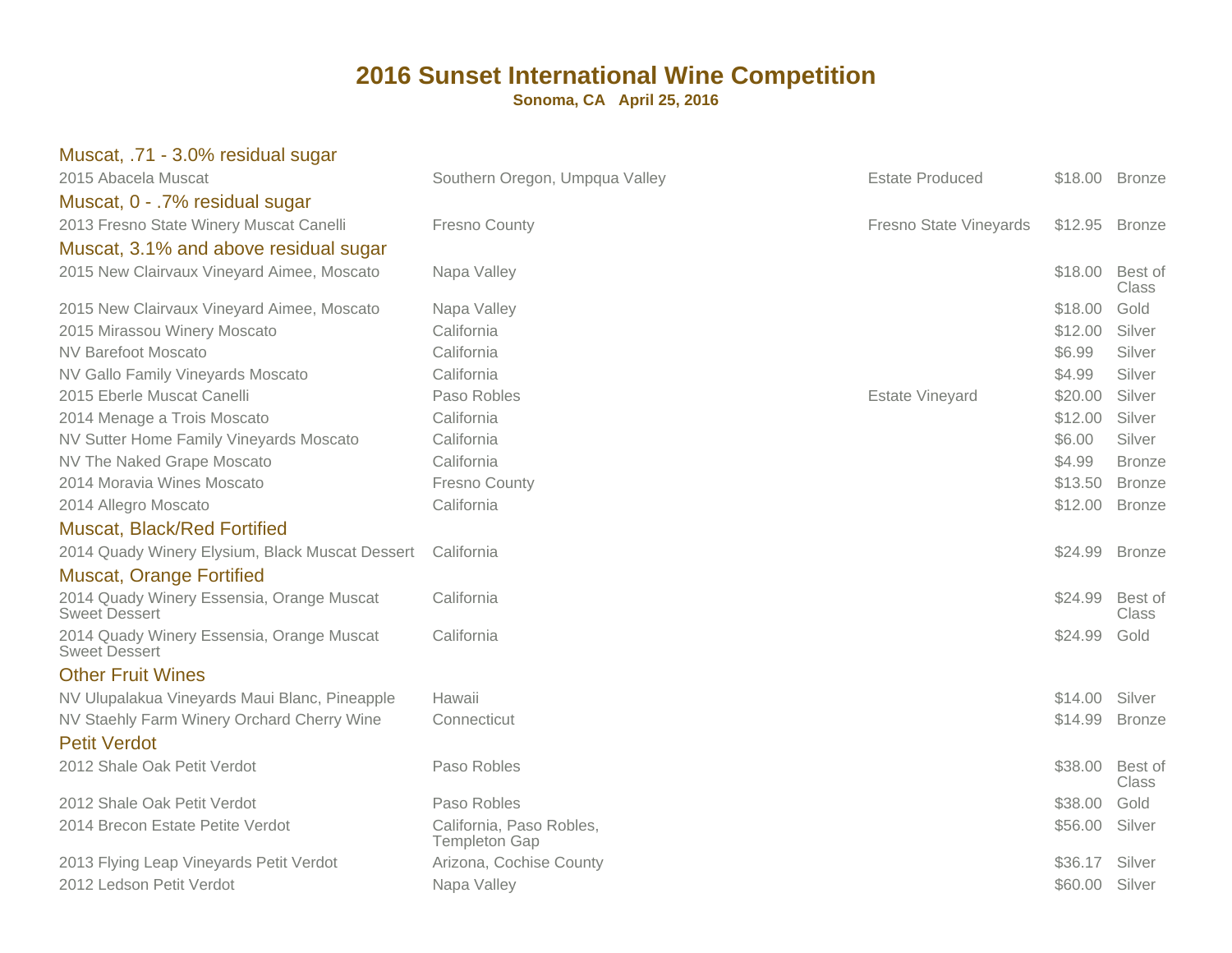| 2012 Northwest Cellars Petit Verdot               | <b>Red Mountain</b>                      |                        | Scooteney Flats Vineyard \$48.00              |         | Silver           |
|---------------------------------------------------|------------------------------------------|------------------------|-----------------------------------------------|---------|------------------|
| 2011 Albireo Petit Verdot                         | California, Shasta County                |                        | Albireo Estate Vineyard                       | \$30.00 | <b>Bronze</b>    |
| 2010 Almquist Family Vintners Petit Verdot        | Washington                               |                        | Konnowac Vineyard,<br><b>Vintner's Select</b> | \$30.00 | <b>Bronze</b>    |
| 2013 Pearmund Petit Verdot<br><b>Petite Sirah</b> | Virginia, Fauquier County                |                        | <b>Toll Gate Vineyard</b>                     |         | \$25.00 Bronze   |
| 2010 Prager Winery and Port Works Petite Sirah    | Napa Valley                              |                        |                                               | \$33.00 | Best of<br>Class |
| 2012 Frank Family Vineyards Petite Sirah          | Napa Valley                              |                        |                                               | \$35.00 | Gold             |
| 2013 J. Lohr Tower Road, Petite Sirah             | Paso Robles                              |                        |                                               | \$35.00 | Gold             |
| 2013 Lava Cap Petite Sirah                        | El Dorado                                |                        |                                               | \$32.00 | Gold             |
| 2010 Prager Winery and Port Works Petite Sirah    | Napa Valley                              |                        |                                               | \$33.00 | Gold             |
| 2013 Theopolis Vineyards Petite Sirah             | Mendocino County, Yorkville<br>Highlands | <b>Estate Grown</b>    |                                               | \$38.00 | Gold             |
| 2014 Trattore Petite Sirah                        | Sonoma County, Dry Creek Valley          |                        |                                               | \$60.00 | Gold             |
| 2013 Vina Moda Petite Sirah                       | Sierra Foothills                         |                        |                                               | \$44.00 | Gold             |
| 2012 Aratas Petite Sirah                          | Napa Valley                              |                        |                                               | \$45.00 | Silver           |
| 2013 Fleur Petite Sirah                           | North Coast                              |                        |                                               | \$16.00 | Silver           |
| 2013 Dusted Valley Petite Sirah                   | <b>Wahluke Slope</b>                     |                        |                                               | \$42.00 | Silver           |
| 2012 Foppiano Vineyards Petite Sirah              | <b>Russian River Valley</b>              | <b>Estate Bottled</b>  |                                               | \$25.00 | Silver           |
| 2013 Guglielmo Petite Sirah                       | Santa Clara Valley                       | <b>Private Reserve</b> | Estate                                        | \$25.00 | Silver           |
| 2013 Harney Lane Petite Sirah                     | Lodi                                     |                        |                                               | \$26.00 | Silver           |
| 2012 Hoyt Family Vineyards Petit Sirah            | Paso Robles                              |                        |                                               | \$55.00 | Silver           |
| 2013 Rippey Family Vineyards Petite Sirah         | Napa Valley                              |                        |                                               | \$25.00 | Silver           |
| 2013 Macauley Petite Sirah                        | Napa Valley                              |                        |                                               | \$60.00 | Silver           |
| 2013 Wonderment Petite Sirah                      | Sonoma County, Russian River<br>Valley   |                        | Bacigalupi Vineyard                           | \$45.00 | Silver           |
| 2012 Aratas Petite Sirah                          | <b>Amador County</b>                     |                        | Shake Ridge Ranch                             | \$48.00 | <b>Bronze</b>    |
| 2013 Renwood Petite Sirah                         | <b>Amador County</b>                     |                        |                                               | \$49.99 | <b>Bronze</b>    |
| 2014 Borjon Reposado, Petite Sirah                | California, Amador County                |                        |                                               | \$25.00 | <b>Bronze</b>    |
| 2012 Collier Falls Pettie Sirah                   | Sonoma County, Dry Creek Valley          |                        | Hillside Estate                               | \$40.00 | <b>Bronze</b>    |
| 2013 Dancing Coyote Petite Sirah                  | California, Clarksburg                   | <b>Estate Grown</b>    |                                               | \$13.99 | <b>Bronze</b>    |
| 2014 Graton Ridge Cellars Petite Sirah            | Sonoma County, Russian River<br>Valley   |                        |                                               | \$42.00 | <b>Bronze</b>    |
| 2011 Williamson Vineyard Petite Sirah             | <b>Snake River Valley</b>                | Reserve                |                                               | \$35.00 | <b>Bronze</b>    |
| 2012 Latah Creek Monarch, Petite Sirah            | Horse Heaven Hills                       |                        | Zephyr Ridge Vineyards                        | \$35.00 | <b>Bronze</b>    |
|                                                   |                                          |                        |                                               |         |                  |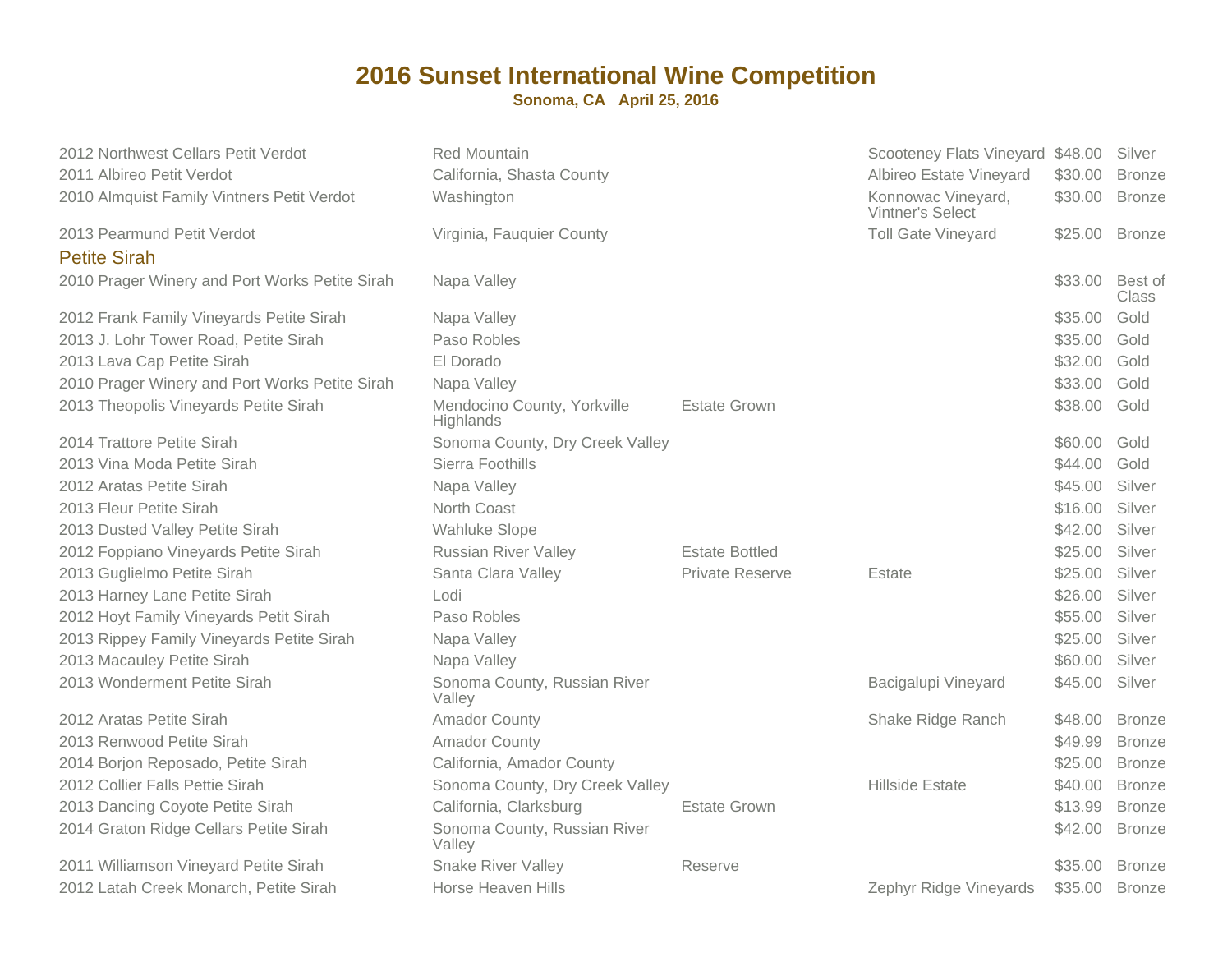| 2013 Lawer Estates Petite Sirah<br>2013 Rippey Family Vineyards Petite Sirah  | Sonoma County, Knights Valley<br>Lodi          |                       | Betsy's Vineyard                       | \$28.00<br>\$20.00 | <b>Bronze</b><br><b>Bronze</b> |
|-------------------------------------------------------------------------------|------------------------------------------------|-----------------------|----------------------------------------|--------------------|--------------------------------|
| 2013 Mettler Family Vineyards Petite Sirah                                    | Lodi                                           | <b>Estate Grown</b>   |                                        | \$24.99            | <b>Bronze</b>                  |
| 2013 Navarro Vineyards Petite Sirah                                           | Mendocino                                      |                       |                                        | \$29.00            | <b>Bronze</b>                  |
| 2014 Line 39 Petite Sirah                                                     | California                                     |                       |                                        | \$10.00            | <b>Bronze</b>                  |
| 2013 Pendleton Estate Vineyards & Winery Petite<br>Sirah                      | Alexander Valley                               | Estate                | Leslie's Block                         | \$39.00            | <b>Bronze</b>                  |
| 2010 Summit Lake Winery Sophia Lynn, Petite Sirah Howell Mountain             |                                                |                       |                                        | \$55.00            | <b>Bronze</b>                  |
| 2014 Petite Sirah                                                             | San Francisco Bay                              |                       |                                        | \$14.99            | <b>Bronze</b>                  |
| 2014 Trentadue Winery La Storia, Petite Sirah                                 | Sonoma County, Alexander Valley Estate Bottled |                       |                                        | \$34.00            | <b>Bronze</b>                  |
| 2013 Vina Robles Petite Sirah                                                 | Paso Robles                                    | Estate                |                                        | \$29.00            | <b>Bronze</b>                  |
| 2014 Cycles Gladiator Petite Sirah                                            | <b>Central Coast</b>                           |                       |                                        | \$10.99            | <b>Bronze</b>                  |
| <b>Pinot Blanc</b>                                                            |                                                |                       |                                        |                    |                                |
| 2015 Wine by Joe Pinot Blanc                                                  | Oregon, Willamette Valley                      |                       |                                        | \$14.00            | Best of<br><b>Class</b>        |
| 2015 Wine by Joe Pinot Blanc                                                  | Oregon, Willamette Valley                      |                       |                                        | \$14.00            | Gold                           |
| 2015 Youngberg Hill Pinot Blanc                                               | Oregon, Willamette Valley,<br>McMinnville AVA  |                       |                                        | \$25.00            | Silver                         |
| 2014 Left Coast Cellars Left Bank, Pinot Blanc                                | Oregon, Willamette Valley                      | <b>Estate Grown</b>   | The Willamette Valley<br>Estate        | \$20.00 Bronze     |                                |
| <b>Pinot Gris/Pinot Grigio</b>                                                |                                                |                       |                                        |                    |                                |
| 2015 Luna Vineyards Pinot Grigio                                              | Napa Valley                                    | <b>Estate Reserve</b> |                                        | \$32.00            | Best of<br>Class               |
| 2014 Brassfield Estate Winery Pinot Gris                                      | <b>High Valley</b>                             | <b>Estate Bottled</b> | <b>High Serenity Ranch</b><br>Vineyard | \$22.00            | Gold                           |
| 2015 Giesen Pinot Gris                                                        | New Zealand                                    |                       |                                        | \$13.99            | Gold                           |
| 2015 King Estate Pinot Gris                                                   | Willamette Valley                              |                       |                                        | \$18.99            | Gold                           |
| 2015 Acrobat Pinot Gris                                                       | Oregon                                         |                       |                                        | \$12.99            | Gold                           |
| 2015 Luna Vineyards Pinot Grigio                                              | Napa Valley                                    | <b>Estate Reserve</b> |                                        | \$32.00            | Gold                           |
| 2015 Evans & Tate Breathing Space, Pinot Grigio                               | Australia                                      |                       |                                        | \$14.99            | Gold                           |
| 2015 Kim Crawford Pinot Gris                                                  | Marlborough                                    |                       |                                        | \$17.00            | Gold                           |
| 2014 Kim Crawford Favourite Homestead, Pinot Gris Marlborough, Awatere Valley |                                                |                       | <b>Small Parcels</b>                   | \$28.00            | Gold                           |
| 2014 Thirty-Seven Pinot Grigio                                                | Sonoma Coast                                   |                       |                                        | \$22.00            | Gold                           |
| 2015 Terra dOro Pinot Grigio                                                  | Santa Barbara County                           |                       |                                        | \$16.00            | Gold                           |
| 2015 Francis Ford Coppola Winery Rosso & Bianco, California<br>Pinot Grigio   |                                                |                       |                                        | \$11.00            | Silver                         |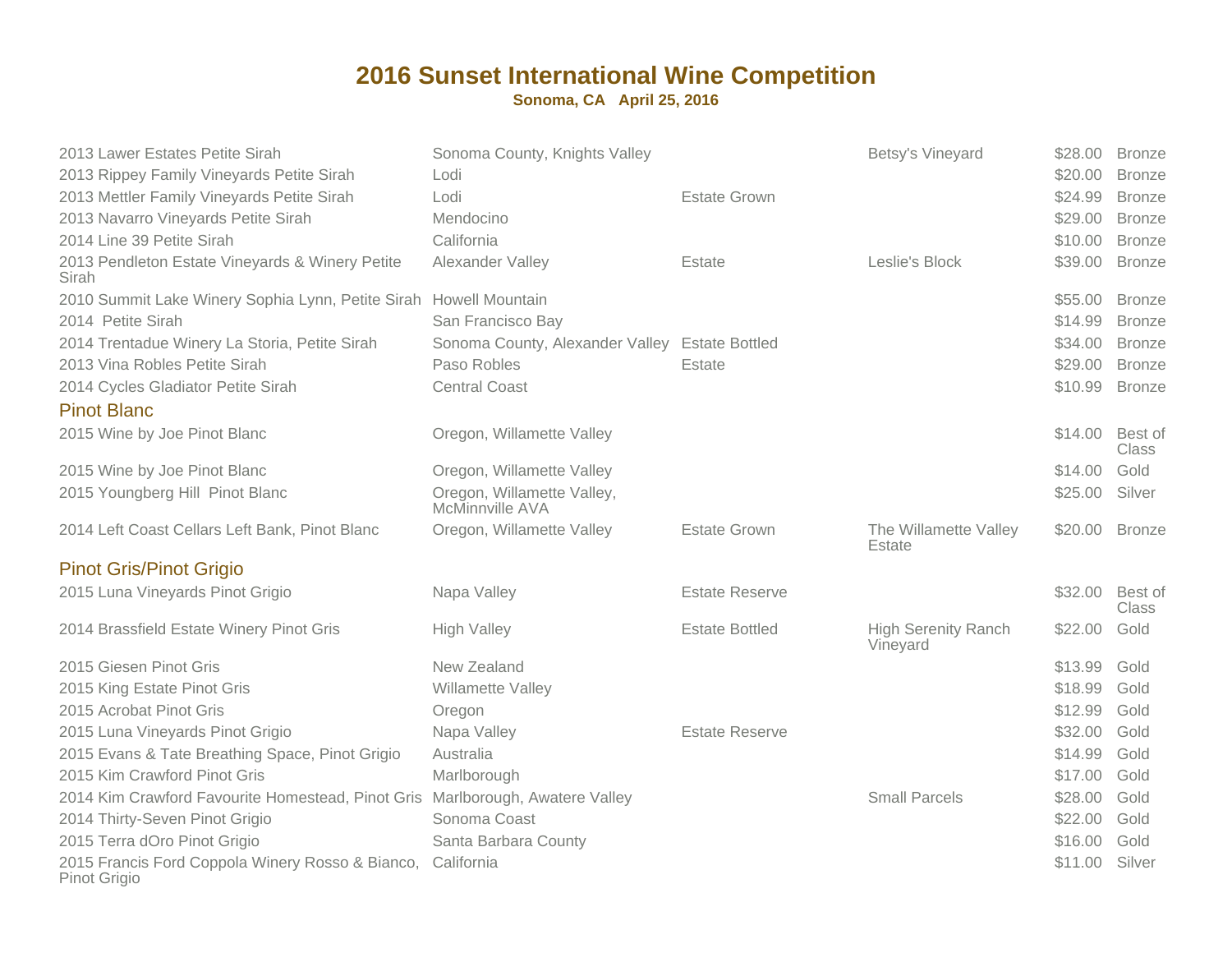| 2014 Milbrandt Vineyards Traditions, Pinot Gris                              | Washington, Columbia Valley            |                                        |                             | \$12.99 | Silver        |
|------------------------------------------------------------------------------|----------------------------------------|----------------------------------------|-----------------------------|---------|---------------|
| 2015 Peter Yealands Pinot Gris                                               | Marlborough                            | <b>Estate Grown</b>                    |                             | \$14.99 | Silver        |
| 2015 Provincial Vineyards Pinot Gris                                         | Oregon, Willamette Valley              | Estate                                 |                             | \$16.00 | Silver        |
| 2014 Trinity Oaks Pinot Grigio                                               | California                             |                                        |                             | \$9.00  | Silver        |
| 2014 Almquist Family Vintners L' Orange, Pinot Gris                          | Washington                             |                                        | Vintner's Select            | \$20.00 | <b>Bronze</b> |
| 2014 Balletto Pinot Gris                                                     | Sonoma County, Russian River<br>Valley | Estate Grown, Estate<br><b>Bottled</b> |                             | \$18.00 | <b>Bronze</b> |
| 2015 Bink Pinot Gris                                                         | Mendocino County, Anderson<br>Valley   |                                        | <b>Filligreen Farms</b>     | \$26.00 | <b>Bronze</b> |
| 2014 Pino Cellars Pinot Gris                                                 | Oregon                                 |                                        |                             | \$17.99 | <b>Bronze</b> |
| 2015 Smoking Loon Pinot Grigio                                               | California                             |                                        |                             | \$8.99  | <b>Bronze</b> |
| 2014 Mirassou Winery Pinot Grigio                                            | California                             |                                        |                             | \$12.00 | <b>Bronze</b> |
| 2015 J Vineyards Pinot Gris                                                  | California                             |                                        |                             | \$17.00 | <b>Bronze</b> |
| NV Barefoot Pinot Grigio                                                     | American                               |                                        |                             | \$6.99  | <b>Bronze</b> |
| 2014 MacMurray Estate Vineyards Pinot Gris                                   | Sonoma County, Russian River<br>Valley |                                        |                             | \$20.00 | <b>Bronze</b> |
| 2015 Francis Ford Coppola Diamond Collection,<br>Emerald Label, Pinot Grigio | California                             |                                        |                             | \$16.00 | <b>Bronze</b> |
| 2015 Duck Pond Cellars Pinot Gris                                            | Oregon, Willamette Valley              |                                        | <b>Fries Family Cellars</b> | \$14.00 | <b>Bronze</b> |
| 2014 Henry Estate Winery Pinot Gris                                          | Umpqua Valley                          |                                        |                             | \$20.00 | <b>Bronze</b> |
| 2014 Holman Ranch Vineyards & Winery 5 Degrees<br><b>Brix</b>                | <b>Carmel Valley</b>                   | <b>Estate Grown</b>                    |                             | \$19.00 | <b>Bronze</b> |
| 2013 Hoyt Family Vineyards Pinot Grigio                                      | California                             |                                        |                             | \$22.00 | <b>Bronze</b> |
| 2015 Latah Creek Pinot Gris                                                  | Yakima Valley                          |                                        | <b>DenHoed Vineyards</b>    | \$11.00 | <b>Bronze</b> |
| 2015 Marchesi Vineyards Anjola, Pinot Grigio                                 | Columbia Gorge                         |                                        |                             | \$20.00 | <b>Bronze</b> |
| 2015 McManis Family Vineyards Pinot Grigio                                   | California                             |                                        |                             | \$9.99  | <b>Bronze</b> |
| 2014 Line 39 Pinot Grigio                                                    | California                             |                                        |                             | \$10.00 | <b>Bronze</b> |
| NV Pinot Grigio                                                              | California                             |                                        |                             | \$7.00  | <b>Bronze</b> |
| NV Bandit Pinot Grigio                                                       | California                             |                                        |                             | \$9.99  | <b>Bronze</b> |
| NV Sutter Home Family Vineyards Pinot Grigio                                 | California                             |                                        |                             | \$6.00  | <b>Bronze</b> |
| 2014 Joel Gott Pinot Gris                                                    | Oregon, Willamette Valley              |                                        |                             | \$16.00 | <b>Bronze</b> |
| 2015 Weibel Family Vineyards & Winery Archgate<br>Cellars, Pinot Grigio      | Lodi                                   |                                        | <b>Reserve Bottling</b>     | \$12.00 | <b>Bronze</b> |
| 2014 Hedgeline Vineyards Pinot Gris                                          | Washington                             |                                        |                             | \$10.99 | <b>Bronze</b> |
| 2015 Woven Wineworks No. 8, A Midsummer Day<br>Cuvee                         | Oregon, Willamette Valley              |                                        |                             | \$15.00 | <b>Bronze</b> |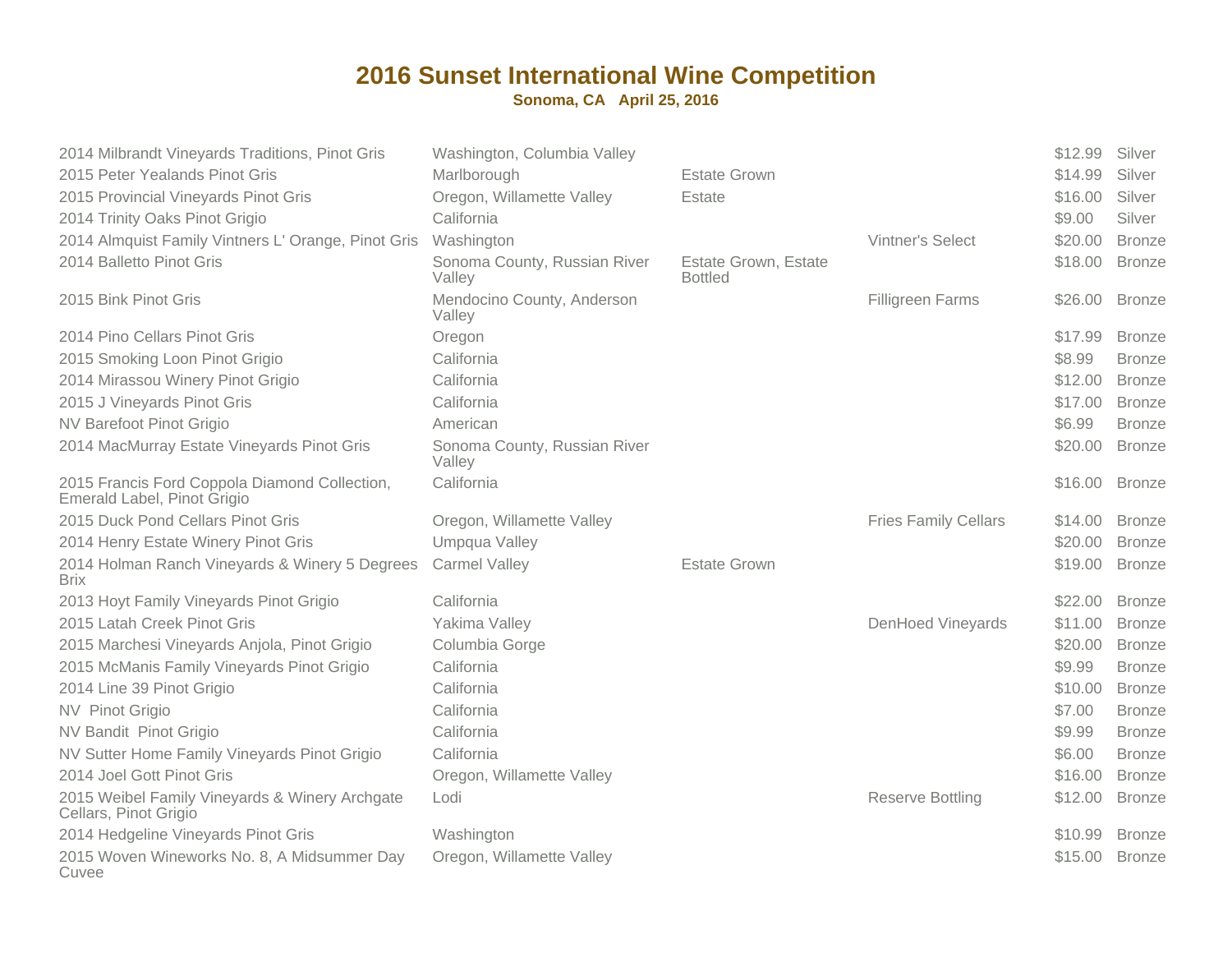| 2015 Youngberg Hill Aspen, Pinot Gris                          | Willamette Valley, McMinnville<br>ava  |                     | Aspen Block                                | \$25.00 | <b>Bronze</b>    |
|----------------------------------------------------------------|----------------------------------------|---------------------|--------------------------------------------|---------|------------------|
| <b>Pinot Noir, Non Vintage</b>                                 |                                        |                     |                                            |         |                  |
| NV Barefoot Pinot Noir                                         | California                             |                     |                                            | \$6.99  | Silver           |
| NV Vin Vault Pinot Noir                                        | California                             |                     |                                            | \$4.99  | <b>Bronze</b>    |
| Pinot Noir, Vintage 2010 or earlier                            |                                        |                     |                                            |         |                  |
| 2010 Clos de la Tech Domaine Lois Louise, Pinot<br><b>Noir</b> | <b>Santa Cruz Mountains</b>            | Unfiltered          | Cote Sud                                   | \$62.00 | <b>Bronze</b>    |
| 2010 Clos de la Tech Domaine Valeta, Pinot Noir                | Santa Cruz Mountains                   | Unfiltered          | Sunny Slope                                | \$62.00 | <b>Bronze</b>    |
| Pinot Noir, Vintage 2011                                       |                                        |                     |                                            |         |                  |
| 2011 Panthea Pinot Noir                                        | Anderson Valley                        | Estate              |                                            | \$50.00 | Best of<br>Class |
| 2011 Panthea Pinot Noir                                        | Anderson Valley                        | Estate              |                                            | \$50.00 | Gold             |
| 2011 Kings Mountain Vineyards Pinot Noir                       | Santa Cruz Mountains                   | <b>Estate Grown</b> |                                            | \$60.00 | <b>Bronze</b>    |
| 2011 Sonoma Coast Vineyards Pinot Noir                         | Sonoma Coast                           |                     | Freestone Hills                            | \$40.00 | <b>Bronze</b>    |
| Pinot Noir, Vintage 2012                                       |                                        |                     |                                            |         |                  |
| 2012 Dukes Family Vineyards Alyssa, Pinot Noir                 | <b>Eola-Amity Hills</b>                |                     |                                            | \$50.00 | Best of<br>Class |
| 2012 Gloria Ferrer Pinot Noir                                  | Carneros                               | <b>Estate Grown</b> |                                            | \$28.00 | Best of<br>Class |
| 2012 Derby Wine Estates Pinot Noir                             | San Luis Obispo County                 |                     | Derbyshire Vineyard, San \$38.00<br>Simeon |         | Gold             |
| 2012 Dukes Family Vineyards Alyssa, Pinot Noir                 | Eola-Amity Hills                       |                     |                                            | \$50.00 | Gold             |
| 2012 Gloria Ferrer Pinot Noir                                  | Carneros                               | <b>Estate Grown</b> |                                            | \$28.00 | Gold             |
| 2012 Holman Ranch Vineyards Pinot Noir                         | <b>Carmel Valley</b>                   | <b>Estate Grown</b> | Heather's Hill                             | \$38.00 | Gold             |
| 2012 Lumos Pinot Noir                                          | Oregon, Eola-Amity Hills               |                     | Temperance Hill Vineyard \$38.00           |         | Gold             |
| 2012 Alloro Vineyard Pinot Noir                                | Oregon, Chehalem Mountains             | Estate              |                                            | \$35.00 | Silver           |
| 2012 Alloro Vineyard Justina, Pinot Noir                       | Oregon, Chehalem Mountains             | Estate              |                                            | \$85.00 | Silver           |
| 2012 Suacci Carciere Pinot Noir                                | Sonoma County, Russian River<br>Valley |                     | Suacci Vineyard                            | \$45.00 | Silver           |
| 2012 Chehalem RR, Pinot Noir                                   | Oregon, Ribbon Ridge                   |                     | <b>Ridgecrest Vineyards</b>                | \$79.00 | Silver           |
| 2012 Cloak & Dagger Foggy Bottom Reserve, Pinot<br><b>Noir</b> | Paso Robles                            |                     | <b>Hidden Valley Vineyard</b>              | \$65.00 | Silver           |
| 2012 Eola Hills La Creole, Pinot Noir                          | Oregon                                 | Reserve             |                                            | \$28.95 | Silver           |
| 2012 Handley Pinot Noir                                        | Anderson Valley                        |                     |                                            | \$32.00 | Silver           |
| 2012 Judd's Hill Pinot Noir                                    | Napa Valley                            |                     |                                            | \$36.00 | Silver           |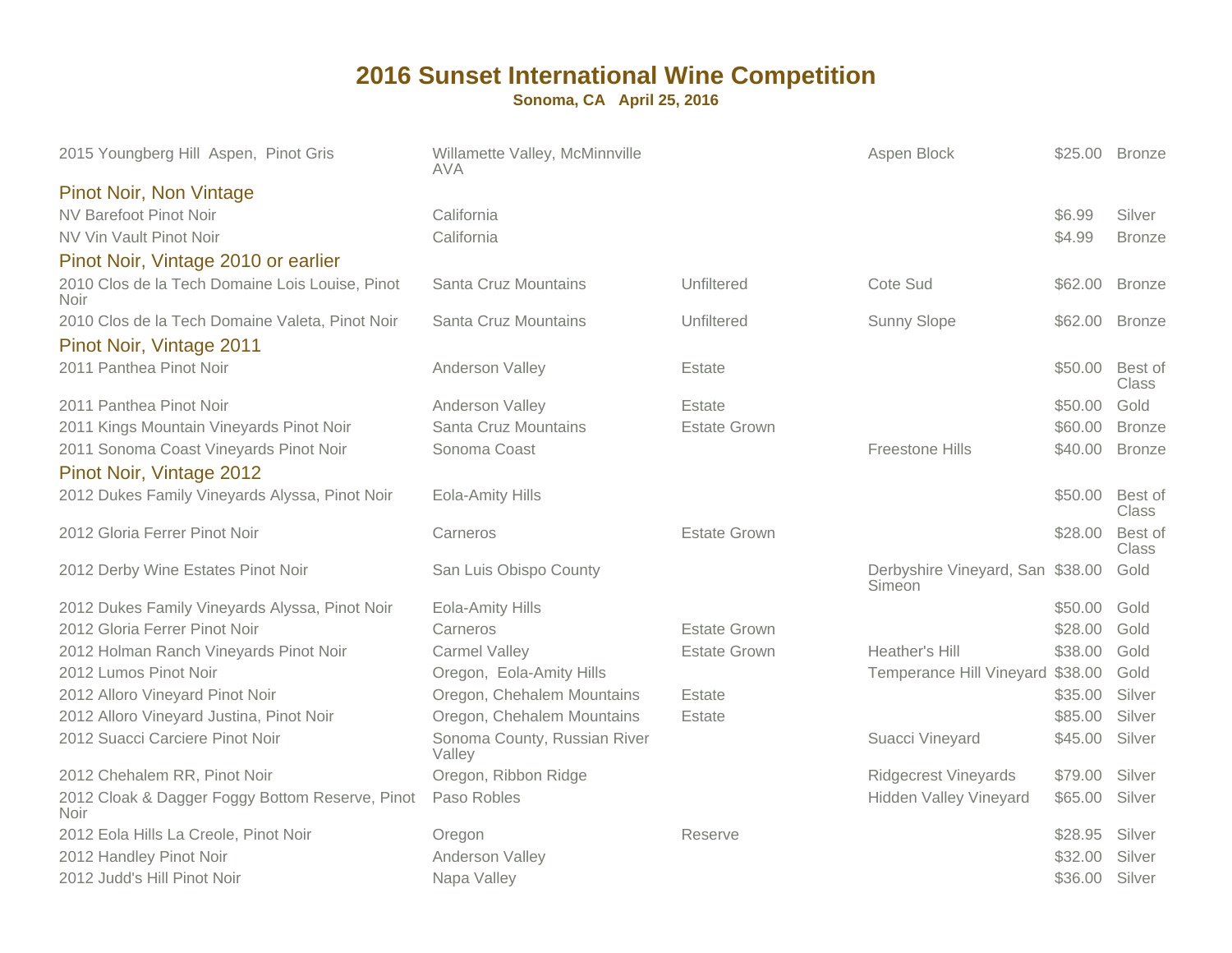| 2012 Kings Mountain Vineyards Bacchus, Pinot Noir Santa Cruz Mountains<br>2012 Kings Mountain Vineyards Pinot Noir | Santa Cruz Mountains                      | <b>Estate Grown</b><br><b>Estate Grown</b> |                                                  | \$65.00<br>\$65.00 | Silver<br>Silver        |
|--------------------------------------------------------------------------------------------------------------------|-------------------------------------------|--------------------------------------------|--------------------------------------------------|--------------------|-------------------------|
| 2012 La Rochelle Recherche Reserve, Pinot Noir                                                                     | Anderson Valley                           |                                            | Deer Meadows Vineyard,<br>Swan/C Block/Dijon 667 | \$80.00            | Silver                  |
| 2012 Valley of the Moon Pinot Noir                                                                                 | Sonoma Valley, Carneros                   |                                            |                                                  | \$25.00            | Silver                  |
| 2012 Panthea Pinot Noir                                                                                            | Anderson Valley                           |                                            | Klindt                                           | \$32.00            | Silver                  |
| 2012 Panthea Pinot Noir                                                                                            | Anderson Valley                           | Estate                                     |                                                  | \$55.00            | Silver                  |
| 2012 Ryan Cochrane Pinot Noir                                                                                      | Sta. Rita Hills                           |                                            | <b>Fiddlestix VIneyard</b>                       | \$43.00            | Silver                  |
| 2012 Scott Paul La Paulee, Pinot Noir                                                                              | Oregon, Willamette Valley                 |                                            |                                                  | \$39.00            | Silver                  |
| 2012 Seufert Winery Pinot Noir                                                                                     | Willamette Valley AVA                     | <b>Single Vineyard Series</b>              | Horseleap Vineyard                               | \$30.00            | Silver                  |
| 2012 Seufert Winery Cuvee, Pinot Noir                                                                              | Willamette Valley AVA                     |                                            |                                                  | \$28.00            | Silver                  |
| 2012 Trinity Vineyards Pinot Noir                                                                                  | Willamette Valley                         | Winemaker's Reserve                        |                                                  | \$45.00            | Silver                  |
| 2012 WesMar Pinot Noir                                                                                             | <b>Russian River Valley</b>               |                                            |                                                  | \$40.00            | Silver                  |
| 2012 Alloro Vineyard Riservata, Pinot Noir                                                                         | Oregon, Chehalem Mountains                | Estate                                     |                                                  | \$45.00            | <b>Bronze</b>           |
| 2012 Almquist Family Vintners Bewitched<br>Winemaker, Pinot Noir                                                   | California, Sta. Rita Hills               |                                            | <b>Vintner's Select</b>                          | \$35.00            | <b>Bronze</b>           |
| 2012 Coeur de Terre Vineyard Pinot Noir                                                                            | Willamette Valley                         | Reserve                                    | Renelle's Block                                  | \$65.00            | <b>Bronze</b>           |
| 2012 Comanche Cellars Pinot Noir                                                                                   | Monterey County, Santa Lucia<br>Highlands |                                            |                                                  | \$34.00            | <b>Bronze</b>           |
| 2012 Furthermore Pinot Noir                                                                                        | Yorkville Highlands                       |                                            | Weir Vineyard                                    | \$85.00            | <b>Bronze</b>           |
| 2012 Harry & David Vineyards Pinot Noir                                                                            | Rogue Valley                              | Reserve                                    |                                                  | \$29.99            | <b>Bronze</b>           |
| 2012 La Rochelle Recherche Reserve, Pinot Noir                                                                     | Santa Lucia Highlands                     |                                            | Rosella's Vineyard,<br>Pisoni/Pommard Clones     | \$80.00            | <b>Bronze</b>           |
| 2012 Luna Vineyards Pinot Noir                                                                                     | Santa Rita Hills                          |                                            |                                                  | \$45.00            | <b>Bronze</b>           |
| 2012 Philo Ridge Vineyards Pinot Noir                                                                              | Mendocino, Anderson Valley                | Unfiltered                                 |                                                  | \$36.00            | <b>Bronze</b>           |
| 2012 Ryan Cochrane Pinot Noir                                                                                      | Santa Maria Valley                        |                                            | Solomon Hills Vineyard                           | \$43.00            | <b>Bronze</b>           |
| 2012 Trinity Vineyards Pinot Noir                                                                                  | Oregon, Willamette Valley                 |                                            |                                                  | \$35.00            | <b>Bronze</b>           |
| 2012 Willful Winemaker Cuvee, Pinot Noir                                                                           | <b>Dundee Hills</b>                       |                                            |                                                  | \$45.00            | <b>Bronze</b>           |
| Pinot Noir, vintage 2013                                                                                           |                                           |                                            |                                                  |                    |                         |
| 2013 Clos Pepe Estate Pinot Noir                                                                                   | Sta. Rita Hills                           |                                            |                                                  | \$59.00            | Best of<br><b>Class</b> |
| 2013 Alma Rosa Pinot Noir                                                                                          | Sta. Rita Hills                           |                                            |                                                  | \$35.00            | Gold                    |
| 2013 ArborBrook Vineyards Heritage Cuvee, Pinot<br><b>Noir</b>                                                     | Oregon, Chehalem Mountains                |                                            |                                                  | \$30.00            | Gold                    |
| 2013 Balo Pinot Noir                                                                                               | Anderson Valley                           | Estate                                     |                                                  | \$45.00            | Gold                    |
| 2013 Clos Pepe Estate Pinot Noir                                                                                   | Sta. Rita Hills                           |                                            |                                                  | \$59.00            | Gold                    |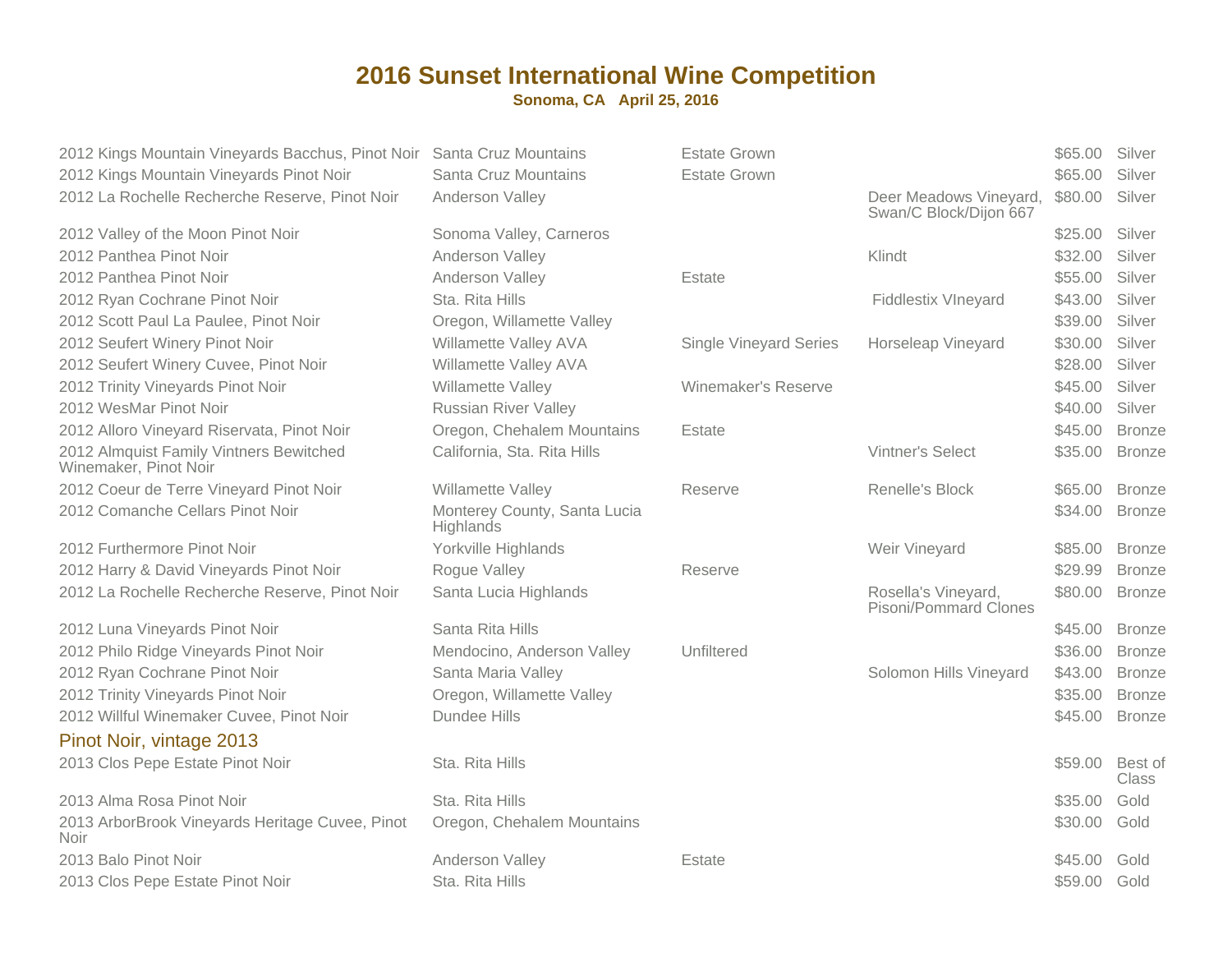| 2013 Frei Brothers Reserve Pinot Noir           | Sonoma County, Russian River<br>Valley |                      |                                        | \$27.00 | Gold   |
|-------------------------------------------------|----------------------------------------|----------------------|----------------------------------------|---------|--------|
| 2013 Ernest Vineyards The Wrangler, Pinot Noir  | Sonoma County, Sonoma Coast            |                      | Grand Vent, Dutton<br>Freestone Ranch  | \$48.00 | Gold   |
| 2013 Sanctuary Pinot Noir                       | Santa Maria Valley                     |                      | <b>Bien Nacido Vineyard</b>            | \$40.00 | Gold   |
| 2013 Giesen The Brothers, Pinot Noir            | Marlborough                            |                      |                                        | \$35.00 | Gold   |
| 2013 Furthermore Pinot Noir                     | Santa Lucia Highlands                  |                      | Sierra Mar Vineyard                    | \$40.00 | Gold   |
| 2013 Furthermore Pinot Noir                     | <b>Russian River Valley</b>            |                      | Gloria Vineyard                        | \$40.00 | Gold   |
| 2013 Graton Ridge Cellars Pinot Noir            | Sonoma County, Russian River<br>Valley |                      |                                        | \$45.00 | Gold   |
| 2013 Graton Ridge Cellars Pinot Noir            | Sonoma County, Russian River<br>Valley | Reserve              |                                        | \$50.00 | Gold   |
| 2013 J. Christopher Lumière, Pinot Noir         | Eola-Amity Hills                       | Unfiltered           |                                        | \$39.00 | Gold   |
| 2013 Lynmar Estate Pinot Noir                   | <b>Russian River Valley</b>            |                      | Quail Hill Vineyard                    | \$60.00 | Gold   |
| 2013 Murdoch James Pinot Noir                   | Martinborough                          | Estate               |                                        | \$23.00 | Gold   |
| 2013 Prim Family Vineyard Pinot Noir            | Santa Lucia Highlands                  |                      | Apex Vineyard                          | \$35.00 | Gold   |
| 2013 Spell Pinot Noir                           | Sonoma Coast                           |                      | Terra de Promissio<br>Vineyard         | \$58.00 | Gold   |
| 2013 Van Duzer Pinot Noir                       | Yamhill-Carlton                        |                      | Saffron Fields Vineyard                | \$60.00 | Gold   |
| 2013 Alma Rosa Pinot Noir                       | Sta. Rita Hills                        | <b>Barrel Select</b> |                                        | \$60.00 | Silver |
| 2013 Pino Cellars Pinot Noir                    | Oregon                                 |                      |                                        | \$19.99 | Silver |
| 2013 Calstar Cellars Pinot Noir                 | Sonoma County, Russian River<br>Valley |                      |                                        | \$30.00 | Silver |
| 2013 Canihan Pinot Noir                         | Sonoma County                          |                      |                                        | \$50.00 | Silver |
| 2013 Chehalem Reserve Pinot Noir                | Oregon, Ribbon Ridge                   | <b>Estate Grown</b>  | <b>Ridgecrest Vineyards</b>            | \$80.00 | Silver |
| 2013 Cru Pinot Noir                             | Santa Lucia Highlands                  |                      | Vineyard Montage                       | \$19.00 | Silver |
| 2013 Belle Ambiance Family Vineyards Pinot Noir | California                             |                      |                                        | \$9.99  | Silver |
| 2013 DRNK Pinot Noir                            | Anderson Valley                        |                      | 55% Conzelman-45%<br>Helluva Vineyards | \$50.00 | Silver |
| 2013 DRNK Caver's Cuvée, Pinot Noir             | <b>Russian River Valley</b>            |                      | Cloud 9, Sweetwater &<br>Hallberg      | \$32.00 | Silver |
| 2013 Dutton-Goldfield Pinot Noir                | Marin County                           |                      | Devil's Gulch Vineyard                 | \$68.00 | Silver |
| 2013 William Hill Estate Winery Pinot Noir      | <b>Central Coast</b>                   |                      |                                        | \$17.00 | Silver |
| 2013 Experience Pinot Noir                      | Sonoma Coast                           |                      |                                        | \$27.99 | Silver |
| 2013 Wild Horse Winery & Vineyards Pinot Noir   | Santa Maria Valley                     |                      |                                        | \$65.00 | Silver |
| 2013 Robert Mondavi Winery Pinot Noir           | Napa Valley, Carneros                  | Reserve              |                                        | \$60.00 | Silver |
| 2013 Giesen Wines Ridge Block, Pinot Noir       | Marlborough                            |                      | Single Vineyard Selection \$70.00      |         | Silver |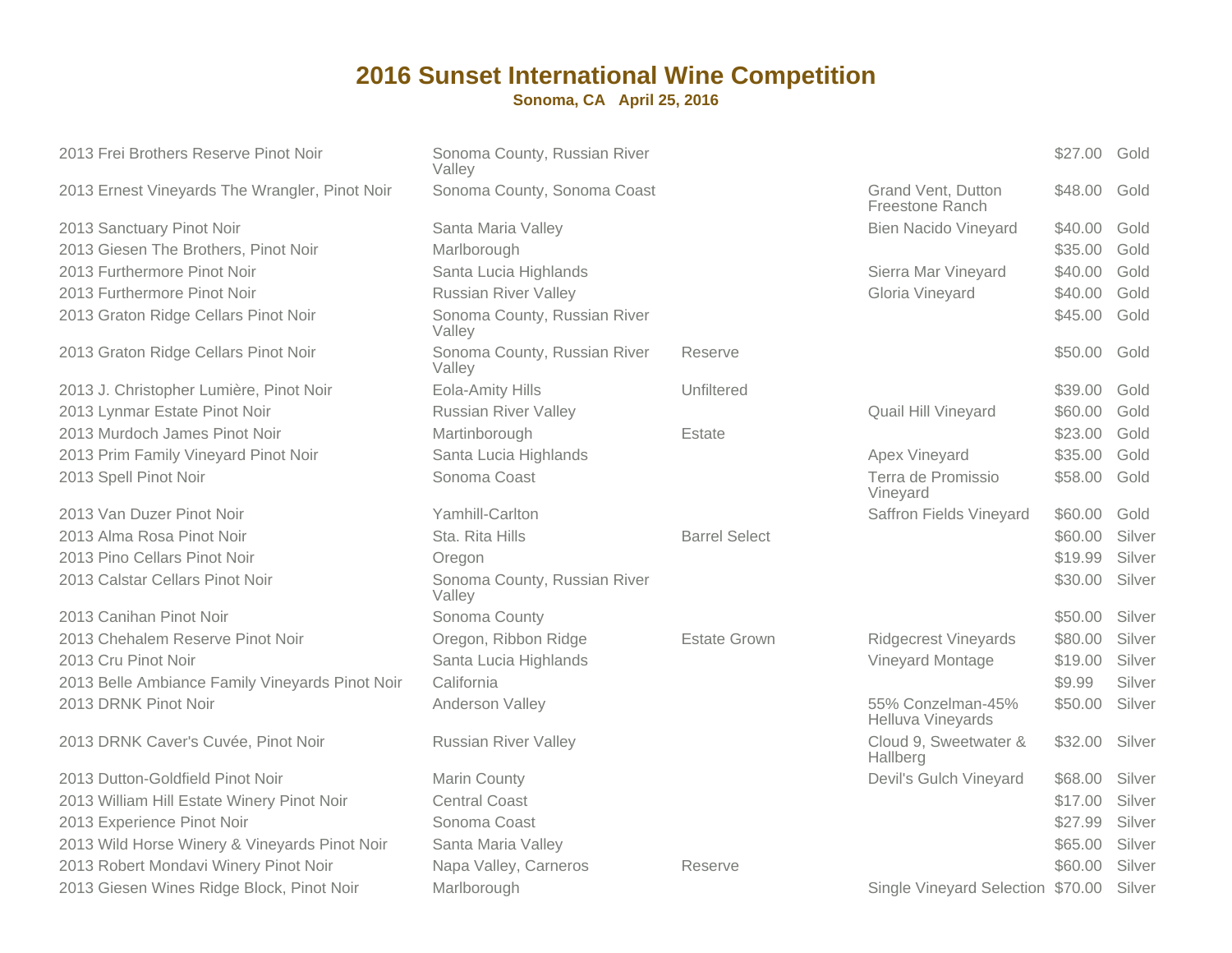| 2013 Tongue Dancer Pinot Noir<br>2013 59R Pinot Noir<br>2013 House Family Vineyards Pinot Noir<br>2013 Jamieson Ranch Vineyards Light Horse, Pinot<br>Noir | Sonoma Coast<br>Sonoma County, Sonoma Coast<br><b>Monterey County</b><br>California | Unfined & Unfiltered                  | <b>Olson Family Vineyard</b>           | \$45.00<br>\$49.00<br>\$44.00<br>\$14.99 | Silver<br>Silver<br>Silver<br>Silver |
|------------------------------------------------------------------------------------------------------------------------------------------------------------|-------------------------------------------------------------------------------------|---------------------------------------|----------------------------------------|------------------------------------------|--------------------------------------|
| 2013 Loma Prieta Winery Pinot Noir                                                                                                                         | Santa Cruz Mountains                                                                |                                       | Saveria Vineyard                       | \$50.00                                  | Silver                               |
| 2013 Meadowcroft Pinot Noir                                                                                                                                | Sta. Rita Hills                                                                     | Reserve                               |                                        | \$35.00                                  | Silver                               |
| 2013 Pellegrini Pinot Noir                                                                                                                                 | Sonoma County, Russian River<br>Valley                                              |                                       | <b>Hurst Vineyard</b>                  | \$40.00                                  | Silver                               |
| 2013 Prim Family Vineyard Pinot Noir                                                                                                                       | Napa Valley                                                                         | Estate                                |                                        | \$60.00                                  | Silver                               |
| 2013 Punch Vineyards Proof of the Pudding, Pinot<br>Noir.                                                                                                  | Anderson Valley                                                                     |                                       |                                        | \$50.00                                  | Silver                               |
| 2013 Kim Crawford Rise and Shine, Pinot Noir                                                                                                               | Central Otago                                                                       |                                       | <b>Small Parcels</b>                   | \$33.00                                  | Silver                               |
| 2013 Rodney Strong Estate Vineyards Pinot Noir                                                                                                             | Sonoma County, Sonoma Coast                                                         |                                       |                                        | \$30.00                                  | Silver                               |
| 2013 Rubin Vineyards and Winery Ron Rubin, Pinot<br>Noir                                                                                                   | <b>Russian River Valley</b>                                                         |                                       |                                        | \$25.00                                  | Silver                               |
| 2013 Rubin Vineyards and Winery Ron Rubin, Pinot Russian River Valley, Green Valley Estate Grown<br>Noir                                                   |                                                                                     |                                       |                                        | \$40.00 Silver                           |                                      |
| 2013 Ryan Cochrane Pinot Noir                                                                                                                              | Santa Maria Valley                                                                  |                                       | Solomon Hills Vineyard                 | \$43.00                                  | Silver                               |
| 2013 Sea Bird Pinot Noir                                                                                                                                   | Sonoma Coast                                                                        |                                       | Sonoma Stage Vineyard                  | \$34.99                                  | Silver                               |
| 2013 Small Vines Wines Estate Cuvée, Pinot Noir                                                                                                            | Sonoma County, Russian River<br>Valley                                              | <b>Estate Grown</b>                   |                                        | \$55.00                                  | Silver                               |
| 2013 Terlato Family Vineyards Pinot Noir                                                                                                                   | Sonoma County, Russian River<br>Valley                                              |                                       |                                        | \$59.99                                  | Silver                               |
| 2013 Stephen Vincent Pinot Noir                                                                                                                            | Sonoma County                                                                       |                                       |                                        | \$14.99                                  | Silver                               |
| 2013 Goyette Pinot Noir                                                                                                                                    | Sonoma County, Sonoma Coast                                                         |                                       |                                        | \$19.99                                  | Silver                               |
| 2013 Youngberg Hill Cuvee, Pinot Noir                                                                                                                      | Willamette Valley AVA                                                               |                                       |                                        | \$35.00                                  | Silver                               |
| 2013 Mount Brown Estates Wild River, Pinot Noir                                                                                                            | New Zealand, Waipara Valley                                                         |                                       |                                        | \$25.00                                  | <b>Bronze</b>                        |
| 2013 Anaba Pinot Noir                                                                                                                                      | Sonoma Coast                                                                        |                                       |                                        | \$34.00                                  | <b>Bronze</b>                        |
| 2013 Anne Amie Vineyards Two Estates, Pinot Noir                                                                                                           | Oregon, Willamette Valley                                                           |                                       |                                        | \$32.00                                  | <b>Bronze</b>                        |
| 2013 ArborBrook Vineyards Origin 1866, Pinot Noir                                                                                                          | Oregon, Chehalem Mountains                                                          |                                       |                                        | \$45.00                                  | <b>Bronze</b>                        |
| 2013 Beauregard Pinot Noir                                                                                                                                 | <b>Ben Lomond Mountain</b>                                                          |                                       | <b>Coast Grade Vineyard</b>            | \$50.00                                  | <b>Bronze</b>                        |
| 2013 Benziger Family Winery de Coelo, Terra<br>Neuma, Pinot Noir                                                                                           | Sonoma Coast                                                                        | Estate Grown, Produced<br>and Bottled | <b>Demeter Certified</b><br>Biodynamic | \$75.00                                  | <b>Bronze</b>                        |
| 2013 Bink Pinot Noir                                                                                                                                       | Anderson Valley                                                                     |                                       |                                        | \$59.00                                  | <b>Bronze</b>                        |
| 2013 BNA Wine Group Butternut, Pinot Noir                                                                                                                  | California                                                                          |                                       |                                        | \$14.99                                  | <b>Bronze</b>                        |
| 2013 DeLoach Vineyards OFS, Pinot Noir                                                                                                                     | <b>Russian River Valley</b>                                                         |                                       | <b>Our Finest Selection</b>            | \$40.00                                  | <b>Bronze</b>                        |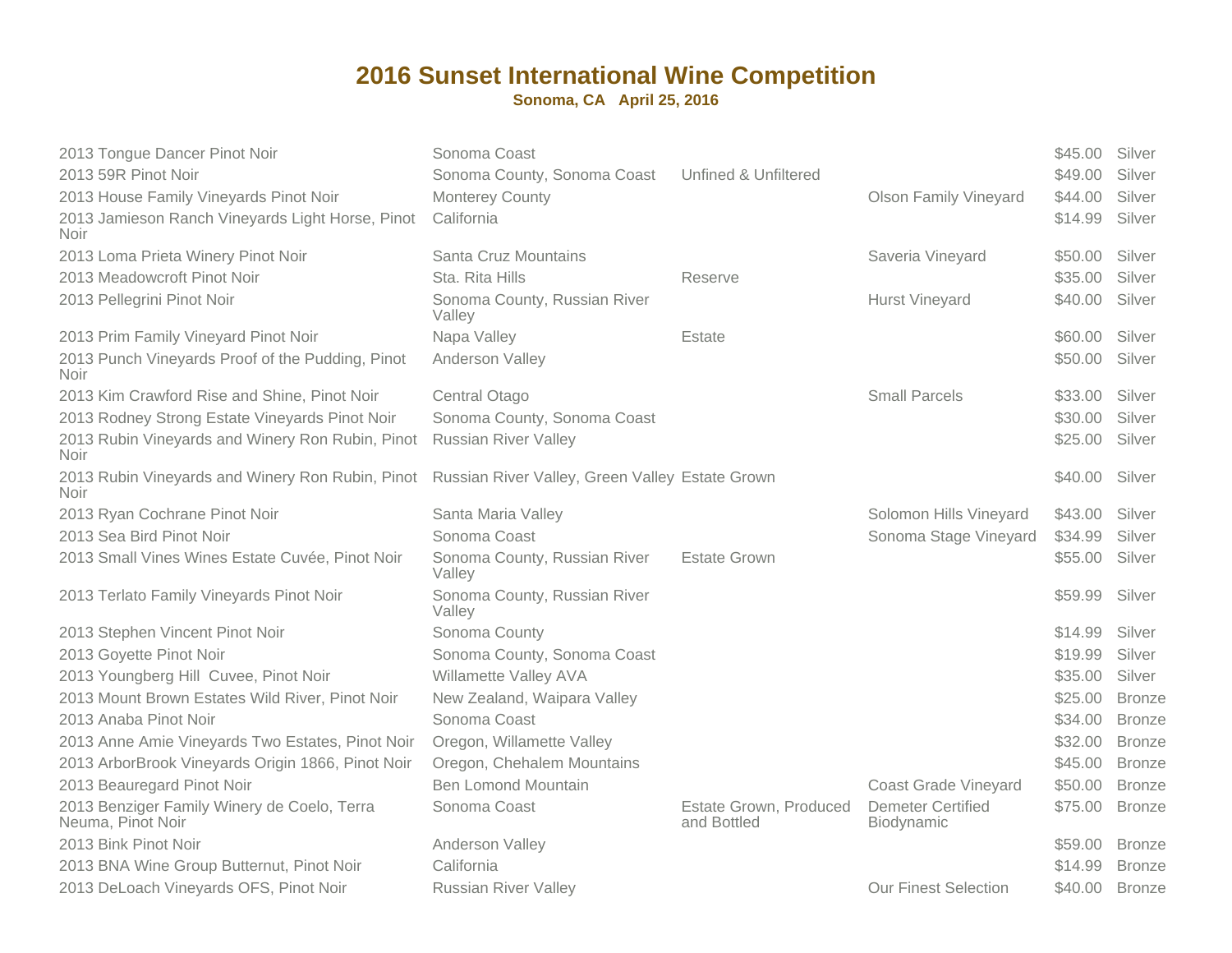| 2013 Bouchaine Pinot Noir                           | Napa Valley, Carneros                  |                     |                                   | \$35.00 | <b>Bronze</b> |
|-----------------------------------------------------|----------------------------------------|---------------------|-----------------------------------|---------|---------------|
| 2013 Brooks Note Pinot Noir                         | Marin County                           |                     |                                   | \$36.00 | <b>Bronze</b> |
| 2013 Calstar Cellars Pinot Noir                     | Sonoma County, Sonoma Coast            |                     |                                   | \$30.00 | <b>Bronze</b> |
| 2013 Carneros Ranch Pinot Noir                      | Carneros                               |                     |                                   | \$26.00 | <b>Bronze</b> |
| 2013 Castle Rock Winery Pinot Noir                  | Mendocino County                       |                     |                                   | \$13.00 | <b>Bronze</b> |
| 2013 Estancia Pinot Noir                            | Santa Lucia Highlands                  | Single Vineyard     | <b>Stonewall Vineyard</b>         | \$28.00 | <b>Bronze</b> |
| 2013 Corner 103 Pinot Noir                          | Sonoma County, Russian River<br>Valley |                     |                                   | \$50.00 | <b>Bronze</b> |
| 2013 David Hill Vineyards & Winery Pinot Noir       | Willamette Valley                      | Estate              |                                   | \$24.00 | <b>Bronze</b> |
| 2013 Domaine Verdant Oregon Terroirs, Pinot Noir    | Willamette Valley AVA                  |                     | Vigneron's Selection No.<br>6     | \$40.00 | <b>Bronze</b> |
| 2013 Don & Sons Pinot Noir                          | Sonoma Coast                           |                     | Sonoma Signature                  | \$22.99 | <b>Bronze</b> |
| 2013 MacMurray Estate Vineyards Pinot Noir          | <b>Central Coast</b>                   |                     |                                   | \$23.00 | <b>Bronze</b> |
| 2013 E16 The West End, Pinot Noir                   | Anderson Valley                        |                     |                                   | \$55.00 | <b>Bronze</b> |
| 2013 E16 Trenton 1880, Pinot Noir                   | <b>Russian River Valley</b>            |                     |                                   | \$48.00 | <b>Bronze</b> |
| 2013 E16 Bowland Ranch, Pinot Noir                  | <b>Bennett Valley</b>                  |                     |                                   | \$42.00 | <b>Bronze</b> |
| 2013 Élevée Vineyard Pinot Noir                     | Oregon, Dundee Hills                   |                     |                                   | \$45.00 | <b>Bronze</b> |
| 2013 Fathers & Daughters Ella's Reserve, Pinot Noir | Anderson Valley                        |                     | Ferrington Vineyard               | \$42.00 | <b>Bronze</b> |
| 2013 Frank Family Vineyards Pinot Noir              | Carneros                               |                     |                                   | \$35.00 | <b>Bronze</b> |
| 2013 Giesen Wines Clayvin, Pinot Noir               | Marlborough                            |                     | Single Vineyard Selection \$65.00 |         | <b>Bronze</b> |
| 2013 Graton Ridge Cellars Pinot Noir                | Sonoma County, Russian River<br>Valley | Estate              | Paul Family Vineyard              | \$55.00 | <b>Bronze</b> |
| 2013 Handley Pinot Noir                             | Anderson Valley                        |                     | Helluva Vineyard                  | \$37.00 | <b>Bronze</b> |
| 2013 Jarman Pinot Noir                              | <b>Carmel Valley</b>                   | <b>Estate Grown</b> | Bottled at the Hacienda           | \$75.00 | <b>Bronze</b> |
| 2013 House Family Vineyards Pinot Noir              | Sonoma County                          |                     | Saltonstall Vineyard              | \$48.00 | <b>Bronze</b> |
| 2013 J. Lohr Fog's Reach, Pinot Noir                | Monterey, Arroyo Seco                  |                     |                                   | \$35.00 | <b>Bronze</b> |
| 2013 Ketcham Estate Allie's Reserve, Pinot Noir     | <b>Russian River Valley</b>            |                     |                                   | \$75.00 | <b>Bronze</b> |
| 2013 Laetitia Reserve du Domaine, Pinot Noir        | Arroyo Grande Valley                   |                     |                                   | \$42.00 | <b>Bronze</b> |
| 2013 Lula Pinot Noir                                | Mendocino                              |                     | Costa Vineyard                    | \$45.00 | <b>Bronze</b> |
| 2013 Lumos Five Blocks, Pinot Noir                  | Oregon, Willamette Valley              |                     | Wren and Temperance<br>Hill       | \$25.00 | <b>Bronze</b> |
| 2013 Lake Sonoma Winery Pinot Noir                  | Sonoma Coast                           |                     |                                   | \$45.00 | <b>Bronze</b> |
| 2013 Murdoch James High Block, Pinot Noir           | Martinborough                          |                     |                                   | \$40.00 | <b>Bronze</b> |
| 2013 Secret Cellars Pinot Noir                      | Santa Lucia Highlands                  |                     |                                   | \$13.99 | <b>Bronze</b> |
| 2013 Red Car Pinot Noir                             | Sonoma Coast                           |                     |                                   | \$45.00 | <b>Bronze</b> |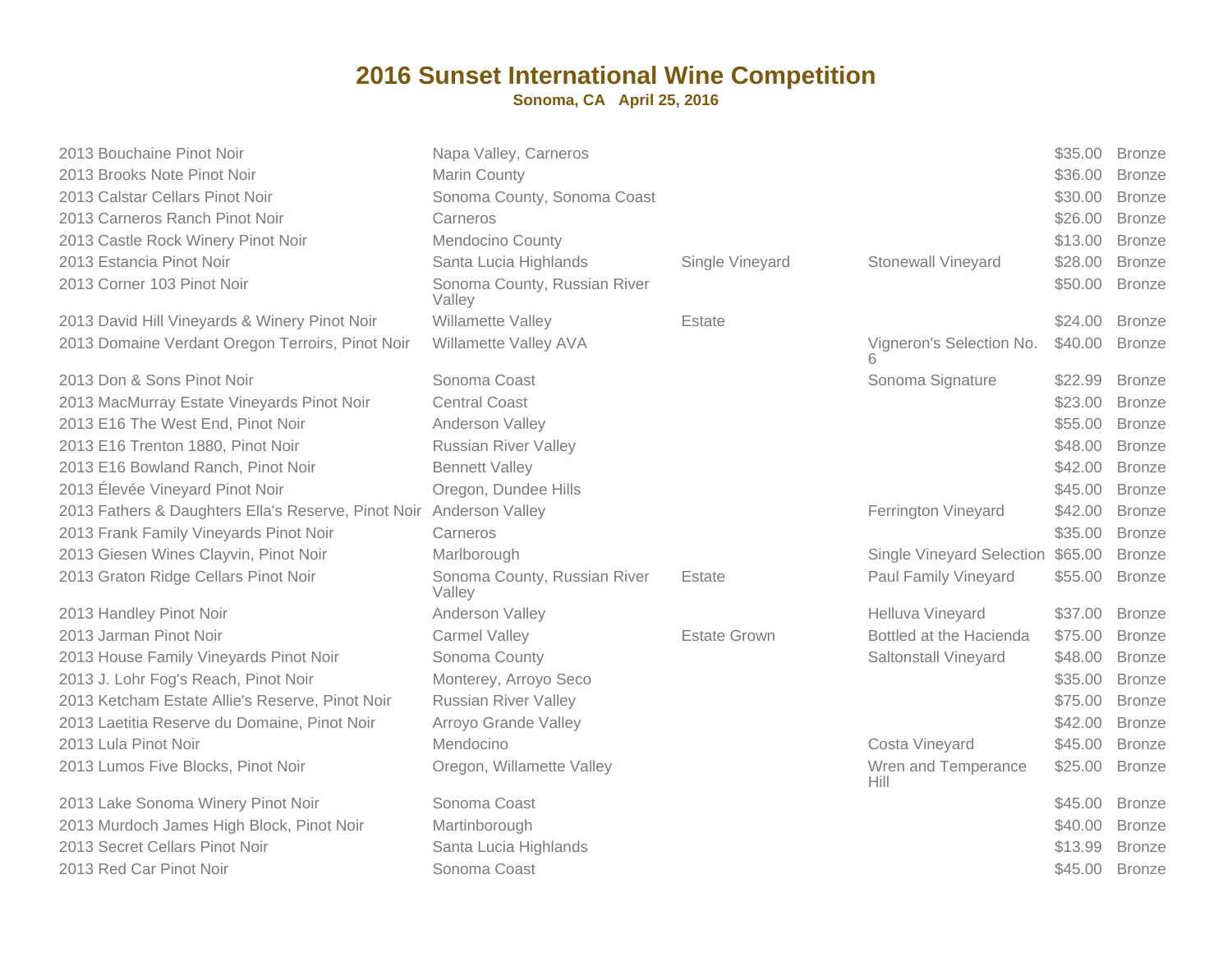**Sonoma, CA April 25, 2016**

2013 Red Car Heaven and Earth, Pinot Noir2013 Rodney Strong Estate Vineyards Pinot Noir

2013 Lander Jenkins Pinot Noirr **California** 2013 Spell Pinot Noirr **Markovi** Yorkville Highlands 2013 Swiftwater Cellars Pinot Noir2013 Tin Barn Vineyards Pinot Noir2013 Trione Vineyards & Winery Pinot Noir

2013 Twill Pinot Noir2013 Van Duzer Pinot Noir2013 Van Duzer Pinot Noir2013 Waits-Mast Pinot Noir2013 Waits-Mast Pinot Noir2013 Youngberg Hill Jordan, Pinot Noir

#### Pinot Noir, Vintage 2014 or later

2014 Gallo Signature Series Pinot Noir

2014 Balo Pinot Noirr **Anderson Valley** 2014 Bargetto Pinot Noir2014 Belle Fiore Pinot Noir2014 Bryter Estates Cadeau, Pinot Noir2014 Effort Pinot Noir Edna Valley2014 Fossil Point Pinot Noir2014 Gallo Signature Series Pinot Noir2014 J Vineyards Pinot Noir2014 Eola Hills Pinot Noirr **Oregon** 2014 Navarro Vineyards Pinot Noir2014 Innocent Bystander Pinot Noir2014 Peter Yealands Pinot Noir2014 Nobilo Icon, Pinot Noir2014 Rubia Pinot Noir2014 Flor de Campo Pinot Noir2014 Weatherborne Pinot Noir

| en and Earth, Pinot Noir      | Sonoma Coast                                              |                     |                         | \$70.00 | <b>Bronze</b>           |
|-------------------------------|-----------------------------------------------------------|---------------------|-------------------------|---------|-------------------------|
| g Estate Vineyards Pinot Noir | Sonoma County, Russian River<br>Valley                    |                     |                         | \$25.00 | <b>Bronze</b>           |
| s Pinot Noir                  | California                                                |                     |                         | \$16.00 | <b>Bronze</b>           |
| ir                            | Yorkville Highlands                                       |                     | Weir Vineyard           | \$48.00 | <b>Bronze</b>           |
| lars Pinot Noir               | Willamette Valley                                         |                     |                         | \$55.00 | <b>Bronze</b>           |
| vards Pinot Noir              | Sonoma County, Carneros                                   |                     | <b>Ricci Vineyard</b>   | \$36.00 | <b>Bronze</b>           |
| ds & Winery Pinot Noir        | California, Sonoma County,<br><b>Russian River Valley</b> |                     | <b>River Road Ranch</b> | \$39.00 | <b>Bronze</b>           |
| r                             | Oregon, Willamette Valley                                 |                     |                         | \$27.00 | <b>Bronze</b>           |
| ot Noir                       | Willamette Valley                                         |                     | Dijon Blocks            | \$55.00 | <b>Bronze</b>           |
| ot Noir                       | Oregon, Willamette Valley                                 |                     |                         | \$32.00 | <b>Bronze</b>           |
| not Noir                      | Mendocino Ridge                                           |                     | Mariah Vineyard         | \$42.00 | <b>Bronze</b>           |
| าot Noir                      | Mendocino County                                          |                     | Oppenlander Vineyard    | \$44.00 | <b>Bronze</b>           |
| I Jordan, Pinot Noir          | Willamette Valley, McMinnville<br><b>AVA</b>              |                     | Jordan Block            | \$50.00 | <b>Bronze</b>           |
| ge 2014 or later              |                                                           |                     |                         |         |                         |
| e Series Pinot Noir           | Santa Lucia Highlands                                     |                     |                         | \$35.00 | Best of<br><b>Class</b> |
| r                             | Anderson Valley                                           | Estate              |                         | \$45.00 | Gold                    |
| <b>Noir</b>                   | Santa Cruz Mountains                                      | Reserve             | Regan Vineyards         | \$45.00 | Gold                    |
| ot Noir                       | Oregon, Rogue Valley                                      | Estate              |                         | \$49.00 | Gold                    |
| Cadeau, Pinot Noir            | Sonoma Coast                                              |                     | Sunchase Vineyard       | \$55.00 | Gold                    |
| ۱ir                           | Edna Valley                                               |                     |                         | \$27.00 | Gold                    |
| not Noir                      | Edna Valley                                               |                     |                         | \$17.00 | Gold                    |
| e Series Pinot Noir           | Santa Lucia Highlands                                     |                     |                         | \$35.00 | Gold                    |
| not Noir                      | <b>Russian River Valley</b>                               | <b>Estate Grown</b> |                         | \$40.00 | Gold                    |
| t Noir                        | Oregon                                                    |                     |                         | \$19.00 | Gold                    |
| ards Pinot Noir               | Mendocino, Anderson Valley                                | Unfiltered          |                         | \$35.00 | Gold                    |
| ander Pinot Noir              | Central Otago                                             |                     |                         | \$25.00 | Gold                    |
| s Pinot Noir                  | Marlborough                                               |                     |                         | \$18.99 | Gold                    |
| inot Noir                     | New Zealand, Marlborough                                  |                     |                         | \$22.00 | Gold                    |
| bir                           | Sonoma County, Sonoma Coast                               |                     |                         | \$60.00 | Gold                    |
| Pinot Noir                    | Santa Barbara County                                      |                     |                         | \$23.00 | Gold                    |
| Pinot Noir                    | Sta. Rita Hills                                           |                     |                         | \$35.00 | Gold                    |
|                               |                                                           |                     |                         |         |                         |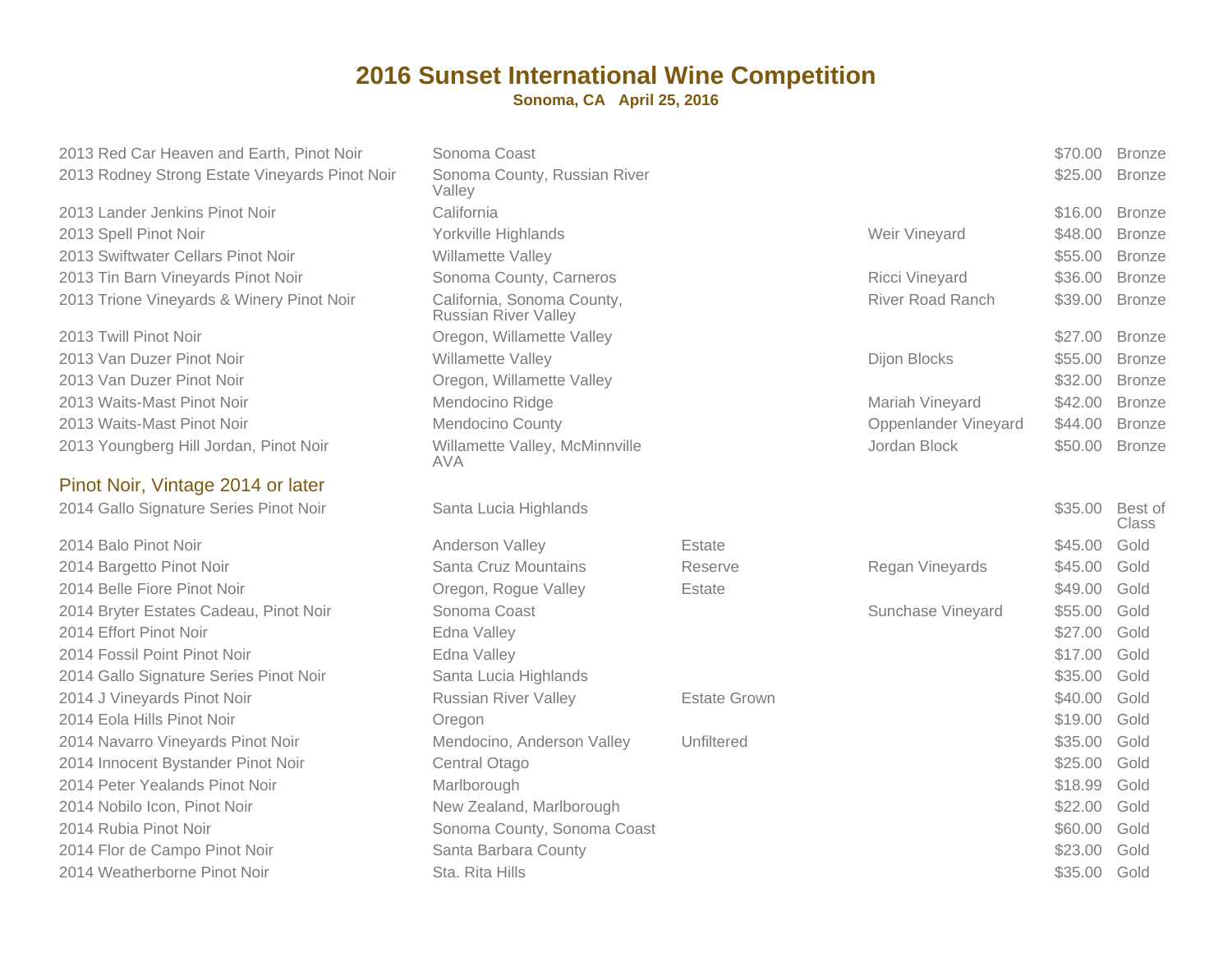| 2014 A to Z Pinot Noir                              | Oregon                                 |                                        |                                                 | \$19.00 | Silver |
|-----------------------------------------------------|----------------------------------------|----------------------------------------|-------------------------------------------------|---------|--------|
| 2014 Balletto Pinot Noir                            | Sonoma County, Russian River<br>Valley | Estate Grown, Estate<br><b>Bottled</b> |                                                 | \$29.00 | Silver |
| 2014 DeLoach Vineyards Pinot Noir                   | Sonoma County, Russian River<br>Valley |                                        |                                                 | \$24.00 | Silver |
| 2014 Bouchaine Bachus Collection, Pinot Noir        | Napa Valley, Carneros                  | <b>Estate Vineyard</b>                 | Swan                                            | \$40.00 | Silver |
| 2014 The Dreaming Tree Pinot Noir                   | California                             |                                        |                                                 | \$14.99 | Silver |
| 2014 Mark West Black, Pinot Noir                    | <b>Monterey County</b>                 |                                        |                                                 | \$13.99 | Silver |
| 2014 Noble Vines Collection 667, Pinot Noir         | Monterey                               |                                        |                                                 | \$14.99 | Silver |
| 2014 Black Stallion Estate Winery Pinot Noir        | Los Carneros                           |                                        |                                                 | \$24.99 | Silver |
| 2014 Sivas-Sonoma Pinot Noir                        | Sonoma County, Sonoma Coast            |                                        |                                                 | \$22.99 | Silver |
| 2014 Dutton-Goldfield Pinot Noir                    | <b>Russian River Valley</b>            |                                        | Dutton Ranch, Freestone<br><b>Hill Vineyard</b> | \$72.00 | Silver |
| 2014 MacMurray Estate Vineyards Pinot Noir          | Sonoma County, Russian River<br>Valley |                                        |                                                 | \$37.00 | Silver |
| 2014 Edna Valley Vineyard Pinot Noir                | <b>Central Coast</b>                   |                                        |                                                 | \$15.00 | Silver |
| 2014 Talbott Logan, Pinot Noir                      | Santa Lucia Highlands                  | <b>Estate Grown</b>                    | <b>Sleepy Hollow Vineyard</b>                   | \$27.00 | Silver |
| 2014 Red Rock Winery Pinot Noir                     | California                             | Reserve                                |                                                 | \$10.00 | Silver |
| 2014 Ermisch Pinot Noir                             | Willamette Valley                      |                                        | Erendira's Rise                                 | \$34.99 | Silver |
| 2014 Ernest The Settler, Pinot Noir                 | Sonoma Coast                           |                                        | Freestone Ranch                                 | \$60.00 | Silver |
| 2014 Robert Mondavi Winery Pinot Noir               | Napa Valley, Carneros                  |                                        |                                                 | \$27.00 | Silver |
| 2014 Francis Ford Coppola Director's, Pinot Noir    | Sonoma County, Sonoma Coast            |                                        |                                                 | \$21.00 | Silver |
| 2014 Francis Ford Coppola Votre Sante, Pinot Noir   | California                             |                                        | Cuvee du Patron                                 | \$14.00 | Silver |
| 2014 Frank Family Vineyards Pinot Noir              | Carneros                               |                                        |                                                 | \$35.00 | Silver |
| 2014 Giesen Pinot Noir                              | Marlborough                            |                                        |                                                 | \$19.99 | Silver |
| 2014 Westwood Estate Pinot Noir                     | Sonoma County, Sonoma Valley           |                                        | Annadel Gap Vineyard                            | \$44.00 | Silver |
| 2014 Westwood Estate Pinot Noir                     | Sonoma County, Sonoma Valley           |                                        | Annadel Gap Vineyard,<br>Clone 37               | \$54.00 | Silver |
| 2014 King Estate Pinot Noir                         | Oregon                                 |                                        |                                                 | \$28.00 | Silver |
| 2014 Acrobat Pinot Noir                             | Oregon                                 |                                        |                                                 | \$19.99 | Silver |
| 2014 Pellegrini Olivet Lane Vineyard, Pinot Noir    | Sonoma County, Russian River<br>Valley | <b>Estate Bottled</b>                  |                                                 | \$65.00 | Silver |
| 2014 Battle Creek Cellars Unconditional, Pinot Noir | Oregon                                 |                                        |                                                 | \$14.99 | Silver |
| 2014 Kim Crawford Pinot Noir                        | New Zealand, South Island              |                                        |                                                 | \$19.00 | Silver |
| 2014 Russian River Vineyards Pinot Noir             | Sonoma County, Russian River<br>Valley |                                        | <b>Burke Family Vineyard</b>                    | \$65.00 | Silver |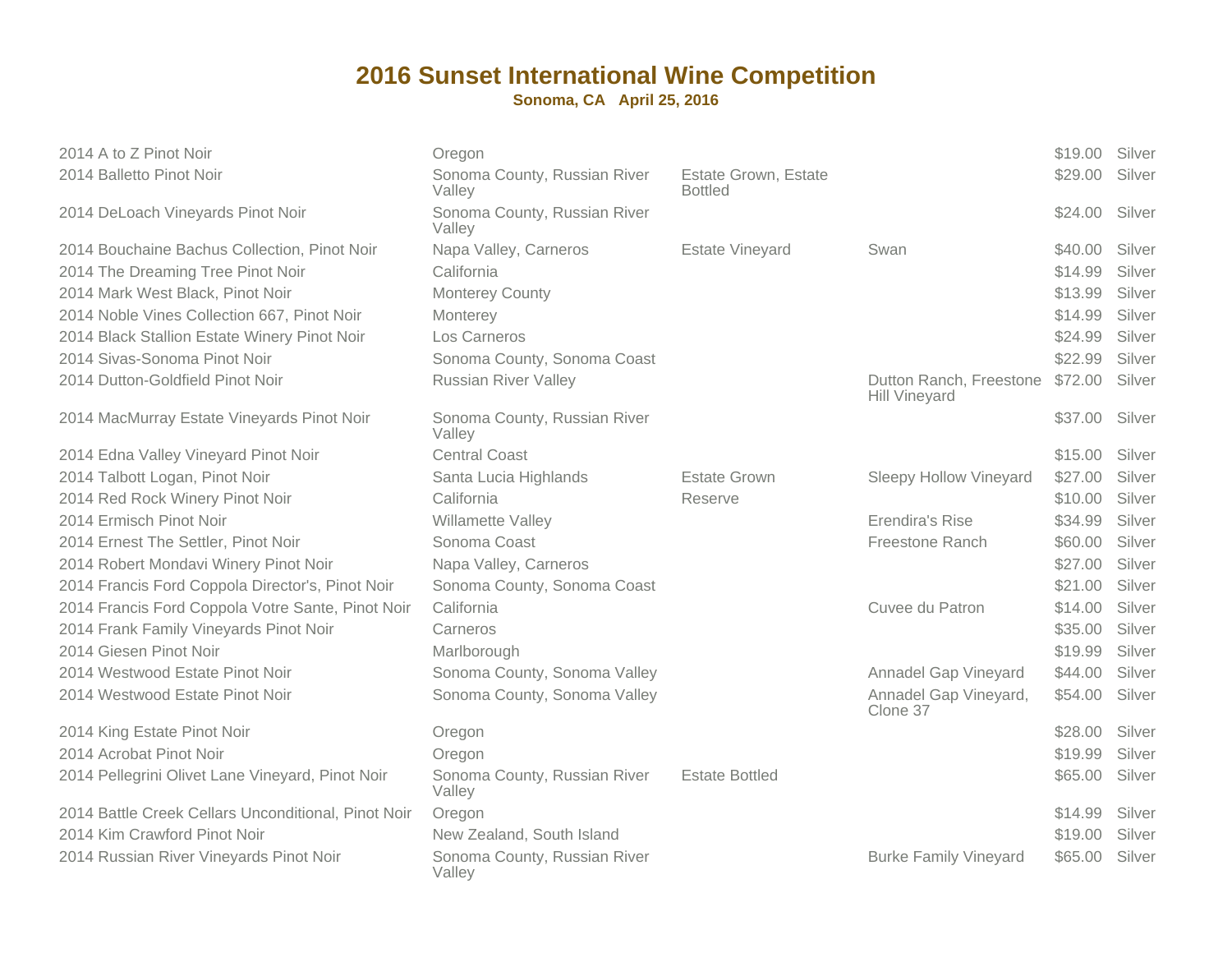| 2014 Solena Domaine Danielle Laurent, Pinot Noir<br>2014 Sonoma-Cutrer Pinot Noir | Willamette Valley, Yamhill-Carlton<br>California, Sonoma County, |                       | Grower-Vintner                                    | \$55.00<br>\$29.99 | Silver<br>Silver |
|-----------------------------------------------------------------------------------|------------------------------------------------------------------|-----------------------|---------------------------------------------------|--------------------|------------------|
|                                                                                   | <b>Russian River Valley</b>                                      |                       |                                                   |                    |                  |
| 2014 Square Peg. Pinot Noir                                                       | Sonoma County, Russian River<br>Valley                           | <b>Estate Grown</b>   | Dry Farmed, Sp-SL<br>Vineyard, Block No. 1        | \$65.00            | Silver           |
| 2014 Talley Vineyards Pinot Noir                                                  | Arroyo Grande Valley                                             | <b>Estate Bottled</b> |                                                   | \$36.00            | Silver           |
| 2014 Poseidon Vineyard Pinot Noir                                                 | Napa Valley, Carneros                                            | <b>Estate Grown</b>   |                                                   | \$32.00            | Silver           |
| 2014 Seaglass Pinot Noir                                                          | Santa Barbara County                                             |                       |                                                   | \$12.00            | Silver           |
| 2014 V. Sattui Winery Pinot Noir                                                  | Napa Valley, Los Carneros                                        |                       |                                                   | \$37.00            | Silver           |
| 2014 Windsor Vineyards Pinot Noir                                                 | <b>Russian River Valley</b>                                      |                       |                                                   | \$30.00            | Silver           |
| 2014 American Pioneer Wine Growers Virginia Dare,<br><b>Pinot Noir</b>            | Sonoma County, Russian River<br>Valley                           |                       |                                                   | \$25.00            | Silver           |
| 2014 Walt Bob's Ranch, Pinot Noir                                                 | Sonoma County, Russian River<br>Valley                           |                       |                                                   | \$65.00            | Silver           |
| 2014 Walt Blue Jay, Pinot Noir                                                    | Anderson Valley                                                  |                       |                                                   | \$40.00            | Silver           |
| 2015 Willamette Valley Vineyards Pinot Noir                                       | Willamette Valley                                                |                       | <b>Whole Cluster</b>                              | \$22.00            | Silver           |
| 2014 Willful Pinot Noir                                                           | Willamette Valley                                                |                       |                                                   | \$26.00            | Silver           |
| 2014 RouteStock Pinot Noir                                                        | Willamette Valley                                                |                       |                                                   | \$22.00            | Silver           |
| 2014 Cycles Gladiator Pinot Noir                                                  | <b>Central Coast</b>                                             |                       |                                                   | \$10.99            | Silver           |
| 2014 The Other Guys Gehricke, Pinot Noir                                          | California, Sonoma County, Los<br>Carneros                       |                       |                                                   | \$40.00            | <b>Bronze</b>    |
| 2014 Adelaida Pinot Noir                                                          | Adelaida District                                                |                       | <b>HMR Estate Vineyard</b>                        | \$45.00            | <b>Bronze</b>    |
| 2014 Athair Pinot Noir                                                            | Sonoma Coast                                                     |                       | Sangiacomo Vineyard                               | \$36.00            | <b>Bronze</b>    |
| 2014 Babich Pinot Noir                                                            | Marlborough                                                      |                       |                                                   | \$21.99            | <b>Bronze</b>    |
| 2014 Bailarin Pinot Noir                                                          | <b>Russian River Valley</b>                                      |                       | Suacci Vineyard                                   | \$45.00            | <b>Bronze</b>    |
| 2014 Balo Vineyards Avenging Angel, Pinot Noir                                    | Anderson Valley                                                  |                       | 50% Angel Camp<br>Vineyards/50% Balo<br>Vineyards | \$52.00            | <b>Bronze</b>    |
| 2014 DeLoach Vineyards Heritage Reserve, Pinot<br><b>Noir</b>                     | California                                                       |                       |                                                   | \$12.99            | <b>Bronze</b>    |
| 2014 Buena Vista Pinot Noir                                                       | Carneros                                                         |                       |                                                   | \$25.00            | <b>Bronze</b>    |
| 2014 Ca' Momi Pinot Noir                                                          | Napa Valley                                                      |                       |                                                   | \$26.00            | <b>Bronze</b>    |
| 2014 Fleur Pinot Noir                                                             | Monterey                                                         |                       |                                                   | \$18.00            | <b>Bronze</b>    |
| 2014 Chehalem Pinot Noir                                                          | Oregon, Chehalem Mountains                                       | Estate Grown          | <b>Corral Creek Vineyards</b>                     | \$50.00            | <b>Bronze</b>    |
| 2014 Claiborne & Churchill Classic Pinot Noir                                     | Edna Valley                                                      | Estate                |                                                   | \$32.00            | <b>Bronze</b>    |
| 2014 Coeur de Terre Vineyard Pinot Noir                                           | Oregon, Willamette Valley                                        |                       |                                                   | \$22.00            | <b>Bronze</b>    |
| 2014 Dancin Vineyards Eleve, Pinot Noir                                           | Southern Oregon                                                  |                       |                                                   | \$36.00            | <b>Bronze</b>    |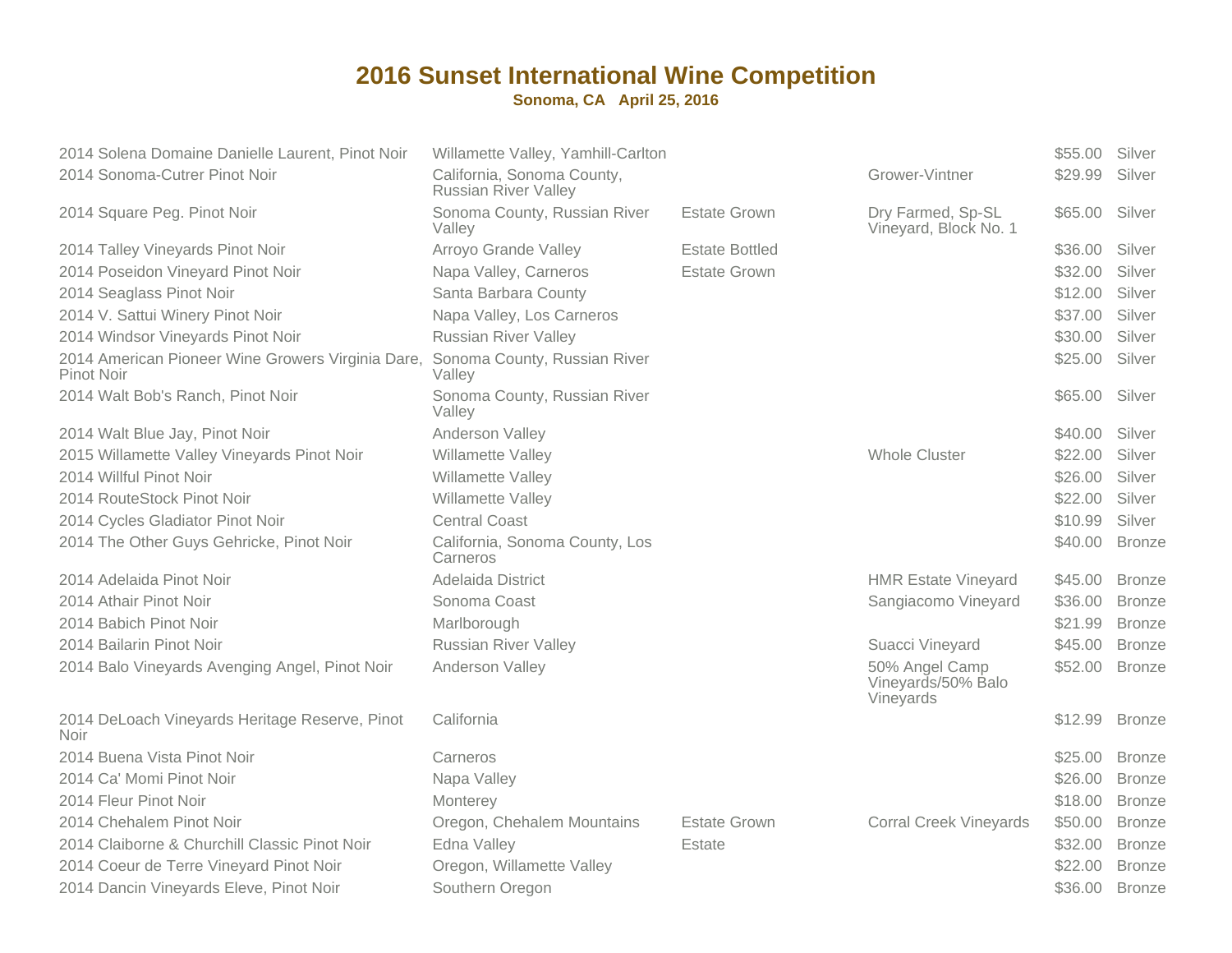| 2014 Diora La Petite Grace, Pinot Noir                                                      | Monterey                                             |                     |                                        | \$29.99 | <b>Bronze</b> |
|---------------------------------------------------------------------------------------------|------------------------------------------------------|---------------------|----------------------------------------|---------|---------------|
| 2014 Dutcher Crossing Pinot Noir                                                            | <b>Russian River Valley</b>                          |                     | Chenoweth Vineyard                     | \$45.00 | <b>Bronze</b> |
| 2014 Mirassou Winery Pinot Noir                                                             | California                                           |                     |                                        | \$12.00 | <b>Bronze</b> |
| 2014 Folktale Winery & Vineyards Pinot Noir                                                 | California, Monterey County                          | <b>Estate Grown</b> |                                        | \$45.00 | <b>Bronze</b> |
| 2014 Foris Pinot Noir                                                                       | Oregon, Rogue Valley                                 |                     | Cedar Ranch                            | \$35.00 | <b>Bronze</b> |
| 2014 Foris Pinot Noir                                                                       | Oregon, Rogue Valley                                 |                     |                                        | \$20.00 | <b>Bronze</b> |
| 2014 Francis Ford Coppola Diamond Collection,<br>Silver Label, Pinot Noir                   | Monterey County                                      |                     |                                        | \$18.00 | <b>Bronze</b> |
| 2015 Frey Pinot Noir                                                                        | Mendocino                                            |                     |                                        | \$18.00 | <b>Bronze</b> |
| 2014 Hyland Estates Coury, Pinot Noir                                                       | <b>McMinnville AVA</b>                               |                     | <b>Hyland Vineyard</b>                 | \$60.00 | <b>Bronze</b> |
| 2014 Hyland Estates Pinot Noir                                                              | <b>McMinnville AVA</b>                               |                     | <b>Hyland Vineyard</b>                 | \$38.00 | <b>Bronze</b> |
| 2014 Irvine Family Vineyards Pinot Noir                                                     | Oregon                                               |                     |                                        | \$35.00 | <b>Bronze</b> |
| 2014 Westwood Estate Pinot Noir                                                             | Sonoma County, Sonoma Valley                         |                     | Annadel Gap Vineyard,<br>Pommard Clone | \$54.00 | <b>Bronze</b> |
| 2014 Left Coast Cellars Cali's Cuvee, Pinot Noir                                            | Oregon, Willamette Valley                            | <b>Estate Grown</b> | The Willamette Valley<br>Estate        | \$23.99 | <b>Bronze</b> |
| 2014 Fire Road Pinot Noir                                                                   | Marlborough                                          |                     |                                        | \$15.00 | <b>Bronze</b> |
| 2015 McManis Family Vineyards Pinot Noir                                                    | California                                           |                     |                                        | \$10.99 | <b>Bronze</b> |
| 2014 Baileyana El Pico, Pinot Noir                                                          | Edna Valley                                          | <b>Estate Grown</b> |                                        | \$33.00 | <b>Bronze</b> |
| 2014 Baileyana Halcon Rojo, Pinot Noir                                                      | Edna Valley                                          | <b>Estate Grown</b> |                                        | \$33.00 | <b>Bronze</b> |
| 2014 Old Soul Pinot Noir                                                                    | Lodi                                                 |                     |                                        | \$16.99 | <b>Bronze</b> |
| 2014 Omero Cellars Pinot Noir                                                               | <b>Willamette Valley</b>                             |                     |                                        | \$25.00 | <b>Bronze</b> |
| 2014 Omero Cellars Pinot Noir                                                               | Ribbon Ridge                                         |                     |                                        | \$35.00 | <b>Bronze</b> |
| 2014 Paraiso Pinot Noir                                                                     | Monterey                                             | Estate              |                                        | \$22.00 | <b>Bronze</b> |
| 2014 Alexander-Smith Pinot Noir                                                             | Santa Lucia Highlands                                |                     |                                        | \$65.00 | <b>Bronze</b> |
| 2014 Parmeson Pinot Noir                                                                    | Sonoma Coast                                         |                     | <b>Wildcat Mountain</b><br>Vineyard    | \$39.00 | <b>Bronze</b> |
| 2014 Picayune Pinot Noir                                                                    | Sonoma Coast                                         |                     |                                        | \$29.00 | <b>Bronze</b> |
| 2014 Shiloh Road Pinot Noir                                                                 | Sonoma County                                        |                     |                                        | \$19.95 | <b>Bronze</b> |
| 2014 Davis Bynum Pinot Noir                                                                 | Sonoma County, Russian River<br>Valley               |                     | Jane's Vineyard                        | \$35.00 | <b>Bronze</b> |
| 2014 River Road Family Vineyards and Winery<br>Family Series, Stephanie's Cuvee, Pinot Noir | Sonoma County, Russian River<br>Valley, Green Valley |                     |                                        | \$25.00 | <b>Bronze</b> |
| 2014 Luminous Hills Pinot Noir                                                              | Yamhill-Carlton                                      | <b>Estate Grown</b> |                                        | \$35.00 | <b>Bronze</b> |
| 2014 Sojourn Pinot Noir                                                                     | Sonoma Coast                                         |                     | Gap's Crown Vineyard                   | \$59.00 | <b>Bronze</b> |
| 2014 Erath Pinot Noir                                                                       | <b>Eola-Amity Hills</b>                              |                     | Willakia Vineyard                      | \$60.00 | <b>Bronze</b> |
|                                                                                             |                                                      |                     |                                        |         |               |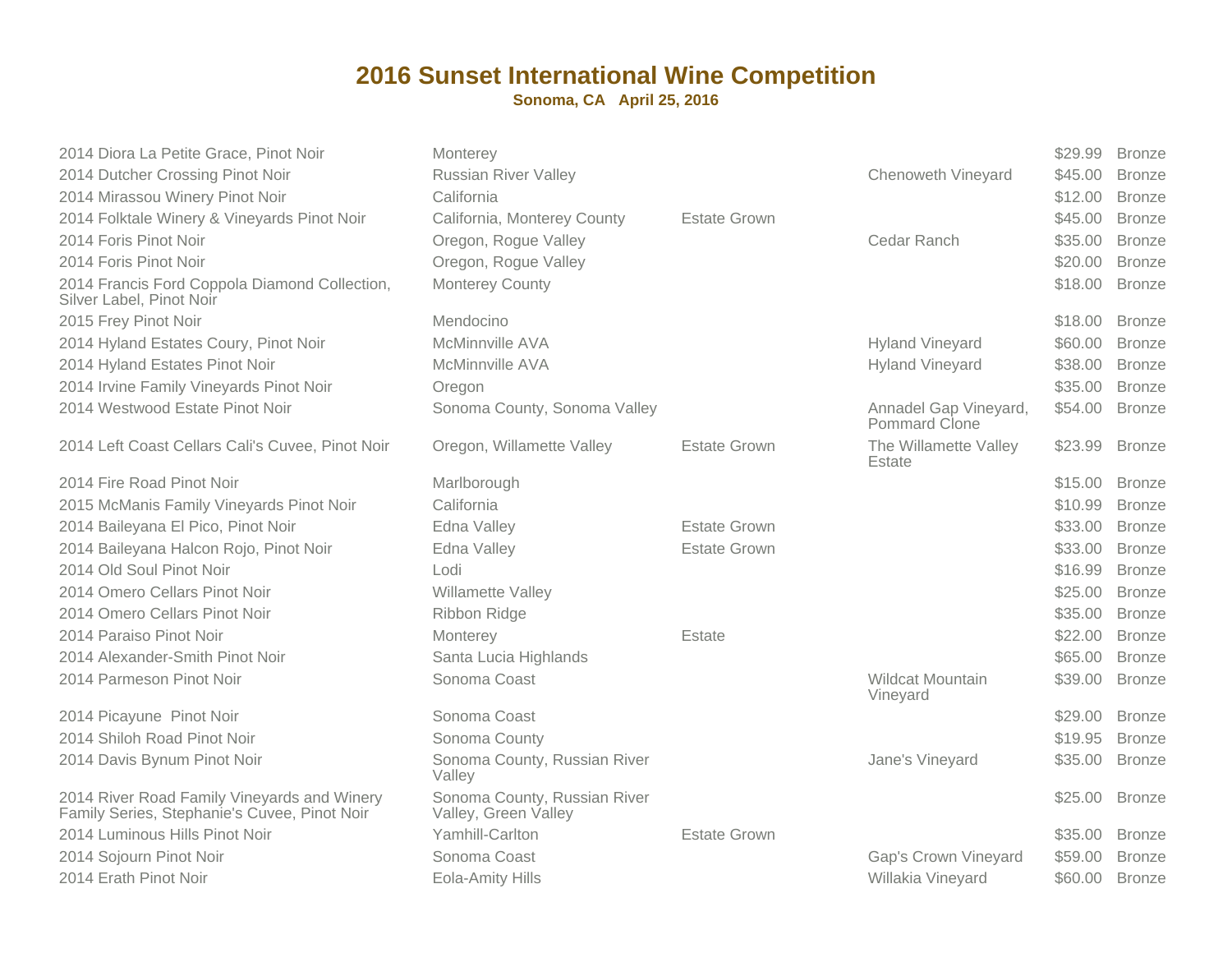| 2014 Stoller Family Estate Pinot Noir                                      | Dundee Hills                         |                       |                                                    | \$30.00 | <b>Bronze</b>           |
|----------------------------------------------------------------------------|--------------------------------------|-----------------------|----------------------------------------------------|---------|-------------------------|
| 2014 10Span Conservancy, Pinot Noir                                        | California                           |                       | 51% Santa Barbara<br>County-49% Monterey<br>County | \$10.00 | <b>Bronze</b>           |
| 2014 Theopolis Vineyards Pinot Noir                                        | Mendocino County, Anderson<br>Valley |                       |                                                    | \$42.00 | <b>Bronze</b>           |
| 2014 Thirty-Seven Pinot Noir                                               | Sonoma Coast                         |                       |                                                    | \$26.00 | <b>Bronze</b>           |
| 2014 Joel Gott Pinot Noir                                                  | Santa Barbara County                 |                       |                                                    | \$20.00 | <b>Bronze</b>           |
| 2014 Taken Wine Co. Complicated, Pinot Noir                                | Sonoma Coast                         |                       |                                                    | \$20.00 | <b>Bronze</b>           |
| 2014 Three Thieves Pinot Noir                                              | California                           |                       |                                                    | \$7.99  | <b>Bronze</b>           |
| 2014 Trinity Oaks Pinot Noir                                               | California                           |                       |                                                    | \$9.00  | <b>Bronze</b>           |
| 2014 Cartlidge & Browne Pinot Noir                                         | California, North Coast              |                       |                                                    | \$12.99 | <b>Bronze</b>           |
| 2014 Walt Clos Pepe, Pinot Noir                                            | Sta. Rita Hills                      |                       |                                                    | \$75.00 | <b>Bronze</b>           |
| 2014 Walt Gap's Crown Pinot Noir                                           | Sonoma County, Sonoma Coast          |                       |                                                    | \$75.00 | <b>Bronze</b>           |
| 2014 Walt La Brisa, Pinot Noir                                             | Sonoma County                        |                       |                                                    | \$40.00 | <b>Bronze</b>           |
| 2014 Willamette Valley Vineyards Pinot Noir                                | Willamette Valley                    | Estate                |                                                    | \$30.00 | <b>Bronze</b>           |
| 2014 Winter's Hill Estate Watershed, Pinot Noir                            | Oregon, Dundee Hills                 | <b>Estate Bottled</b> |                                                    | \$25.00 | <b>Bronze</b>           |
| Port style, Ruby                                                           |                                      |                       |                                                    |         |                         |
| NV Batia Vineyards Dulce Rojo, Dessert Wine                                | Sierra Foothills                     |                       | Late Bottled, Portuguese<br><b>Style</b>           | \$21.00 | Silver                  |
| Port style, Tawny                                                          |                                      |                       |                                                    |         |                         |
| NV Prager Winery and Port Works Noble<br>Companion, 10 Year Old Tawny Port | Napa Valley                          |                       |                                                    | \$80.00 | Silver                  |
| Port style, Varietal Red                                                   |                                      |                       |                                                    |         |                         |
| 2012 Roxo Négrette                                                         | Cienega Valley                       | Metodo Portugues      | Calleri Vineyard                                   | \$65.00 | Best of<br><b>Class</b> |
| 2012 Roxo Négrette                                                         | Cienega Valley                       | Metodo Portugues      | Calleri Vineyard                                   | \$65.00 | Gold                    |
| 2012 Roxo Barbera                                                          | Cienega Valley                       | Metodo Portugues      | Calleri Vineyard                                   | \$65.00 | Silver                  |
| NV Terra dOro Zinfandel Port                                               | <b>Amador County</b>                 |                       |                                                    | \$24.00 | <b>Bronze</b>           |
| Port style, Vintage                                                        |                                      |                       |                                                    |         |                         |
| 2010 Almquist Family Tinto Doce                                            | Washington                           |                       | Upland Vineyard,<br>Vintner's Select               | \$35.00 | Best of<br>Class        |
| 2010 Almquist Family Tinto Doce                                            | Washington                           |                       | Upland Vineyard,<br><b>Vintner's Select</b>        | \$35.00 | Gold                    |
| 2011 Pedroncelli Four Grapes Vintage Port                                  | Dry Creek Valley                     |                       |                                                    | \$20.00 | Silver                  |
| 2012 Roxo Magia Preta                                                      | Paso Robles                          | Metodo Portugues      |                                                    | \$75.00 | Silver                  |
|                                                                            |                                      |                       |                                                    |         |                         |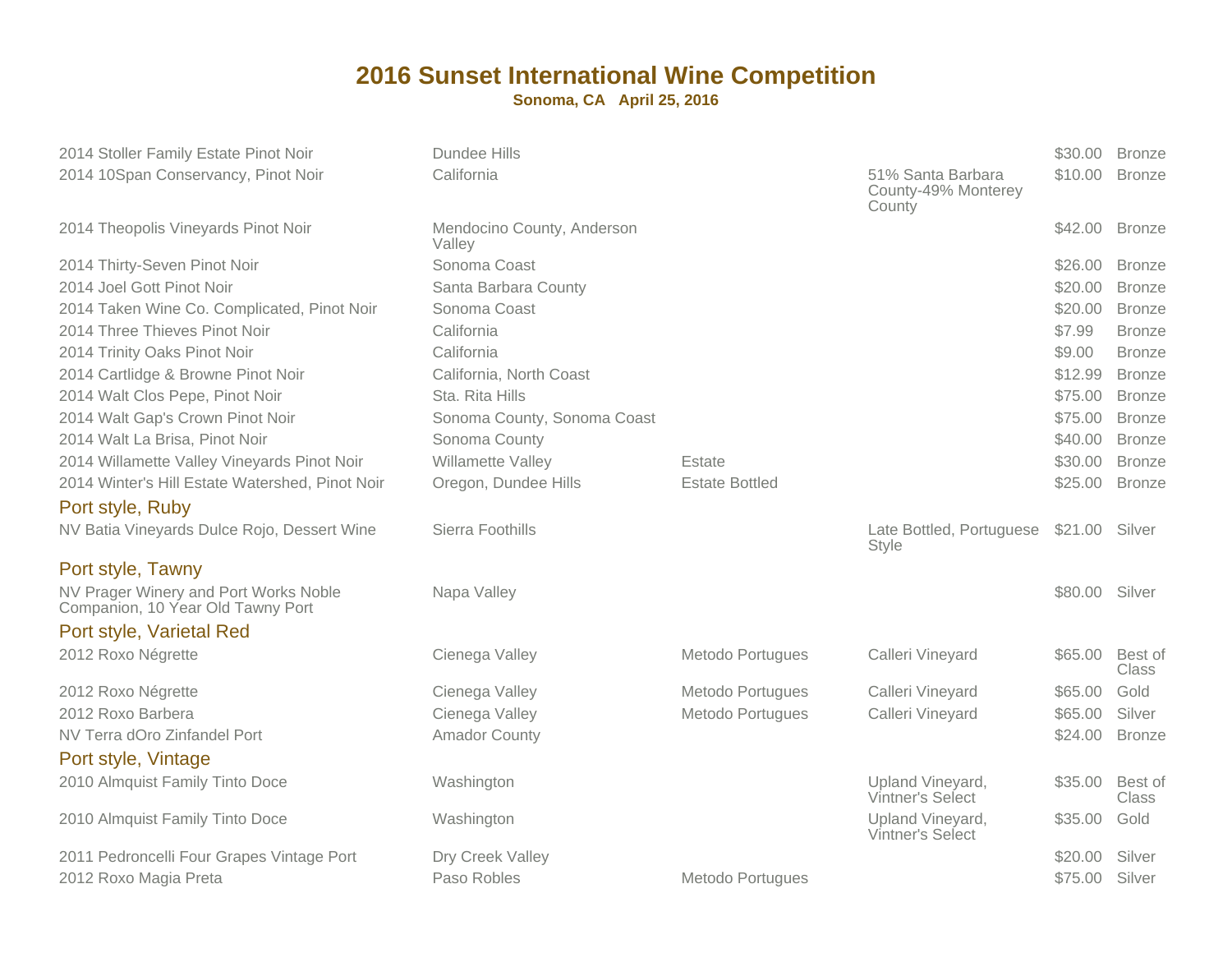| 2012 Roxo Ruby Tradicional<br><b>Porto DOC White</b> | Paso Robles                     | Metodo Portugues     |                                    | \$48.00 Silver    |                         |
|------------------------------------------------------|---------------------------------|----------------------|------------------------------------|-------------------|-------------------------|
| NV Kopke 30 Year Old White<br>Porto DOC, Colheita    | Porto DOC                       |                      |                                    | \$89.00 Silver    |                         |
| NV Barros 1974 Colheita                              | Porto DOC                       |                      |                                    | \$175.0<br>0      | Best of<br><b>Class</b> |
| NV Barros 1974 Colheita                              | Porto DOC                       |                      |                                    | \$175.0<br>0      | Gold                    |
| 1989 Burmester Colheita                              | Porto DOC                       |                      | Matured in Wood, Single<br>Harvest | \$47.00           | Gold                    |
| NV Kopke 1966 Colheita                               | Porto DOC                       |                      | Matured in Wood                    | \$220.0<br>$\cap$ | Gold                    |
| NV Kopke 1957 Colheita                               | Porto DOC                       |                      | Matured in Wood                    | \$375.0           | Gold                    |
| Porto DOC, Late Bottled Vintage                      |                                 |                      |                                    |                   |                         |
| 2011 Kopke L.B.V.                                    | Porto DOC                       | Late Bottled Vintage |                                    | \$25.00           | <b>Bronze</b>           |
| Porto DOC, Tawny 10 year old                         |                                 |                      |                                    |                   |                         |
| NV Calem 10 Years Old Tawny                          | Porto DOC                       |                      | Matured in Cask                    | \$28.00           | Silver                  |
| <b>Portugal DOC Red</b>                              |                                 |                      |                                    |                   |                         |
| 2013 Crasto Superior                                 | Douro DOC                       |                      |                                    | \$29.99           | Silver                  |
| <b>Portugal DOC White</b>                            |                                 |                      |                                    |                   |                         |
| 2014 Casa Ferreirinha Planalto, Dry White            | Douro DOC                       | Reserva              |                                    | \$14.99           | Silver                  |
| Primitivo                                            |                                 |                      |                                    |                   |                         |
| 2013 Borjon Reposado, Primitivo                      | California, Amador County       |                      |                                    | \$25.00           | Silver                  |
| 2012 Collier Falls Primitivo                         | Sonoma County, Dry Creek Valley |                      | <b>Hillside Estate</b>             | \$38.00           | Silver                  |
| 2013 Coyote Canyon Winery Primitivo                  | Horse Heaven Hills              |                      | Coyote Canyon Vineyard             | \$25.00           | Silver                  |
| 2014 Macchia Meticulous, Primitivo                   | Lodi                            |                      | Vista Luna Vineyard                | \$28.00           | Silver                  |
| 2013 Harbinger Primitivo                             | Horse Heaven Hills              |                      | Zephyr Ridge Vineyard              | \$30.00           | <b>Bronze</b>           |
| 2012 Latah Creek Monarch, Primitivo                  | Horse Heaven Hills              |                      | Zephyr Ridge Vineyards             | \$30.00           | <b>Bronze</b>           |
| 2015 Marchesi Vineyards Valentino, Primitivo         | Columbia Valley                 |                      |                                    | \$30.00           | <b>Bronze</b>           |
| Prosecco DOC                                         |                                 |                      |                                    |                   |                         |
| NV La Marca Extra Dry                                | Prosecco DOC                    |                      |                                    | \$17.00           | Silver                  |
| NV Ruffino                                           | Prosecco DOC                    |                      |                                    | \$14.99           | <b>Bronze</b>           |
| NV Chloe                                             | Prosecco DOC                    |                      |                                    | \$16.99           | <b>Bronze</b>           |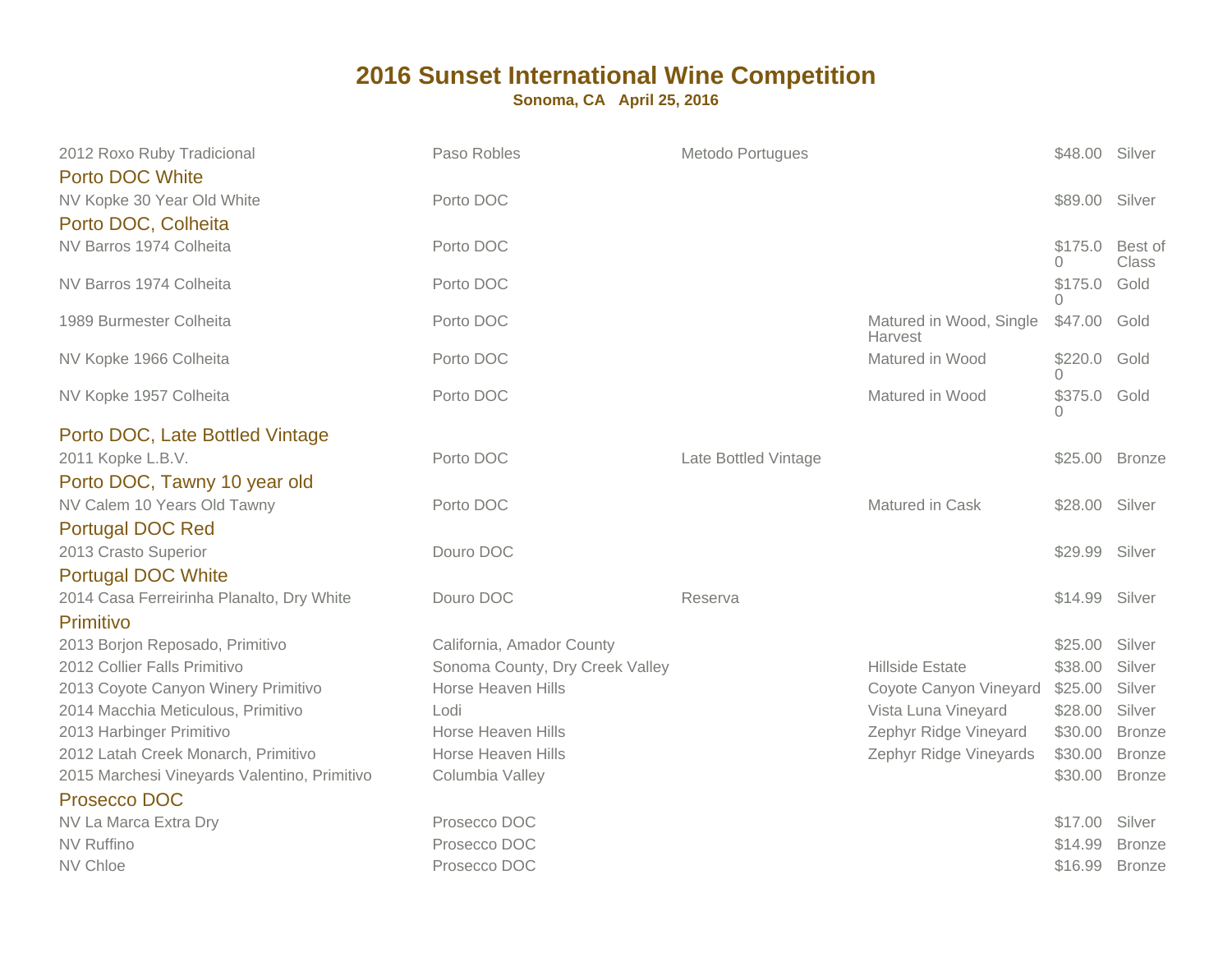| <b>Red Dessert Wine</b><br>2014 Carol Shelton Black Magic, Zinfandel                                                                                                                                  | Sonoma County                                                                                                                     | Late Harvest                      |                                                      |                                                                 | \$20.00 Bronze                       |
|-------------------------------------------------------------------------------------------------------------------------------------------------------------------------------------------------------|-----------------------------------------------------------------------------------------------------------------------------------|-----------------------------------|------------------------------------------------------|-----------------------------------------------------------------|--------------------------------------|
| <b>Red Meritage or Bordeaux Blend</b><br>2013 Blackbird Vineyards Illustration                                                                                                                        | Napa Valley                                                                                                                       |                                   |                                                      | \$135.0<br>$\Omega$                                             | Best of<br>Class                     |
| 2013 Adelaida Viking<br>2010 Almquist Family Vintners Griffin's Cuvee<br>2013 Arbor Bench Vineyards Meritage<br>2010 Arbor Bench Vineyards Reflections, Meritage<br>2013 Blackbird Vineyards Paramour | Paso Robles, Adelaida District<br>Washington<br>Sonoma County, Dry Creek Valley<br>Sonoma County, Dry Creek Valley<br>Napa Valley |                                   | <b>Viking Estate Vineyard</b>                        | \$40.00<br>\$30.00<br>\$50.00<br>\$50.00<br>\$135.0<br>$\Omega$ | Gold<br>Gold<br>Gold<br>Gold<br>Gold |
| 2013 Blackbird Vineyards Illustration                                                                                                                                                                 | Napa Valley                                                                                                                       |                                   |                                                      | \$135.0<br>$\Omega$                                             | Gold                                 |
| 2013 DeLille Cellars Chaleur Estate<br>2013 Grey Wolf Vineyards and Cellars Lineage<br>2011 Henry Earl Estates Homesteader<br>2012 Oakville East Core Stone                                           | <b>Red Mountain</b><br>Paso Robles<br><b>Red Mountain</b><br>Napa Valley, Oakville                                                |                                   |                                                      | \$80.00<br>\$38.00<br>\$40.00<br>\$125.0<br>$\Omega$            | Gold<br>Gold<br>Gold<br>Gold         |
| 2012 RoxyAnn Winery Claret<br>2012 Chateau Ste Michelle Artist Series, Red<br>2013 Double T Red                                                                                                       | Rogue Valley<br>Columbia Valley<br>Napa Valley                                                                                    | <b>Estate Grown &amp; Bottled</b> | Single Vineyard                                      | \$26.00<br>\$65.00<br>\$25.00                                   | Gold<br>Gold<br>Gold                 |
| 2012 Trinchero Napa Valley Forte, Red<br>2012 V. Sattui Winery Paradiso<br>2013 Amizetta Complexity<br>2008 Arbor Bench Vineyards Reflections, Meritage                                               | Napa Valley<br>Napa Valley<br>Napa Valley<br>Sonoma County, Dry Creek Valley                                                      | <b>Estate Grown</b>               |                                                      | \$70.00<br>\$85.00<br>\$65.00<br>\$50.00                        | Gold<br>Gold<br>Silver<br>Silver     |
| 2012 Arbor Bench Vineyards Meritage<br>2013 Trinité Estate Acaibo                                                                                                                                     | Sonoma County, Dry Creek Valley<br>Sonoma County                                                                                  |                                   |                                                      | \$50.00<br>\$75.00                                              | Silver<br>Silver                     |
| 2013 Benziger Estate Tribute                                                                                                                                                                          | Sonoma County, Sonoma Valley                                                                                                      | <b>Estate Grown</b>               | <b>Demeter Certified</b><br><b>Biodynamic Grapes</b> | \$80.00                                                         | Silver<br>Silver                     |
| 2013 Blackbird Vineyards Contrarian                                                                                                                                                                   | Napa Valley                                                                                                                       |                                   |                                                      | \$135.0<br>$\Omega$                                             |                                      |
| 2013 Blackbird Vineyards Arise<br>2013 Castle Rock Winery Blend<br>2013 Franciscan Estate Magnificat, Meritage<br>2013 Robert Mondavi Winery Maestro                                                  | Napa Valley<br>Columbia Valley<br>Napa Valley                                                                                     | Reserve                           |                                                      | \$54.00<br>\$19.99<br>\$55.00                                   | Silver<br>Silver<br>Silver<br>Silver |
| 2012 J. Lohr Cuvee, St.E.                                                                                                                                                                             | Napa Valley<br>Paso Robles                                                                                                        |                                   | 50th Anniversary                                     | \$50.00<br>\$50.00                                              | Silver                               |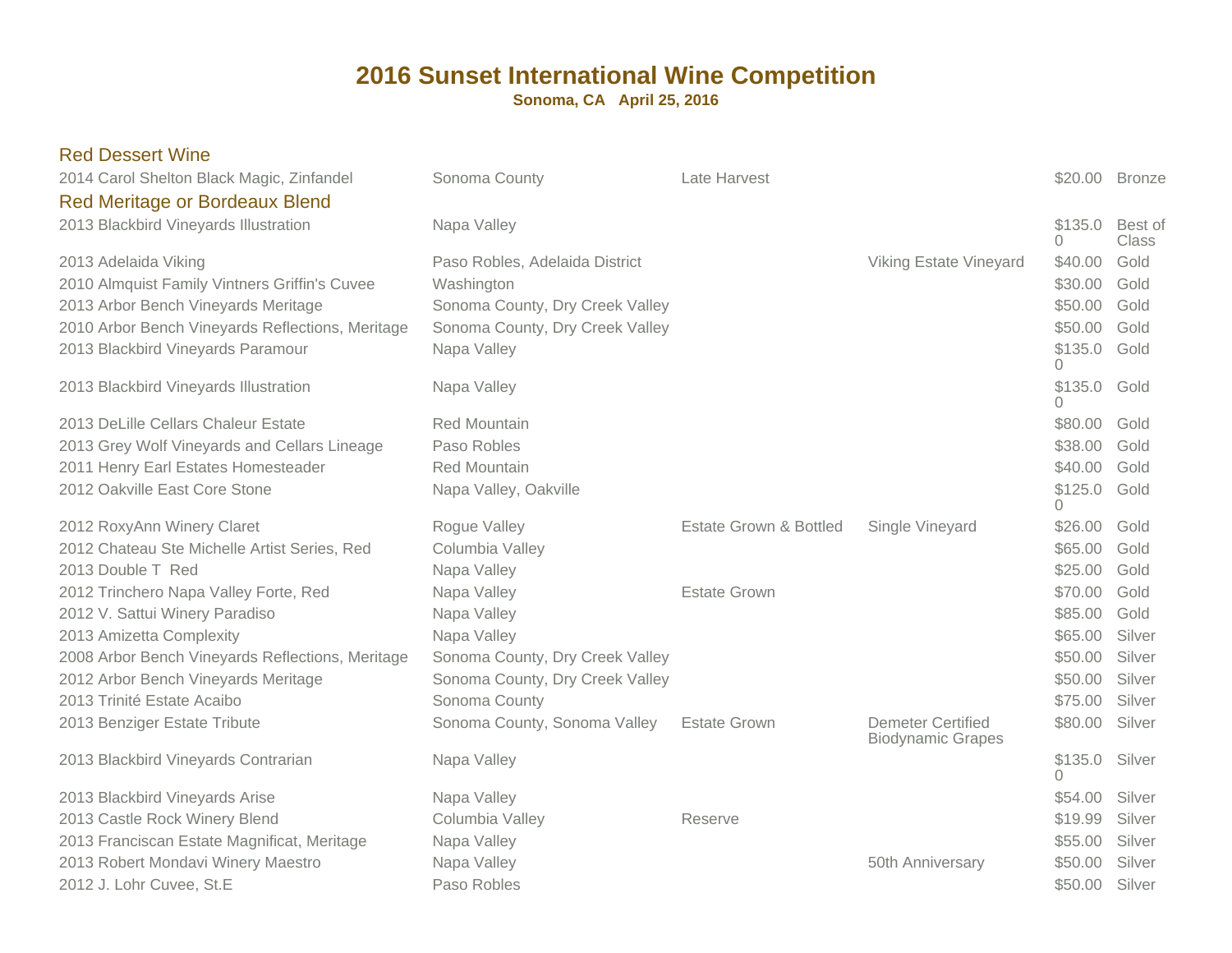| 2013 L'Ecole No 41 Apogee                                                          | Walla Walla Valley              |                       | Pepper Bridge Vineyard                                | \$55.00 | Silver        |
|------------------------------------------------------------------------------------|---------------------------------|-----------------------|-------------------------------------------------------|---------|---------------|
| 2013 L'Ecole No 41 Perigee                                                         | Walla Walla Valley              | <b>Estate Grown</b>   | Seven Hills Vineyard                                  | \$55.00 | Silver        |
| 2013 L'Ecole No 41 56% Cabernet Sauvignon-33%<br>Merlot-7%Cabernet Franc-4% Malbec | Walla Walla Valley              | <b>Estate Grown</b>   | Ferguson Vineyard                                     | \$65.00 | Silver        |
| 2012 Milbrandt Vineyards Sentinel                                                  | <b>Wahluke Slope</b>            |                       | Northridge Vineyard                                   | \$55.00 | Silver        |
| 2013 Picayune Padlock, Red                                                         | Napa Valley                     |                       |                                                       | \$29.00 | Silver        |
| 2009 Sonoris Burney's Blend                                                        | Columbia Valley                 |                       |                                                       | \$40.00 | Silver        |
| 2012 Northstar Red                                                                 | Walla Walla Valley              |                       |                                                       | \$50.00 | Silver        |
| 2013 Swiftwater Cellars Proprietary Red                                            | Columbia Valley                 |                       |                                                       | \$50.00 | Silver        |
| 2013 Taken Red                                                                     | Napa Valley                     |                       |                                                       | \$39.00 | Silver        |
| 2014 Sonoma Collection District 3, Growers Reserve Sonoma County<br>Red            |                                 |                       |                                                       | \$14.99 | Silver        |
| 2012 Woodward Canyon Estate Reserve                                                | Walla Walla Valley              |                       |                                                       | \$79.00 | Silver        |
| 2013 Alta Napa Valley Quatreaux                                                    | Napa Valley                     |                       |                                                       | \$59.99 | <b>Bronze</b> |
| 2007 Arbor Bench Vineyards Reflections, Meritage                                   | Sonoma County, Dry Creek Valley |                       |                                                       | \$50.00 | <b>Bronze</b> |
| 2011 Ascension Cellars Ascendance                                                  | California, Paso Robles         |                       | Cass Vineyard                                         | \$56.00 | <b>Bronze</b> |
| 2011 Miner The Oracle                                                              | Napa Valley                     |                       |                                                       | \$90.00 | <b>Bronze</b> |
| 2012 Trinité Estate Acaibo                                                         | Sonoma County                   |                       |                                                       | \$75.00 | <b>Bronze</b> |
| 2014 Chateau Elan Winery Meritage                                                  | American                        |                       |                                                       | \$49.99 | <b>Bronze</b> |
| 2013 Cinder Cabernet Sauvignon 67%-Merlot 19%-<br>Malbec 14%                       | <b>Snake River Valley</b>       |                       |                                                       | \$29.00 | <b>Bronze</b> |
| 2014 Corvus La Reserve                                                             | <b>Red Mountain</b>             |                       |                                                       | \$60.00 | <b>Bronze</b> |
| 2012 Cougar Crest Estate Winery Anniversary<br>Cuvee, Red                          | Walla Walla Valley              | <b>Estate Grown</b>   |                                                       | \$40.00 | <b>Bronze</b> |
| 2013 DeLille Cellars D2                                                            | Columbia Valley                 |                       |                                                       | \$49.00 | <b>Bronze</b> |
| 2012 Dry Creek Vineyard The Mariner, Meritage                                      | Dry Creek Valley                |                       |                                                       | \$45.00 | <b>Bronze</b> |
| 2013 Francis Ford Coppola Vendetta, Cabernet<br>Sauvignon-Malbec                   | California                      |                       | <b>Mendocino County</b><br>66%/Monterey County<br>34% | \$24.95 | <b>Bronze</b> |
| 2013 Halter Ranch Ancestor                                                         | Paso Robles, Adelaida District  | <b>Estate Bottled</b> | <b>Estate Reserve</b>                                 | \$55,00 | <b>Bronze</b> |
| 2014 Priam Vineyards Salmon River Red                                              | New London County               |                       |                                                       | \$23.00 | <b>Bronze</b> |
| 2013 Pico & Vine Meritage                                                          | Napa County                     |                       |                                                       | \$17.99 | <b>Bronze</b> |
| 2013 Rancho Sisquoc Cellar Select, Meritage                                        | Santa Barbara County            |                       | <b>Flood Family Vineyards</b>                         | \$30.00 | <b>Bronze</b> |
| 2013 Silvara Vineyards Meritage                                                    | <b>Washington State</b>         |                       |                                                       | \$42.00 | <b>Bronze</b> |
| 2013 Villa Maria Cellar Selection, Merlot-Cabernet<br>Sauvignon-Malbec             | New Zealand, Hawkes Bay         |                       |                                                       | \$17.00 | <b>Bronze</b> |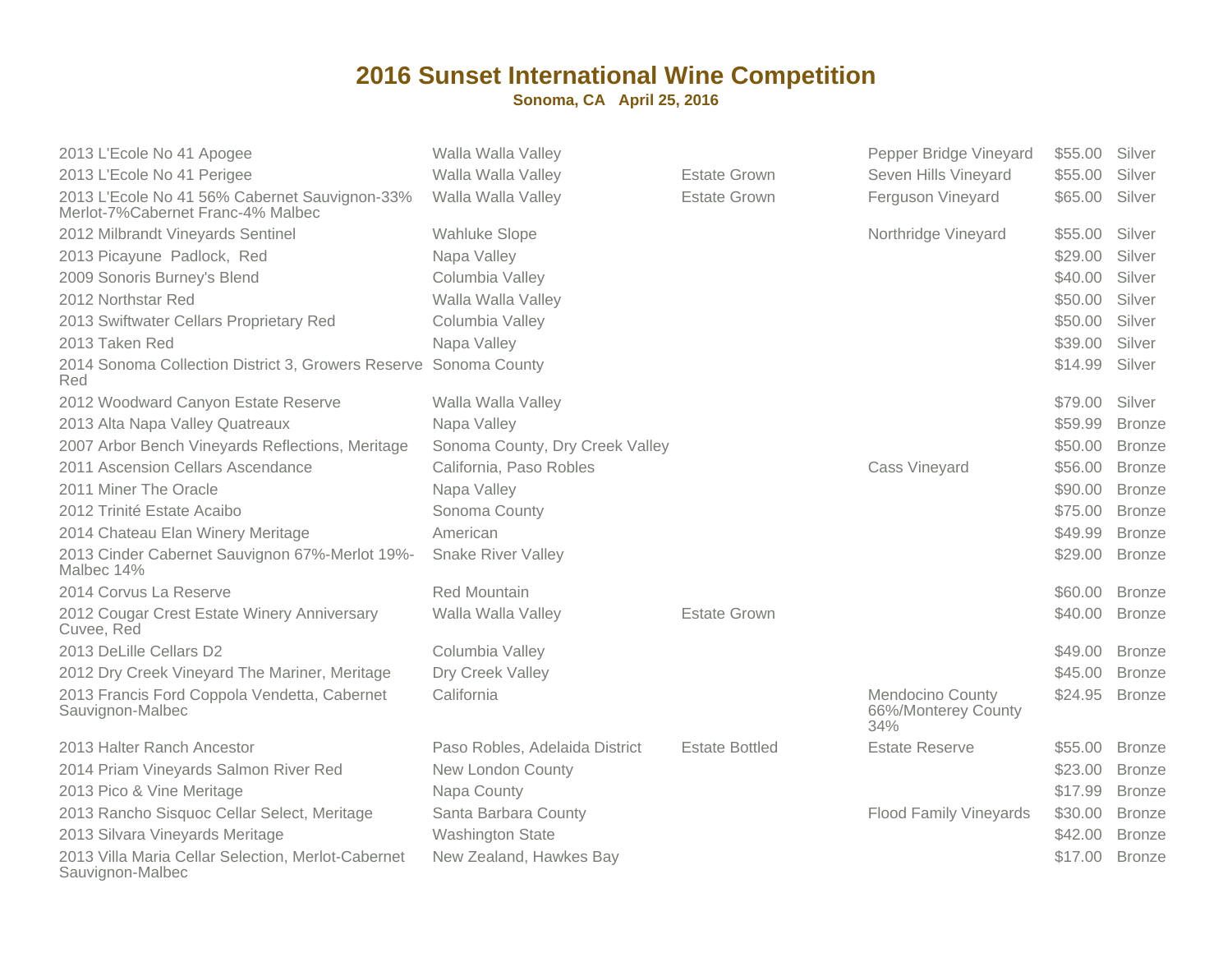| 2013 Dona Paula Black Edition Red                                      | Argentina, Mendoza, Lujan de<br>Cuyo | Estate                |                     | \$15.00 Bronze |                  |
|------------------------------------------------------------------------|--------------------------------------|-----------------------|---------------------|----------------|------------------|
| 2012 Trione Vineyards & Winery Henry's Blend                           | Alexander Valley                     |                       | Geyserville Ranch   | \$56.00        | <b>Bronze</b>    |
| 2014 J. Bouchon Canto Norte                                            | Chile, Maule Valley                  |                       |                     | \$15.00        | <b>Bronze</b>    |
| 2013 Girard Artistry                                                   | Napa Valley                          |                       |                     | \$45.00        | <b>Bronze</b>    |
| <b>Red Rhone Varietal Blend</b>                                        |                                      |                       |                     |                |                  |
| 2014 JCK Wine Company Sucker Punch, Syrah-<br>Grenache-Viognier        | Sonoma County                        |                       |                     | \$35.00        | Best of<br>Class |
| 2013 Almquist Family Vintners Kira's Cuvee                             | Washington                           |                       |                     | \$30.00        | Gold             |
| 2014 Turkey Flat Butchers Block                                        | Barossa Valley                       | <b>Estate Bottled</b> |                     | \$20.00        | Gold             |
| 2012 Gilbert Cellars Reserve No. 1                                     | Columbia Valley                      |                       |                     | \$52.00        | Gold             |
| 2014 JCK Wine Company Sucker Punch, Syrah-<br>Grenache-Viognier        | Sonoma County                        |                       |                     | \$35.00        | Gold             |
| 2012 Kukkula Sisu                                                      | Paso Robles                          |                       |                     | \$45.00        | Gold             |
| 2014 Angove Family Winemakers Family Crest<br>Grenache-ShirazMourvedre | McLaren Vale                         |                       |                     | \$22.00        | Gold             |
| <b>NV Artiste Fruition</b>                                             | Santa Ynez Valley                    |                       |                     | \$38.00        | Silver           |
| 2013 Burbank Ranch Vineyard & Winery<br>Complimentary, GSM Red         | Paso Robles (AVA)                    | <b>Estate Bottled</b> |                     | \$42.00        | Silver           |
| 2013 Estancia GSM                                                      | <b>Monterey County</b>               | Reserve               |                     | \$20.00        | Silver           |
| 2013 DeLille Cellars Doyenne, Métier                                   | Yakima Valley                        |                       |                     | \$46.00        | Silver           |
| 2012 Derby Wine Estates Fifteen 10, Red                                | Paso Robles                          |                       | Derby Vineyard      | \$28.00        | Silver           |
| 2013 Kale Home Run Cuvée                                               | Sonoma County                        |                       | Kick Ranch Vineyard | \$50.00        | Silver           |
| 2013 Kukkula Aatto                                                     | Adelaida District                    |                       |                     | \$40.00        | Silver           |
| 2014 Lynch Wines Lucky Cash                                            | Sierra Foothills                     |                       |                     | \$25.00        | Silver           |
| 2014 Margerum M5                                                       | Santa Barbara County                 |                       |                     | \$24.00        | Silver           |
| 2013 Mattina Fiore Buona Derrata                                       | Santa Maria Valley                   |                       |                     | \$50.00        | Silver           |
| 2014 Robert Oatley GSM, Grenache-Shiraz-<br>Mourvedre                  | McLaren Vale                         |                       |                     | \$20.00        | Silver           |
| 2013 Pomar Junction Crossing, GSM                                      | Paso Robles                          |                       |                     | \$48.00        | Silver           |
| 2012 Two Moons Ardor                                                   | Paso Robles                          |                       |                     | \$45.00        | Silver           |
| 2013 V. Sattui Winery Entanglement, GSM                                | Napa Valley                          |                       |                     | \$38.00        | Silver           |
| 2013 Villa Vallecito Vineyards Payaso, Syrah 58%-<br>Grenache 42%      | Sierra Foothills                     | <b>Estate Grown</b>   |                     | \$32.00        | Silver           |
| 2013 Anaba Turbine Red                                                 | Sonoma Valley                        |                       |                     | \$28.00        | <b>Bronze</b>    |
| 2013 Dane Cellars Valeria                                              | Sonoma County, Sonoma Valley         |                       |                     | \$30.00        | <b>Bronze</b>    |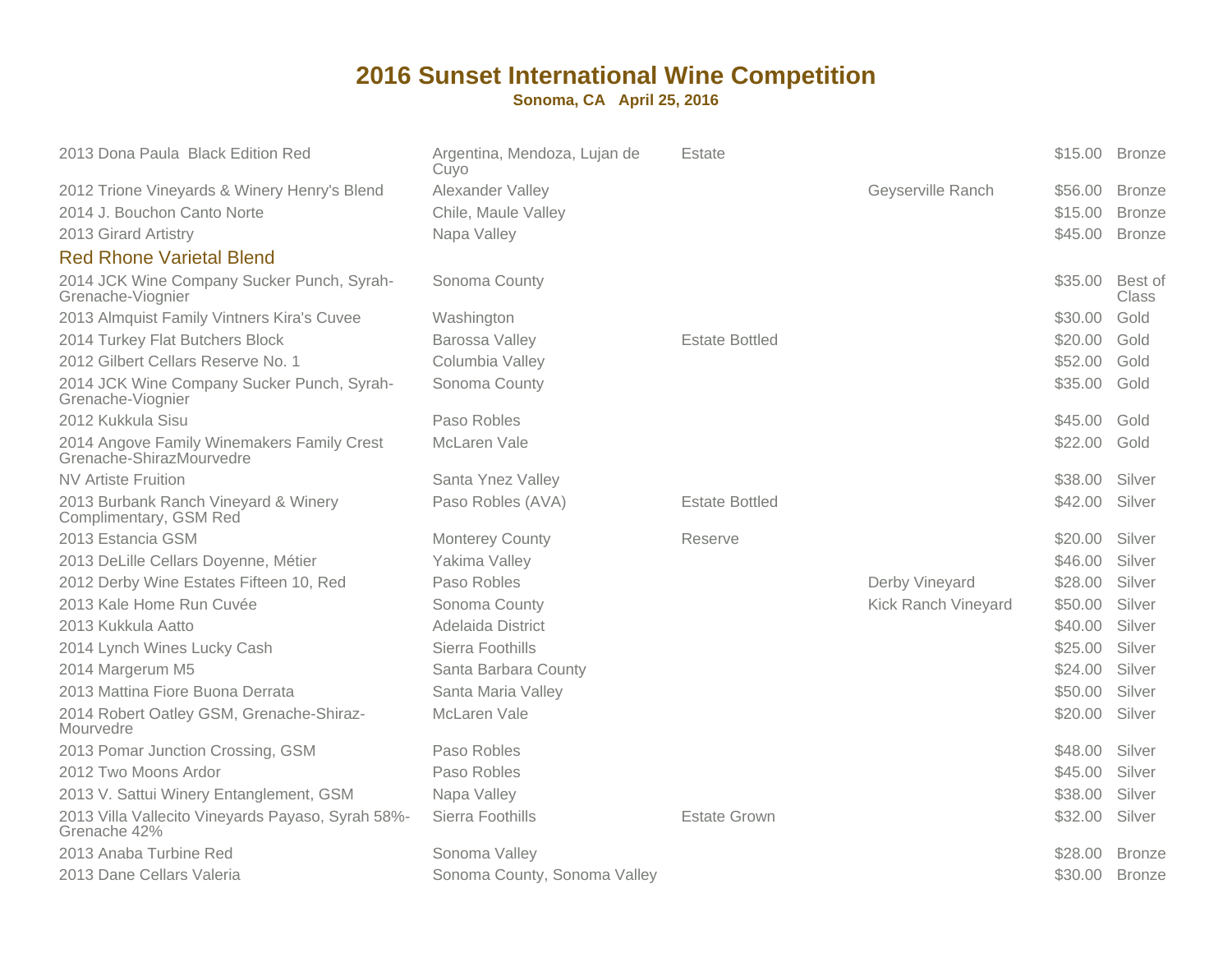| 2014 Francis Coppola Sophia, Red                                          | Paso Robles<br><b>Rattlesnake Hills</b> |                       |                                                | \$17.00<br>\$27.00 | <b>Bronze</b>                  |
|---------------------------------------------------------------------------|-----------------------------------------|-----------------------|------------------------------------------------|--------------------|--------------------------------|
| 2011 Harbinger El Jefe', Reserve Rhone Blend<br>2014 J. Lohr Gesture, GSM | Paso Robles                             |                       | <b>Limited Release</b>                         | \$30.00            | <b>Bronze</b><br><b>Bronze</b> |
| 2014 Westwood Estate Red Blend                                            | Sonoma County, Sonoma Valley            |                       | Annadel Gap Vineyard,<br>Elevation             | \$38.00            | <b>Bronze</b>                  |
| 2012 Kukkula Pas de Deux                                                  | Paso Robles                             |                       |                                                | \$45.00            | <b>Bronze</b>                  |
| 2011 Mais Fica Winery Festa GSM                                           | El Dorado                               | <b>Estate Bottled</b> |                                                | \$20.00            | <b>Bronze</b>                  |
| 2012 Two Moons Angst                                                      | Paso Robles                             |                       |                                                | \$45.00            | <b>Bronze</b>                  |
| Riesling, .71 - 1.5% residual sugar                                       |                                         |                       |                                                |                    |                                |
| 2014 Dunham Cellars Riesling                                              | Columbia Valley                         |                       | Lewis Estate Vineyard                          | \$19.50            | Best of<br>Class               |
| 2014 Dunham Cellars Riesling                                              | Columbia Valley                         |                       | Lewis Estate Vineyard                          | \$19.50            | Gold                           |
| 2014 North by Northwest Explorer Series, Riesling                         | Horse Heaven Hills                      |                       |                                                | \$12.00            | Gold                           |
| 2014 Priam Vineyards Riesling                                             | New London County                       |                       |                                                | \$21.50            | Gold                           |
| 2014 Jekel Vineyards Riesling                                             | Monterey                                |                       |                                                | \$14.99            | Silver                         |
| 2015 Francis Ford Coppola Sophia, Riesling                                | <b>Monterey County</b>                  |                       |                                                | \$19.00            | Silver                         |
| 2014 Milbrandt Vineyards Traditions, Riesling                             | Washington, Columbia Valley             |                       |                                                | \$12.99            | Silver                         |
| 2014 Sawtooth Riesling                                                    | <b>Snake River Valley</b>               | <b>Estate Grown</b>   |                                                | \$11.99            | Silver                         |
| 2014 Chateau Ste Michelle & Dr. Loosen Eroica,<br>Riesling                | Columbia Valley                         |                       |                                                | \$20.00            | Silver                         |
| 2014 Chateau Ste Michelle Dry Riesling                                    | Columbia Valley                         |                       |                                                | \$9.00             | Silver                         |
| Riesling, 0 - .7% residual sugar                                          |                                         |                       |                                                |                    |                                |
| 2015 Trefethen Family Vineyards Dry Riesling                              | Napa Valley, Oak Knoll District         |                       |                                                | \$25.00            | Silver                         |
| 2014 Seaglass Riesling                                                    | California                              |                       | Monterey County/Santa<br><b>Barbara County</b> | \$12.00            | <b>Bronze</b>                  |
| Riesling, 1.6 - 3% residual sugar                                         |                                         |                       |                                                |                    |                                |
| 2015 V. Sattui Winery Riesling                                            | Anderson Valley                         |                       |                                                | \$26.00            | Best of<br><b>Class</b>        |
| 2012 Antolin Cellars Riesling                                             | Yakima Valley                           | Estate                |                                                | \$13.50            | Gold                           |
| 2015 David Hill Vineyards & Winery Riesling                               | Willamette Valley                       | Estate                |                                                | \$18.00            | Gold                           |
| 2014 Fetzer Goosefoot Road, Riesling                                      | <b>Monterey County</b>                  |                       |                                                | \$9.99             | Gold                           |
| 2015 Hagafen White Riesling                                               | Lake County                             |                       | <b>Clearwater Ranch</b>                        | \$24.00            | Gold                           |
| NV Sutter Home Family Vineyards Riesling                                  | California                              |                       |                                                | \$6.00             | Gold                           |
| 2015 V. Sattui Winery Riesling                                            | Anderson Valley                         |                       |                                                | \$26.00            | Gold                           |
| <b>NV 2Hawk Riesling</b>                                                  | Southern Oregon                         |                       |                                                | \$18.00 Silver     |                                |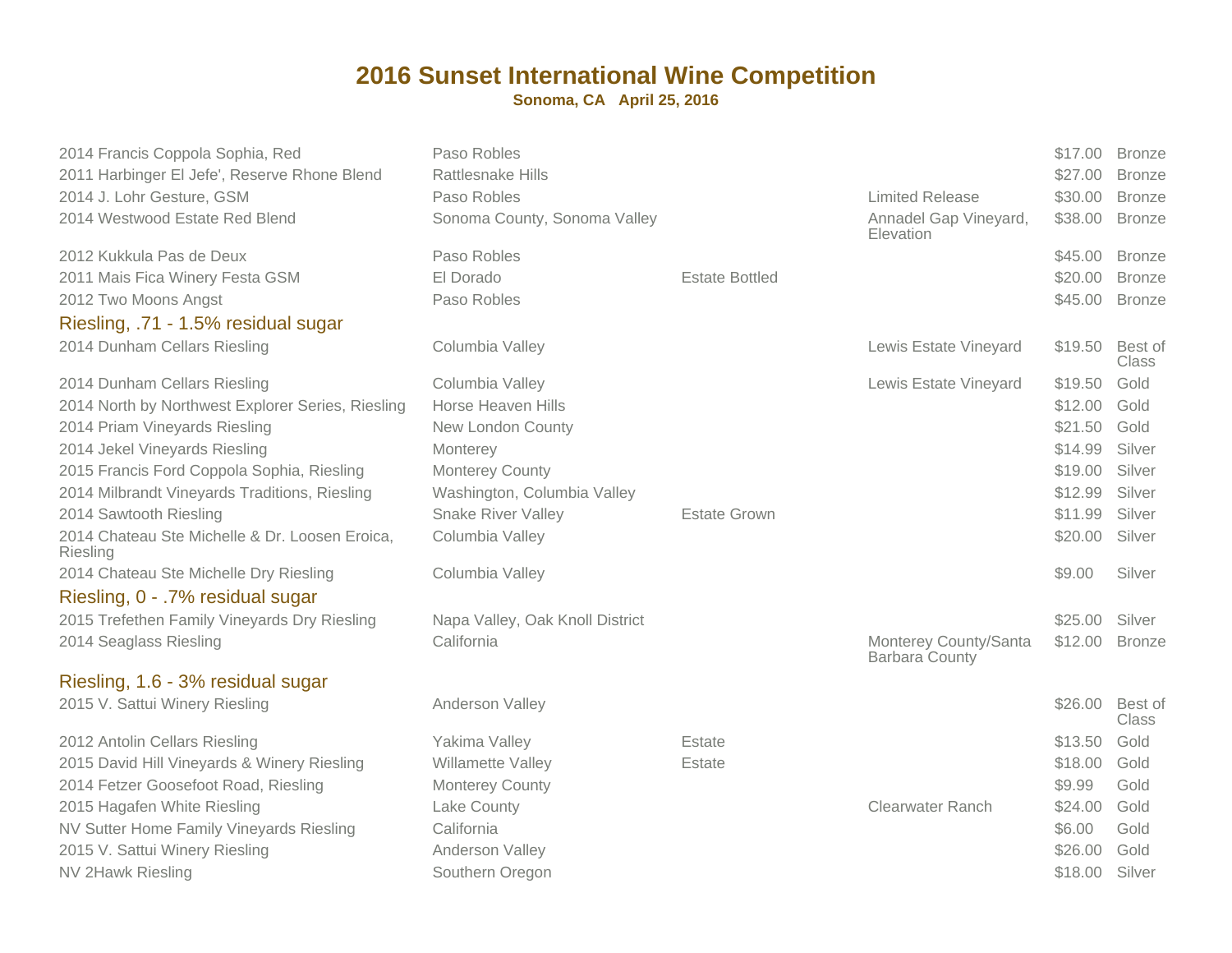| 2015 Chouinard White Riesling<br>2015 Cinder Off-Dry, Riesling<br>2015 J. Lohr Estates Bay Mist, White Riesling<br>2014 Bex Riesling<br>2014 Grace Lane Riesling<br>2015 Harmony Cellars White Riesling<br>Riesling, 3.1 and above residual sugar<br>2014 Pacific Rim Riesling<br>2014 Giesen Riesling | Monterey<br><b>Snake River Valley</b><br><b>Monterey County</b><br>Nahe<br>Washington, Yakima Valley<br><b>Monterey County</b><br>Columbia Valley<br>New Zealand |                       | Nahe, Qualitatswein             | \$22.00 Silver<br>\$18.00<br>\$10.00<br>\$10.99<br>\$12.00<br>\$15.00<br>\$10.00<br>\$13.99 | Silver<br>Silver<br>Silver<br>Silver<br><b>Bronze</b><br>Silver<br>Silver |
|--------------------------------------------------------------------------------------------------------------------------------------------------------------------------------------------------------------------------------------------------------------------------------------------------------|------------------------------------------------------------------------------------------------------------------------------------------------------------------|-----------------------|---------------------------------|---------------------------------------------------------------------------------------------|---------------------------------------------------------------------------|
| 2015 Hagafen White Riesling                                                                                                                                                                                                                                                                            | Napa Valley                                                                                                                                                      | <b>Estate Bottled</b> | Rancho Wieruszowski<br>Vineyard | \$24.00                                                                                     | Silver                                                                    |
| NV Left Coast, Riesling<br><b>NV Barefoot Riesling</b><br>Riesling, Late Harvest, 6.1% and above residual sugar                                                                                                                                                                                        | America<br>California                                                                                                                                            |                       |                                 | \$7.00<br>\$6.99                                                                            | Silver<br><b>Bronze</b>                                                   |
| 2014 Prager Sweet Claire, Riesling                                                                                                                                                                                                                                                                     | California                                                                                                                                                       | Late Harvest          |                                 | \$30.00                                                                                     | Silver                                                                    |
| 2014 J. Lohr White Riesling                                                                                                                                                                                                                                                                            | Monterey, Arroyo Seco                                                                                                                                            | Late Harvest          |                                 | \$25.00                                                                                     | <b>Bronze</b>                                                             |
| Rose, All other varietal roses not listed above                                                                                                                                                                                                                                                        |                                                                                                                                                                  |                       |                                 |                                                                                             |                                                                           |
| 2015 Cinder Dry, Rosé                                                                                                                                                                                                                                                                                  | <b>Snake River Valley</b>                                                                                                                                        |                       |                                 | \$18.00                                                                                     | Best of<br><b>Class</b>                                                   |
| 2015 J. Rickards Winery Rose of Aleatico                                                                                                                                                                                                                                                               | Sonoma County, Sonoma Valley                                                                                                                                     |                       |                                 | \$24.00                                                                                     | Best of<br><b>Class</b>                                                   |
| 2015 Cinder Dry, Rosé                                                                                                                                                                                                                                                                                  | <b>Snake River Valley</b>                                                                                                                                        |                       |                                 | \$18.00                                                                                     | Gold                                                                      |
| 2015 J. Rickards Winery Rose of Aleatico                                                                                                                                                                                                                                                               | Sonoma County, Sonoma Valley                                                                                                                                     |                       |                                 | \$24.00                                                                                     | Gold                                                                      |
| 2015 Imagery Estate Winery Aleatico Rose                                                                                                                                                                                                                                                               | Sonoma County                                                                                                                                                    |                       |                                 | \$27.00                                                                                     | Silver                                                                    |
| 2015 Revelry Vintners Rose                                                                                                                                                                                                                                                                             | Columbia Valley                                                                                                                                                  |                       |                                 | \$18.00                                                                                     | Silver                                                                    |
| 2015 Carol Shelton Wild Thing, Rendezvous Rose                                                                                                                                                                                                                                                         | Mendocino County                                                                                                                                                 |                       |                                 | \$15.00                                                                                     | <b>Bronze</b>                                                             |
| Rose, Blend, 0 - .7% residual sugar                                                                                                                                                                                                                                                                    |                                                                                                                                                                  |                       |                                 |                                                                                             |                                                                           |
| 2015 Charles & Charles Rose                                                                                                                                                                                                                                                                            | Washington, Columbia Valley                                                                                                                                      |                       |                                 | \$10.00                                                                                     | Best of<br><b>Class</b>                                                   |
| 2015 Charles & Charles Rose                                                                                                                                                                                                                                                                            | Washington, Columbia Valley                                                                                                                                      |                       |                                 | \$10.00                                                                                     | Gold                                                                      |
| 2015 Baron Philippe de Rothschild le Rosé de<br><b>Mouton Cadet</b>                                                                                                                                                                                                                                    | Bordeaux AOC                                                                                                                                                     |                       |                                 | \$10.99                                                                                     | Silver                                                                    |
| 2015 Blackbird Vineyards Arriviste Rosé                                                                                                                                                                                                                                                                | Napa Valley                                                                                                                                                      |                       |                                 | \$25.00                                                                                     | <b>Bronze</b>                                                             |
| 2015 The Original Dark Horse Rose                                                                                                                                                                                                                                                                      | California                                                                                                                                                       |                       | <b>Limited Release</b>          | \$9.99                                                                                      | <b>Bronze</b>                                                             |
| 2015 Francis Ford Coppola Sophia, Rose                                                                                                                                                                                                                                                                 | <b>Monterey County</b>                                                                                                                                           |                       |                                 | \$19.00                                                                                     | <b>Bronze</b>                                                             |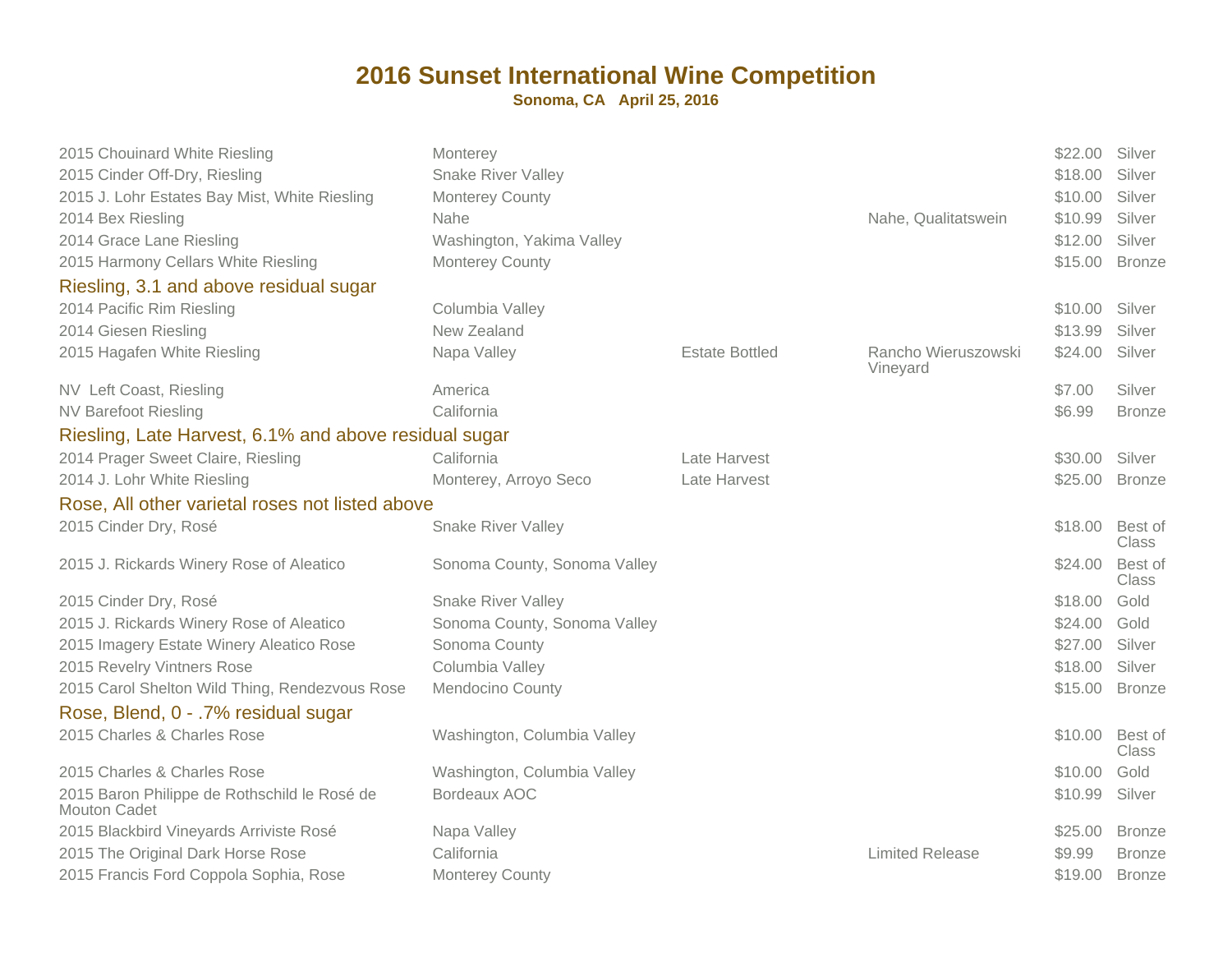| 2014 Milbrandt Vineyards Traditions, Rosé<br>2015 Nottingham Cellars 1846, Rose | Washington, Columbia Valley<br>Livermore Valley |                                        |                             | \$12.99<br>\$20.00 | <b>Bronze</b><br><b>Bronze</b> |
|---------------------------------------------------------------------------------|-------------------------------------------------|----------------------------------------|-----------------------------|--------------------|--------------------------------|
| 2015 Boschendal The Rose Garden, Rose                                           | <b>WO Coastal Region</b>                        |                                        |                             | \$16.00            | <b>Bronze</b>                  |
| Rose, Cabernet Sauvignon                                                        |                                                 |                                        |                             |                    |                                |
| 2015 KrisTodd Vineyards Rose                                                    | Napa Valley, Howell Mountain                    |                                        |                             | \$28.00            | <b>Bronze</b>                  |
|                                                                                 |                                                 |                                        |                             |                    |                                |
| Rose, Merlot                                                                    |                                                 |                                        |                             |                    |                                |
| 2015 Cerruti Cellars Mer Blanc, Merlot Rosé                                     | North Coast                                     |                                        |                             | \$18.00            | <b>Bronze</b>                  |
| 2015 Tudal Family Winery Dry Rose                                               | Mendocino County                                |                                        |                             | \$24.00            | <b>Bronze</b>                  |
| Rose, Pinot Noir                                                                |                                                 |                                        |                             |                    |                                |
| 2015 Irvine Family Vineyards Pinot Noir Rose                                    | Oregon                                          |                                        |                             | \$22.50            | Best of<br>Class               |
| 2015 Harry & David Vineyards Pinot Noir Rose                                    | Oregon                                          |                                        |                             | \$17.99            | Gold                           |
| 2015 Irvine Family Vineyards Pinot Noir Rose                                    | Oregon                                          |                                        |                             | \$22.50            | Gold                           |
| 2015 Balletto Rose of Pinot Noir                                                | Sonoma County, Russian River<br>Valley          | Estate Grown, Estate<br><b>Bottled</b> |                             | \$18.00            | Silver                         |
| 2015 Rainstorm Silver Linings, Pinot Noir Rosé                                  | Oregon                                          |                                        |                             | \$16.99            | Silver                         |
| 2015 Bryter Estates Jubilee Rosé of Pinot Noir                                  | Sonoma Coast                                    |                                        | <b>Cornerstone Vineyard</b> | \$32.00            | Silver                         |
| 2015 Acrobat Rose' of Pinot Noir                                                | Oregon                                          |                                        |                             | \$12.99            | Silver                         |
| 2015 Evans & Tate Breathing Space, Rose                                         | Australia                                       |                                        |                             | \$14.99            | Silver                         |
| 2015 Stoller Family Estate Pinot Noir Rosé                                      | Dundee Hills                                    |                                        |                             | \$25.00            | Silver                         |
| 2015 Scratchpad Rosé of Pinot Noir                                              | North Coast                                     |                                        |                             | \$10.00            | Silver                         |
| 2015 Seaglass Rose                                                              | Monterey County                                 |                                        |                             | \$12.00            | Silver                         |
| 2015 Bouchaine Bacchus Collection, Vin Gris of<br>Pinot Noir                    | Napa Valley, Carneros                           | <b>Estate Vineyard</b>                 |                             | \$24.00            | <b>Bronze</b>                  |
| 2015 Dancing Coyote Rosé of Pinot Noir                                          | California, Clarksburg                          | <b>Estate Grown</b>                    |                             | \$11.99            | <b>Bronze</b>                  |
| 2015 Wine by Joe Rose of Pinot Noir                                             | Willamette Valley                               |                                        |                             | \$14.00            | <b>Bronze</b>                  |
| 2015 The Pisoni Family Lucy, Rose of Pinot Noir                                 | Santa Lucia Highlands                           |                                        |                             | \$19.00            | <b>Bronze</b>                  |
| 2015 Lynmar Estate Rose of Pinot Noir                                           | <b>Russian River Valley</b>                     |                                        |                             | \$25.00            | <b>Bronze</b>                  |
| 2015 Main & Geary Vintners Rosé of Pinot Noir                                   | Sonoma County                                   |                                        |                             | \$19.95            | <b>Bronze</b>                  |
| 2015 Donovan-Parke Rosé of Pinot Noir                                           | California                                      |                                        |                             | \$15.95            | <b>Bronze</b>                  |
| 2015 Red Car Rosé of Pinot Noir                                                 | Sonoma Coast                                    |                                        |                             | \$28.00            | <b>Bronze</b>                  |
| 2015 Grifft by Kathy Lee Gifford Pinot Noir Rosé                                | California, Monterey County                     |                                        |                             | \$16.99            | <b>Bronze</b>                  |
| 2015 Toad Hollow Vineyards Dry Rose of Pinot Noir                               | Sonoma County                                   |                                        | Eye of the Toad             | \$12.99            | <b>Bronze</b>                  |
| 2015 Jaqk Cellars Charmed, Pinot Noir Rose                                      | California                                      |                                        |                             | \$9.00             | <b>Bronze</b>                  |
| 2015 Sip Rose, Pinot Noir                                                       | California                                      |                                        |                             | \$14.99            | <b>Bronze</b>                  |
|                                                                                 |                                                 |                                        |                             |                    |                                |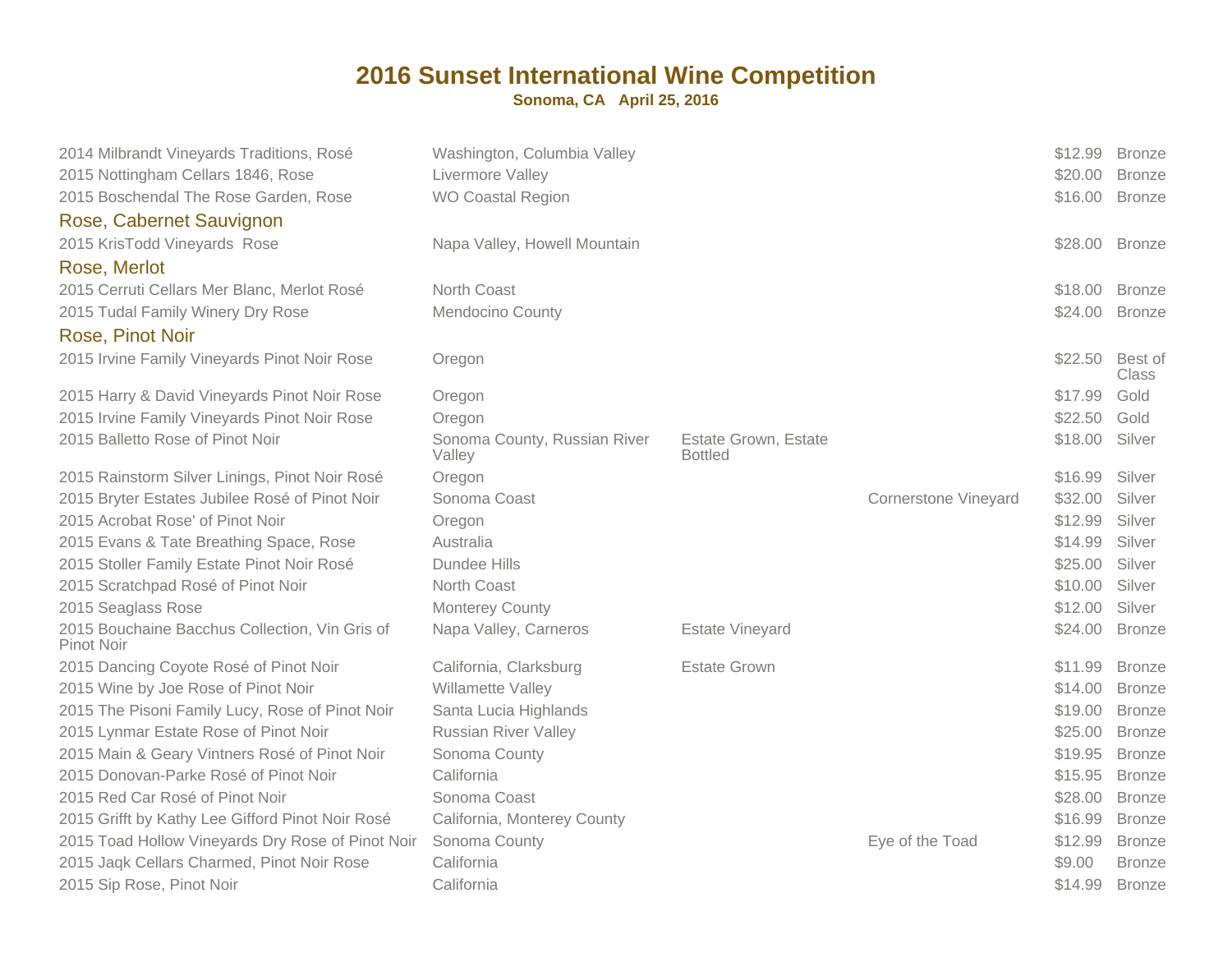| 2015 Willamette Valley Vineyards Rose of Pinot Noir Willamette Valley |                                |                     | <b>Whole Cluster</b>              |         | \$17.99 Bronze          |
|-----------------------------------------------------------------------|--------------------------------|---------------------|-----------------------------------|---------|-------------------------|
| Rose, Rhone Style Blend                                               |                                |                     |                                   |         |                         |
| 2015 Halter Ranch Grenache-Picpoul Blank-<br>Mourvedre-Syrah, Rose    | Paso Robles                    |                     |                                   | \$21.00 | Best of<br><b>Class</b> |
| 2015 Del Rio Vineyards Rosé                                           | Oregon, Rogue Valley           | <b>Estate Grown</b> |                                   | \$15.00 | Gold                    |
| 2015 Halter Ranch Grenache-Picpoul Blank-<br>Mourvedre-Syrah, Rose    | Paso Robles                    |                     |                                   | \$21.00 | Gold                    |
| 2014 Burbank Ranch Vineyard & Winery Picnic<br>Meadow, Rose           | Paso Robles (AVA)              | Estate              |                                   | \$29.00 | Silver                  |
| Rose, Sangiovese                                                      |                                |                     |                                   |         |                         |
| 2015 Grapeseed Wines Sassoferrato, Rosé of<br>Sangiovese              | <b>Mendocino County</b>        |                     |                                   | \$24.00 | Best of<br><b>Class</b> |
| 2015 Grapeseed Wines Sassoferrato, Rosé of<br>Sangiovese              | <b>Mendocino County</b>        |                     |                                   | \$24.00 | Gold                    |
| 2015 Luna Vineyards Minuet, Sangiovese Rose                           | Napa Valley                    |                     |                                   | \$28.00 | Gold                    |
| 2015 Folktale Winery & Vineyards Rose                                 | California, Monterey County    | <b>Estate Grown</b> |                                   | \$28.00 | Silver                  |
| 2015 Luna Rose                                                        | California                     |                     |                                   | \$13.99 | Silver                  |
| Rose, Syrah                                                           |                                |                     |                                   |         |                         |
| 2015 Eberle Syrah Rose                                                | Paso Robles                    |                     |                                   | \$18.00 | Best of<br><b>Class</b> |
| 2015 Eberle Syrah Rose                                                | Paso Robles                    |                     |                                   | \$18.00 | Gold                    |
| 2015 Belle Arte Rosé                                                  | Rogue Valley                   | Winemaker's Reserve |                                   | \$23.00 | <b>Bronze</b>           |
| 2015 Don Ernesto's Beret Rose                                         | Napa Valley                    |                     |                                   | \$24.00 | <b>Bronze</b>           |
| 2015 New Clairvaux Vineyard Syrah Rose                                | California                     |                     |                                   | \$14.00 | <b>Bronze</b>           |
| Roussanne                                                             |                                |                     |                                   |         |                         |
| 2015 SuLei Cellars Roussanne<br>Sangiovese                            | Yakima Valley                  |                     |                                   |         | \$22.00 Bronze          |
| 2013 Luna Vineyards Sangiovese                                        | Napa Valley                    | Riserva             |                                   | \$54.00 | Best of<br><b>Class</b> |
| 2013 Luna Vineyards Sangiovese                                        | Napa Valley                    | <b>Riserva</b>      |                                   | \$54.00 | Gold                    |
| 2013 Meadowcroft Sangiovese                                           | Sonoma County, Knights Valley  |                     | <b>Speedy Creek Vineyard</b>      | \$36.00 | Gold                    |
| 2013 Walla Walla Vintners Sangiovese                                  | Columbia Valley                |                     |                                   | \$25.00 | Gold                    |
| 2012 Bella Luna Winery Sangiovese Grosso                              | San Benito                     |                     |                                   | \$45.00 | Silver                  |
| 2013 Camaraderie Cellars Sangiovese                                   | Washington, Horse Heaven Hills |                     | Alderidge Vineyard                | \$29.00 | Silver                  |
| 2013 Cardella Winery Sangiovese                                       | California, Mendota            |                     | Fattoria Cardella,<br>Vineyard 22 | \$18.00 | Silver                  |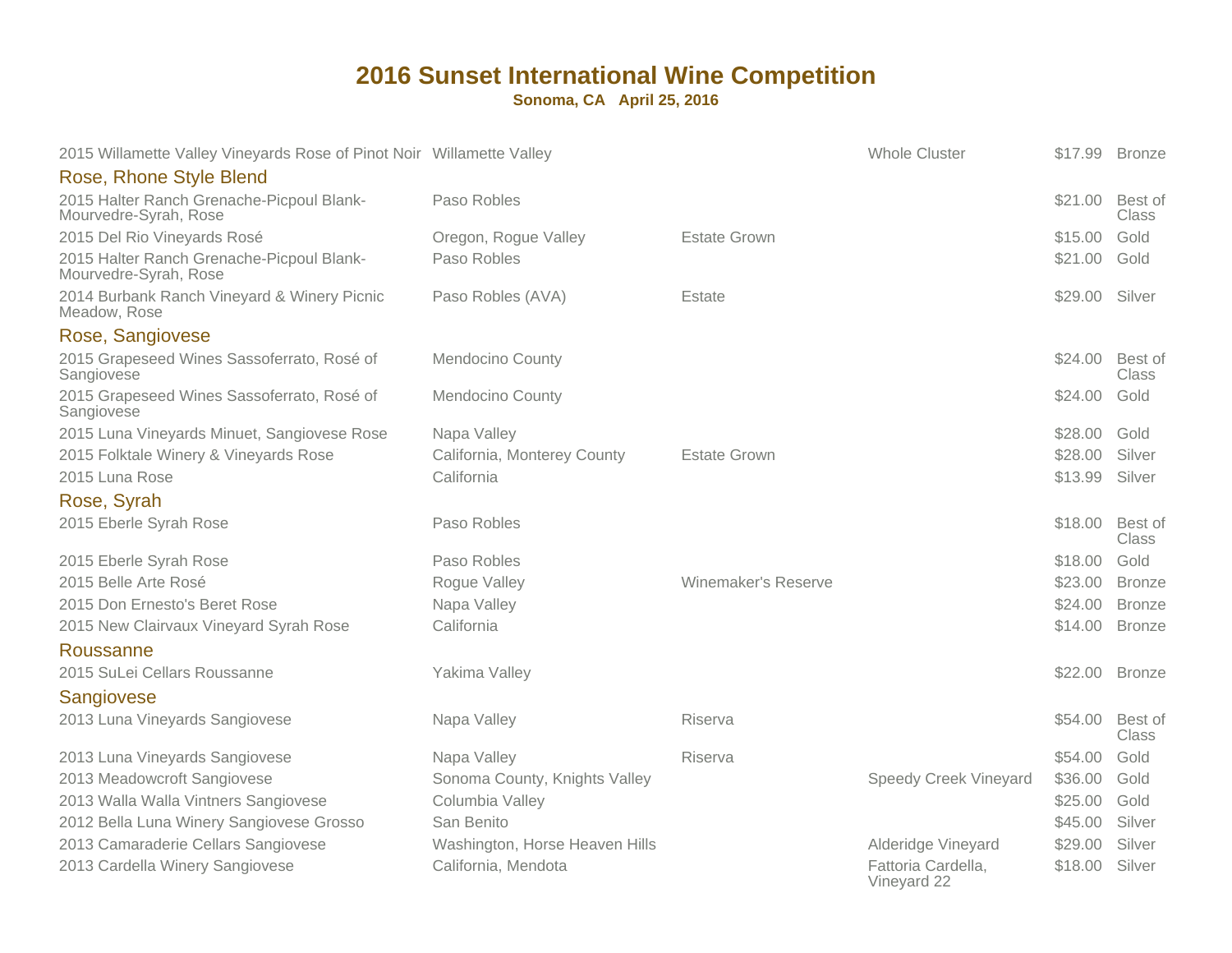| 2013 Imagery Estate Winery Sangiovese                                                       | Sonoma County, Pine Mountain-<br>Cloverdale Peak |                                       | <b>Upper Ridge Vineyard</b>                   | \$42.00 | Silver                  |
|---------------------------------------------------------------------------------------------|--------------------------------------------------|---------------------------------------|-----------------------------------------------|---------|-------------------------|
| 2014 Macchia Amorous, Sangiovese                                                            | Lodi                                             |                                       |                                               | \$23.00 | Silver                  |
| 2014 Cavatappi Sangiovese                                                                   | Washington State, Columbia<br>Valley             |                                       |                                               | \$11.99 | Silver                  |
| 2012 Tessa Marie Sangiovese                                                                 | Santa Barbara County                             |                                       | Rodney's Vineyard, Clone \$28.00 Silver<br>23 |         |                         |
| 2014 La Chertosa Old World Wines Sangiovese                                                 | Sonoma County, Sonoma Valley                     | Reserve                               |                                               | \$35.00 | Silver                  |
| NV Noceto Tuscan Style Rosso                                                                | <b>Amador County</b>                             |                                       |                                               | \$18.00 | Silver                  |
| 2013 Noceto Sangiovese                                                                      | <b>Amador County</b>                             |                                       |                                               | \$18.00 | Silver                  |
| 2014 Borjon Reposado, Sangiovese                                                            | California, Amador County                        |                                       |                                               | \$25.00 | <b>Bronze</b>           |
| 2012 Cardella Winery Sangiovese                                                             | California, Mendota                              |                                       | Fattoria Cardella,<br>Vineyard 22             | \$18.00 | <b>Bronze</b>           |
| 2013 LXV X, Club Reserve, Sangiovese                                                        | Paso Robles                                      |                                       |                                               | \$65.00 | <b>Bronze</b>           |
| 2014 Macchia Harmonious, Sangiovese                                                         | <b>Amador County</b>                             |                                       |                                               | \$23.00 | <b>Bronze</b>           |
| 2012 Mosby Sangiovese                                                                       | Santa Barbara County                             |                                       | Vigna della Casa Vecchia \$30.00              |         | <b>Bronze</b>           |
| 2013 Naggiar Vineyards Sangiovese                                                           | Sierra Foothills                                 | Estate Grown, Produced<br>and Bottled |                                               | \$24.00 | <b>Bronze</b>           |
| 2013 Tuscandido Winery Capolavoro, Sangiovese                                               | South Coast                                      | <b>Estate Grown</b>                   |                                               | \$45.00 | <b>Bronze</b>           |
| 2013 Noceto Sangiovese                                                                      | California, Shenandoah Valley                    | Riserva                               |                                               | \$25.00 | <b>Bronze</b>           |
| 2013 Noceto Sangiovese                                                                      | California, Shenandoah Valley                    |                                       | Marmellata                                    | \$28.00 | <b>Bronze</b>           |
| 2014 Vargas Salud, Sangiovese                                                               | Paso Robles                                      |                                       |                                               | \$29.00 | <b>Bronze</b>           |
| Sauvignon Blanc, Dry, Vintage 2012                                                          |                                                  |                                       |                                               |         |                         |
| 2012 Giesen Wines The Fuder, Sauvignon Blanc                                                | Marlborough                                      |                                       | Single Vineyard<br>Selection, Dillons Point   | \$40.00 | Best of<br>Class        |
| 2012 Giesen Wines The Fuder, Sauvignon Blanc                                                | Marlborough                                      |                                       | Single Vineyard<br>Selection, Dillons Point   | \$40.00 | Gold                    |
| 2012 Giesen The August 1888, Sauvignon Blanc<br>Sauvignon Blanc, Dry, Vintage 2014 or later | Marlborough                                      |                                       |                                               | \$40.00 | Silver                  |
| 2015 The Seeker Sauvignon Blanc                                                             | New Zealand, Marlborough                         |                                       |                                               | \$13.99 | Best of<br><b>Class</b> |
| 2015 Spy Valley Sauvignon Blanc                                                             | Marlborough                                      |                                       |                                               | \$19.00 | Gold                    |
| 2015 Castoro Cellars Sauvignon Blanc                                                        | Paso Robles                                      | <b>Estate Grown</b>                   |                                               | \$16.00 | Gold                    |
| 2015 DRNK Sauvignon Blanc                                                                   | Sonoma Valley                                    |                                       | <b>Wildwood Vineyards</b>                     | \$19.99 | Gold                    |
| 2015 Whitehaven Sauvignon Blanc                                                             | New Zealand, Marlborough                         |                                       |                                               | \$20.00 | Gold                    |
| 2015 Giesen Sauvignon Blanc                                                                 | Marlborough                                      | Reserve                               |                                               | \$13.99 | Gold                    |
|                                                                                             |                                                  |                                       |                                               |         |                         |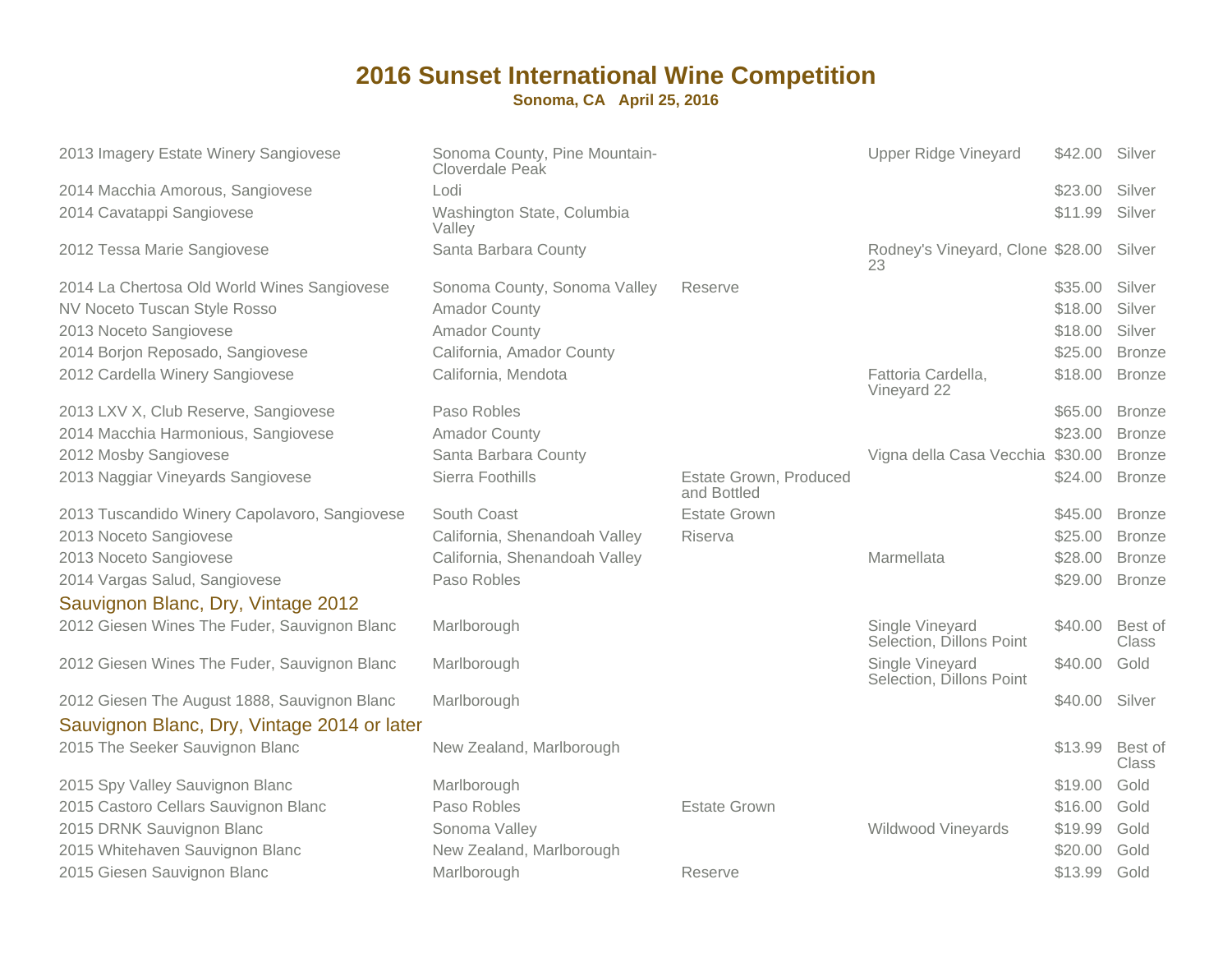| 2015 J. Lohr Estates Flume Crossing, Sauvigon<br><b>Blanc</b>  | Monterey, Arroyo Seco                                     |                        |                         | \$14.00 | Gold   |
|----------------------------------------------------------------|-----------------------------------------------------------|------------------------|-------------------------|---------|--------|
| 2015 J. Rickards Winery Sauvignon Blanc                        | Sonoma County, Alexander Valley                           |                        | <b>Croft Vineyard</b>   | \$22.00 | Gold   |
| 2015 The Seeker Sauvignon Blanc                                | New Zealand, Marlborough                                  |                        |                         | \$13.99 | Gold   |
| 2015 Lava Cap Sauvignon Blanc                                  | El Dorado                                                 |                        |                         | \$18.00 | Gold   |
| 2015 MacLeod Family Vineyard Marie's Cuvee,<br>Sauvignon Blanc | Sonoma County, Sonoma Valley                              |                        |                         | \$26.00 | Gold   |
| 2015 Evans & Tate Breathing Space, Sauvignon<br><b>Blanc</b>   | Australia                                                 |                        |                         | \$14.99 | Gold   |
| 2015 Evans & Tate Fresh as a Daisy, Sauvignon<br><b>Blanc</b>  | Australia                                                 |                        |                         | \$12.99 | Gold   |
| 2015 Innocent Bystander Sauvignon Blanc                        | New Zealand, Marlborough                                  |                        |                         | \$15.00 | Gold   |
| 2015 Stolo Family Vineyards Sauvignon Blanc                    | San Luis Obispo County                                    | Estate                 |                         | \$25.00 | Gold   |
| 2015 Trione Vineyards & Winery Sauvignon Blanc                 | California, Sonoma County,<br><b>Russian River Valley</b> |                        | <b>River Road Ranch</b> | \$23.00 | Gold   |
| 2015 Cosentino Winery The Blanc, Sauvignon Blanc               | Lodi                                                      |                        |                         | \$12.99 | Gold   |
| 2015 Te Mata Estate Sauvignon Blanc                            | New Zealand, Hawkes Bay                                   | Estate Vineyards       |                         | \$18.00 | Gold   |
| 2015 Tablelands Sauvignon Blanc                                | New Zealand, Martinborough                                |                        |                         | \$15.00 | Gold   |
| 2015 Babich Sauvignon Blanc                                    | Marlborough                                               |                        |                         | \$15.99 | Silver |
| 2015 Barnard Griffin Fume Blanc, Dry Sauvignon<br><b>Blanc</b> | Columbia Valley                                           |                        |                         | \$12.00 | Silver |
| 2015 Beltane Ranch Sauvignon Blanc                             | Sonoma Valley                                             | <b>Estate Grown</b>    | <b>Drummond Block</b>   | \$29.00 | Silver |
| 2014 Buttonwood Winery and Vineyard Sauvignon<br><b>Blanc</b>  | Santa Ynez Valley                                         | <b>Estate Grown</b>    | Signature Blend         | \$18.00 | Silver |
| 2015 Clif Family Winery Rte Blanc, Sauvignon Blanc             | Napa Valley                                               |                        |                         | \$28.00 | Silver |
| 2014 Davis Estates Sauvignon Blanc                             | Napa Valley, Rutherford                                   | <b>Private Reserve</b> |                         | \$25.00 | Silver |
| 2015 Black Stallion Estate Winery Sauvignon Blanc              | Napa Valley                                               |                        |                         | \$18.99 | Silver |
| 2015 Noble Vines Collection 242, Sauvignon Blanc               | Monterey, San Bernabe                                     |                        |                         | \$12.99 | Silver |
| 2014 DeLille Cellars Chaleur Estate, Blanc                     | Columbia Valley                                           |                        |                         | \$42.00 | Silver |
| 2015 Dutcher Crossing Sauvignon Blanc                          | Sonoma County                                             |                        |                         | \$27.00 | Silver |
| 2015 The Original Dark Horse Sauvignon Blanc                   | California                                                |                        |                         | \$9.99  | Silver |
| 2014 Vina Maipo Vitral, Sauvignon Blanc                        | Chile                                                     | Reserva                |                         | \$9.99  | Silver |
| 2014 Giesen The Brothers, Sauvignon Blanc                      | Marlborough                                               |                        |                         | \$20.00 | Silver |
| 2015 Imagery Estate Winery Wow Oui                             | Sonoma County, Pine Mountain-<br>Cloverdale Peak          |                        |                         | \$29.00 | Silver |
| 2014 J. Lohr Carol's Vineyard, Sauvignon Blanc                 | Napa Valley, St. Helena                                   |                        |                         | \$25.00 | Silver |
| 2015 The Infamous Goose Sauvignon Blanc                        | New Zealand, Marlborough                                  |                        |                         | \$12.99 | Silver |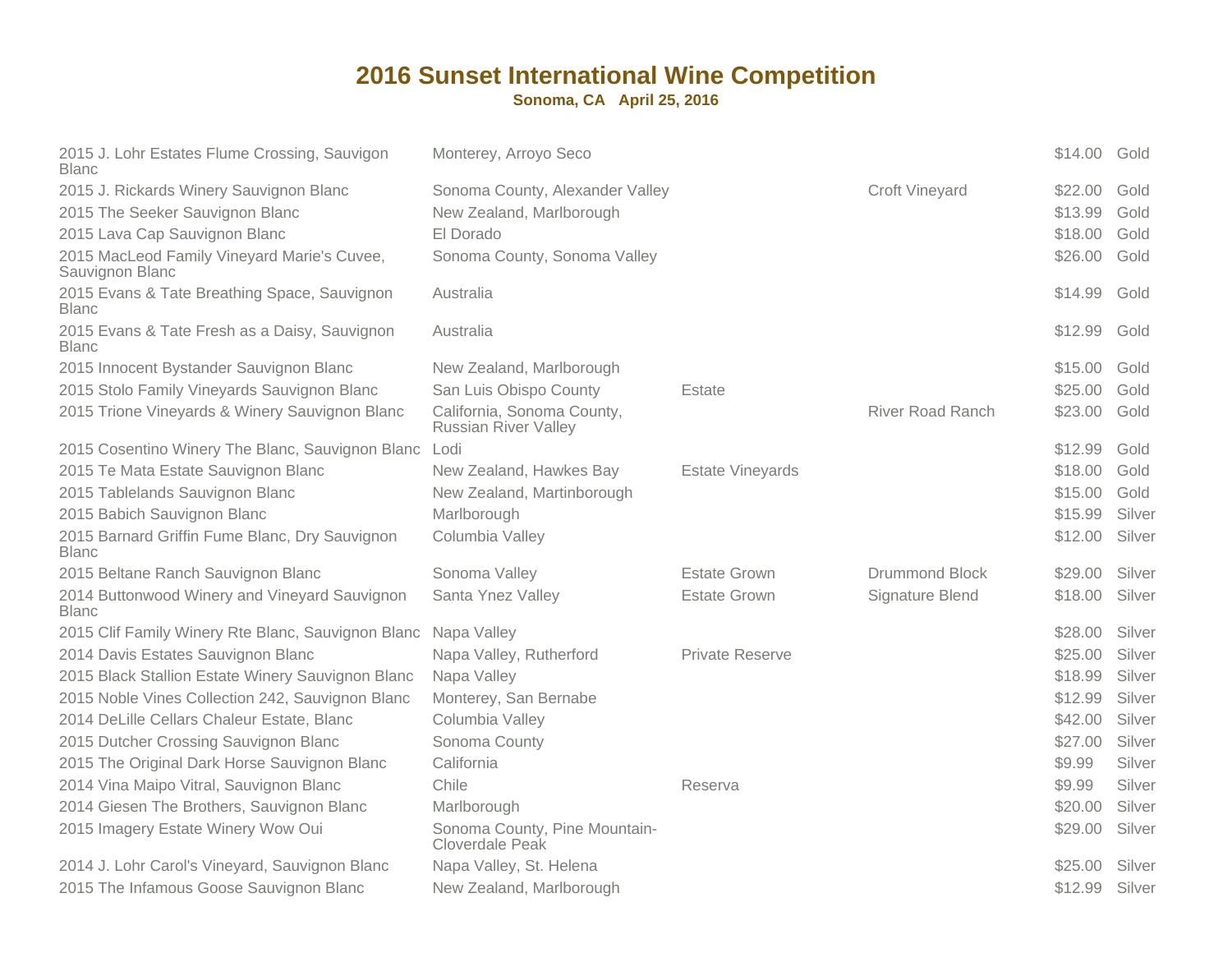| 2015 MacLeod Family Vineyard Sauvignon Blanc<br>2015 Mazzocco Sonoma Sauvignon Blanc<br>2015 Nobilo Icon, Sauvignon Blanc<br>2015 Kim Crawford Spitfire, Sauvignon Blanc<br>2015 KrisTodd Vineyards Sauvignon Blanc<br>2014 Galerie Naissance, Sauvignon Blanc<br>2014 Stag's Leap Wine Cellars Aveta, Sauvignon<br><b>Blanc</b> | Sonoma County, Sonoma Valley<br>Alexander Valley<br>New Zealand, Marlborough<br>New Zealand, Marlborough<br>Napa Valley<br>Napa Valley<br>Napa Valley |                     | <b>Small Parcels</b>                                        | \$22.00<br>\$28.00<br>\$22.00<br>\$26.00<br>\$30.00<br>\$30.00<br>\$26.00 | Silver<br>Silver<br>Silver<br>Silver<br>Silver<br>Silver<br>Silver |
|----------------------------------------------------------------------------------------------------------------------------------------------------------------------------------------------------------------------------------------------------------------------------------------------------------------------------------|-------------------------------------------------------------------------------------------------------------------------------------------------------|---------------------|-------------------------------------------------------------|---------------------------------------------------------------------------|--------------------------------------------------------------------|
| 2015 Villa Maria Sauvignon Blanc                                                                                                                                                                                                                                                                                                 | New Zealand, Marlborough                                                                                                                              |                     | Private Bin                                                 | \$17.00                                                                   | Silver                                                             |
| 2015 Hess Select Sauvignon Blanc                                                                                                                                                                                                                                                                                                 | North Coast                                                                                                                                           |                     |                                                             | \$13.00                                                                   | Silver                                                             |
| 2015 Cupcake Vineyards Sauvignon Blanc                                                                                                                                                                                                                                                                                           | Marlborough                                                                                                                                           |                     |                                                             | \$11.99                                                                   | Silver                                                             |
| 2014 Seaglass Sauvignon Blanc                                                                                                                                                                                                                                                                                                    | Santa Barbara County                                                                                                                                  |                     |                                                             | \$12.00                                                                   | Silver                                                             |
| 2014 Menage a Trois Sauvignon Blanc                                                                                                                                                                                                                                                                                              | California                                                                                                                                            |                     |                                                             | \$12.00                                                                   | Silver                                                             |
| 2015 Trinchero Napa Valley Sauvignon Blanc                                                                                                                                                                                                                                                                                       | Napa Valley                                                                                                                                           | <b>Estate Grown</b> | Mary's Vineyard                                             | \$24.00                                                                   | Silver                                                             |
| 2015 Trinity River Vineyards Stargazer Barn,<br>Sauvignon Blanc                                                                                                                                                                                                                                                                  | California, Humboldt County,<br><b>Willow Creek</b>                                                                                                   |                     |                                                             | \$21.00                                                                   | Silver                                                             |
| 2015 V. Sattui Winery Sauvignon Blanc                                                                                                                                                                                                                                                                                            | Napa Valley                                                                                                                                           |                     |                                                             | \$25.00                                                                   | Silver                                                             |
| 2015 Alma Sol Sauvignon Blanc                                                                                                                                                                                                                                                                                                    | Paso Robles                                                                                                                                           |                     |                                                             | \$18.00                                                                   | <b>Bronze</b>                                                      |
| 2014 Alta Napa Valley Sauvignon Blanc                                                                                                                                                                                                                                                                                            | Napa Valley                                                                                                                                           |                     |                                                             | \$21.99                                                                   | <b>Bronze</b>                                                      |
| 2015 Andis Wines Sauvignon Blanc                                                                                                                                                                                                                                                                                                 | <b>Amador County</b>                                                                                                                                  |                     |                                                             | \$20.00                                                                   | <b>Bronze</b>                                                      |
| 2015 Babich Family Estates Sauvignon Blanc                                                                                                                                                                                                                                                                                       | Marlborough                                                                                                                                           |                     | Headwaters, Made with<br><b>Organically Grown</b><br>Grapes | \$19.99                                                                   | <b>Bronze</b>                                                      |
| 2014 Benziger Family Winery Sauvignon Blanc                                                                                                                                                                                                                                                                                      | North Coast                                                                                                                                           |                     |                                                             | \$16.00                                                                   | <b>Bronze</b>                                                      |
| 2014 Bink Sauvignon Blanc                                                                                                                                                                                                                                                                                                        | Mendocino County, Yorkville<br>Highlands                                                                                                              | Reserve             | Old Chatham Ranch<br>Vineyard                               | \$26.00                                                                   | <b>Bronze</b>                                                      |
| 2014 BNA Wine Group The Rule, Sauvignon Blanc                                                                                                                                                                                                                                                                                    | Napa Valley                                                                                                                                           |                     |                                                             | \$16.99                                                                   | <b>Bronze</b>                                                      |
| 2015 Bodega Garzón Sauvignon Blanc                                                                                                                                                                                                                                                                                               | Uruguay                                                                                                                                               |                     |                                                             | \$16.99                                                                   | <b>Bronze</b>                                                      |
| 2015 Boeger Sauvignon Blanc                                                                                                                                                                                                                                                                                                      | El Dorado                                                                                                                                             |                     |                                                             | \$16.00                                                                   | <b>Bronze</b>                                                      |
| 2014 R Collection by Raymond Sauvignon Blanc                                                                                                                                                                                                                                                                                     | California                                                                                                                                            |                     | Lot No. 4                                                   | \$14.99                                                                   | <b>Bronze</b>                                                      |
| 2014 Canyon Lakes Winery Sauvignon Blanc                                                                                                                                                                                                                                                                                         | Napa Valley                                                                                                                                           |                     |                                                             | \$28.00                                                                   | <b>Bronze</b>                                                      |
| 2015 Charles Krug Peter Mondavi Family Sauvignon<br><b>Blanc</b>                                                                                                                                                                                                                                                                 | Napa Valley, St. Helena                                                                                                                               |                     | Carriage House Selection \$18.00                            |                                                                           | <b>Bronze</b>                                                      |
| 2015 Chouinard Rick's Cuvee, Sauvignon Blanc                                                                                                                                                                                                                                                                                     | Monterey                                                                                                                                              |                     |                                                             | \$18.00                                                                   | <b>Bronze</b>                                                      |
| 2015 The Dreaming Tree Sauvignon Blanc                                                                                                                                                                                                                                                                                           | Sonoma County                                                                                                                                         |                     |                                                             | \$14.99                                                                   | <b>Bronze</b>                                                      |
| 2015 Dry Creek Vineyard Sauvignon Blanc                                                                                                                                                                                                                                                                                          | Dry Creek Valley                                                                                                                                      |                     |                                                             | \$18.00                                                                   | <b>Bronze</b>                                                      |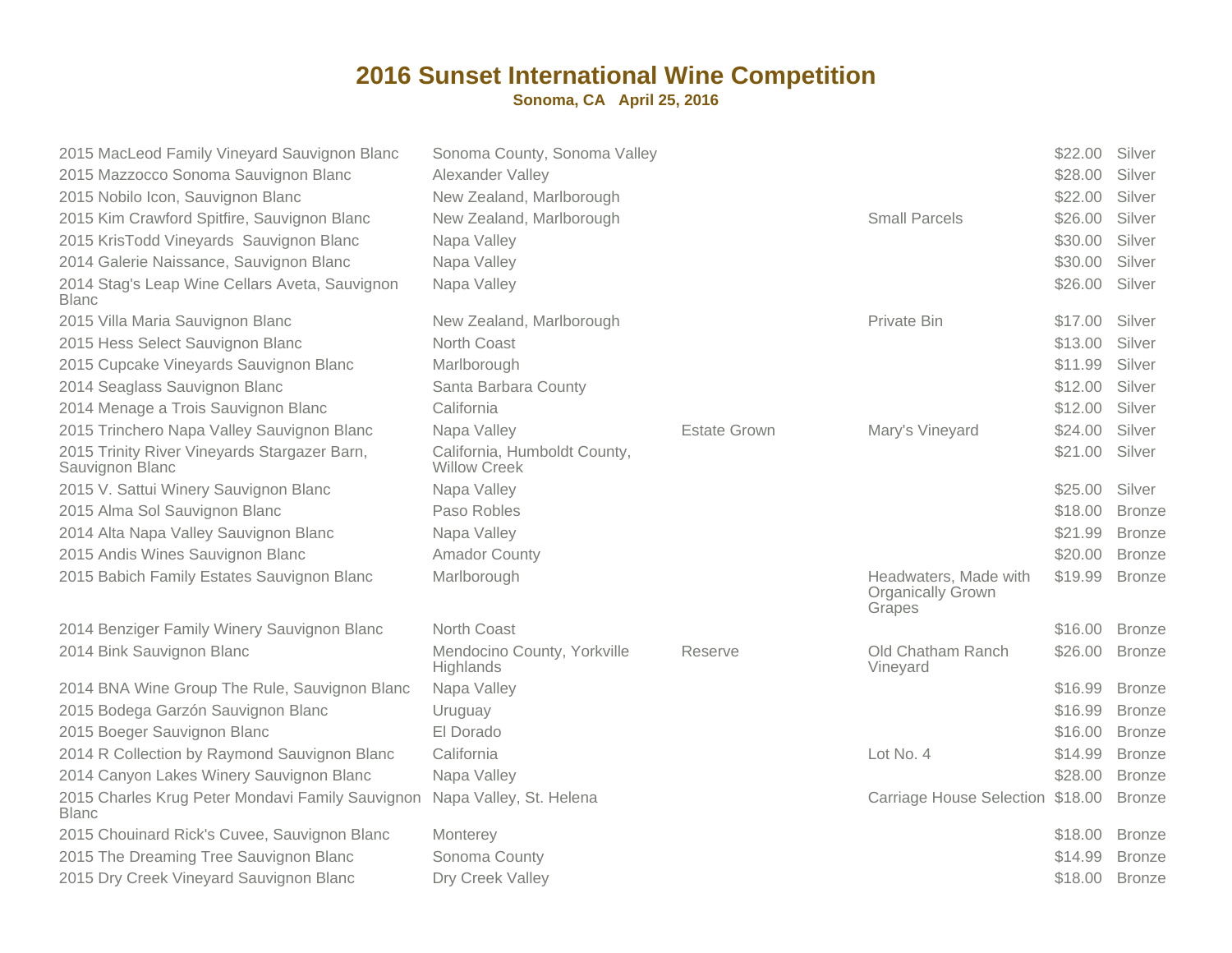| 2015 Starborough Sauvignon Blanc                              | New Zealand, Marlborough               |                       |                                      | \$15.00 | <b>Bronze</b> |
|---------------------------------------------------------------|----------------------------------------|-----------------------|--------------------------------------|---------|---------------|
| 2014 Robert Mondavi Winery Fume Blanc, Dry<br>Sauvignon Blanc | Napa Valley                            |                       |                                      | \$20.00 | <b>Bronze</b> |
| 2015 Hagafen Sauvignon Blanc                                  | Napa Valley                            |                       |                                      | \$24.00 | <b>Bronze</b> |
| 2015 Husch Sauvignon Blanc                                    | Mendocino                              |                       |                                      | \$15.00 | <b>Bronze</b> |
| 2014 Rippey Family Vineyards Sauvignon Blanc                  | Napa Valley                            |                       |                                      | \$20.00 | <b>Bronze</b> |
| 2014 Margerum Sybarite, Sauvignon Blanc                       | Santa Barbara, Happy Canyon            |                       |                                      | \$21.00 | <b>Bronze</b> |
| 2015 Fire Road Sauvignon Blanc                                | Marlborough                            |                       |                                      | \$13.00 | <b>Bronze</b> |
| 2015 Murdoch James Sauvignon Blanc                            | Martinborough                          | Estate                |                                      | \$15.00 | <b>Bronze</b> |
| 2015 Voss Organically Grown, Sauvignon Blanc                  | Napa Valley, Yountville                |                       |                                      | \$21.99 | <b>Bronze</b> |
| 2014 Line 39 Sauvignon Blanc                                  | California                             |                       |                                      | \$10.00 | <b>Bronze</b> |
| 2015 Forrest Sauvignon Blanc                                  | Marlborough                            |                       |                                      | \$18.00 | <b>Bronze</b> |
| 2015 Old Coach Road Sauvignon Blanc                           | New Zealand, Nelson                    |                       |                                      | \$16.00 | <b>Bronze</b> |
| 2015 Peter Yealands Sauvignon Blanc                           | Marlborough                            | <b>Estate Grown</b>   |                                      | \$14.99 | <b>Bronze</b> |
| 2014 R35 Sauvignon Blanc                                      | Napa Valley                            |                       |                                      | \$14.99 | <b>Bronze</b> |
| 2015 Kim Crawford Sauvignon Blanc                             | Marlborough                            |                       |                                      | \$17.99 | <b>Bronze</b> |
| 2014 Retzlaff Sauvignon Blanc                                 | California, Livermore Valley           | <b>Estate Bottled</b> |                                      | \$25.00 | <b>Bronze</b> |
| 2015 Davis Bynum Sauvignon Blanc                              | Sonoma County, Russian River<br>Valley |                       | Virginia's Block, Jane's<br>Vineyard | \$25.00 | <b>Bronze</b> |
| 2014 Rubia Sauvignon blanc                                    | Napa Valley                            |                       | <b>Lovall Valley Vineyard</b>        | \$30.00 | <b>Bronze</b> |
| 2015 Rued Winery Sauvignon Blanc                              | Sonoma County, Dry Creek Valley Estate |                       |                                      | \$17.00 | <b>Bronze</b> |
| 2015 Rutherford Ranch Sauvignon Blanc                         | Napa Valley                            |                       |                                      | \$18.00 | <b>Bronze</b> |
| 2015 Sbragia Family Vineyards Home Ranch,<br>Sauvignon Blanc  | Sonoma County, Dry Creek Valley        |                       |                                      | \$26.00 | <b>Bronze</b> |
| 2015 Sweet Cheeks Winery & Vineyard Sauvignon<br><b>Blanc</b> | Umpqua Valley                          |                       |                                      | \$20.00 | <b>Bronze</b> |
| 2015 Loveblock Sauvignon Blanc                                | Marlborough                            |                       |                                      | \$25.99 | <b>Bronze</b> |
| 2015 Hanna Sauvignon Blanc                                    | <b>Russian River Valley</b>            |                       |                                      | \$20.99 | <b>Bronze</b> |
| 2015 It's A Headsnapper Sauvignon Blanc                       | Marlborough                            |                       |                                      | \$15.00 | <b>Bronze</b> |
| 2015 Dona Paula Los Cardos, Sauvignon Blanc                   | Argentina, Mendoza                     |                       |                                      | \$9.99  | <b>Bronze</b> |
| 2014 Napa Cellars Sauvignon Blanc                             | Napa Valley                            |                       |                                      | \$18.00 | <b>Bronze</b> |
| 2014 Joel Gott Sauvignon Blanc                                | California                             |                       |                                      | \$12.00 | <b>Bronze</b> |
| 2014 High Point Sauvignon Blanc                               | Napa Valley                            |                       |                                      | \$26.00 | <b>Bronze</b> |
| 2014 Makara Sauvignon Blanc                                   | Marlborough                            |                       |                                      | \$13.99 | <b>Bronze</b> |
| 2014 Clos Pegase Sauvignon Blanc                              | Napa Valley, Carneros                  | <b>Estate Bottled</b> | Mitsuko's Vineyard                   | \$22.00 | <b>Bronze</b> |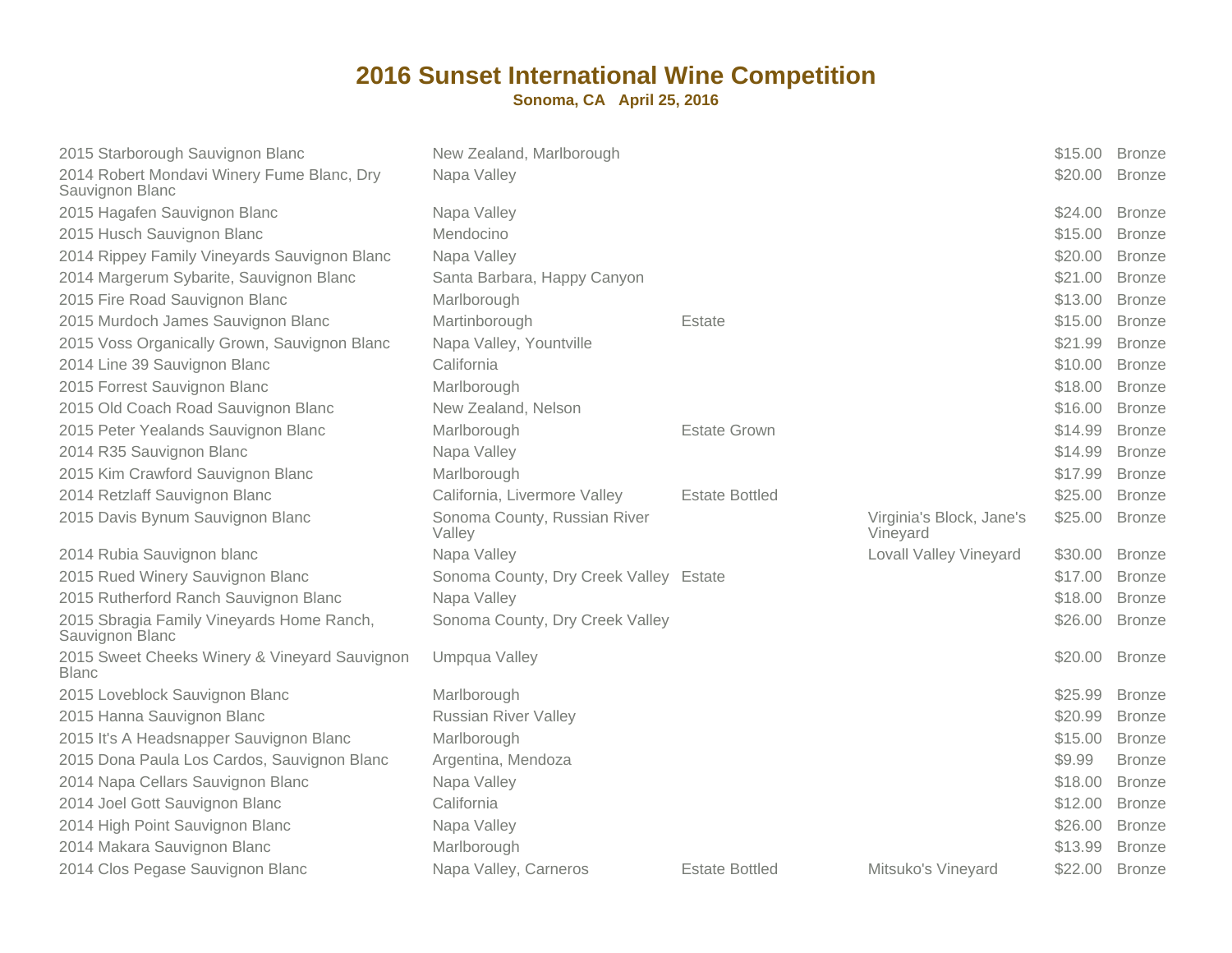**Sonoma, CA April 25, 2016**

| 2015 White Oak Vineyards & Winery Sauvignon<br><b>Blanc</b>                     | <b>Russian River Valley</b>                             | <b>Estate Grown</b> |                            |         | \$17.00 Bronze          |
|---------------------------------------------------------------------------------|---------------------------------------------------------|---------------------|----------------------------|---------|-------------------------|
| Sauvignon Blanc, Late Harvest, 6.1% and above residual sugar                    |                                                         |                     |                            |         |                         |
| 2013 Petrified Forest Vineyards Sauvignon Blanc                                 | Sonoma County, Knights Valley                           | Late Harvest        |                            | \$39.00 | Best of<br>Class        |
| 2013 Petrified Forest Vineyards Sauvignon Blanc<br><b>Semi Sparkling Muscat</b> | Sonoma County, Knights Valley                           | Late Harvest        |                            | \$39.00 | Gold                    |
| 2015 Foris Vineyards Moscato<br>Semillon, Dry                                   | Southern Oregon                                         |                     |                            | \$14.00 | Silver                  |
| 2014 L'Ecole No 41 Semillon                                                     | Columbia Valley                                         |                     |                            | \$15.00 | Best of<br><b>Class</b> |
| 2014 L'Ecole No 41 Semillon                                                     | Columbia Valley                                         |                     |                            | \$15.00 | Gold                    |
| 2013 Coruce Vineyards and Winery Semillon                                       | Antelope Valley of the California<br><b>High Desert</b> |                     |                            | \$20.97 | <b>Bronze</b>           |
| Sherry style, Sweet                                                             |                                                         |                     |                            |         |                         |
| NV Rancho de Philo Triple Cream Sherry<br><b>Spain DO White</b>                 | California, Cucamonga Valley                            |                     |                            | \$38.95 | Silver                  |
| 2014 Pagos del Rey Blume, Verdejo<br><b>Sparkling Blush - Charmat</b>           | Rueda DO                                                |                     |                            | \$19.99 | <b>Bronze</b>           |
| NV Barefoot Bubbly Pink Moscato                                                 | California                                              |                     |                            | \$9.99  | Best of<br>Class        |
| NV Barefoot Bubbly Pink Moscato<br><b>Sparkling Fruit Wine</b>                  | California                                              |                     |                            | \$9.99  | Gold                    |
| NV MauiWine Hula o Maui, Pineapple Sparkling                                    | Hawaii                                                  |                     | <b>Traditional Methode</b> | \$22.00 | Best of<br>Class        |
| NV MauiWine Hula o Maui, Pineapple Sparkling<br><b>Sparkling Red - Charmat</b>  | Hawaii                                                  |                     | <b>Traditional Methode</b> | \$22.00 | Gold                    |
| NV Barefoot Bubbly Red Moscato                                                  | California                                              |                     |                            | \$9.99  | Silver                  |
| Sparkling Rosé - Charmat<br>NV Folktale Winery & Vineyards Sparkling Rose       | California                                              |                     |                            | \$42.00 | Best of                 |
|                                                                                 |                                                         |                     |                            |         | Class                   |
| NV Folktale Winery & Vineyards Sparkling Rose                                   | California                                              |                     |                            | \$42.00 | Gold                    |
| 2015 Rock Wall Wine Company Sparkling Grenache Yolo County<br>Rose              |                                                         |                     |                            | \$22.00 | <b>Bronze</b>           |

Sweet Red Table Wine Blends, over 1.0% residual sugar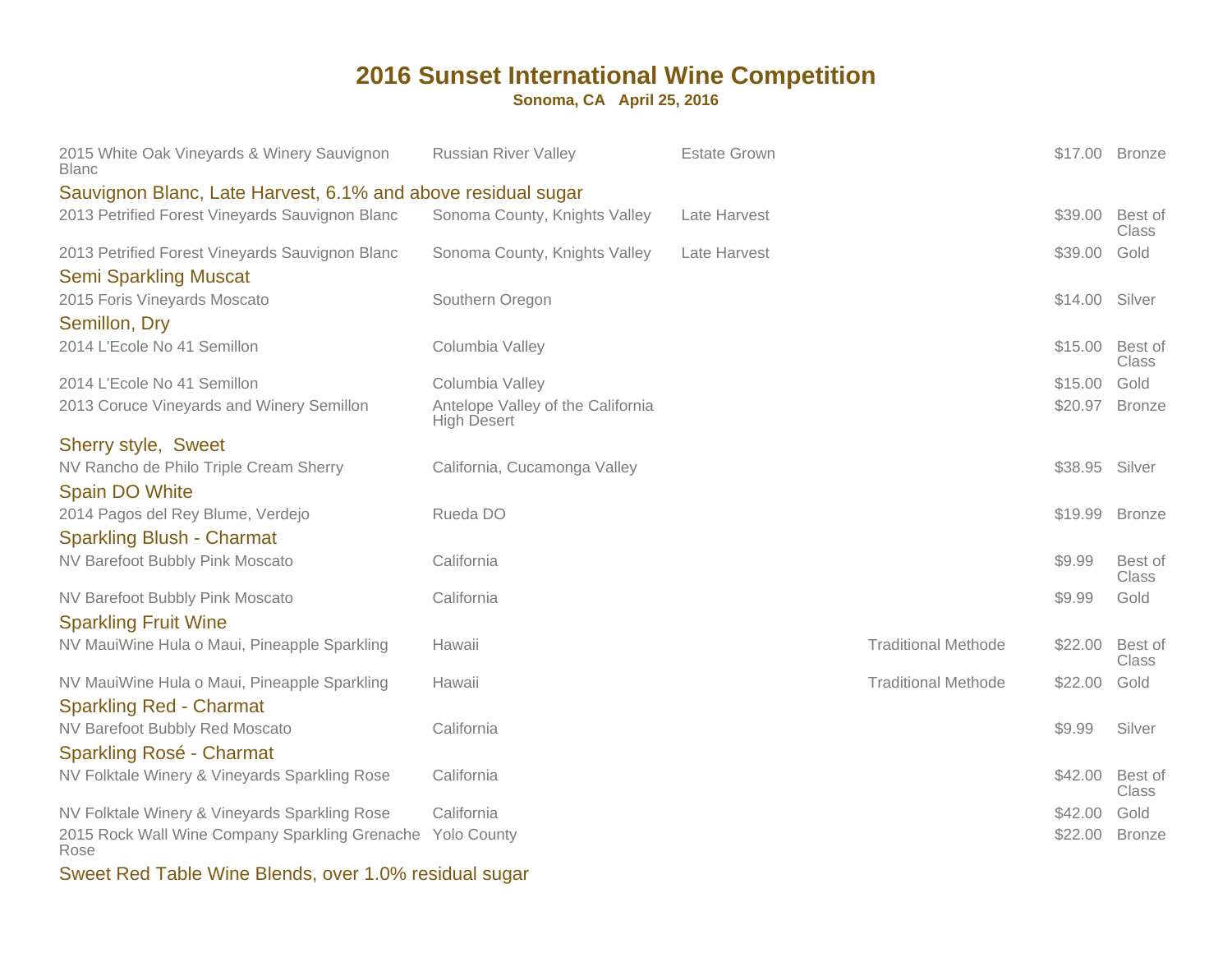| 2014 Three Thieves Mixed Up, Red                                    | California                                              |                     |                                                | \$9.99  | Best of<br><b>Class</b> |
|---------------------------------------------------------------------|---------------------------------------------------------|---------------------|------------------------------------------------|---------|-------------------------|
| 2014 Three Thieves Mixed Up, Red                                    | California                                              |                     |                                                | \$9.99  | Gold                    |
| 2013 Cupcake Vineyards Red Velvet                                   | California                                              |                     |                                                | \$11.99 | Silver                  |
| <b>NV Barefoot Sweet Red</b>                                        | California                                              |                     |                                                | \$6.99  | <b>Bronze</b>           |
| 2014 Red Blend                                                      | California                                              |                     |                                                | \$11.99 | <b>Bronze</b>           |
| 2014 It's A Headsnapper Radiant Red                                 | California                                              |                     |                                                | \$11.99 | <b>Bronze</b>           |
| Syrah/Shiraz, Non Vintage                                           |                                                         |                     |                                                |         |                         |
| NV Split Rail Winery The Horned Beast, Syrah-<br>Grenache-Mourvedre | <b>Snake River Valley</b>                               |                     |                                                | \$29.00 | Best of<br>Class        |
| NV Split Rail Winery The Horned Beast, Syrah-<br>Grenache-Mourvedre | <b>Snake River Valley</b>                               |                     |                                                | \$29.00 | Gold                    |
| <b>NV Barefoot Shiraz</b>                                           | California                                              |                     |                                                | \$6.99  | Silver                  |
| Syrah/Shiraz, Vintage 2010                                          |                                                         |                     |                                                |         |                         |
| 2010 Aril Syrah                                                     | Napa Valley, Atlas Peak                                 |                     |                                                | \$50.00 | Best of<br>Class        |
| 2010 Aril Syrah                                                     | Napa Valley, Atlas Peak                                 |                     |                                                | \$50.00 | Gold                    |
| Syrah/Shiraz, Vintage 2011                                          |                                                         |                     |                                                |         |                         |
| 2011 Landa Vineyards Syrah                                          | Sonoma Valley                                           |                     |                                                | \$45.00 | <b>Bronze</b>           |
| Syrah/Shiraz, Vintage 2012                                          |                                                         |                     |                                                |         |                         |
| 2012 Coruce Vineyards and Winery Syrah                              | Antelope Valley of the California<br><b>High Desert</b> |                     |                                                | \$23.95 | Best of<br><b>Class</b> |
| 2012 Cougar Crest Estate Winery Syrah                               | Walla Walla Valley                                      | <b>Estate Grown</b> | <b>Cougar Hills Vineyard</b>                   | \$38.00 | Best of<br>Class        |
| 2012 Coruce Vineyards and Winery Syrah                              | Antelope Valley of the California<br><b>High Desert</b> |                     |                                                | \$23.95 | Gold                    |
| 2012 Cougar Crest Estate Winery Syrah                               | Walla Walla Valley                                      | Estate Grown        | Cougar Hills Vineyard                          | \$38.00 | Gold                    |
| 2012 Hughes Family Vineyards Syrah                                  | Sonoma Valley                                           |                     | Savannah Vineyard,<br><b>Signature Reserve</b> | \$40.00 | Gold                    |
| 2012 Landa Vineyards Syrah                                          | Sonoma Valley                                           |                     |                                                | \$45.00 | Gold                    |
| 2012 Brothers in Arms Shiraz-Cabernet Sauvignon                     | Langhorne Creek                                         |                     | No. 6                                          | \$25.00 | Silver                  |
| 2012 Beauregard Syrah                                               | Santa Cruz Mountains                                    |                     | Zayante Vineyard                               | \$35.00 | Silver                  |
| 2012 Cardella Winery Syrah                                          | California                                              |                     | Fattoria Cardella,<br>Vineyard 22              | \$18.00 | Silver                  |
| 2012 Dussek Family Cellars Syrah                                    | Columbia Valley                                         |                     |                                                | \$20.00 | Silver                  |
| 2012 Vina Robles Syree                                              | Paso Robles                                             |                     |                                                | \$39.00 | Silver                  |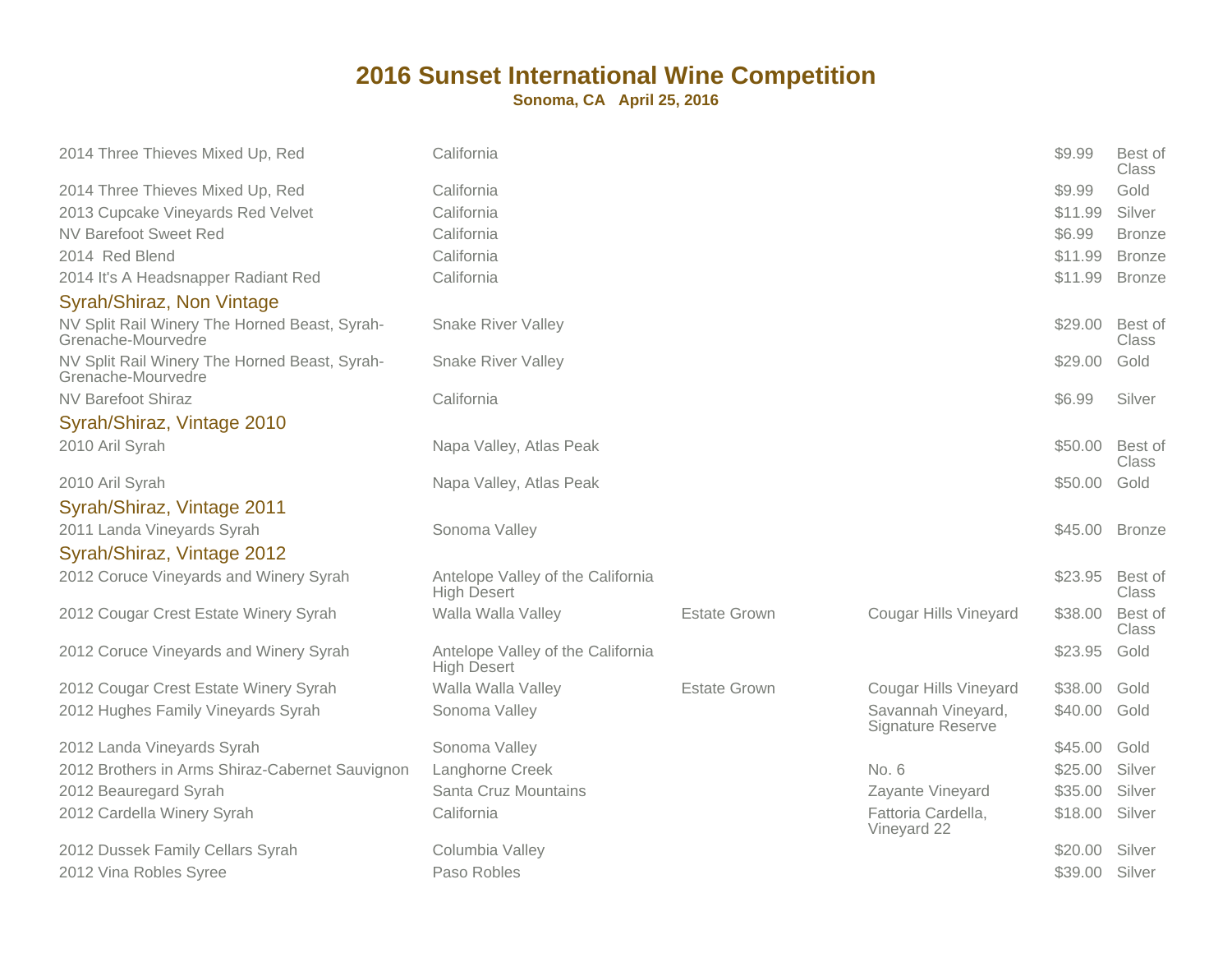| 2012 Dakaro Syrah<br>2012 Dynasty Cellars DCS, Syrah<br>2012 Magnavino Cellars Syrah<br>2012 Schmidt Family Vineyards Syrah<br>2012 Wilderotter Vineyard Syrah<br>Syrah/Shiraz, Vintage 2013<br>2013 Gard Vaucluse | California<br>Walla Walla Valley<br>Lodi<br>Applegate Valley<br>California, Shenandoah Valley<br>Columbia Valley | Estate                | Les Collines Vineyard<br>Lawrence Vineyards | \$18.00<br>\$30.00<br>\$32.00<br>\$36.00<br>\$29.99<br>\$35.00 | <b>Bronze</b><br><b>Bronze</b><br><b>Bronze</b><br><b>Bronze</b><br><b>Bronze</b><br>Best of |
|--------------------------------------------------------------------------------------------------------------------------------------------------------------------------------------------------------------------|------------------------------------------------------------------------------------------------------------------|-----------------------|---------------------------------------------|----------------------------------------------------------------|----------------------------------------------------------------------------------------------|
|                                                                                                                                                                                                                    |                                                                                                                  |                       |                                             |                                                                | Class                                                                                        |
| 2013 DeLille Cellars Doyenne, Signature Syrah                                                                                                                                                                      | Yakima Valley                                                                                                    |                       |                                             | \$45.00                                                        | Gold                                                                                         |
| 2013 Dutcher Crossing Syrah                                                                                                                                                                                        | Alexander Valley                                                                                                 |                       | Hidden Hill Vineyard                        | \$42.00                                                        | Gold                                                                                         |
| 2013 Gard Vaucluse                                                                                                                                                                                                 | Columbia Valley                                                                                                  |                       | Lawrence Vineyards                          | \$35.00                                                        | Gold                                                                                         |
| 2013 Halter Ranch Syrah                                                                                                                                                                                            | Paso Robles, Adelaida District                                                                                   | <b>Estate Bottled</b> |                                             | \$35.00                                                        | Gold                                                                                         |
| 2013 Lois Rae Syrah                                                                                                                                                                                                | Carneros                                                                                                         |                       | Las Madres Vineyard                         | \$35.00                                                        | Gold                                                                                         |
| 2013 Milbrandt Vineyards The Estates, Syrah                                                                                                                                                                        | Washington, Wahluke Slope                                                                                        |                       | <b>Clifton Hill Vineyard</b>                | \$42.00                                                        | Gold                                                                                         |
| 2013 Warr-King Wines Syrah                                                                                                                                                                                         | <b>Wahluke Slope</b>                                                                                             |                       |                                             | \$32.00                                                        | Gold                                                                                         |
| 2013 Anaba Syrah                                                                                                                                                                                                   | Sonoma Valley                                                                                                    |                       | <b>Bismark Vineyard</b>                     | \$38.00                                                        | Silver                                                                                       |
| 2013 Ancient Peaks Renegade                                                                                                                                                                                        | California, Paso Robles                                                                                          |                       | Santa Margarita Ranch                       | \$24.00                                                        | Silver                                                                                       |
| 2013 Diora Three Crowns, Red                                                                                                                                                                                       | Monterey, San Bernabe                                                                                            | Estate                |                                             | \$29.99                                                        | Silver                                                                                       |
| 2013 L'Ecole No 41 Syrah                                                                                                                                                                                           | Walla Walla Valley                                                                                               | <b>Estate Grown</b>   | Seven Hills Vineyard                        | \$36.00                                                        | Silver                                                                                       |
| 2013 Lava Cap Syrah                                                                                                                                                                                                | El Dorado                                                                                                        | <b>Estate Bottled</b> |                                             | \$24.00                                                        | Silver                                                                                       |
| 2013 Lawer Estates Syrah                                                                                                                                                                                           | Sonoma County, Knights Valley                                                                                    |                       | Betsy's Vineyard                            | \$28.00                                                        | Silver                                                                                       |
| 2013 Ledger David Syrah                                                                                                                                                                                            | Southern Oregon, Rogue Valley                                                                                    |                       |                                             | \$42.00                                                        | Silver                                                                                       |
| 2013 Rippey Family Vineyards Syrah                                                                                                                                                                                 | Napa Valley                                                                                                      |                       |                                             | \$25.00                                                        | Silver                                                                                       |
| 2013 McWilliams Family Winemakers Cool Climate<br>Shiraz                                                                                                                                                           | Australia                                                                                                        |                       |                                             | \$14.99                                                        | Silver                                                                                       |
| 2013 Merrill Cellars Syrah                                                                                                                                                                                         | Oregon, Rogue Valley                                                                                             | Reserve               |                                             | \$39.00                                                        | Silver                                                                                       |
| 2013 Robert Oatley Shiraz                                                                                                                                                                                          | McLaren Vale                                                                                                     |                       |                                             | \$19.99                                                        | Silver                                                                                       |
| 2013 Rancho Sisquoc Syrah                                                                                                                                                                                          | Santa Barbara County                                                                                             |                       | <b>Flood Family Vineyards</b>               | \$25.00                                                        | Silver                                                                                       |
| 2013 Revelry Vintners Block 18 Syrah                                                                                                                                                                               | <b>Wahluke Slope</b>                                                                                             |                       | Weinbau Vineyard                            | \$56.00                                                        | Silver                                                                                       |
| 2013 SummerWood Diosa                                                                                                                                                                                              | Paso Robles, Adelaida District                                                                                   |                       |                                             | \$60.00                                                        | Silver                                                                                       |
| 2013 The Infinite Monkey Theorem Syrah                                                                                                                                                                             | Colorado                                                                                                         |                       |                                             | \$35.00                                                        | Silver                                                                                       |
| 2013 Twill Syrah                                                                                                                                                                                                   | Oregon                                                                                                           |                       |                                             | \$27.00                                                        | Silver                                                                                       |
| 2013 Vindemia Vineyards & Winery Syrah                                                                                                                                                                             | Temecula Valley                                                                                                  | Estate                |                                             | \$98.00                                                        | Silver                                                                                       |
| 2013 Dusted Valley Stained Tooth Syrah                                                                                                                                                                             | Columbia Valley                                                                                                  |                       |                                             | \$36.00                                                        | <b>Bronze</b>                                                                                |
| 2013 Folin Cellars Syrah                                                                                                                                                                                           | Oregon, Rogue Valley                                                                                             |                       | Folin Vineyards                             | \$32.00                                                        | <b>Bronze</b>                                                                                |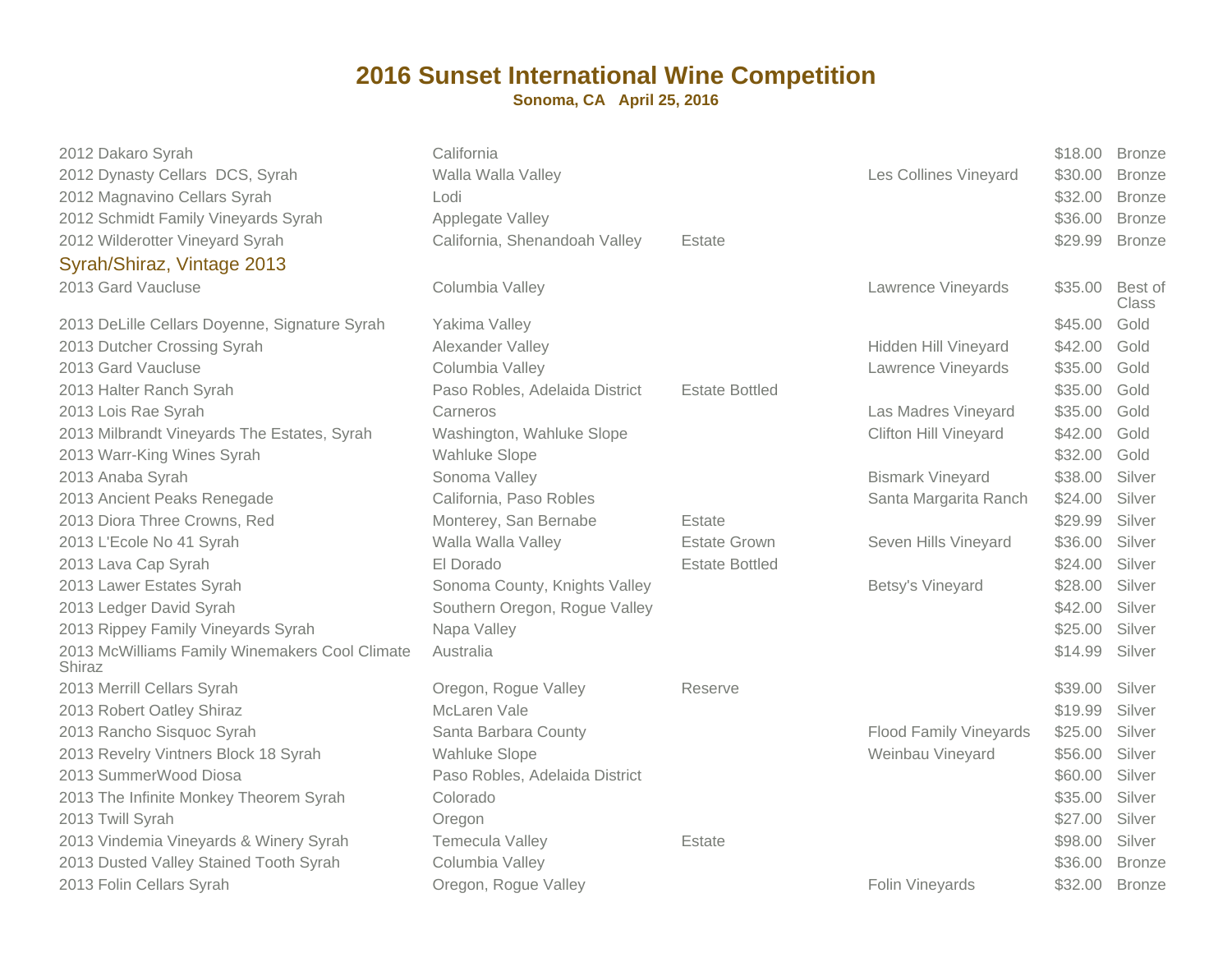| 2013 J. Lohr Estates South Ridge, Syrah                           | Paso Robles                        |                                     |                                               | \$15.00 | <b>Bronze</b>           |
|-------------------------------------------------------------------|------------------------------------|-------------------------------------|-----------------------------------------------|---------|-------------------------|
| 2013 Kale Broken Axle                                             | Napa Valley                        |                                     | Stagecoach Vineyard                           | \$70.00 | <b>Bronze</b>           |
| 2013 Lynch Wines Strummer Syrah                                   | Sierra Foothills                   |                                     |                                               | \$25.00 | <b>Bronze</b>           |
| 2013 Mattina Fiore Syrah                                          | Santa Maria Valley                 |                                     | Murmur Vineyard                               | \$50.00 | <b>Bronze</b>           |
| 2013 Record Family Wines Syrah                                    | Paso Robles                        | Reserve                             |                                               | \$36.00 | <b>Bronze</b>           |
| 2013 Revelry Vintners Block 19 Syrah                              | <b>Wahluke Slope</b>               |                                     | Weinbau Vineyard                              | \$54.00 | <b>Bronze</b>           |
| 2013 Rubin Vineyards and Winery Ron Rubin, Cool<br>Climate Syrah  | Russian River Valley, Green Valley |                                     |                                               | \$32.00 | <b>Bronze</b>           |
| Syrah/Shiraz, Vintage 2014 or later                               |                                    |                                     |                                               |         |                         |
| 2014 J. Lohr Gesture, Syrah                                       | Paso Robles                        |                                     | <b>Limited Release</b>                        | \$30.00 | Best of<br><b>Class</b> |
| 2014 J. Lohr Gesture, Syrah                                       | Paso Robles                        |                                     | <b>Limited Release</b>                        | \$30.00 | Gold                    |
| 2014 Tenet Wines The Pundit, Syrah                                | Columbia Valley                    |                                     |                                               | \$25.00 | Gold                    |
| 2014 Navigator Wines Rising Tide                                  | California                         |                                     |                                               | \$25.00 | Silver                  |
| 2014 Anemoi Lips, Syrah                                           | <b>Grand Valley</b>                |                                     |                                               | \$34.95 | Silver                  |
| 2014 Westwood Estate Syrah                                        | Sonoma County, Sonoma Valley       |                                     | Annadel Gap Vineyard                          | \$40.00 | Silver                  |
| 2014 McKahn Family Cellars Syrah                                  | Napa Valley, St. Helena            |                                     |                                               | \$36.00 | Silver                  |
| 2014 Reustle Prayer Rock Vineyards Syrah                          | Oregon, Umpqua Valley              | <b>Estate Grown and</b><br>Produced | Winemaker's Reserve                           | \$39.00 | Silver                  |
| 2014 Thirty-Seven Syrah                                           | Sonoma Coast                       |                                     |                                               | \$24.00 | Silver                  |
| 2014 Cinder Syrah                                                 | <b>Snake River Valley</b>          |                                     |                                               | \$29.00 | <b>Bronze</b>           |
| 2014 Eberle Syrah                                                 | Paso Robles                        |                                     | <b>Steinbeck Vineyard</b>                     | \$26.00 | <b>Bronze</b>           |
| 2014 Francis Ford Coppola Winery Rosso & Bianco,<br>Shiraz        | California                         |                                     |                                               | \$11.00 | <b>Bronze</b>           |
| 2014 Evans & Tate Smooth Operator, Winemakers<br><b>Red Blend</b> | Australia                          |                                     |                                               | \$12.99 | <b>Bronze</b>           |
| 2014 Reustle Prayer Rock Vineyards Syrah                          | Oregon, Umpqua Valley              | Estate Grown and<br>Produced        | Masada Bloc                                   | \$32.00 | <b>Bronze</b>           |
| 2014 Thistledown Cunning Plan, Shiraz                             | Langhorne Creek                    |                                     |                                               | \$26.00 | <b>Bronze</b>           |
| <b>Tannat</b>                                                     |                                    |                                     |                                               |         |                         |
| 2013 Rock Wall Wine Company The Palindrome,<br>Tannat             | California                         |                                     |                                               | \$30.00 | Best of<br><b>Class</b> |
| 2013 Rock Wall Wine Company The Palindrome,<br>Tannat             | California                         |                                     |                                               | \$30.00 | Gold                    |
| 2012 Almquist Family Tannat                                       | Washington                         |                                     | Konnowac Vineyard,<br><b>Vintner's Select</b> | \$35.00 | Silver                  |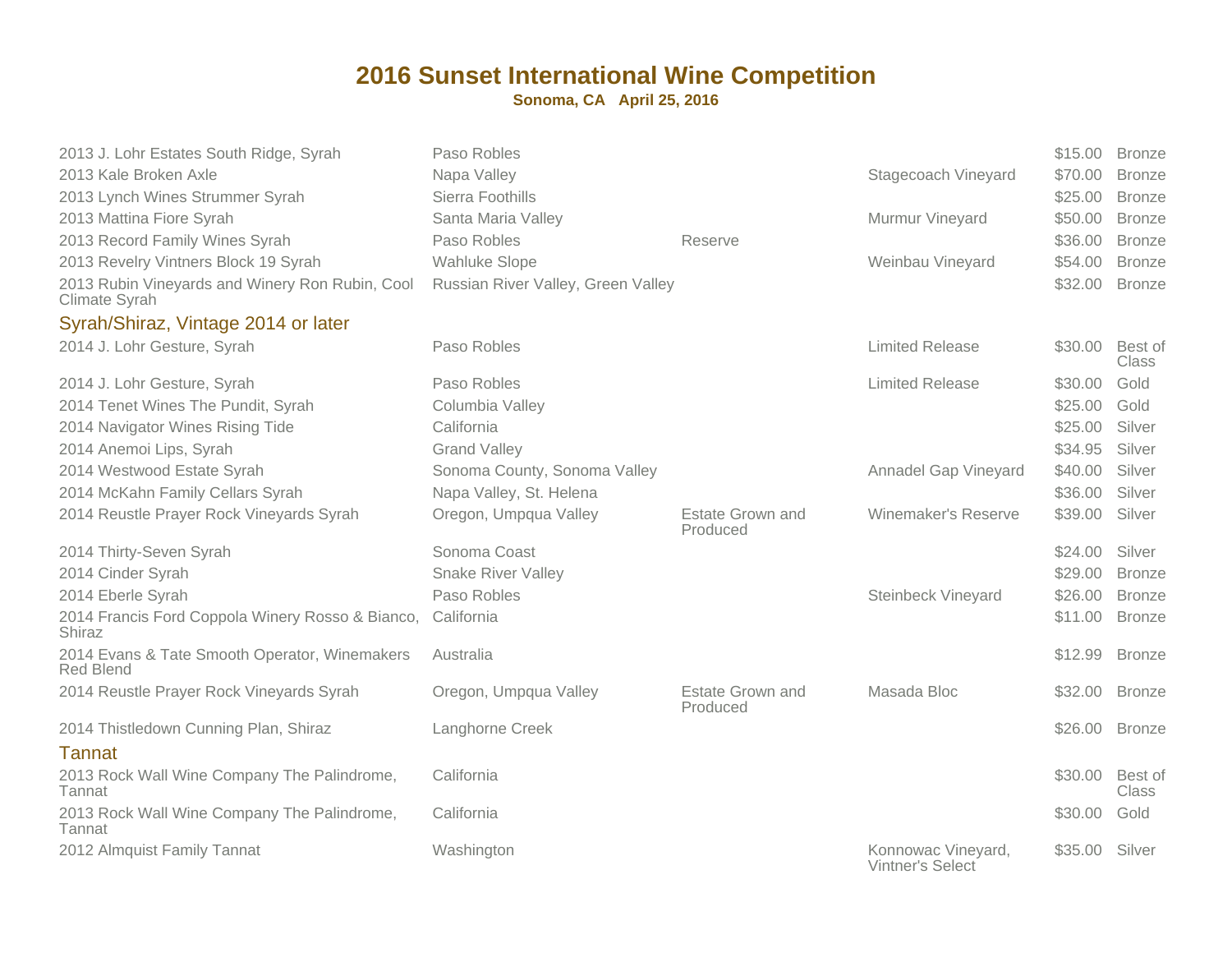| 2012 Y. Rousseau Tannat                                     | Sonoma County, Russian River<br>Valley                      |                                              |                        | \$35.00 Silver     |                  |
|-------------------------------------------------------------|-------------------------------------------------------------|----------------------------------------------|------------------------|--------------------|------------------|
| 2014 Bodega Garzón Tannat                                   | Uruguay                                                     | Estate Grown, Produced<br>and Bottled        |                        | \$19.99            | <b>Bronze</b>    |
| Tempranillo                                                 |                                                             |                                              |                        |                    |                  |
| 2013 Abacela Fiesta, Tempranillo<br>2013 Cinder Tempranillo | Southern Oregon, Umpqua Valley<br><b>Snake River Valley</b> |                                              | <b>Estate Produced</b> | \$23.00<br>\$29.00 | Silver<br>Silver |
| 2013 Comanche Cellars Tempranillo                           | San Benito County                                           |                                              | Silleto Vineyard, Tres | \$28.00            | <b>Bronze</b>    |
|                                                             |                                                             |                                              | Pinos                  |                    |                  |
| 2013 Folin Cellars Tempranillo<br><b>Torrontes</b>          | Oregon, Rogue Valley                                        |                                              | Folin Vineyards        | \$32.00            | <b>Bronze</b>    |
| 2015 Lewis Grace Torrontés                                  | Alta Mesa                                                   |                                              |                        | \$23.00            | Best of<br>Class |
| 2015 Lewis Grace Torrontés                                  | Alta Mesa                                                   |                                              |                        | \$23.00            | Gold             |
| 2015 Alta Vista Classic Torrontes                           | Argentina                                                   | <b>Estate Bottled</b>                        |                        | \$11.99            | Gold             |
| 2015 Alamos Torrontes                                       | Argentina, Salta                                            |                                              |                        | \$13.00            | Silver           |
| 2015 Wise Villa Winery Torrontes                            | California, Lodi, Alta Mesa                                 | <b>Estate Produced and</b><br><b>Bottled</b> |                        | \$32.27            | Silver           |
| <b>Toscana IGT</b>                                          |                                                             |                                              |                        |                    |                  |
| 2012 Ruffino Modus                                          | Toscana IGT                                                 |                                              |                        | \$24.99            | Silver           |
| 2013 Dellatorri Tuscan Red                                  | Toscana IGT                                                 |                                              |                        | \$9.99             | <b>Bronze</b>    |
| <b>Toscana IGT Red</b>                                      |                                                             |                                              |                        |                    |                  |
| 2013 Brancaia Tre                                           | Toscana IGT                                                 |                                              |                        | \$23.00            | Silver           |
| 2014 Santa Cristina                                         | Toscana IGT                                                 |                                              |                        | \$12.00            | Silver           |
| 2013 Banfi Centine Red                                      | Toscana IGT                                                 |                                              |                        | \$12.00            | <b>Bronze</b>    |
| Touriga                                                     |                                                             |                                              |                        |                    |                  |
| 2013 Fresno State Winery Touriga                            | San Joaquin County                                          |                                              | Duarte Vineyards       | \$12.95            | Silver           |
| Vermentino                                                  |                                                             |                                              |                        |                    |                  |
| 2015 Bella Grace Vineyards Vermentino                       | California, Shenandoah Valley                               |                                              |                        | \$25.00            | Silver           |
| 2015 Tessa Marie Vermentino                                 | Santa Barbara County                                        |                                              |                        | \$24.00            | Silver           |
| Vermouth, Red                                               |                                                             |                                              |                        |                    |                  |
| NV Quady Winery Vya Sweet, Vermouth Aperitif                | California                                                  |                                              |                        | \$24.99            | Best of<br>Class |
| NV Quady Winery Vya Sweet, Vermouth Aperitif                | California                                                  |                                              |                        | \$24.99            | Gold             |
|                                                             |                                                             |                                              |                        |                    |                  |

Vermouth, White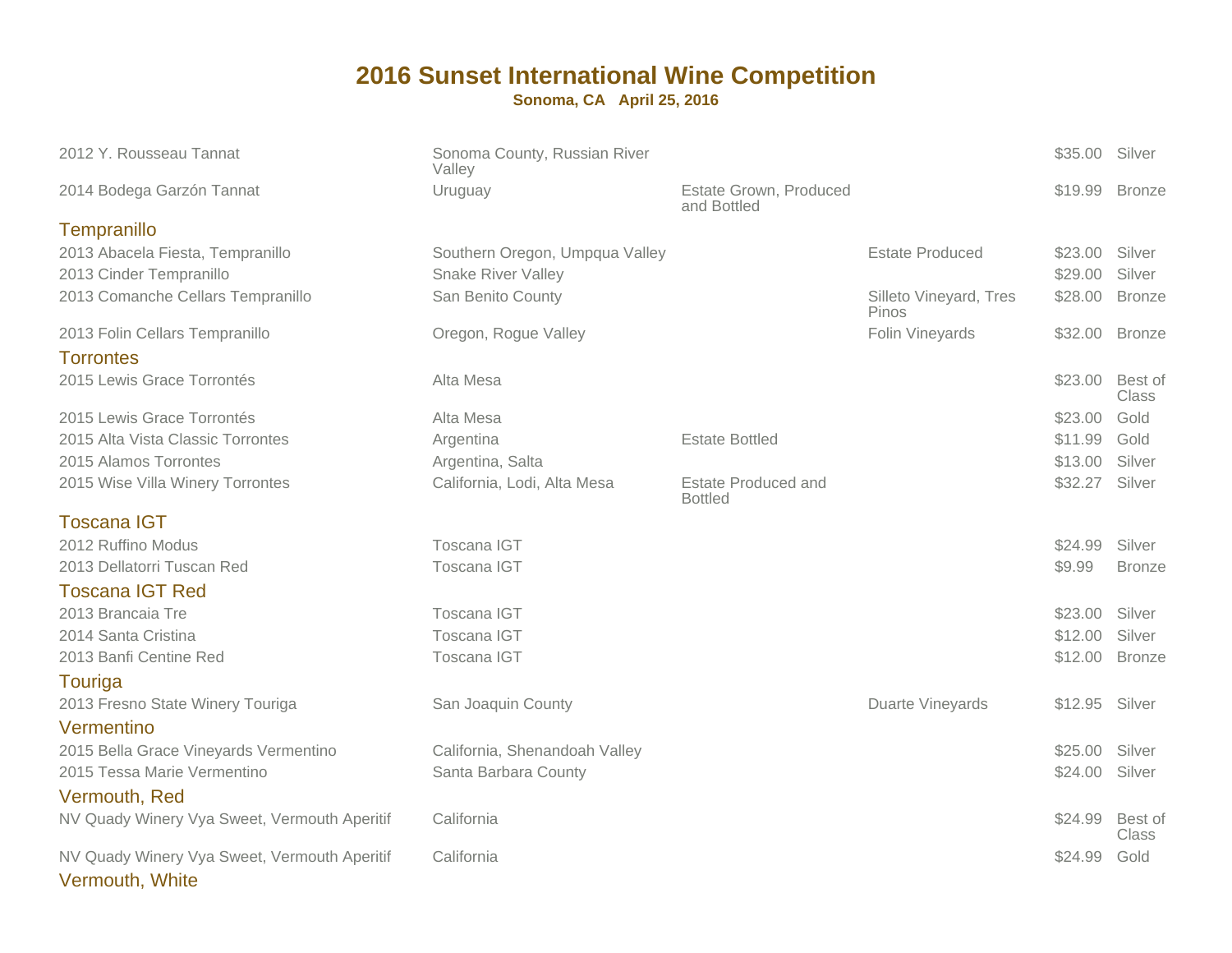| NV Quady Winery Vya Extra Dry, Vermouth Aperitif<br>NV Quady Winery Vya Whisper Dry, Vermouth | California<br>California               |                       |                                                                      | \$24.99<br>\$24.99 | Silver<br><b>Bronze</b> |
|-----------------------------------------------------------------------------------------------|----------------------------------------|-----------------------|----------------------------------------------------------------------|--------------------|-------------------------|
| Aperitif                                                                                      |                                        |                       |                                                                      |                    |                         |
| Viognier                                                                                      |                                        |                       |                                                                      |                    |                         |
| 2015 McManis Family Vineyards Viognier                                                        | California, River Junction             |                       |                                                                      | \$10.99            | Best of<br>Class        |
| 2015 Cinder Dry, Viognier                                                                     | Washington/Idaho                       |                       |                                                                      | \$18.00            | Gold                    |
| 2015 McManis Family Vineyards Viognier                                                        | California, River Junction             |                       |                                                                      | \$10.99            | Gold                    |
| 2015 Cline Family Cellars Viognier                                                            | North Coast                            |                       |                                                                      | \$11.99            | Silver                  |
| 2014 Cooper-Garrod Viognier                                                                   | Santa Cruz Mountains                   | <b>Estate Bottled</b> | <b>Randall Grahm Clone</b>                                           | \$33.00            | Silver                  |
| 2014 Bonterra Viognier                                                                        | California                             |                       | Made with Organic<br>Grapes, 58% Mendocino<br>County-42% Lake County | \$12.99            | Silver                  |
| 2014 Lava Cap Viognier                                                                        | El Dorado                              |                       | Vinehill                                                             | \$34.00            | Silver                  |
| 2014 Pearmund Viognier                                                                        | Virginia                               |                       | <b>Silver Creek Vineyard</b>                                         | \$25.00            | Silver                  |
| 2014 Rivino Viognier                                                                          | Mendocino                              | Estate                |                                                                      | \$25.00            | Silver                  |
| 2014 William Church Viognier                                                                  | Columbia Valley                        |                       |                                                                      | \$25.00            | Silver                  |
| 2015 Acquiesce Winery & Vineyards Viognier                                                    | Lodi                                   |                       |                                                                      | \$24.00            | <b>Bronze</b>           |
| 2014 Cougar Crest Estate Winery Viognier                                                      | Walla Walla Valley                     | <b>Estate Grown</b>   |                                                                      | \$24.00            | <b>Bronze</b>           |
| 2015 Black Stallion Estate Winery Viognier                                                    | Napa Valley                            |                       | Stagecoach Vineyard,<br>Limited Release                              | \$35.00            | <b>Bronze</b>           |
| 2015 Eberle Viognier                                                                          | Paso Robles                            |                       | 51% Four Lanterns<br>Vineyard/49% Mill Road<br>Vineyard              | \$26.00            | <b>Bronze</b>           |
| 2015 Folin Cellars Viognier                                                                   | Oregon, Rogue Valley                   |                       | Folin Vineyards                                                      | \$28.00            | <b>Bronze</b>           |
| 2014 Idle Cellars Viognier                                                                    | Sonoma County                          |                       | <b>Kick Ranch</b>                                                    | \$26.00            | <b>Bronze</b>           |
| 2015 Imagery Estate Winery Viognier                                                           | Sonoma County, Russian River<br>Valley |                       | <b>Pratt Vineyard</b>                                                | \$29.00            | <b>Bronze</b>           |
| 2015 J. Lohr Gesture, Viognier                                                                | Paso Robles                            |                       | <b>Limited Release</b>                                               | \$30.00            | <b>Bronze</b>           |
| 2014 Ketcham Estate Viognier                                                                  | <b>Russian River Valley</b>            |                       |                                                                      | \$34.00            | <b>Bronze</b>           |
| 2014 Landa Vineyards Viognier                                                                 | Sonoma Valley                          |                       |                                                                      | \$28.00            | <b>Bronze</b>           |
| 2015 Meadowcroft Viognier                                                                     | Sonoma County, Dry Creek Valley        |                       | Louvau Vineyard                                                      | \$30.00            | <b>Bronze</b>           |
| 2015 Pomar Junction Vineyard Viognier                                                         | Paso Robles                            |                       |                                                                      | \$28.00            | <b>Bronze</b>           |
| <b>White Dessert Wine</b>                                                                     |                                        |                       |                                                                      |                    |                         |
| 2015 Abacela Blanco Dulce                                                                     | Southern Oregon, Umpqua Valley         |                       | <b>Estate Produced</b>                                               | \$30.00            | <b>Bronze</b>           |
| <b>White Rhone-style blends</b>                                                               |                                        |                       |                                                                      |                    |                         |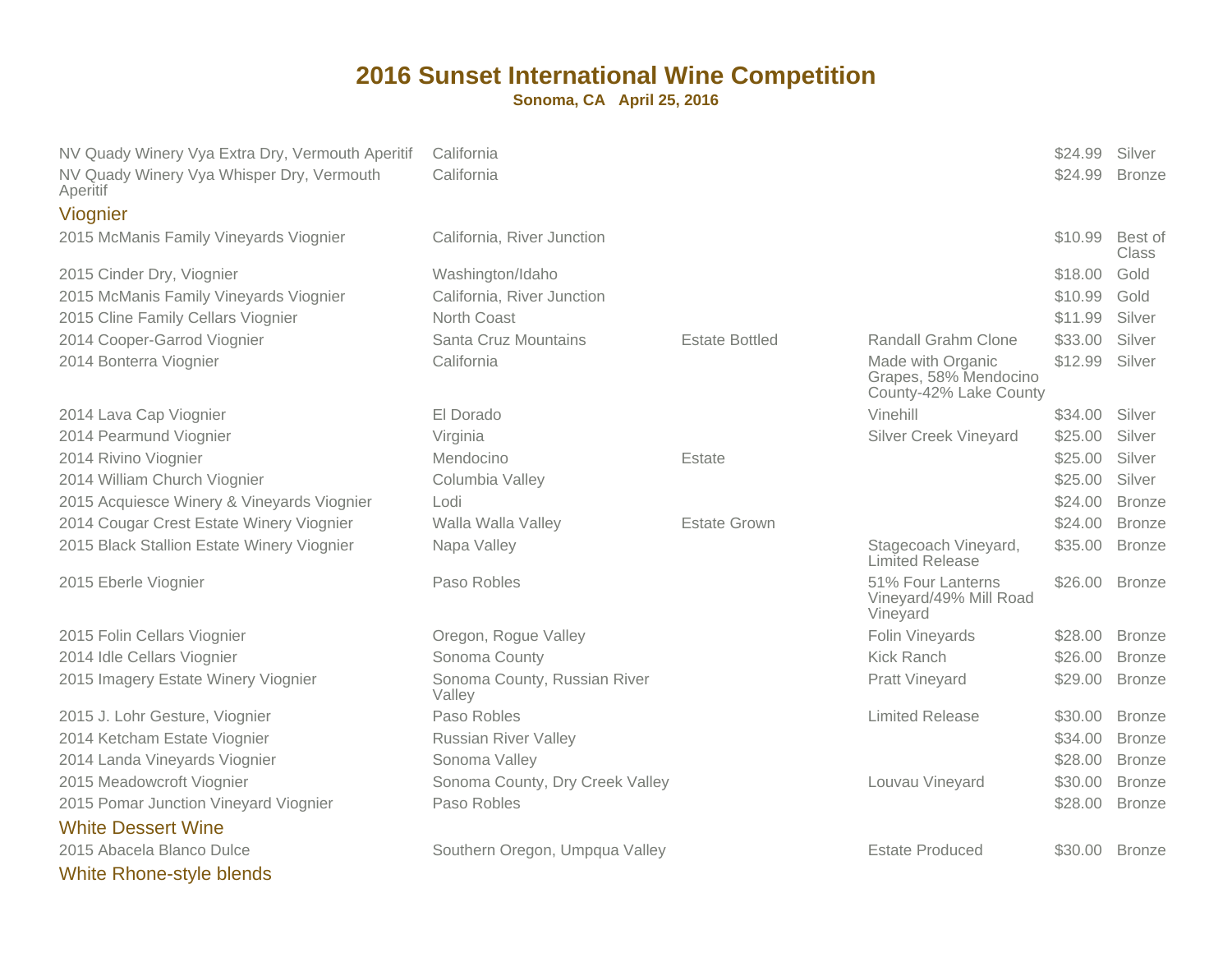| 2014 Gard Freyja                                                                                                                                                                               | Columbia Valley                                         |                       | Lawrence Vineyards                         | \$14.00                                  | Best of<br>Class                                        |
|------------------------------------------------------------------------------------------------------------------------------------------------------------------------------------------------|---------------------------------------------------------|-----------------------|--------------------------------------------|------------------------------------------|---------------------------------------------------------|
| 2014 Gard Freyja<br>2014 Acquiesce Winery & Vineyards Belle Blanc<br>2014 Carol Shelton Coquille Blanc<br>2014 Eberle Cotes-du-Robles Blanc, 59%<br>Roussanne/28% Grenache Blanc/ 13% Viognier | Columbia Valley<br>Lodi<br>Paso Robles<br>Paso Robles   |                       | Lawrence Vineyards                         | \$14.00<br>\$26.00<br>\$24.00<br>\$24.00 | Gold<br><b>Bronze</b><br><b>Bronze</b><br><b>Bronze</b> |
| 2015 J. Lohr Gesture, RVG, Roussanne-Viognier-<br>Grenache Blanc                                                                                                                               | Paso Robles                                             |                       | <b>Limited Release</b>                     | \$35.00                                  | <b>Bronze</b>                                           |
| White Table Wine Blends, .71 - 3% residual sugar                                                                                                                                               |                                                         |                       |                                            |                                          |                                                         |
| 2015 Anne Amie Vineyards Cuvée A, Amrita White                                                                                                                                                 | Willamette Valley                                       |                       |                                            | \$15.00                                  | <b>Bronze</b>                                           |
| <b>NV Dancing Coyote White</b>                                                                                                                                                                 | California, Clarksburg                                  | <b>Estate Grown</b>   |                                            | \$15.99                                  | <b>Bronze</b>                                           |
| Zinfandel, Non Vintage                                                                                                                                                                         |                                                         |                       |                                            |                                          |                                                         |
| NV Sutter Home Family Vineyards Zinfandel                                                                                                                                                      | California                                              |                       |                                            | \$6.00                                   | <b>Bronze</b>                                           |
| Zinfandel, Vintage 2011                                                                                                                                                                        |                                                         |                       |                                            |                                          |                                                         |
| 2011 Clavo Cellars Desperado, Zinfandel                                                                                                                                                        | Paso Robles                                             |                       |                                            | \$35.00                                  | <b>Bronze</b>                                           |
| 2011 Summit Lake Vineyards Zinfandel                                                                                                                                                           | <b>Howell Mountain</b>                                  | <b>Estate Bottled</b> |                                            | \$32.00                                  | <b>Bronze</b>                                           |
| Zinfandel, Vintage 2012                                                                                                                                                                        |                                                         |                       |                                            |                                          |                                                         |
| 2012 Concrete Zinfandel                                                                                                                                                                        | Lodi                                                    | Old Vine              | Tank No. 209                               | \$19.99                                  | Best of<br>Class                                        |
| 2012 Renwood Grandpere, Zinfandel                                                                                                                                                              | <b>Amador County</b>                                    |                       |                                            | \$50.00                                  | Gold                                                    |
| 2012 Stellina Old Vine Zinfandel                                                                                                                                                               | Lodi                                                    | <b>Estate Grown</b>   | Salto                                      | \$32.00                                  | Gold                                                    |
| 2012 Concrete Zinfandel                                                                                                                                                                        | Lodi                                                    | Old Vine              | Tank No. 209                               | \$19.99                                  | Gold                                                    |
| 2012 Corner 103 Zinfandel                                                                                                                                                                      | Sonoma County, Dry Creek Valley                         |                       |                                            | \$50.00                                  | Silver                                                  |
| 2012 Coruce Vineyards and Winery Zinfandel                                                                                                                                                     | Antelope Valley of the California<br><b>High Desert</b> |                       |                                            | \$24.99                                  | Silver                                                  |
| 2012 Zin-Phomaniac Zinfandel                                                                                                                                                                   | Sonoma County                                           | Old Vines             | Reserve                                    | \$23.00                                  | Silver                                                  |
| 2012 Giadomella Zinfandel                                                                                                                                                                      | Sonoma County, Russian River<br>Valley                  | Reserve               |                                            | \$65.00                                  | Silver                                                  |
| 2012 Hughes Family Vineyards Zinfandel                                                                                                                                                         | Sonoma Valley                                           |                       | Wild Turkey Vineyard,<br>Signature Reserve | \$40.00                                  | Silver                                                  |
| 2012 Shale Oak Zinfandel                                                                                                                                                                       | Paso Robles                                             |                       |                                            | \$45.00                                  | Silver                                                  |
| 2012 Valley of the Moon Zinfandel                                                                                                                                                              | Sonoma County                                           |                       |                                            | \$20.00                                  | Silver                                                  |
| 2012 Magnavino Cellars Zinfandel                                                                                                                                                               | Lodi                                                    | Old Vine              |                                            | \$29.00                                  | Silver                                                  |
| 2012 Renwood Zinfandel                                                                                                                                                                         | Fiddletown                                              |                       |                                            | \$24.99                                  | <b>Bronze</b>                                           |
| 2012 Collier Falls Zinfandel                                                                                                                                                                   | Sonoma County, Dry Creek Valley                         |                       | <b>Hillside Estate</b>                     | \$36.00                                  | <b>Bronze</b>                                           |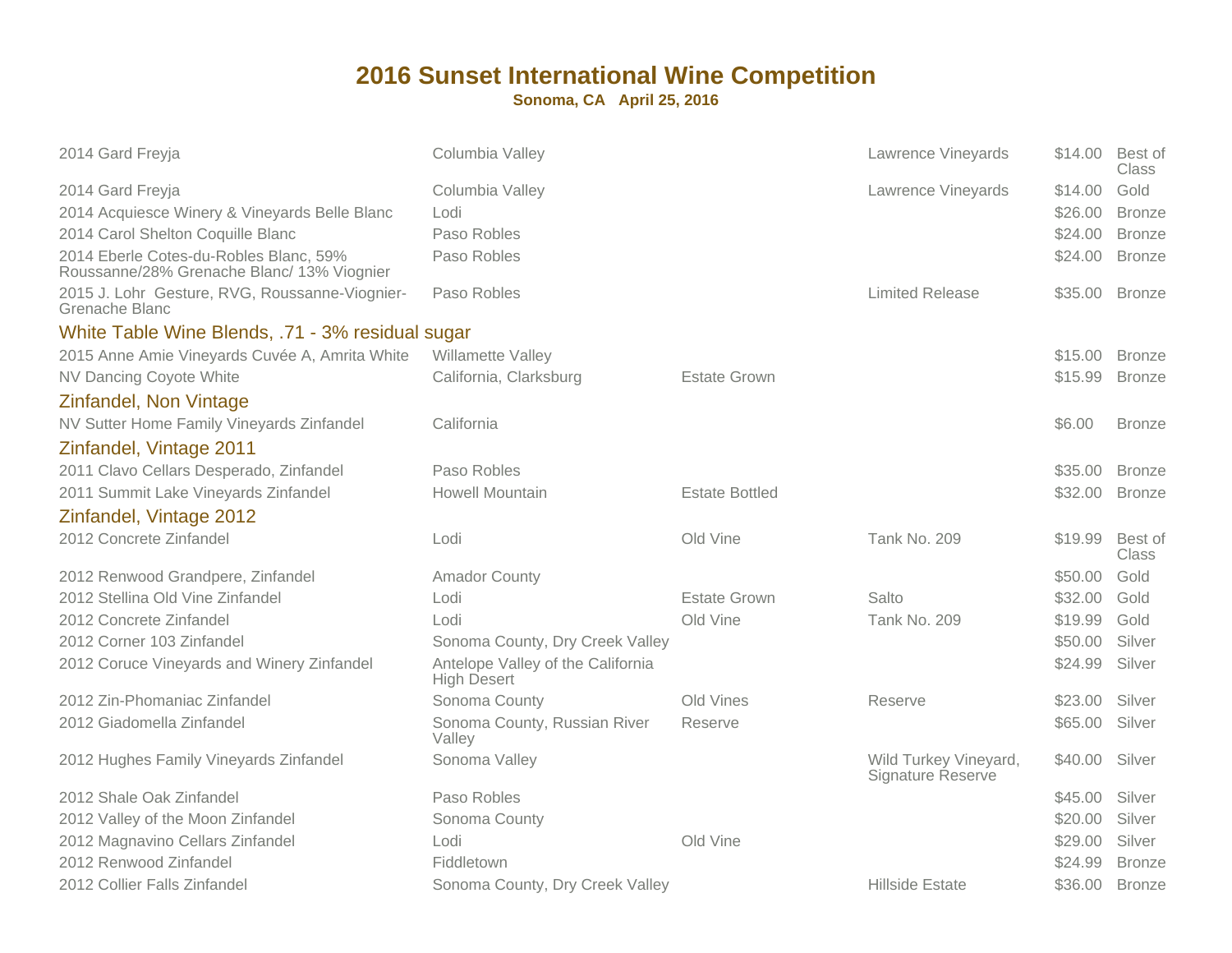| <b>Russian River Valley</b>            |                 | E. Passalacqua Heritage<br>Estate                                                    | \$28.00 | <b>Bronze</b>           |
|----------------------------------------|-----------------|--------------------------------------------------------------------------------------|---------|-------------------------|
| Sonoma County, Russian River<br>Valley | Reserve         | Amy's Vineyard                                                                       | \$60.00 | <b>Bronze</b>           |
| Sonoma County, Knights Valley          |                 |                                                                                      | \$32.00 | <b>Bronze</b>           |
| California, Shenandoah Valley          | Estate          |                                                                                      | \$25.99 | <b>Bronze</b>           |
|                                        |                 |                                                                                      |         |                         |
| <b>Amador County</b>                   |                 | Premier Old Vine                                                                     | \$19.99 | Best of<br><b>Class</b> |
| <b>Amador County</b>                   |                 | Jack Rabbit Flat                                                                     | \$49.99 | Gold                    |
| <b>Amador County</b>                   |                 | Premier Old Vine                                                                     | \$19.99 | Gold                    |
| Sonoma County                          |                 | Monte Rosso Vineyard,<br><b>Limited Release</b>                                      | \$45.00 | Gold                    |
| Lodi                                   |                 |                                                                                      | \$22.00 | Gold                    |
| Dry Creek Valley                       |                 | West Dry Creek                                                                       | \$38.00 | Gold                    |
| Sonoma County, Russian River<br>Valley |                 | Gilsson Vineyard                                                                     | \$29.00 | Gold                    |
| Napa Valley                            |                 |                                                                                      | \$24.00 | Gold                    |
| Mount Veeder                           |                 |                                                                                      | \$65.00 | Gold                    |
| <b>Amador County</b>                   |                 | D'Agostini Vineyard                                                                  | \$39.99 | Silver                  |
| <b>Amador County</b>                   |                 | Sea of Grapes Vineyard                                                               | \$49.99 | Silver                  |
| <b>Russian River Valley</b>            | Single Vineyard |                                                                                      | \$37.00 | Silver                  |
| Napa Valley                            | Single Vineyard |                                                                                      | \$37.00 | Silver                  |
|                                        |                 |                                                                                      | \$32.00 | Silver                  |
| Sonoma County, Russian River<br>Valley |                 | Bacigalupi Vineyards                                                                 | \$48.00 | Silver                  |
| Lodi                                   |                 | Lizzy James Vineyard                                                                 | \$36.00 | Silver                  |
|                                        |                 | 1908 Brignole Vineyard,<br><b>Estate Produced</b>                                    | \$27.00 | Silver                  |
| Dry Creek Valley                       |                 |                                                                                      | \$32.00 | Silver                  |
| Alexander Valley                       |                 | Stone                                                                                | \$34.00 | Silver                  |
| Dry Creek Valley                       | Reserve         | Pony                                                                                 | \$60.00 | Silver                  |
| California, Lodi                       |                 |                                                                                      | \$39.00 | Silver                  |
| Sonoma County                          |                 |                                                                                      | \$20.00 | Silver                  |
| Sonoma County, Alexander Valley        |                 | Harris Kratka Vineyard                                                               | \$40.00 | Silver                  |
|                                        |                 | Sonoma County, Dry Creek Valley Old Vine<br>Sonoma County, Alexander Valley Old Vine |         |                         |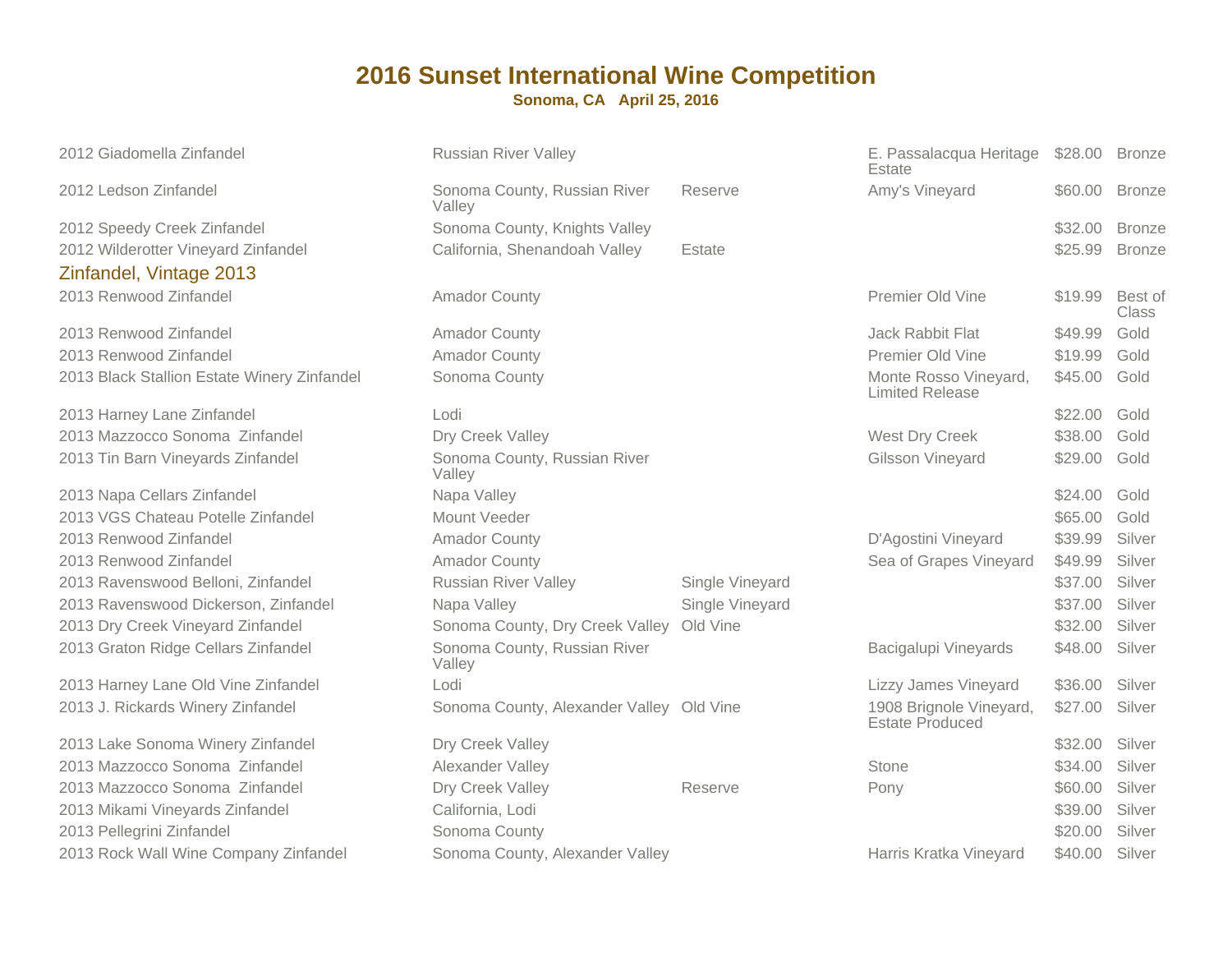| 2013 Rodney Strong Estate Vineyards Zinfandel            | Sonoma County, Northern<br>Sonoma             |                       | <b>Knotty Vines</b>                                    | \$25.00 | Silver                  |
|----------------------------------------------------------|-----------------------------------------------|-----------------------|--------------------------------------------------------|---------|-------------------------|
| 2013 Montevina Zinfandel                                 | <b>Amador County</b>                          |                       | <b>Skyland Ridge</b>                                   | \$12.00 | Silver                  |
| 2013 V. Sattui Winery Zinfandel                          | Napa Valley                                   |                       | Quaglia Vineyard, Ancient \$45.00<br>Vine              |         | Silver                  |
| 2013 Ballentine Vineyards Zinfandel                      | Napa Valley                                   | <b>Estate Grown</b>   | Old Vines                                              | \$25.00 | <b>Bronze</b>           |
| 2013 Bella Luna Estate Winery Zinfandel                  | Paso Robles                                   | Riserva               | <b>Bailey Ranch</b>                                    | \$40.00 | <b>Bronze</b>           |
| 2013 Beltane Ranch Zinfandel                             | Sonoma County, Sonoma Valley                  | <b>Estate Grown</b>   |                                                        | \$44.00 | <b>Bronze</b>           |
| 2013 Renwood Zinfandel                                   | California                                    |                       |                                                        | \$14.99 | <b>Bronze</b>           |
| 2013 Borjon Reposado, Zinfandel                          | California, Amador County                     |                       |                                                        | \$20.00 | <b>Bronze</b>           |
| 2013 Castoro Cellars Zinfusion                           | Paso Robles                                   | <b>Estate Grown</b>   | Reserve                                                | \$24.00 | <b>Bronze</b>           |
| 2013 Ravenswood Old Hill, Zinfandel                      | Sonoma Valley                                 | Single Vineyard       |                                                        | \$60.00 | <b>Bronze</b>           |
| 2013 Dane Cellars Zinfandel                              | Sonoma County, Sonoma Valley                  |                       | Los Chamizal Vineyard                                  | \$32.00 | <b>Bronze</b>           |
| 2013 Brazin Zinfandel                                    | California, Lodi                              | Old Vine              |                                                        | \$14.99 | <b>Bronze</b>           |
| 2013 Black Stallion Estate Winery Zinfandel              | Napa Valley, Howell Mountain                  |                       | <b>Black Sears Vineyard,</b><br><b>Limited Release</b> | \$50.00 | <b>Bronze</b>           |
| 2013 Iron Hub Winery & Vineyards Zinfandel               | <b>Amador County</b>                          | Old Vine              |                                                        | \$28.00 | <b>Bronze</b>           |
| 2013 Iron Hub Winery & Vineyards Zinfandel               | <b>Amador County</b>                          |                       | Esola                                                  | \$32.00 | <b>Bronze</b>           |
| 2013 Jelly Jar Old Vine Zinfandel                        | Lake County                                   |                       |                                                        | \$24.00 | <b>Bronze</b>           |
| 2013 LangeTwins Family Winery and Vineyards<br>Zinfandel | California, Lodi                              |                       |                                                        | \$15.00 | <b>Bronze</b>           |
| 2013 Rock Wall Wine Company Zinfandel                    | <b>Contra Costa County</b>                    |                       | Jesse's Vineyard                                       | \$30.00 | <b>Bronze</b>           |
| 2013 Seven Oxen Estate Wines Zinfandel                   | Paso Robles                                   |                       |                                                        | \$30.00 | <b>Bronze</b>           |
| 2013 Sobon Estate Zinfandel                              | <b>Amador County</b>                          |                       | Rocky Top                                              | \$18.00 | <b>Bronze</b>           |
| 2013 Artezin Zinfandel                                   | Mendocino County                              |                       |                                                        | \$17.00 | <b>Bronze</b>           |
| 2013 Lucas Zinfandel                                     | Lodi                                          | Estate                | ZinStar Vineyard                                       | \$50.00 | <b>Bronze</b>           |
| 2013 V. Sattui Winery Zinfndel                           | Napa Valley, Howell Mountain                  |                       | <b>Black Sears Vineyard</b>                            | \$45.00 | <b>Bronze</b>           |
| 2013 V. Sattui Winery Zinfandel                          | Sonoma County, Russian River<br>Valley        |                       | Crow Ridge Vineyard,<br>Ancient Vine                   | \$47.00 | <b>Bronze</b>           |
| 2013 Victor Hugo Zinfandel                               | Paso Robles, Templeton Gap<br><b>District</b> | <b>Estate Bottled</b> |                                                        | \$24.00 | <b>Bronze</b>           |
| 2013 Geja's Big Bold Red                                 | California                                    | Private Reserve       |                                                        | \$14.99 | <b>Bronze</b>           |
| Zinfandel, Vintage 2014 or later                         |                                               |                       |                                                        |         |                         |
| 2014 Macauley Zinfandel                                  | Napa Valley                                   | Old Vine              |                                                        | \$45.00 | Best of<br><b>Class</b> |
| 2014 DeLoach Vineyards Zinfandel                         | <b>Russian River Valley</b>                   |                       |                                                        | \$20.00 | Gold                    |
|                                                          |                                               |                       |                                                        |         |                         |